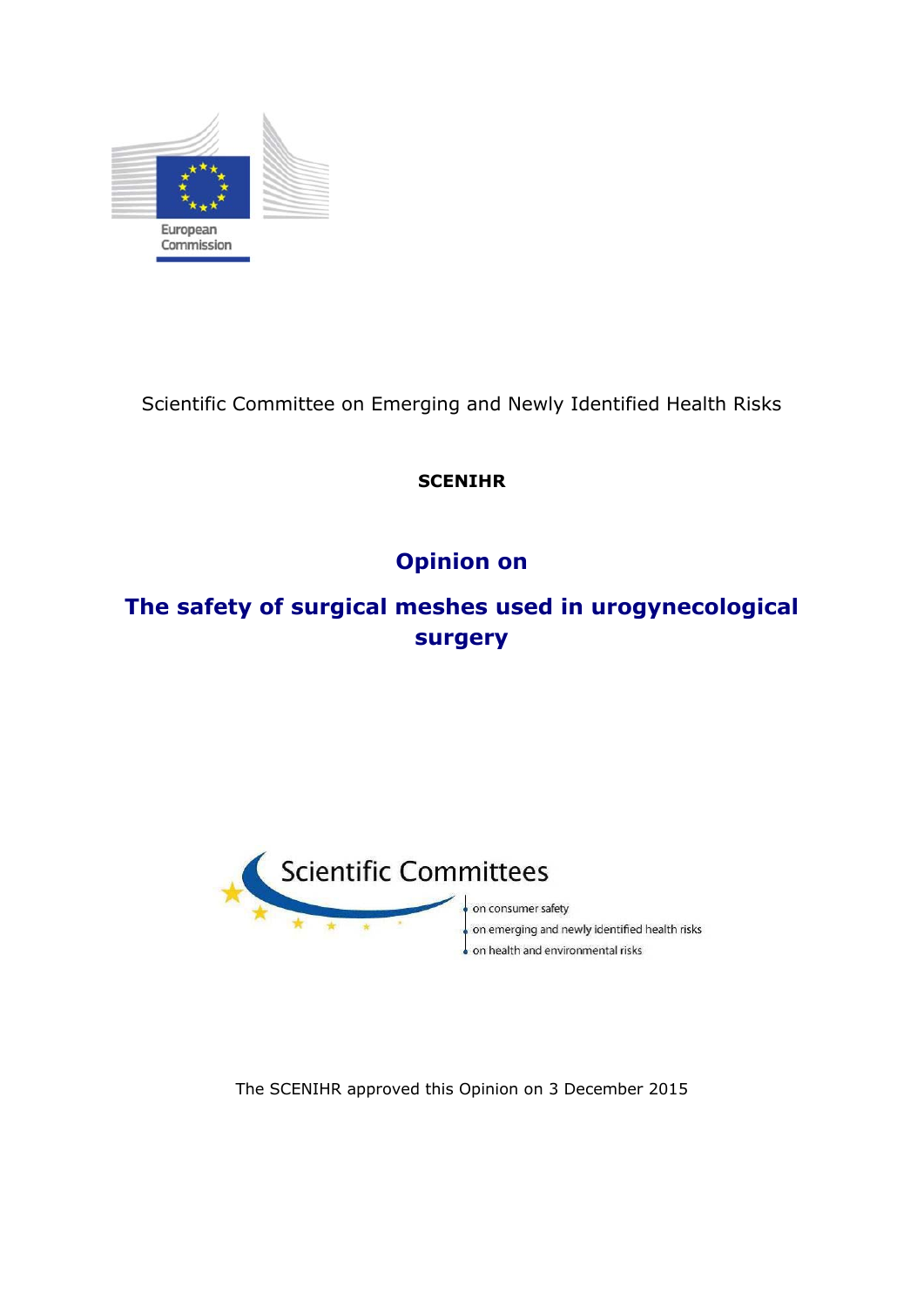### **About the Scientific Committees**

Three independent non-food Scientific Committees provide the Commission with the scientific advice it needs when preparing policy and proposals relating to consumer safety, public health and the environment. The Committees also draw the Commission's attention to the new or emerging problems which may pose an actual or potential threat.

They are: the Scientific Committee on Consumer Safety (SCCS), the Scientific Committee on Health and Environmental Risks (SCHER) and the Scientific Committee on Emerging and Newly Identified Health Risks (SCENIHR) and are made up of external experts.

In addition, the Commission relies upon the work of the European Food Safety Authority (EFSA), the European Medicines Agency (EMA), the European Centre for Disease prevention and Control (ECDC) and the European Chemicals Agency (ECHA).

#### **SCENIHR**

This Committee deals with questions related to emerging or newly identified health and environmental risks and on broad, complex or multidisciplinary issues requiring a comprehensive assessment of risks to consumer safety or public health and related issues not covered by other Community risk assessment bodies. Examples of potential areas of activity include potential risks associated with interaction of risk factors, synergic effects, cumulative effects, antimicrobial resistance, new technologies such as nanotechnologies, medical devices including those incorporating substances of animal and/or human origin, tissue engineering, blood products, fertility reduction, cancer of endocrine organs, physical hazards such as noise and electromagnetic fields (from mobile phones, transmitters and electronically controlled home environments) and methodologies for assessing new risks. It may also be invited to address risks related to public health determinants and non-transmissible diseases.

### **Scientific Committee members**

Michelle Epstein, Igor Emri, Philippe Hartemann, Peter Hoet, Norbert Leitgeb, Luis Martínez Martínez, Ana Proykova, Luigi Rizzo, Eduardo Rodriguez-Farré, Lesley Rushton, Konrad Rydzynski, Theodoros Samaras, Emanuela Testai, Theo Vermeire

### **Contact:**

European Commission DG Health and Food Safety Directorate C Public Health Unit C2 – Health Information and Scientific Committees Office: HTC 03/073 L-2920 Luxembourg [SANTE-C2-SCENIHR@ec.europa.eu](mailto:SANTE-C2-SCENIHR@ec.europa.eu)

© European Union, 2015 ISSN 1831-4783 ISBN 978-92-79-43917-9 doi:10.2772/63702 ND-AS-14-005-EN-N The Opinions of the Scientific Committees present the views of the independent scientists who are members of the committees. They do not necessarily reflect the views of the European Commission. The Opinions are published by the European Commission in their original language only.

http://ec.europa.eu/health/scientific\_committees/emerging/Opinions/index\_en.htm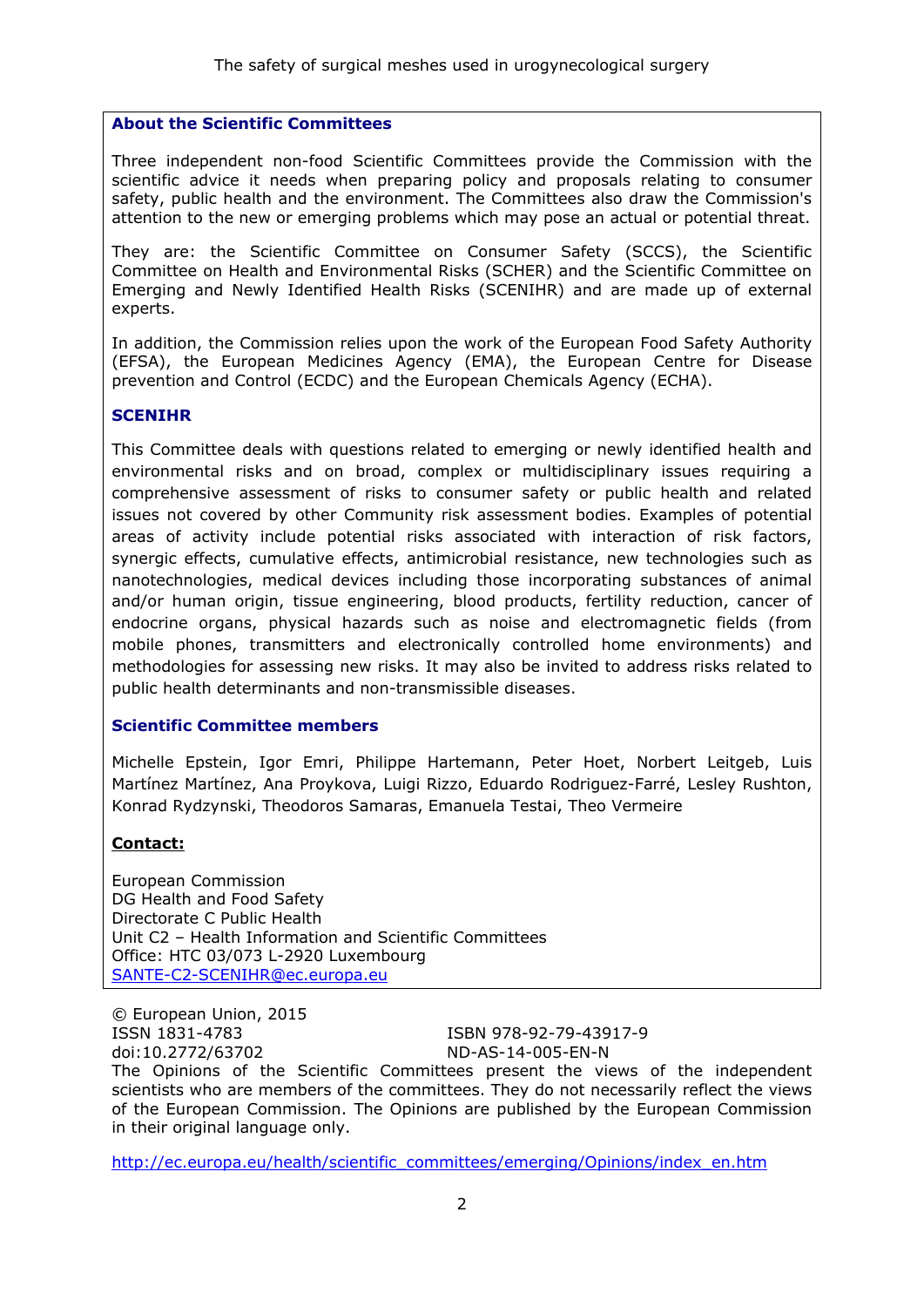### **ACKNOWLEDGMENTS**

Members of the Working Group are acknowledged for their valuable contribution to this Opinion. The members of the Working Group are:

#### The SCENIHR members:

Prof. Philippe Hartemann (Chair) - Université de Lorraine, Faculté de Médecine, Nancy, France.

em. Prof. Norbert Leitgeb – Graz University of Technology, AT.

Prof. Luis Martínez Martínez - University of Cantabria, Santander, Spain.

Prof. Theodoros Samaras (co- Rapporteur) - University of Thessaloniki, Greece.

#### External experts:

Dr. Catherine Brogan - Therapeutic Goods Administration, Australia.

Prof. Christopher Chapple (Rapporteur) - Sheffield Teaching Hospitals NHS Foundation Trust, Sheffield, United Kingdom.

Prof. Xavier Deffieux - Assistance Publique Hopitaux de Paris (Antoine Beclere Hospital, Clamart), France.

Dr. Jorge Garcia - Therapeutic Goods Administration, Australia.

Dr. Alfredo L. Milani - Reinier de Graaf Hospital, the Netherlands.

The additional contribution of the following experts is gratefully acknowledged:

Prof. Sheila MacNeil, University of Sheffield, Sheffield, United Kingdom, for the in-depth review of the report and for the contribution to the section on 'aging of the material of surgical meshes' and its influence on the performance of these medical devices.

All Declarations of Working Group members and supporting experts are available at the following webpage:

http://ec.europa.eu/health/scientific\_committees/emerging/members\_wg/index\_en.htm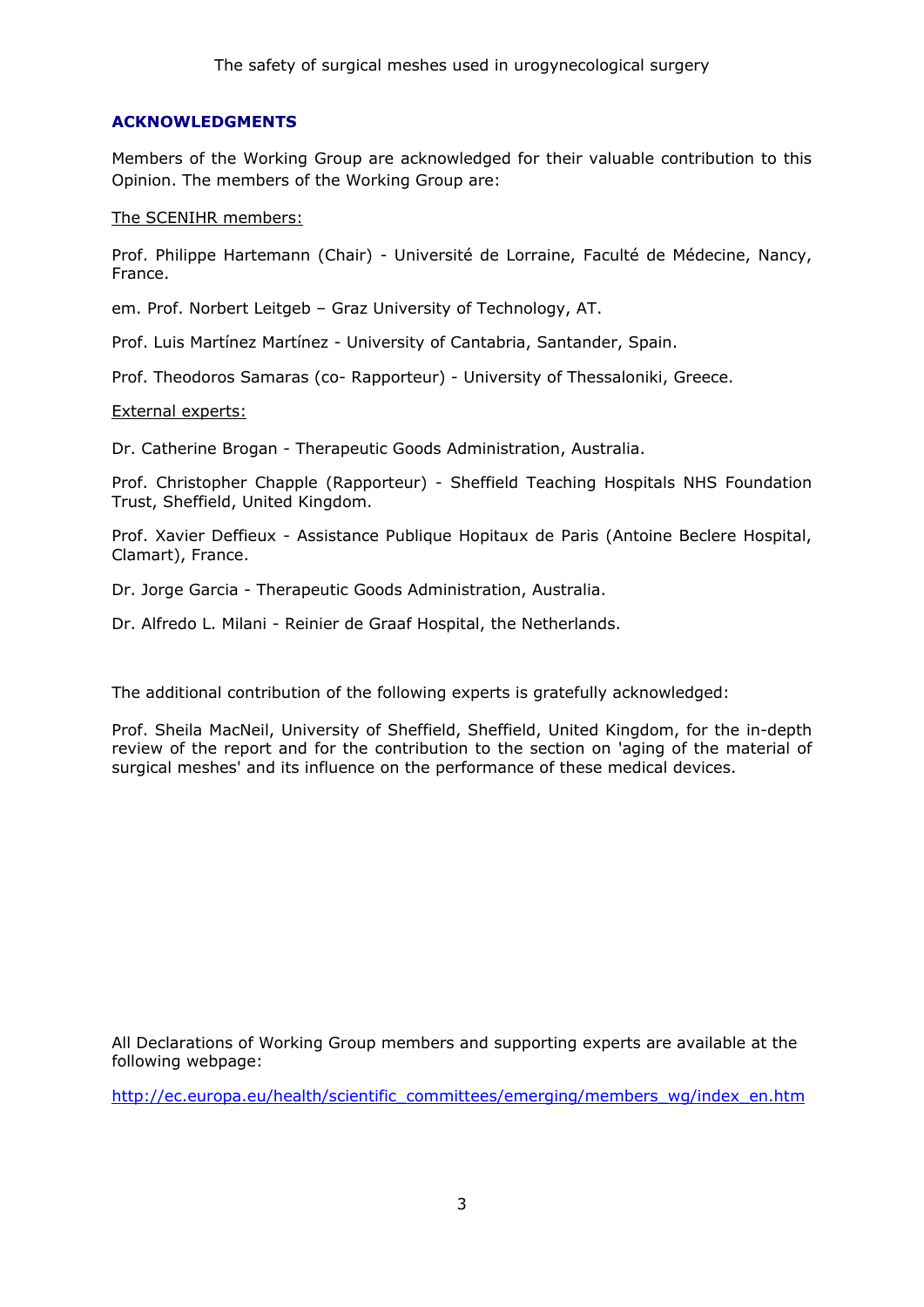### <span id="page-3-0"></span>**ABSTRACT**

Surgical meshes have been used since the 1950s to repair abdominal hernias and were then used in the 1990s for the treatment of male and female stress urinary incontinence (SUI), female pelvic organ prolapse (POP) and colorectal functional disorders (CFD). More recently the use of synthetic mesh and biological materials has become common, requiring new surgical insertion tools and tissue fixation anchors.

The use of meshes in surgery has been shown to be associated with various adverse complications such as infection, tissue extrusion, separation of vaginal epithelium leading to visualisation of the mesh (mesh exposure), mesh shrinkage and adverse side effects including pain and sexual dysfunction. The European Commission has, thus, requested the SCENIHR to assess the health risks of meshes used in urogynaecological surgery.

The various options for the treatment of pelvic floor dysfunctions were reviewed based on the scientific literature and the guidelines from scientific societies and health authorities. Included were both non-surgical and surgical treatment methods.

Non-biological surgical mesh materials can be divided into three categories: nonabsorbable synthetics, absorbable synthetics, and composites. Synthetic meshes that have been used with mono- or multi-filament structure are usually classified according to their mesh size as Types 1, 2, 3 or 4 (Amid Classification), where type 1 is with pores  $>75$  µm, type 2 with pores  $<10$ µm, type 3 with micropores and type 4 with monofilaments and submicronic pores of <1µm. Today, type 1 polypropylene mesh is the most commonly used.

Clinical outcome following mesh implantation is influenced by material properties, product design, overall mesh size, route of implantation, patient characteristics, associated procedures (e.g. hysterectomy) and the surgeon's experience. The SCENIHR recommends that such aspects should be taken into account when choosing an appropriate therapy.

In assessing the risk associated with mesh application, it is important to consider the overall surface area of material used, the product design and the properties of the material used. The available evidence suggests a higher morbidity in treating POP, which uses a much larger amount of mesh compared to SUI.

When assessing synthetic mesh risks, there is a need to clearly distinguish between the risks associated with SUI sling surgery and those of POP mesh surgery; sling surgery for SUI is associated with lower risks compared to POP mesh surgery.

The implantation of any mesh for the treatment of POP via the vaginal route should only be considered in complex cases, in particular, after failed primary repair surgery. Mesh exposure rates for vaginal POP surgery with mesh range from 4 to 19% (Milani et al., 2013). The use of autologous graft material is not feasible for POP because of the large mesh area required and the resulting donor morbidity. The use of absorbable mesh inserted either via a transabdominal or transvaginal route is associated with a high failure rate. Transvaginal surgery using non-absorbable synthetic mesh for POP involves a much greater surface area of mesh and is associated with a higher risk of mesh-related morbidity than seen with transabdominal insertion of mesh. Sacrocolpopexy is associated with greater surgical morbidity compared to vaginal repair.

In sling surgery, there is evidence that absorbable biological materials have a high failure rate while sling surgery with non-absorbable synthetic mesh was effective with an approximately mesh exposure rate of 4% (Brubaker et al., 2011). Autologous slings are a more invasive alternative (because of the need to harvest native tissue), but they also can be inserted using a minimally invasive approach. The traditional surgical approach of colposuspension is associated with greater morbidity compared to sling surgery with mesh.

However, synthetic sling SUI surgery is an accepted procedure with proven efficacy and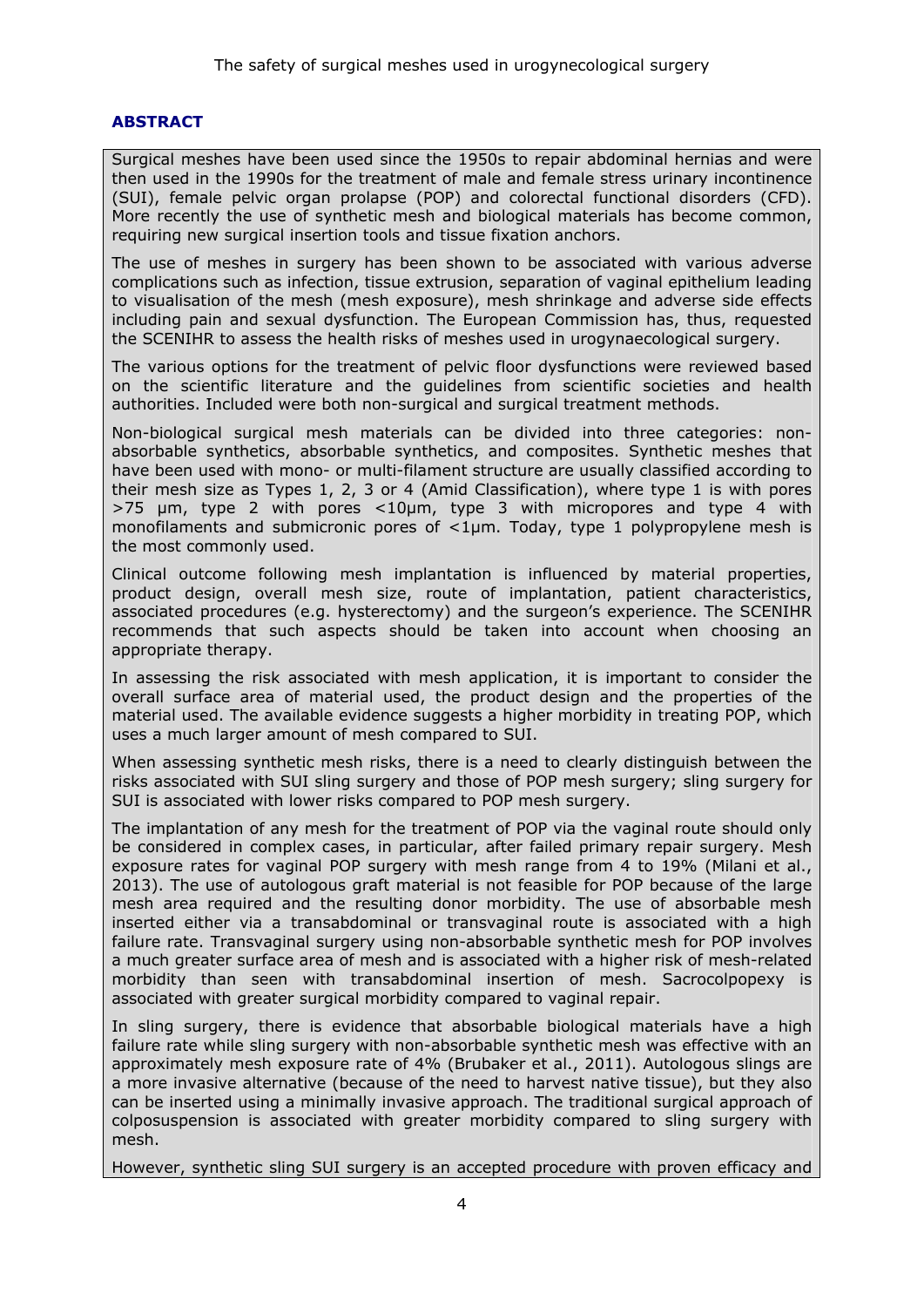safety in the majority of patients with moderate to severe SUI, when used by an experienced and appropriately trained surgeon. Therefore, the SCENIHR supports continuing synthetic sling use for SUI, but emphahsises the importance of appropriately trained surgeons and detailed counselling of patients about the associated risk/benefits.

Based on the available scientific evidence, the SCENIHR recommends

- the implantation of any mesh for the treatment of POP via the vaginal route should be only considered in complex cases in particular after failed primary repair surgery,
- that due to increased risks associated with the use of synthetic mesh for POP repair via a trans-vaginal route, this option should only be used when other surgical procedures have already failed or are expected to fail.
- limiting the amount of mesh for all procedures where possible. However, there is a need for further improvement in the composition and design of synthetic meshes, in particular for POP surgery.
- the introduction of a certification system for surgeons based on existing international guidelines and established in cooperation with the relevant European Surgical Associations.
- appropriate patient selection and counselling, which is of paramount importance for the optimal outcome for all surgical procedures, particularly for the indications discussed. This should be based on the results of further clinical evidence, which should be collected in a systematic fashion for all of these devices.

Keywords: surgical meshes, risk assessment, Scientific Committee on Emerging and Newly Identified Health Risks

Opinion to be cited as:

SCENIHR (Scientific Committee on Emerging and Newly Identified Health Risks), The safety of surgical meshes used in urogynecological surgery, 3 December 2015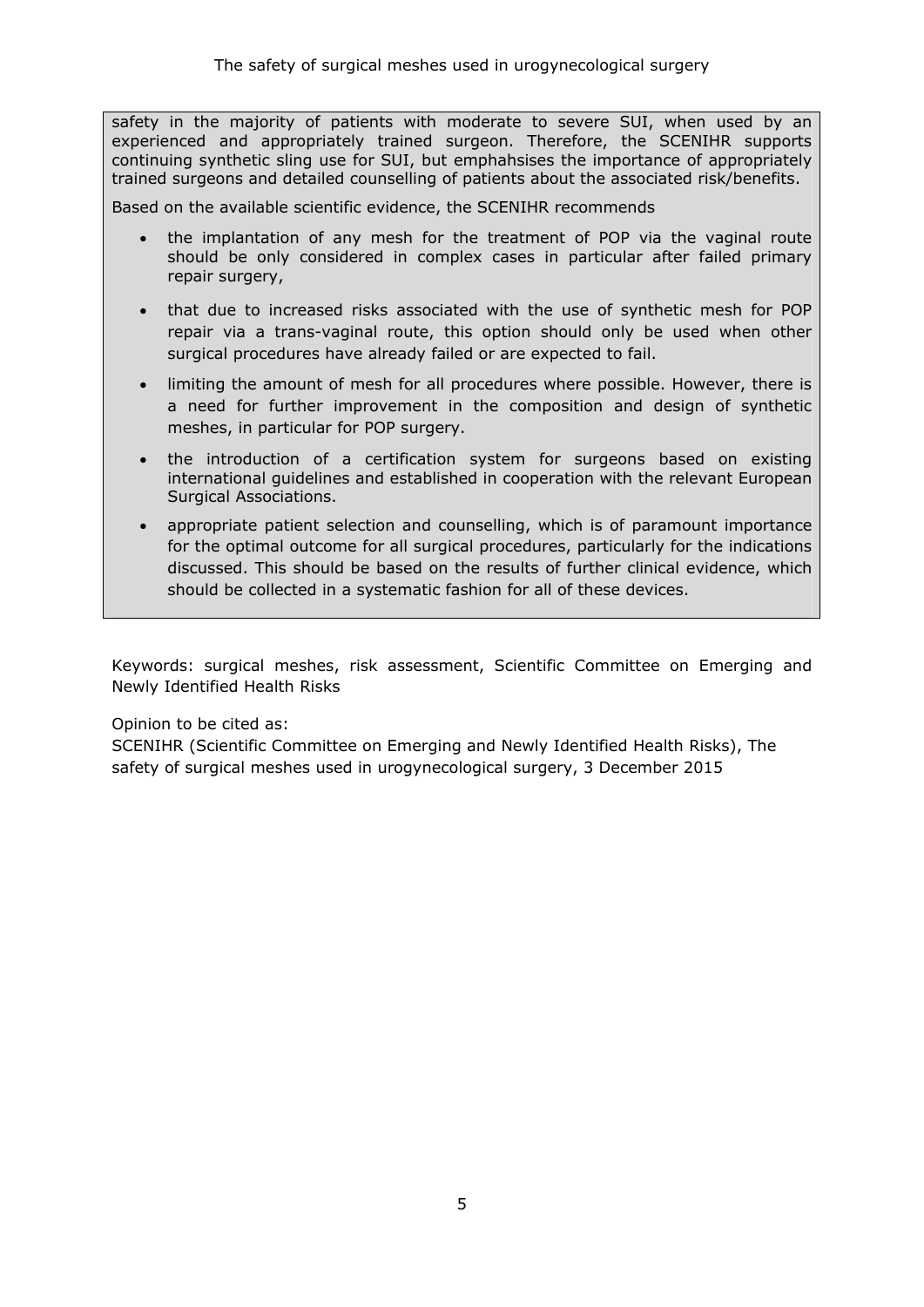## <span id="page-5-0"></span>**TABLE OF CONTENTS**

| <b>ABSTRACT</b>                                                                      | 4              |
|--------------------------------------------------------------------------------------|----------------|
| <b>TABLE OF CONTENTS</b>                                                             | 6              |
| <b>1. EXECUTIVE SUMMARY</b>                                                          | $\overline{7}$ |
| 2. BACKGROUND                                                                        | 13             |
| 3. TERMS OF REFERENCE                                                                | 15             |
| 4. SCIENTIFIC RATIONALE                                                              | 16             |
| 4.1. Introduction                                                                    | 16             |
| 4.1.1. Indications for the use of surgical meshes                                    | 16             |
| 4.1.2. Regulatory framework                                                          | 17             |
| 4.1.3. Methodogy                                                                     | 19             |
| 4.2. Treatment                                                                       | 20             |
| 4.2.1. Treatment without using meshes                                                | 20             |
| 4.2.2. Treatment using meshes                                                        | 26             |
| 4.2.3. Results of treatment using meshes                                             | 39             |
| 4.2.4. Learning curve and clinical experience                                        | 54             |
| 4.2.5. Mitigating risks through patient selection and counselling                    | 56             |
| 4.2.6. Patient counselling                                                           | 58             |
| 4.2.7. Risk assessment and recommendations by National Associations                  | 59             |
| 5. OPINION                                                                           | 63             |
| 5.1. Terms of reference                                                              | 63             |
| 5.1.1. Risks associated with the use of mesh in urogenital surgery                   | 63             |
| 5.1.2. Identification of high risk patient groups                                    | 66             |
| 5.2. Recommendations                                                                 | 66             |
| 6. MINORITY OPINION                                                                  | 67             |
| 7. CONSIDERATION OF THE RESPONSES RECEIVED DURING THE CONSULTATION<br><b>PROCESS</b> | 68             |
| 8. ABBREVIATIONS AND GLOSSARY OF TERMS                                               | 69             |
| 9. APPENDIX                                                                          | 70             |
| 10. LIST OF REFERENCES                                                               | 82             |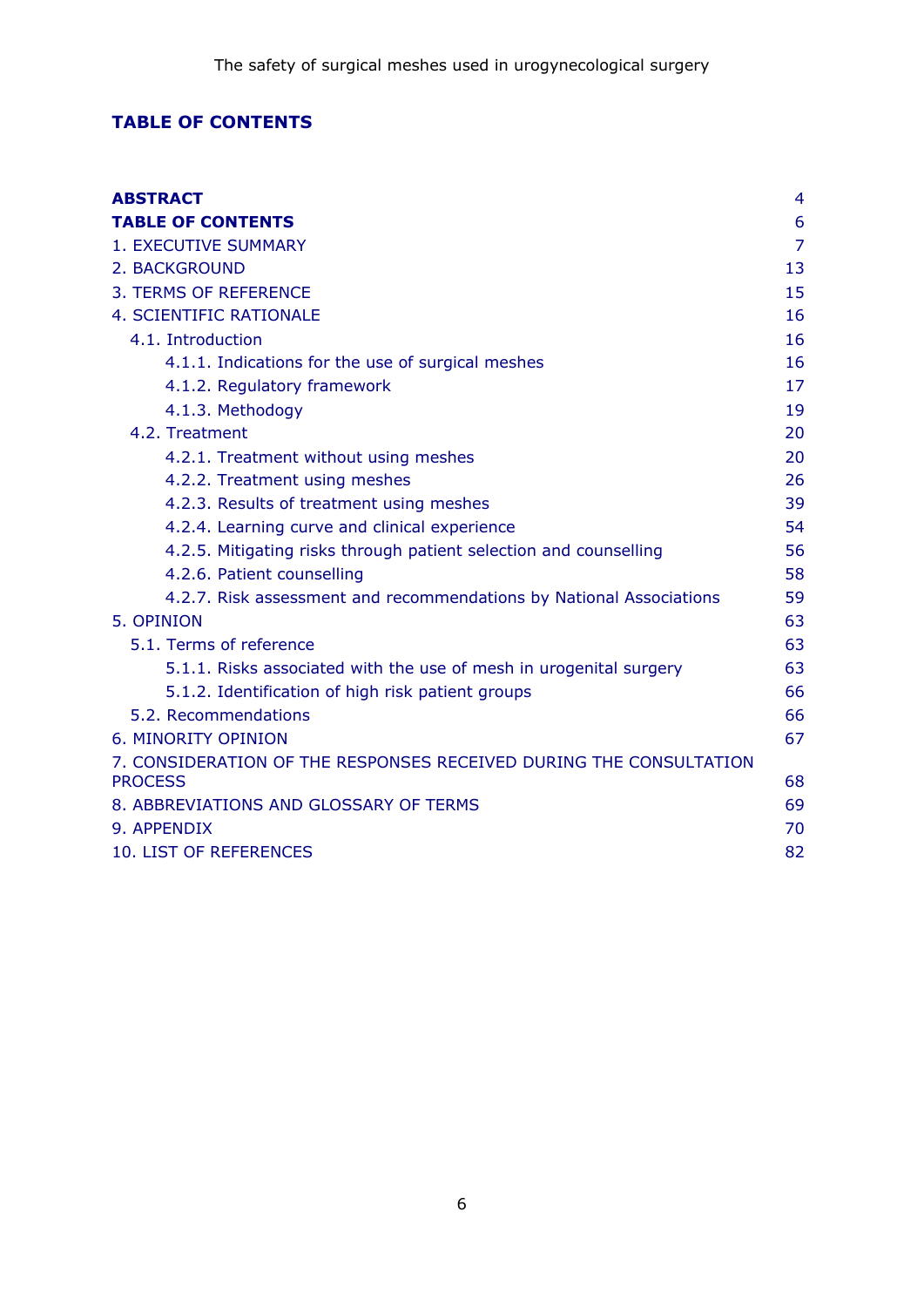### <span id="page-6-0"></span>**1. EXECUTIVE SUMMARY**

Stress urinary incontinence (SUI), which means incontinence occurring in association with exercise or rising intra-abdominal pressure, is a common condition in women, with its prevalence increasing with age. It occurs as a consequence of either weakness in the sphincter muscles within the walls of the urethra or prolapse of the urethra. Pelvic organ prolapse (POP), which can lead to prolapse of the urethra, can also lead to other consequences, such as prolapse of the vagina itself (anterior vaginal wall with bladder descent, and posterior vaginal wall with descent of the rectum and/or pouch of Douglas causing an enterocele and/or the uterus or vaginal vault prolapse). These conditions can be associated with SUI, overactive bladder (OAB), bladder outlet obstruction (BOO) symptoms and/or defaecatory disorders. SUI and POP are both major causes for reducing the quality of life among the female population. Stress urinary incontinence is uncommon in men, for whom the most related health problems are commonly benign or, even more often, malignant prostate disease, which may require prostatic surgery. This type of surgery may result in incontinence as a direct consequence of damage to the urethral muscle controlling micturition.

The use of synthetic mesh has become popular in recent years for the management of SUI in female and, more recently, in male patients. It has also been employed in the management of pelvic organ prolapse in female patients, affecting both the lower genitourinary and colorectal tract. Review of the current literature and experience from clinical practice suggests that the use of surgical mesh in this context is associated with both benefits and risks. However, only a few randomised controlled studies have been published until now. The use of such mesh in repair surgery may lead to various complications of poor tissue integration, such as tissue extrusion, exposure of the mesh and shrinkage of the mesh. The success of mesh interventions varies depending on the type of anatomical defect, its severity, the presence of risk factors, the rationale for the use of mesh and the skill and experience of the surgeons.

In light of the above, the Scientific Committee on Emerging and Newly Identified Health Risks (SCENIHR) was requested to provide a scientific Opinion on the safety of surgical meshes used in contemporary pelvic surgery. In the Opinion, the following issues have been addressed:

- 1. Risks associated with the use of surgical meshes for treating SUI and POP.
- 2. Identification of high-risk patient groups.
- 3. Risk of meshes other than for urogynecological surgery.
- 4. Need for further assessment in this field.
- 5. The scientific rationale for the use of synthetic surgical mesh for the management of urinary incontinence, POP and colorectal functional disorders.

Surgical meshes are produced by manufacturers to treat the above-mentioned disorders and, because of their intended medical use, fall under the scope of the medical devices Directive 93/42/EEC (including Amendment 2007/47/EC). Among others, this Directive contains essential requirements that medical devices must meet.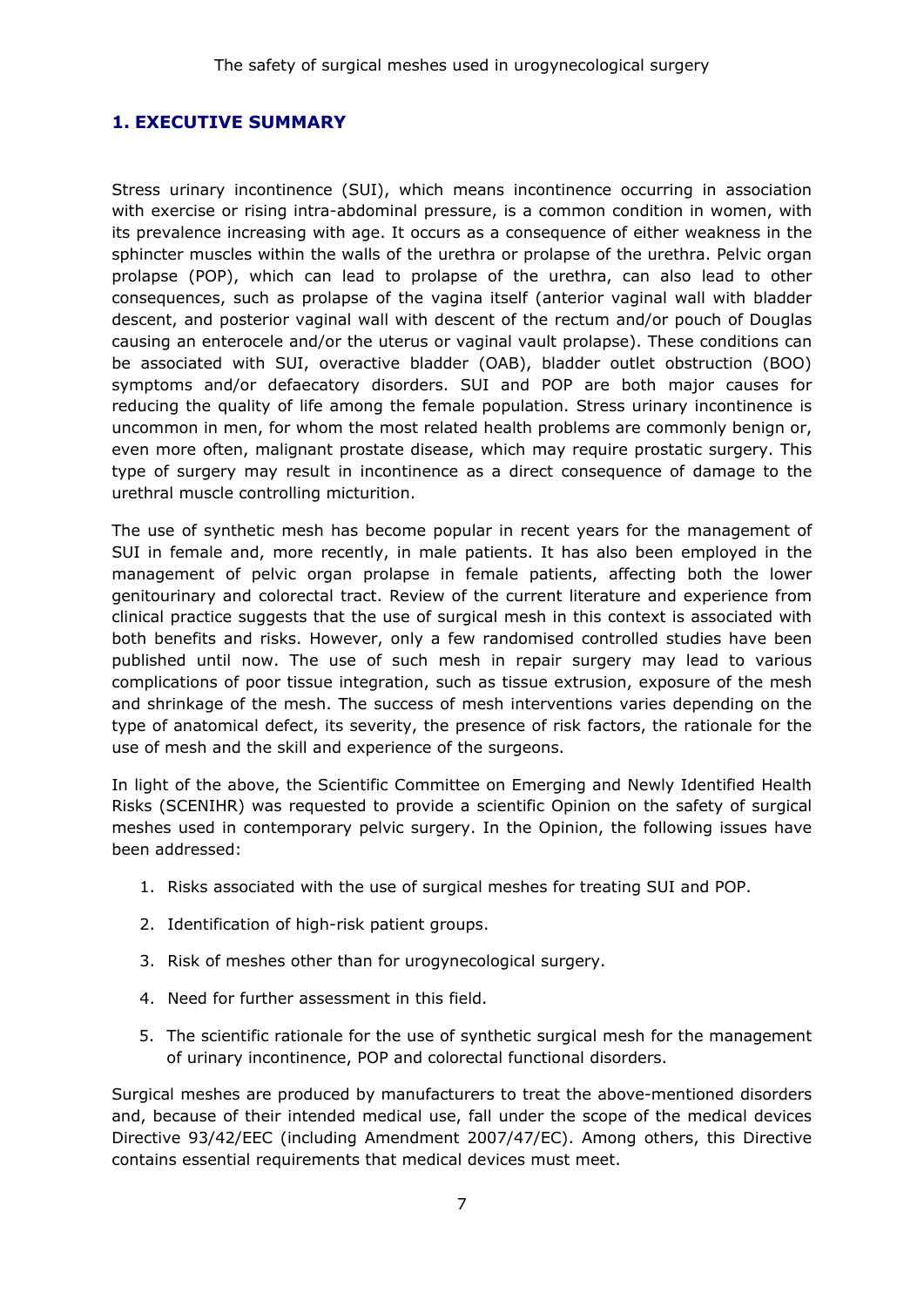This Opinion reviews the options available for the management of SUI in female and male patients, and for the repair of POP affecting both the genitourinary and colorectal systems. The indication for the use of synthetic mesh is to provide additional support to the urethra, rectum or pelvic organs. In many cases, it is not possible to use patients' own tissue (autologous tissue) to provide this support, due to the lack of an adequate amount of tissue. In this context, in previous years, efforts to use materials either from human donors (allografts) or from animal sources (xenografts) have failed. This has added impetus to introduce synthetic mesh into clinical use.

Before a decision for surgery is made, it is important to explore non-surgical solutions for SUI, POP and colorectal functional disorders (CFD). If non-surgical solutions are not feasible or unacceptable to the patient, in a shared decision process the surgeon and the patient should determine whether to use a surgical approach with or without mesh. Statistical information regarding the incidence of potential complications is inconsistent worldwide. Many patients are still undergoing mesh surgery as a first option without having all the necessary information regarding the potential risks. Unless worldwide standardisation of guidelines and statistically accurate information identifying the potential risk in the use of these products is adopted, then true informed consent can not and is not being obtained from the patient. Information given to practitioners by the manufacturers regarding the 'proven' safety of these products and the 510k clearance loophole needs to be addressed before true informed consent can be made.

Meshes are not the first choice for any indication, but are considered as a primary surgical solution in many cases of SUI, despite reported adverse events. For prolapse repair, larger meshes than for SUI are needed for vaginal or transabdominal implantation. In the context of POP, the use of mesh placed by the vaginal route is only recommended as a secondary choice after primary surgery with native tissue has failed or it is expected to fail. There is currently limited use of mesh for CFD, mainly in specialised centres.

The scientific rationale for the use of synthetic mesh was reviewed based on contemporary literature. Several clinical implementation techniques are available and are briefly discussed in this Opinion. A number of adverse events are reported in association with the use of synthetic mesh. This has led to the creation of guidelines in recent years to provide advice on issues that require consideration before using synthetic surgical mesh. The choice to use synthetic meshes may influence the outcome of surgery and needs to be discussed in detail with patients before carrying out surgery.

The following questions raised in the mandate are answered in this Opinion.

### **Are specific meshes, in terms of designs and/or materials, considered to be of a higher risk? If possible list and describe the risks.**

There are a number of different types of meshes, which include:

- Allografts (e.g., cadaveric fascia, dura mater)
- Xenografts (e.g., porcine, bovine)
- Autografts (e.g., fascia lata, rectus fascia)
- Synthetic meshes (partially absorbable or non-absorbable)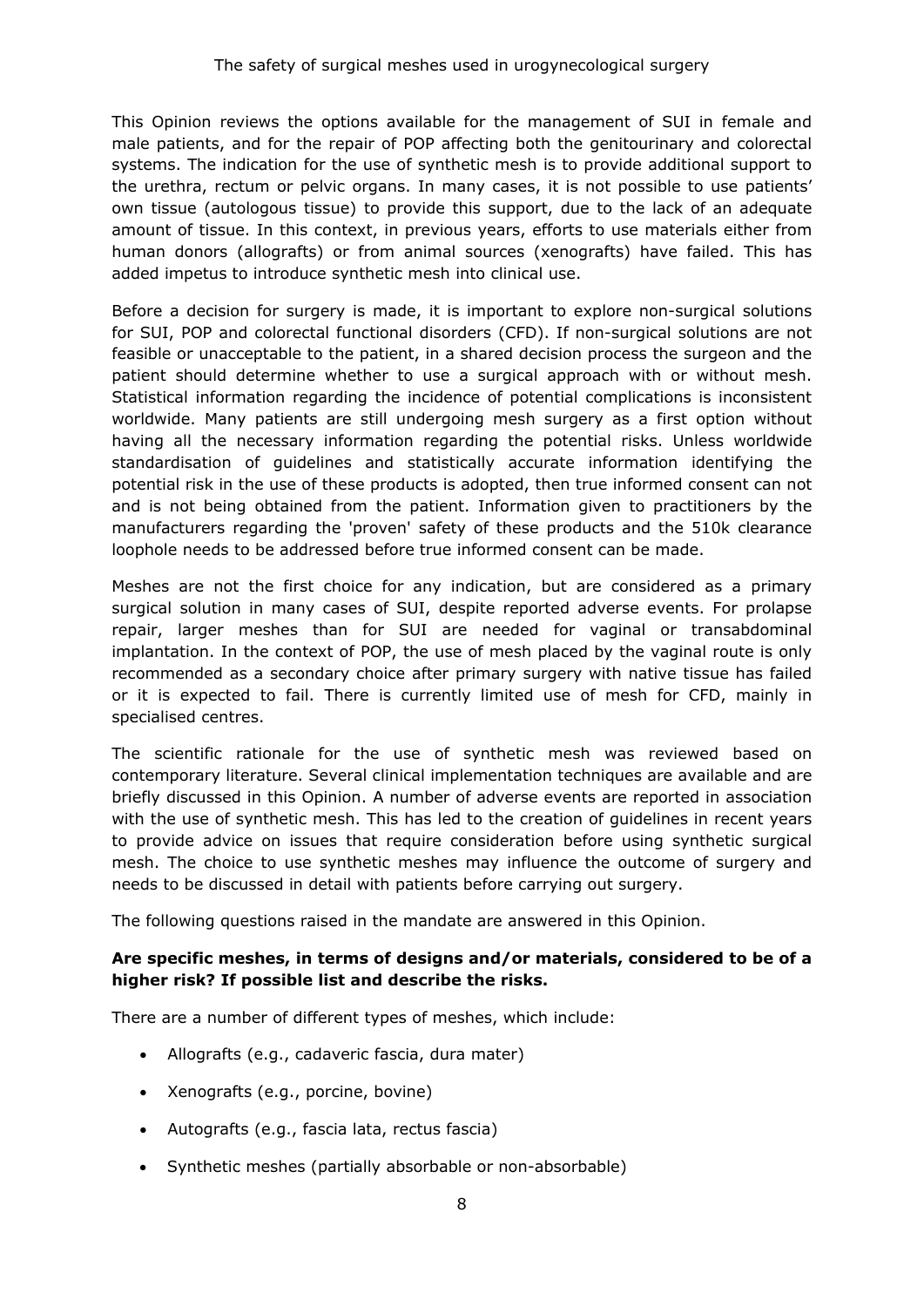In this Opinion the SCENIHR focuses on the use of synthetic non-absorbable meshes. These are usually classified in four types (see Table 10).

The current consensus is that synthetic non-absorbable meshes Type 2 (microporous, less than 10 microns, mono and multifilament) and Type 4 (sub-micronic and monofilament) are considered not appropriate for use in this clinical context.

Current evidence suggests:

- − Type 1 (macroporous, monofilament) is considered to be the most appropriate synthetic mesh for insertion via the vaginal route.
- − Type 1 (macroporous, monofilament) and Type 3 (microporous, multifilament) are the most appropriate synthetic meshes for insertion via the abdominal route.

Currently, there is insufficient evidence on the performance, risk and efficiency of meshes of other materials. Clinical experience with polyvinylidene fluoride (PVDF) is mainly for hernia repair and at present does not allow any reliable conclusions for use in urogynecological surgery.

In assessing the risks associated with surgical mesh insertion, it is important to consider the following:

- Overall surface area of material used (which is greater for POP than for SUI);
- Product design (e.g., physical characteristics of the mesh, size of the pore as a predisposing factor to infection in particular with a pore size of less than 75 microns);
- Material properties (biocompatibility, long-term stability, flexibility, elasticity, aging, etc.); mesh exposure is only seen with non-absorbable synthetic mesh;
- Contrasting the options available, autologous tissue has a low failure rate and complication rate, but is associated with potential donor site morbidity; xenografts and allografts have a high failure rate and low complication rate but a higher risk of infection; whilst synthetics have a low failure rate but a higher risk of exposure of the material and associated complications.
- The physical properties and durability of the materials, balanced with the unwanted consequences of implanting the material on a long-term basis.
- A standardised classification system of complication should be used.

### **Are certain surgical techniques of higher risk? If possible list and describe the risks.**

All synthetic meshes are associated with the risk of mesh exposure as demonstrated by numerous animal studies. At a two-year follow up of women treated for SUI with retropubic and transobturator midurethral synthetic slings mesh, the exposure rate was 4% (Brubaker et al., 2011). Mesh exposure rates for vaginal POP surgery with mesh ranges from 4 to 19% (Milani et al., 2013).

In general terms, vaginal surgery is associated with a higher risk of mesh-related morbidity than abdominal insertion of mesh. However, the abdominal route is associated with specific increased risks related to the surgical approach, such as bowel occlusion. Furthermore, the abdominal route requires general anaesthesia, whereas the vaginal route is also feasible under spinal anaesthesia.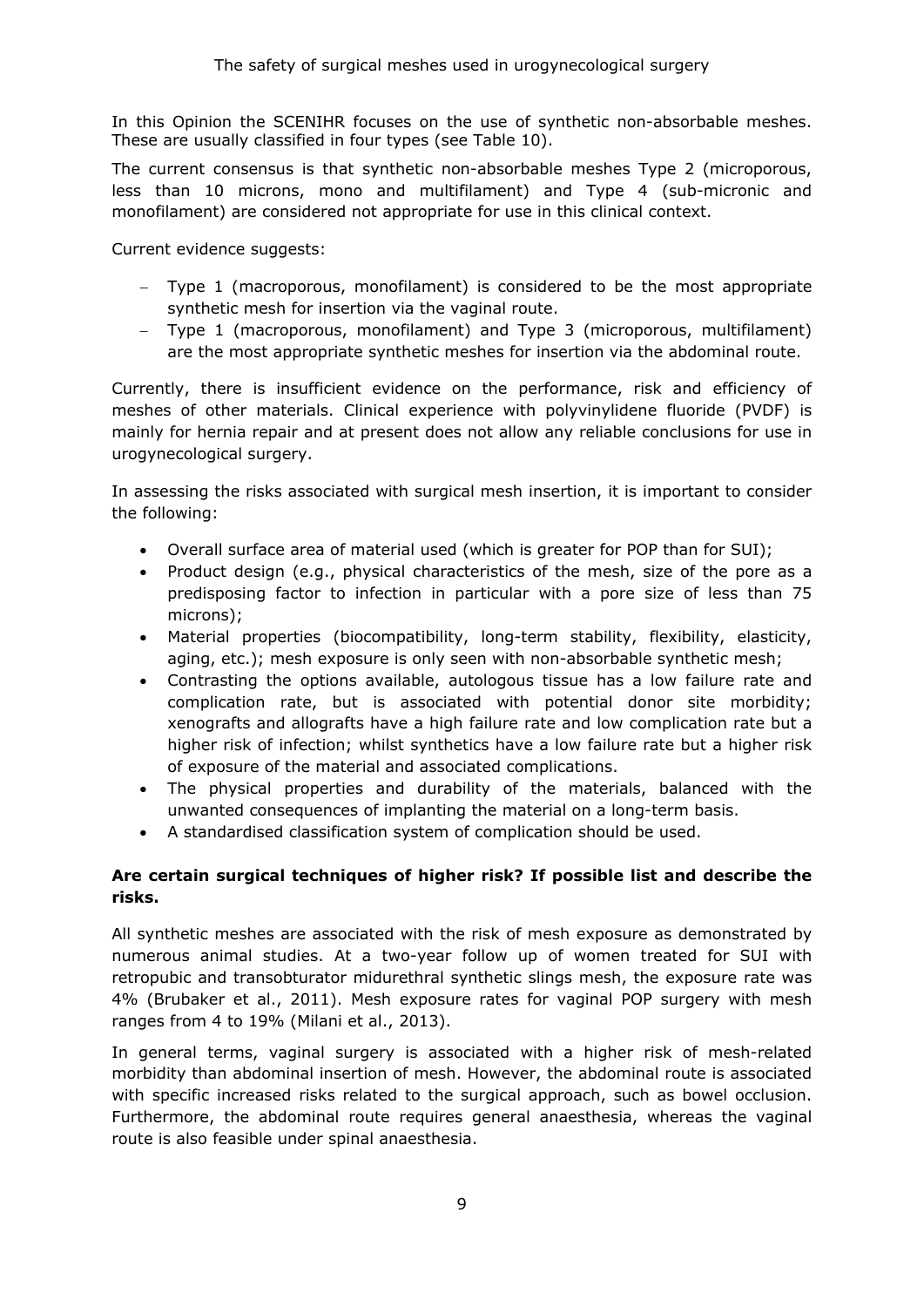In risk assessment of the use of mesh it is necessary to differentiate between different indications such as SUI and POP.

The SCENIHR acknowledges the efficacy and use of implanted meshes for SUI in the majority of patients with moderate to severe SUI. It considers that the associated risk is limited, but recognises the absence of long-term data. Most complications associated with mesh insertion are related to the route of insertion.

The SCENIHR acknowledges that vaginally-implanted mesh for POP is associated with increased risks compared to mesh implantation for SUI. Its use should be restricted to patients selected according to established evidence based clinical guidelines.

### **Are any combinations of the above (designs/materials and surgical techniques) of a higher risk?**

Combination of the above mentioned designs/materials and surgical techniques may be associated with higher risk. With vaginal insertion of non-absorbable synthetic mesh a large surface area is associated with a higher complication rate compared with transabdominal insertion. However, there are generic differences and potential complications distinguishing the two surgical approaches, and this fact should also be taken into account in a risk assessment.

### **Are there specific limitations (e.g. clinical, designs/materials, surgical techniques) with the use of meshes in urogynecological surgery?**

There are specific limitations to the use of meshes in urogynecological surgery. The following limitations apply:

- The available evidence suggests that xenograft and allograft materials are associated with a high failure rate (due to degradation of mechanical properties with time), but are not associated with such severe side effects as synthetic meshes.
- The risk of severe side effects (e.g. mesh exposure, shrinkage, pain) increases with the surface area of synthetic non-absorbable meshes. Material properties will influence the outcome (biocompatibility, tissue integration, long-term stability, and mechanical responses over time including flexibility, elasticity and resistance to deformation).
- Patient characteristics, such as obesity, will have an influence on efficacy and potential complications.

### **What are the risks of surgical interventions using mesh compared to classic surgical interventions?**

When treating SUI, sling procedures are associated with more storage and voiding symptoms than other repositioning procedures. The use of synthetic non-absorbable mesh is associated with a risk of mesh exposure. However, other surgical procedures, such as colposuspension, are associated with an increased risk of long-term rectocele/enterocele.

When treating POP via the vaginal route, the use of synthetic non-absorbable mesh is associated with a risk of mesh exposure and *de novo* prolapse of the untreated vaginal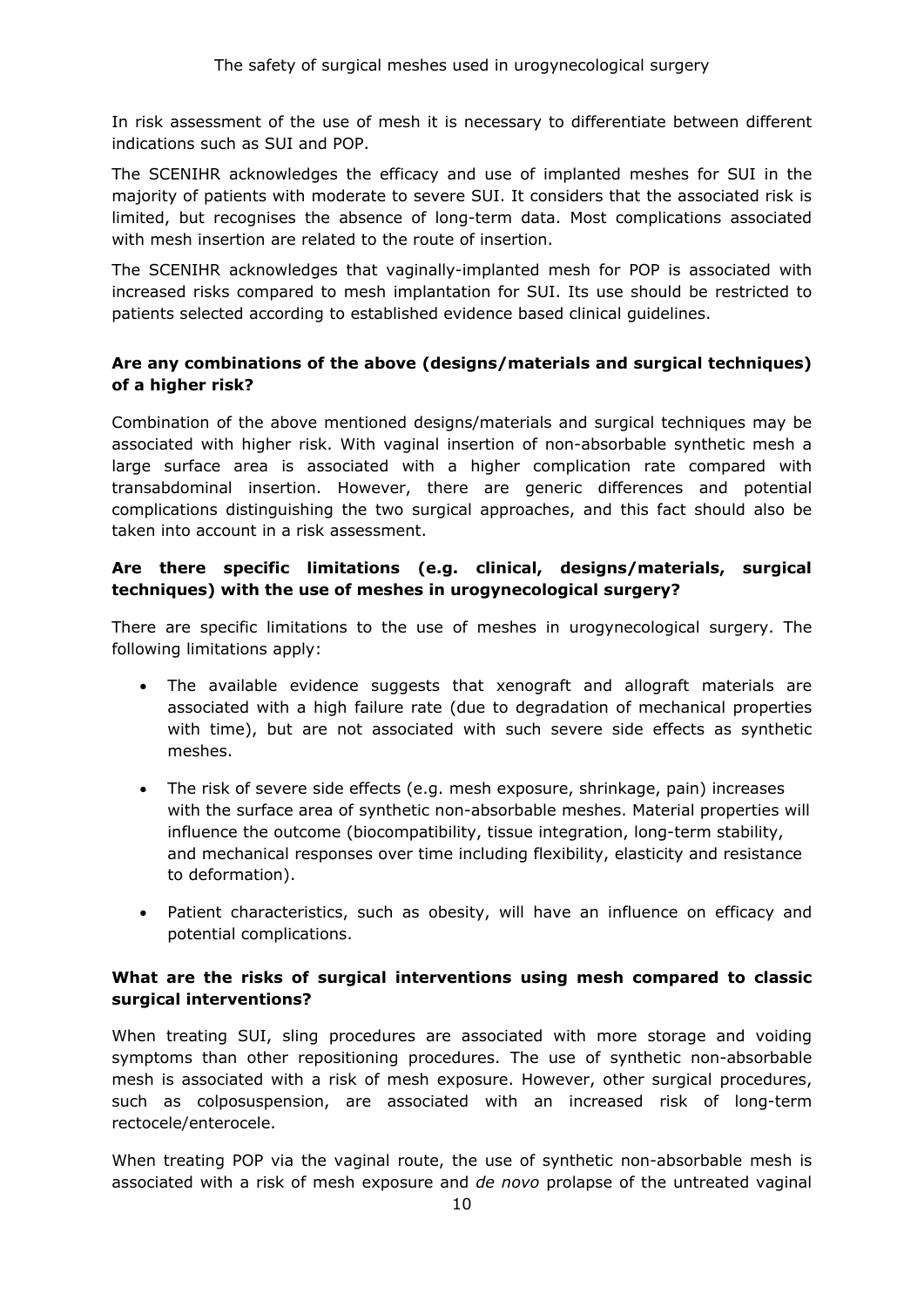compartment, as well as the development of *de novo* SUI. The risk of mesh exposure is reduced when using the transabdominal route compared to the transvaginal route. However, it should be kept in mind that transabdominal and transvaginal POP repair have distinct indications as discussed in current guidelines. Moreover, there are generic differences and different potential complications for these two surgical approaches.

### **What factors could affect the outcome of the surgical interventions?**

The factors influencing the surgical outcomes are:

- Material properties (biocompatibility, tissue integration, long-term stability, and mechanical performance over time which includes flexibility, elasticity, aging and resistance to deformation )
- Product design (e.g. physical characteristics of the mesh, size of the pore as a predisposing factor to infection in particular with a pore size less than 75 microns)
- Overall mesh size (which is greater for POP than for SUI)
- Route of implantation, (e.g., vaginal or transabdominal)
- Patient characteristics (e.g., age, obesity, smoking)
- Associated procedures (e.g., hysterectomy)
- Surgeon's experience

The SCENIHR recognises the importance of following established guidelines, the need for adequate training and clinical experience of the surgeon as well as the need to further improve the design of the device, in particular for use in the pelvic floor, which appears to be a more demanding environment than the abdomen (where the non-degradable meshes have a lower complication rate).

### **Are there patients groups (e.g. in relation to age, weight or other comorbidities) for which the use of meshes would carry a specific risk?**

Yes. The SCENIHR acknowledges the importance of the identification of high-risk patient groups. Age and obesity have been shown to be associated with increased risk of mesh exposure. This should be investigated further.

### **In light of the above, identify risks associated with use(s) of meshes other than for urogynecological surgery and advise if further assessment in this field(s) is needed.**

The SCENIHR notes there is limited information in the literature on this subject. There is a suggestion that morbidity may be associated with colorectal use of meshes. This needs to be quantified by further research before any conclusion can be made.

### **Recommendations**

- Ensure that patients are correctly and comprehensively informed on the benefits and risks associated with the use of synthetic non-absorbable meshes.
- Establish European implant registries.
- Establish scientific studies to assess the long-term (at least 5 years) safety and performance of synthetic non-absorbable meshes.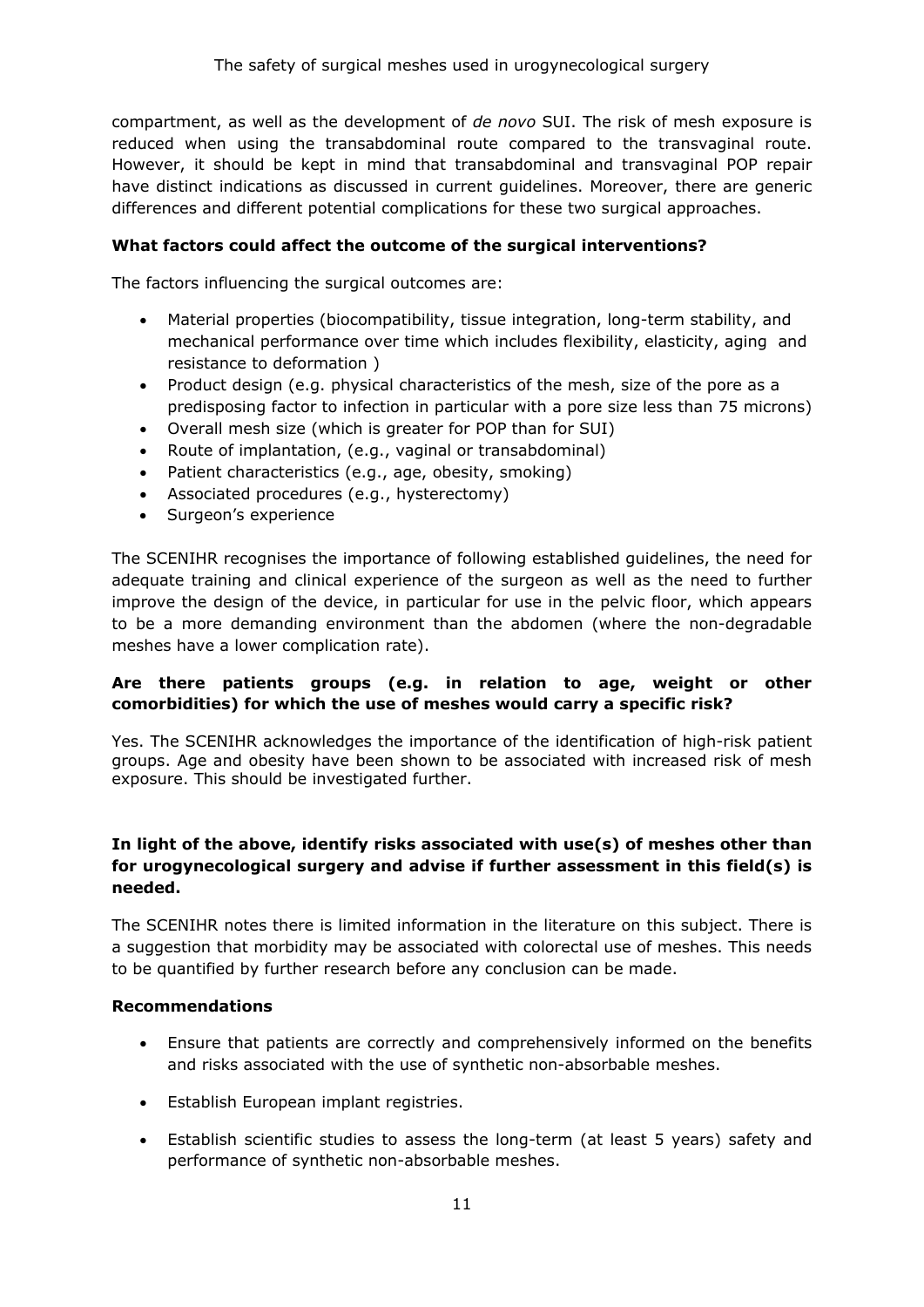The safety of surgical meshes used in urogynecological surgery

- Encourage further research into novel design and materials, in particular absorbable meshes, and improved technologies for manufacturing meshes, such as electrospinning.
- Encourage further research into the application of regenerative medicine technology, such as the cellular seeding of graft materials.
- Adopt evidence-based Pan European Guidelines.
- Develop training programmes for surgeons in association with European medical associations.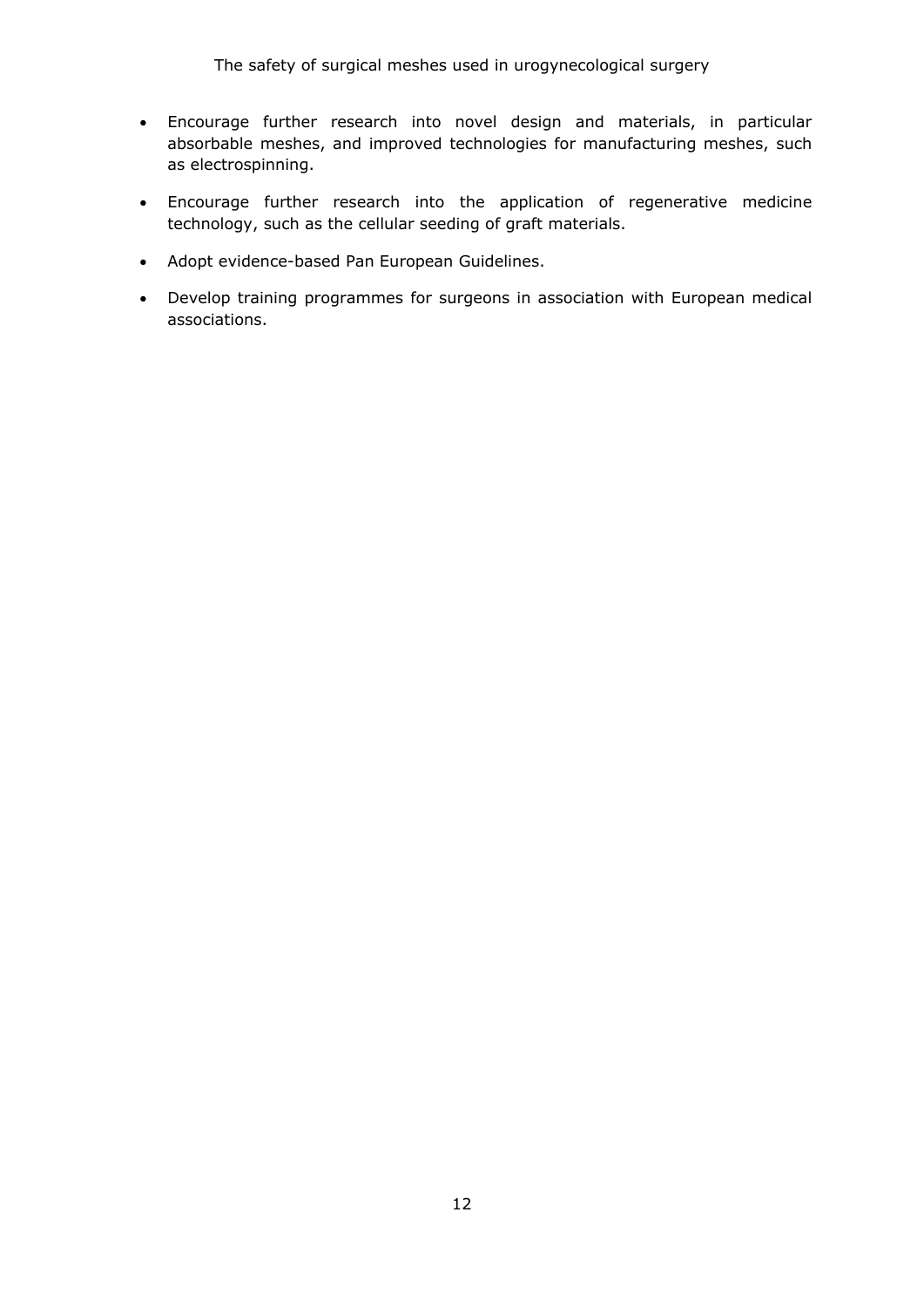### <span id="page-12-0"></span>**2. BACKGROUND**

Synthetic surgical meshes are medical devices intended to be implanted to reinforce soft tissues to treat their weakness, which includes prolapse of the pelvic floor in women and weakness of the urethral sphincter in women and men.

According to the Council Directive 93/42/EEC, medical devices shall only be placed on the market if they meet the essential requirements laid down in the Annex I of the directive, in particular in relation to the health and safety of patients.

Surgical meshes have been used since the 1950s to repair abdominal hernias. Implantable meshes have played an important role in the treatment of complex hernias and other abdominal wall reconstruction procedures. In the 1990s, gynecologists began using the same surgical mesh for surgical treatment of Stress Urinary Incontinence (SUI). The first procedure was called the "tension-free vaginal tape procedure" and was considered an alternative to the traditional surgery either using patients' own tissue or forming a hitch of the vagina and bladder base – a so-called colposuspension. The technique designed for the treatment of SUI involved a transabdominal or transvaginal approach, which subsequently evolved into a purely vaginal approach for the insertion of a loose mid-urethral sling procedure. Responding to the need perceived by the medical community, the medical devices manufacturers produced mesh kits containing the preshaped mesh implant(s) as well as the accessory tools needed for their placement. Surgical mesh kits continue to evolve using new materials and new insertion tools, tissue fixation anchors and surgical techniques.

Surgical mesh materials can be divided into four categories (1) non-absorbable synthetic, (2) absorbable synthetic (3) biologic (4) composite. Different types of designs are available aimed at better integration in the organism after implantation.

Pelvic floor dysfunction is a major health problem in women as they age, as shown by the 11.4% prevalence of symptomatic pelvic organ prolapse (POP) in women above 45 years (1 in every eight women) (Slieker-ten Hove *et al.,* 2009), as well as the 11-20% (1 in every 5-10 women) lifetime risk of undergoing a single operation for POP or SUI bythe age of 80 (Olsen *et al.,* 1997, Wu *et al.,* 2014). A large proportion of repeat operations (up to 1 in 3) has been documented, as well as the time intervals between them, which decrease with each successive procedure.

SUI affects an estimated 20-40% of women. A Norwegian study (Hannestad *et al.,*  2000) reported the percentage of patients with SUI to be approximately 50% with incontinence, the remainder with urge (11%) and mixed incontinence (36%).

The surgical repair of POP proved to be a longstanding challenge with high failure rates of primary repair. As a consequence, clinicians changed to the use of substitute materials to augment the native tissue reaction including the use of developed mesh kits. The rapid and widespread transition from traditional pelvic organ prolapse surgery using native tissue, to mesh-augmented prolapse repair aimed to improve the frequent unsatisfactory outcomes.

POP is a major health issue in women of older age and one of the most common indications for gynaecological surgery. Generally, the lifetime risk for a woman of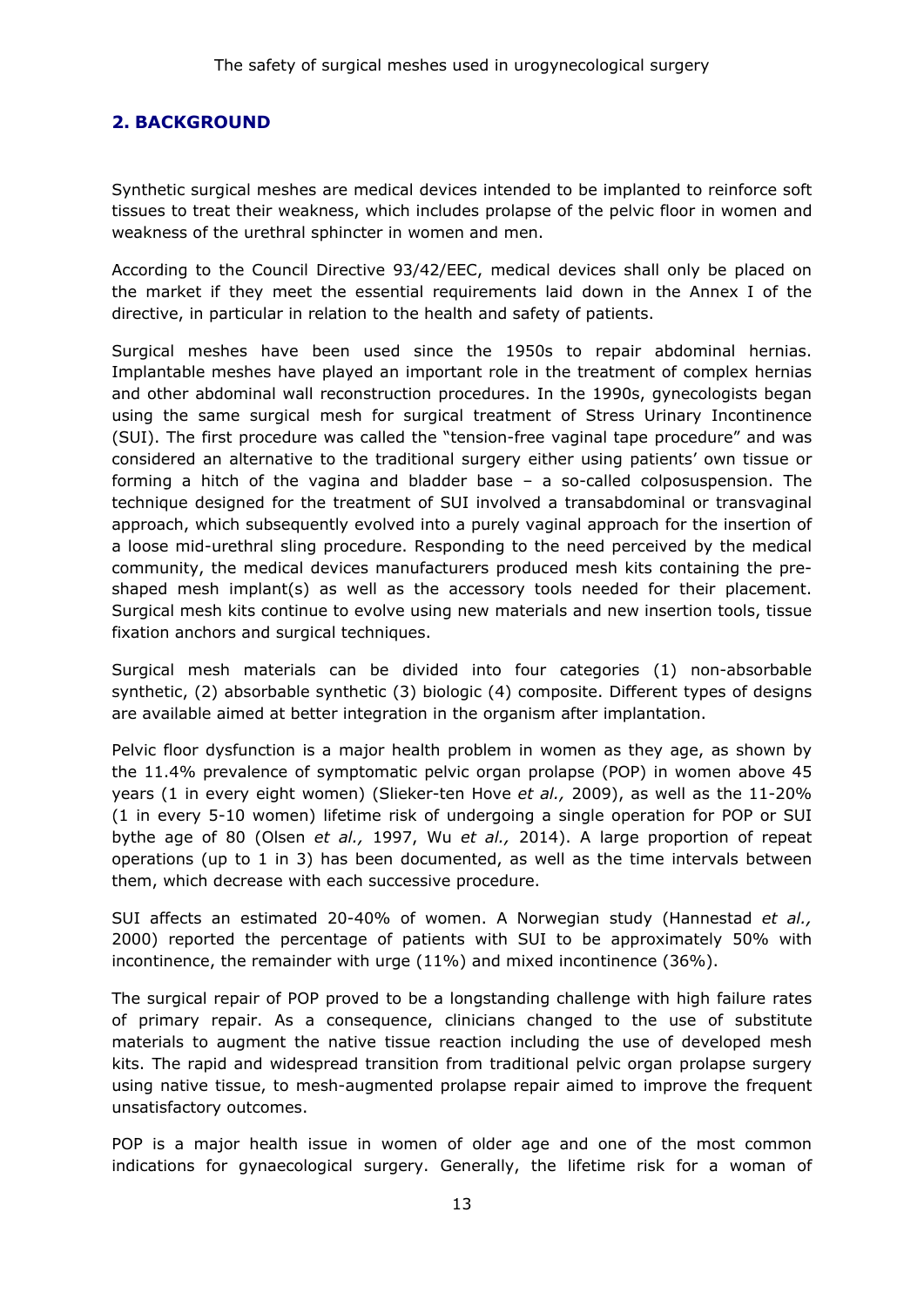undergoing surgical treatment for POP is about 7-20%. Despite the fact that POP is one of the most common indications for gynaecologic surgery, epidemiological studies on incidence and prevalence are scarce (Slieker-ten-Hove *et al.,* 2009).

With the increasing life expectancy and the changing lifestyle of women, a further increase in the demand for pelvic floor surgery is expected for the future. This is already expressed in recent data on the lifetime risk for a woman to undergo a single operation for POP or SUI at the age of 80, which has been adjusted upwards from 11% in 1997 to 20% in 2014 (Wu *et al.,*2014). A vast group of women seem to prefer surgical correction of the vaginal anatomy.

Surgical meshes were introduced in recent years in the form of sling surgery used for the treatment of sphincteric incontinence in men usually following prostatic surgery.

Meshes have also been used for the treatment of colorectal prolapse. However, in the current Opinion this type of use is not dealt with specifically.

Current data suggest that the use of mesh in surgery is associated with benefits and risks, but there are few published randomised controlled trials. The use of mesh in repair surgery may lead to various complications, such as rejection, tissue extrusion, mesh exposure and shrinkage. The rate of success of treatment with mesh implantation varies depending on the type of the anatomical defect, its severity, the presence of risk factors and the mesh used. Some women reported significant side effects after this type of surgery. Mesh complications in men are less commonly reported and are usually related to obstructive voiding.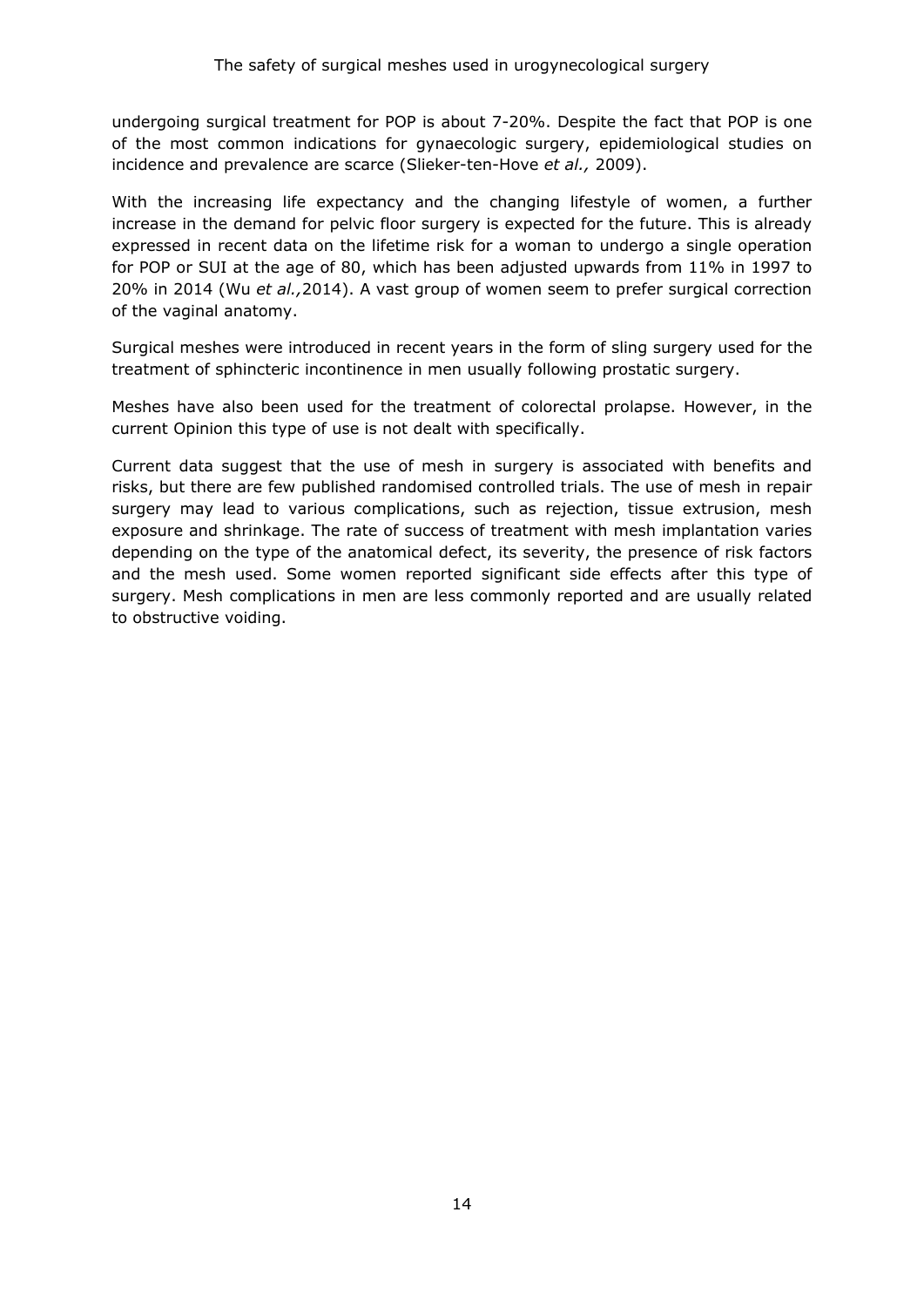### <span id="page-14-0"></span>**3. TERMS OF REFERENCE**

In light of the above considerations, the Scientific Committee on Emerging and Newly Identified Health Risks was requested to provide a scientific Opinion on "The safety of surgical meshes used in urogynecological surgery". The following items were addressed:

- Risks associated with the use of meshes in treating SUI and POP
	- Are specific meshes, in terms of designs and/or materials, considered to be of a higher risk? If possible list and describe the risks. (**Q1**)
	- Are certain surgery techniques of higher risk? If possible list and describe the risks. (**Q2**)
	- Are any combinations of the above (designs/materials and surgical techniques) of a higher risk? (**Q3**)
	- Are there specific limitations (e.g. clinical, designs/materials, surgical techniques) to the use of meshes in urogynecological surgery? (**Q4**)
	- What are the risks of surgical interventions using mesh compared to classic surgical interventions? (**Q5**)
	- What factors could affect the outcome of the surgical interventions? (**Q6**)
- Identification of high risk patient groups
	- Are there patients groups (e.g. in relation to age, weight or other comorbidities) for which the use of meshes would carry a specific risk? (**Q7**)
- In the light of the above, list risks associated with use(s) of meshes other than for urogynecological surgery and advise if further assessment in this field(s) is needed (**Q8**)

In its assessment, the SCENIHR was invited to take into account the established registries in the field.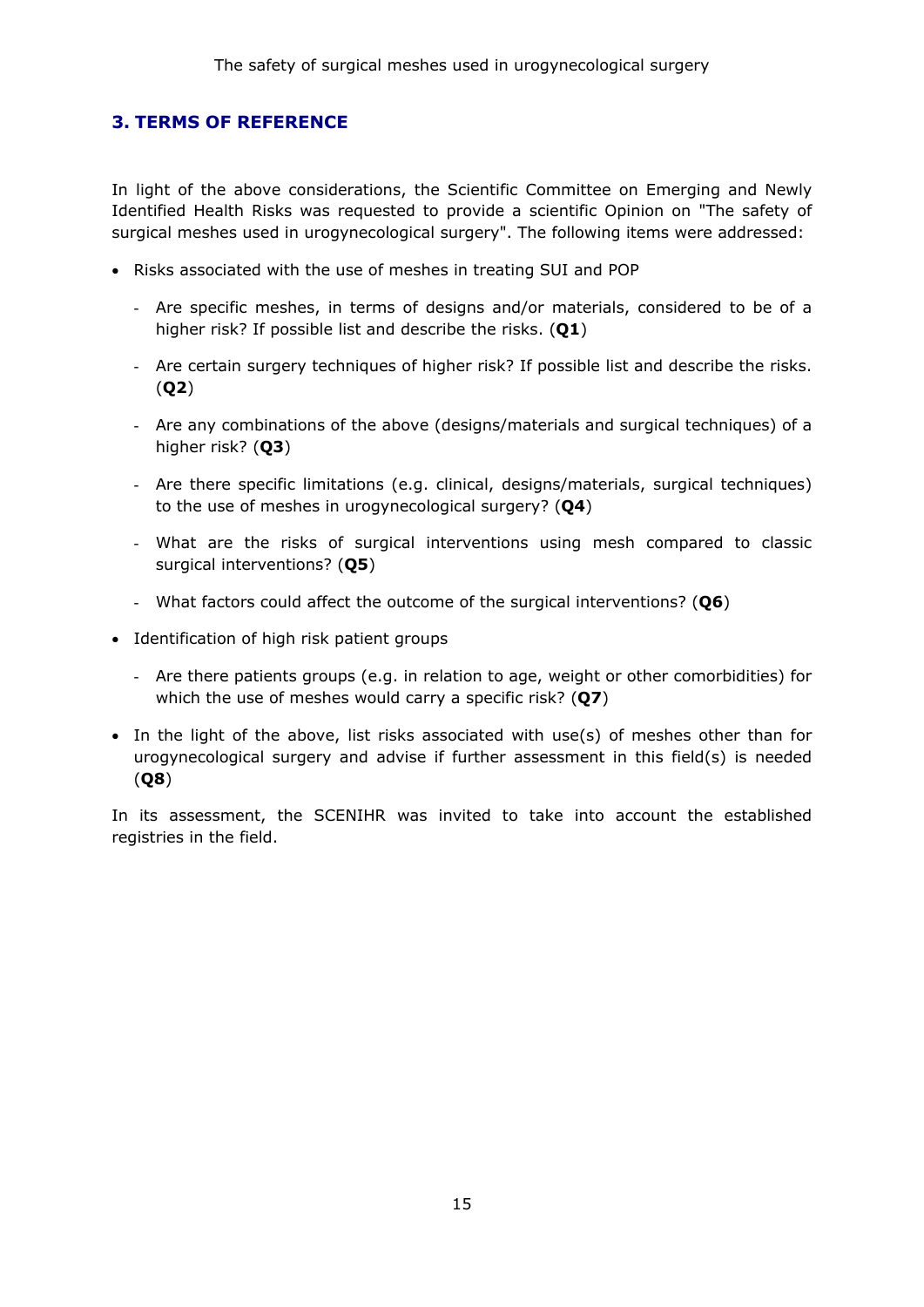### <span id="page-15-0"></span>**4. SCIENTIFIC RATIONALE**

### <span id="page-15-2"></span><span id="page-15-1"></span>**4.1. Introduction**

### **4.1.1. Indications for the use of surgical meshes**

Various options exist for the treatment of pelvic floor dysfunctions. Treatment is justified, if conservative strategies, such as 'watchful waiting' or pelvic-muscle training (see 4.2.2) are unsuccessful. Depending on the type of pelvic floor dysfunction, the therapeutic approach and the size of mesh implanted may differ.

The indications and the risk/benefit ratios for the use of urogynecological meshes depend on the type of pelvic floor dysfunction. Currently, there are three major indications for which surgical meshes are used:

- Male and female Urinary Incontinence (UI)
- Female Pelvic Organ Prolapse (POP)
- Colorectal Functional Disorders (CFD)

#### **Urinary incontinence (UI)**

#### **Female**

About 50% of women with UI report symptoms of stress incontinence, but estimates of the prevalence and incidence are limited, because epidemiologic studies use inconsistent methods of measurement and different populations (Reynolds *et al.,* 2011) with regard to age and ethnicity. Longitudinal studies assessing the incidence and natural history of stress incontinence estimate an annual incidence of 4% to 10%. While remission does occur, data are sparse. Multiple risk factors are associated with developing the symptom of stress incontinence.

#### **Male**

Urinary incontinence in elderly community-dwelling men affects quality of life and increases the risk of institutionalisation (Shamliyan *et al.,* 2009). Pooled prevalence of UI increased with age to between 21% and 32% in men above 60 years. Poor general health, comorbidities, severe physical limitations, cognitive impairment, stroke, urinary tract infections, prostate diseases and diabetes were associated with UI. Radical prostatectomy or radiotherapy for prostate cancer compared with watchful waiting increased UI. Short-term prevention of UI with pelvic floor muscle rehabilitation after prostatectomy was not consistently seen across randomised, controlled trials.

#### **Pelvic organ prolapse**

Pelvic organ prolapse (POP) is a highly prevalent condition that effects up to 50% of parous women, causing a variety of urinary, bowel and sexual symptoms that may be associated; however not all of those women are bothered by this condition. (Maher *et al.,* 2013). A large cross-sectional study among community-dwelling women between 45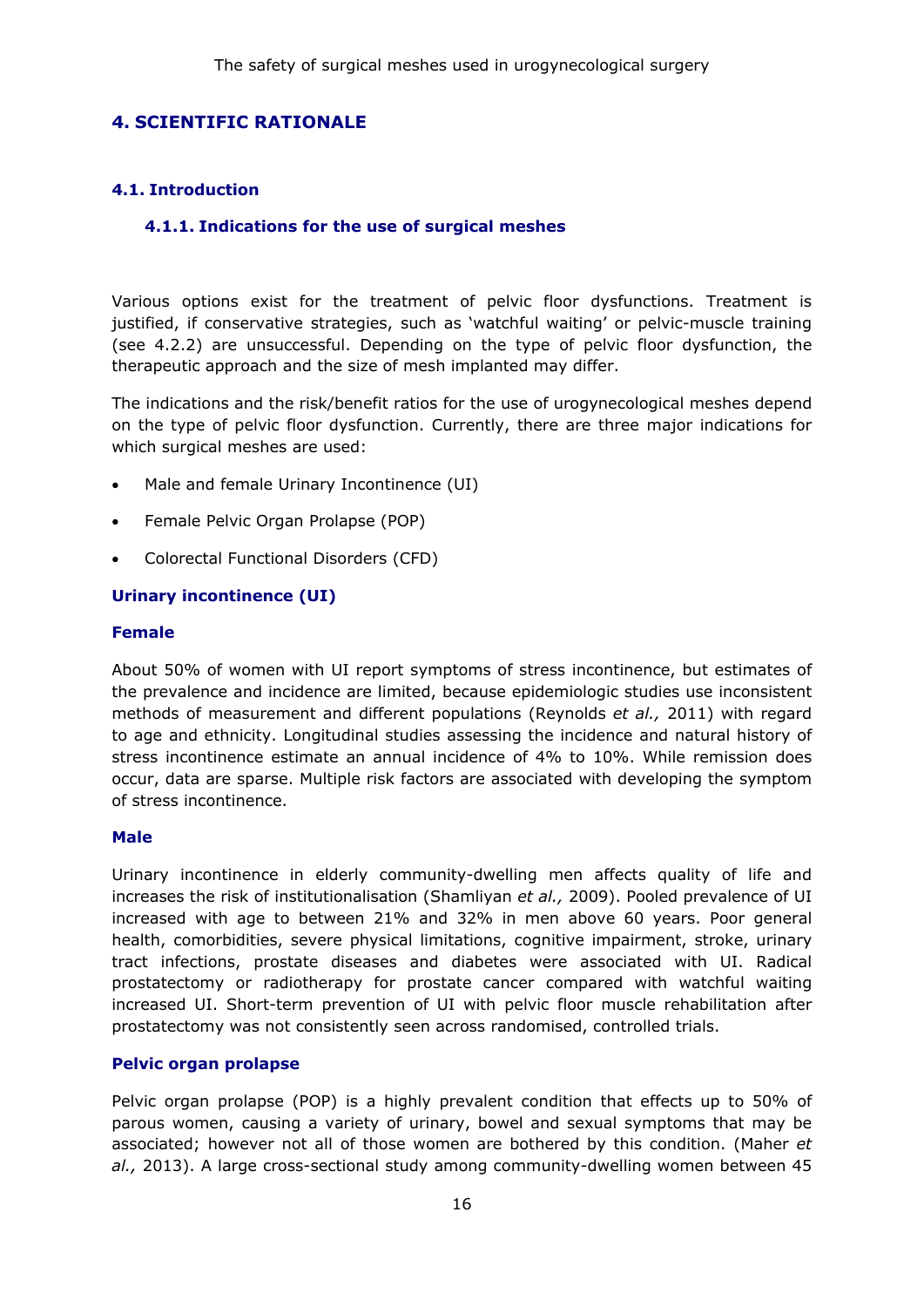and 85 years of age demonstrated a prevalence rate of 'symptomatic' POP of 11.4%. However, only 6.9% of women with stage I and 15.8% of those with stage II experienced problems, e.g. vaginal bulge symptoms. (Slieker-ten-Hove *et al.,* 2009) Some loss of utero-vaginal support is present in most adult women and should be considered physiological (Milani, 2012). Surgery should only be considered if symptomatic POP is present and when conservative measures/therapies have failed (Dutch Multidisciplinary Guidelines on Prolapse, 2014).

#### **Colorectal functional disorders**

Internal or external rectal prolapse may be problematic and associated with constipation, obstructed defecation, faecal incontinence and pain. Treatment may be conservative (such as increased dietary fibre, pelvic physiotherapy) or surgical. For the surgical therapy of internal rectal prolapse, an open or laparoscopic anterior rectopexy is often performed. Synthetic mesh is used to suspend and distract the prolapsed part of the rectum. Some patients who have undergone this treatment report chronic pain. (Dutch Guidelines, 2014; Dutch Health Care Inspectorate, 2013).

### <span id="page-16-0"></span>**4.1.2. Regulatory framework**

Surgical mesh as a medical device

Surgical meshes are produced by manufacturers to treat female SUI, POP or CFD, and hence, because of their intended medical purpose, fall under the scope of the medical devices directive 93/42/EEC and amendment 2007/47/EC which contain the essential requirements of medical devices (Annex I), the conformity assessment procedure and the obligations of manufacturers for placing medical devices on the European market.

Apart from specific design-related requirements such as on biocompatibility, stability and usability, which include protection from foreseeable error, mistake and misuse, general requirements demand that a medical device must:

- have an acceptable risk/benefit ratio;
- be designed based on state-of-the-art knowledge by observing the principles of inherent safety;
- achieve the intended performance;
- must not compromise the clinical condition and safety of the patients during the entire product lifetime as defined by the manufacturer;
- must not be adversely affected by transport and storage;
- have risks from unintended side-effects limited to an acceptable level when weighed against the device's benefits;
- be accompanied by all information required to use the device safely; and
- have been proven safe and effective by clinical evidence.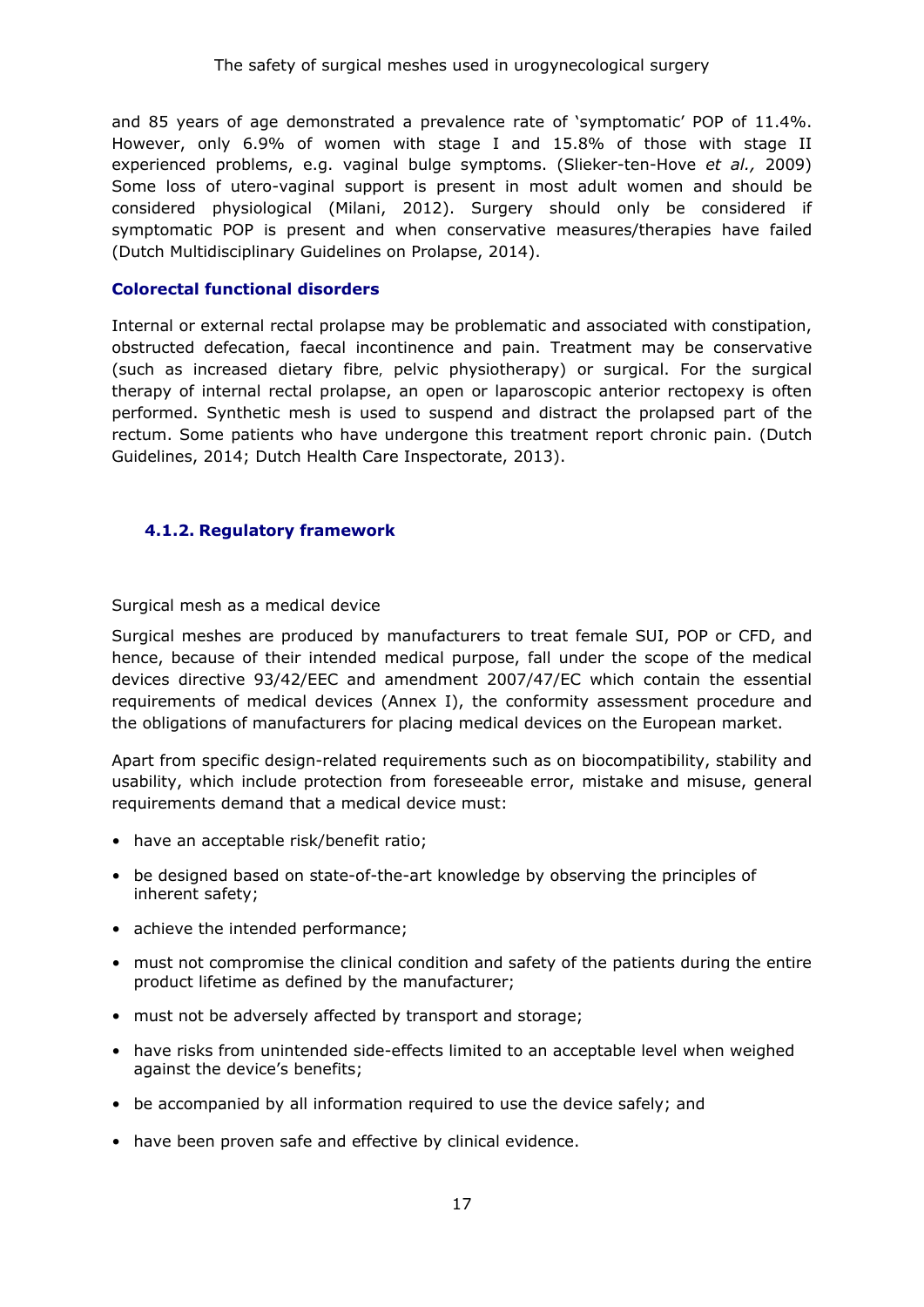There is a large variety of surgical meshes with quite different performance characteristics related to:

- material (synthetic or biologic);
- shape;
- dimensions;
- filaments;
- pore size;
- thickness;
- knitting patterns;
- aging;
- extrusion/exposure;
- biocompatibility;
- instantaneous mechanical properties, such as
	- elasticity,
	- stiffness, and
	- bursting strength
- Time-dependent mechanical properties, such as
	- creep,
	- relaxation,
	- shrinkage,
	- degradation

In addition, mesh performance may critically depend on the directionality of the imposed mechanical load and/or how it was placed and fixed into the surrounding tissue.

At the time of writing, there are no specific product standards on national, European or international levels. The available national standard in France (AFNOR NF S94-801) is restricted to requirements of preclinical and clinical testing of vaginal reinforcement implants for SUI and/or POP that requires that both preclinical and clinical studies be carried out before introducing any new implantable mesh, as well as post-marketing surveillance. There are only a few general aspects related to product design covered by existing standards such as on biocompatibility (EN 10993-1 to EN 10993-20) or on bursting properties (EN 13938-1, EN 13938-2), however, a device-specific standard containing specific requirements on the device is still lacking, in particular with quantitative requirements, such as site-specific mechanical properties, material aging and degradation, inflammatory response to the implanted materials (as demonstrated in animals), and minimisation of mesh extrusion.

The conformity assessment procedure for CE labelling offers the manufacturer a choice among several modules, which depend on the intrinsic risks of a medical device for its intended use under normal conditions.

To account for the different hazard potential of the large diversity of medical devices, manufacturers must classify their devices into one of the four risk classes I, IIa, IIb or III, based on the device's intrinsic risks. This is done by applying 18 classification rules as set out in Annex IX of the MDD 93/42/EEC and explained in guidance documents such as MEDDEV 2.4/1.

The European Union's New Approach regulatory policy was adopted in 1986 and implemented for medical devices by the related Directives, among others. It offers manufacturers the possibility to replace third-party testing, even of critical devices, by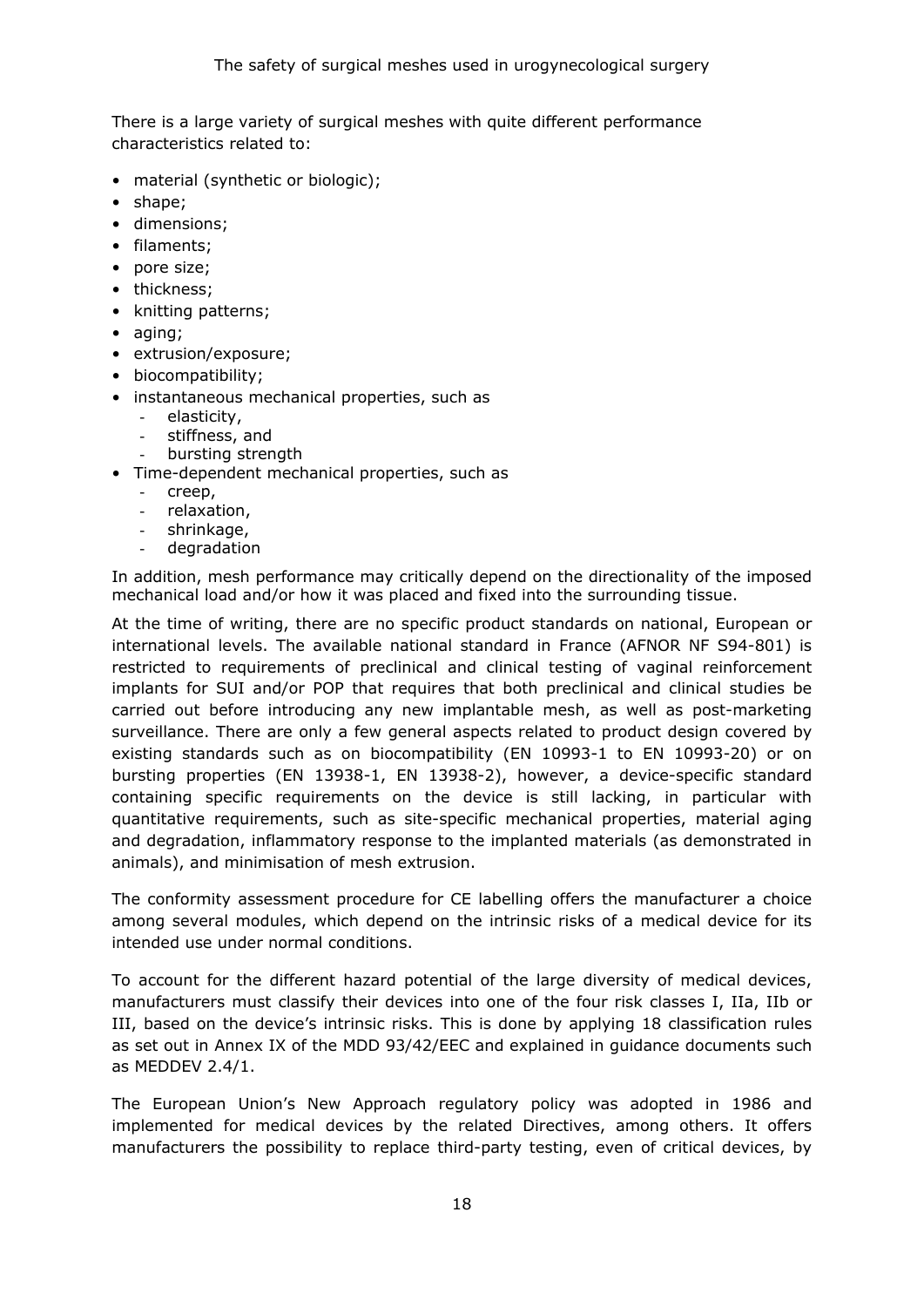their own self-responsible conformity assessments based on the condition that their quality management systems have been certified by a third party.

Because synthetic surgical meshes are less active than biological materials, implantable, and intended for long-term use, they belong to conformity class IIb (otherwise class III). according to rule 8 of the MDD when lacking supporting pharmaceutical coating. This means that surgical meshes must either a) pass a third-party EC type examination by a European Notified Body (according to MDD Annex III) and requires the manufacturer to implement a quality management system (according to either MDD Annex IV, V or VI) that is also certified by a European Notified Body, or, alternatively, b) manufacturers can choose to implement a full Quality Management System (QMS), which must be certified by a Notified Body.

In case a medical device compromises the health and/or safety of patients or other persons in spite of its correct installation, maintenance and use, adequate measures need to be taken by manufacturers, Member States and the Commission to remedy existing non-compliances.

With regard to the involved procedures for all medical devices, conformity with the essential requirements must be based on a convincing clinical evaluation of available clinical data. In addition, manufacturers must implement a risk management process, which includes a post-market surveillance procedure with active and continuous feedback data acquisition, monitoring and risk assessment. Post-market surveillance must include both monitoring of complaints and adverse events, in addition to a regular review and updates to the body of clinical evidence for the performance of the device. The results of this regular surveillance must be assessed for potential subsequent application of routine risk reduction activities (e.g. improved instructions for use) and additional risk reduction activities (e.g. design changes, physicians' education and training). Evidence of this process is essential to ensure that the risk-to-benefit ratio for the device can be justified by a manufacturer.

Furthermore, any malfunction, deterioration in the characteristics and/or performance, inadequacy in the labelling or instructions for use of a medical device that might lead or might have led to a serious deterioration of a patient's state of health or to his/her death, must be reported to the competent authorities.

Therefore, with regard to these obligations, sufficient clinical data should be available for surgical meshes to allow adequate risk assessment and identification of problems with their design and/or their use.

### **4.1.3. Methodogy**

<span id="page-18-0"></span>The contemporary guidelines are based on clinical evidence derived from the conclusions of RCTs. An exception to this rule is related to the evidence base on the materials used for mesh implantation.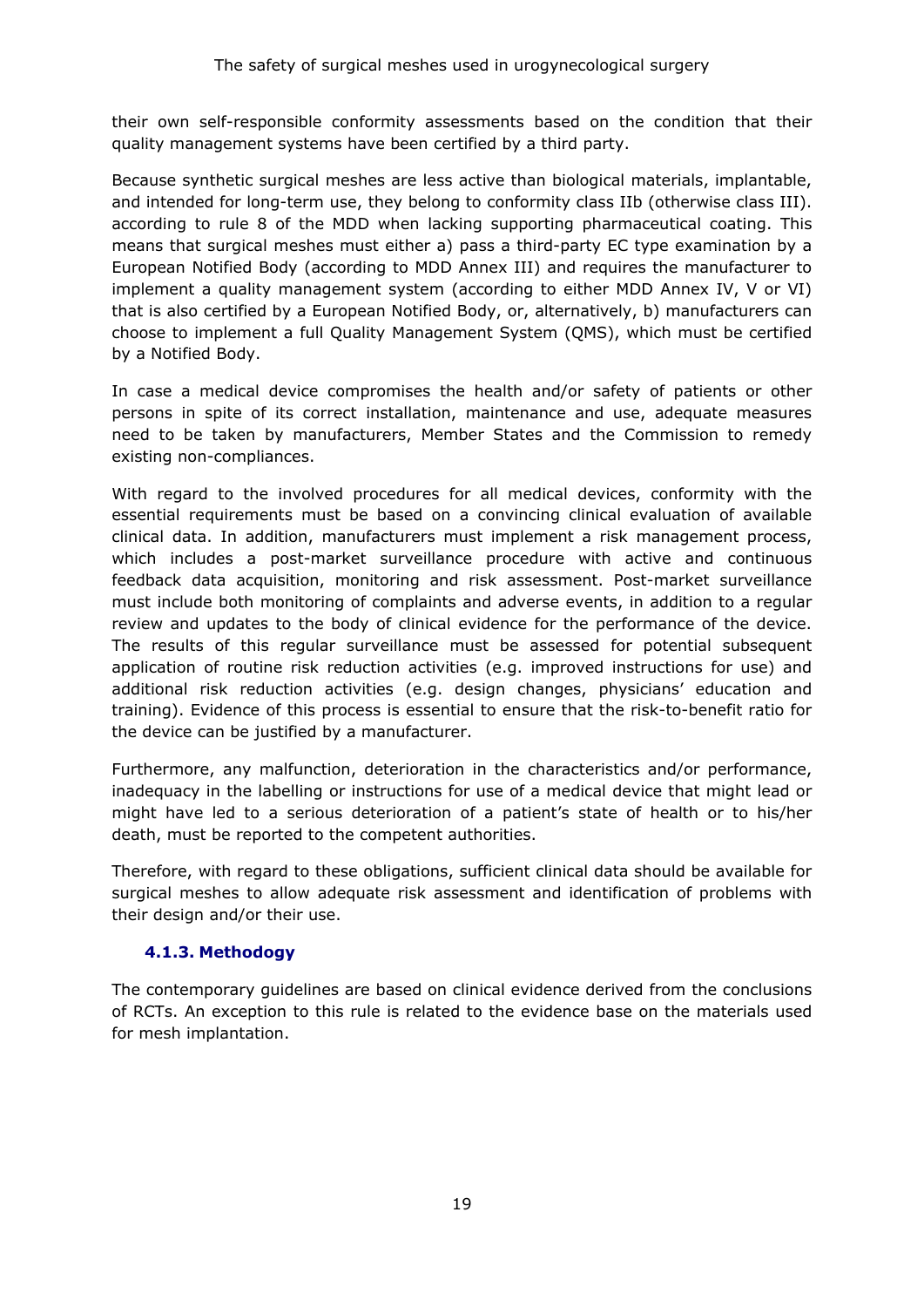### <span id="page-19-0"></span>**4.2. Treatment**

Before resorting to surgery, it is important to consider non-surgical solutions for SUI, POP and CFD with the patient.

If non-surgical options are not feasible, then the surgeon must decide whether to use a surgical approach with or without mesh, although currently, meshes are considered a primary surgical solution in many cases of stress incontinence. All surgical approaches have risks and despite reported adverse events, mesh use still plays a primary role in surgery for SUI. Larger surface area meshes are needed for vaginal and transabdominal implantation for prolapse repair. For POP, the use of meshes is usually considered as a second choice after failed primary surgery. There is a limited use of mesh for CFD in specialist centres.

### <span id="page-19-1"></span>**4.2.1. Treatment without using meshes**

#### **Stress urinary incontinence (SUI)**

#### o **Female**

#### **Non-surgical treatment**

Guidelines from EAU (European Association of Urology), NICE / RCOG (United Kingdom), CNGOF (College National des Gynécologues et Obstétriciens Français) and AFU (Association Française d'Urologie) (France), ACOG (American College of Obstetricians and Gynecologist) and ACP (American College of Physicians) (USA) recommend first-line treatment with pelvic floor muscle training (PFMT) in women with SUI (Qaseem *et al.,* 2014; Fritel *et al.,* 2010; Smith *et al.,* 2013; NICE, 2013; Lucas *et al.,* 2013). Pelvic floor muscle training should be as intensive as possible. Weight loss is recommended for obese women with SUI (grade: strong recommendation; moderate quality evidence).

**No treatment**: Spontaneous resolution of symptoms: After 2-15 years follow-up, 2- 30% of women with stress incontinence at any time appear to undergo spontaneous resolution of symptoms (Dolan *et al.,* 2003; Heidler *et al.,* 2007; Lifford *et al.,* 2008; Jahanlu *et al.,* 2008; Reynolds *et al.,* 2011; Fritel *et al.,* 2012). However, a reliable spontaneous resolution rate cannot be determined because population (age, menopausal status, etc.), follow-up duration and diagnostic criteria (cure or just improvement) differ considerably between published studies.

**Pads**: These are routinely used by women and, to a lesser extent, by men with incontinence (Brazzelli *et al.,* 2002).

**Weight loss**: Randomised clinical trials show that in overweight and obese women, weight loss (>5%) is associated with a decrease in the prevalence of SUI symptoms and in stress-incontinence episodes (Subak *et al.,* 2009; Wing *et al.,* 2010).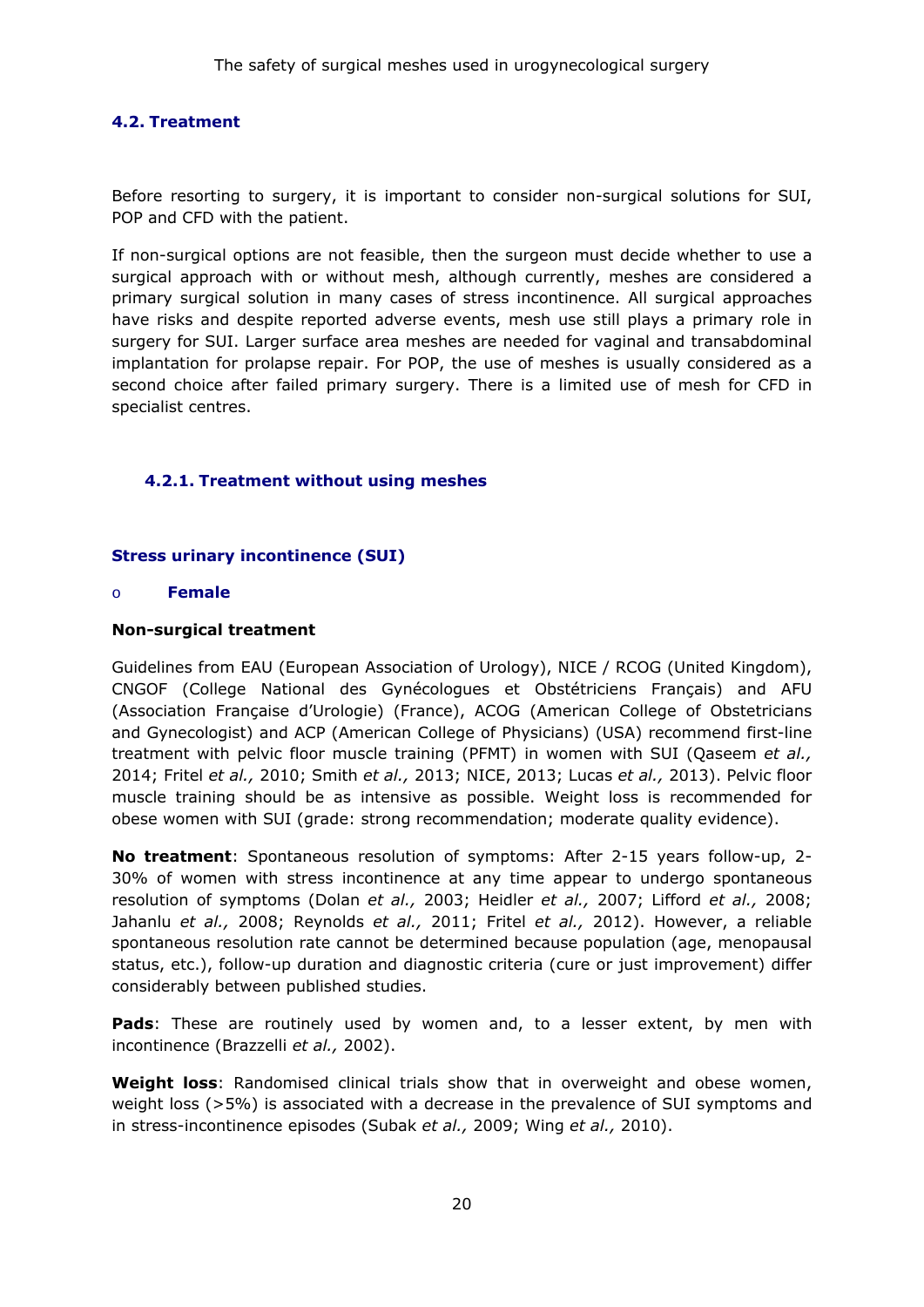**Medication**: Meta-analyses showed that medication with duloxetine is associated with a significant decrease in incontinence episode frequency when compared to placebo (Latthe *et al.,* 2008; Li *et al.,* 2013).

**Local estrogens**: A meta-analysis showed that in post-menopausal women, there was some evidence that estrogens used locally (vaginal creams or pessaries) may improve incontinence (global urinary incontinence). However, according to the authors' conclusions, there was little evidence from the trials on the period after oestrogen treatment had finished and no information about the long-term effects of this therapy was given. Conversely, systemic hormone replacement therapy using conjugated equine oestrogen may worsen incontinence. Moeover, there were too few data to reliably address other aspects of oestrogen therapy, such as oestrogen type and dose, and no direct evidence comparing routes of administration. The risk of endometrial and breast cancer after long-term use of systemic oestrogen suggests that treatment should be for limited periods, especially in those women with an intact uterus. (Cody *et al.,* 2012).

**Pessaries - Intravaginal devices**: RCTs showed that the use of intravaginal devices / pessaries is associated with a decrease in incontinence episode frequency when compared to no treatment (Ziv *et al.,* 2008; Cornu *et al.,* 2013).

**Urethral inserts - Urethral devices**: The efficiency of urethral inserts has been poorly investigated. They are rarely used.

**Physiotherapy**: Numerous techniques of physiotherapy have been reported and evaluated in the field of SUI. The main technique utilised is pelvic floor muscle training (PFMT).

A recent review of PFMT in a Cochrane meta-analysis showed that in women presenting with SUI, PFMT was associated with higher cure rates (56% vs 6%, RR 8.3, 95%CI 3.6- 19.0) when compared to no treatment (Dumoulin *et al.,* 2014). No serious adverse events have been reported.

In addition to PFMT, adjunct physical therapies include:

- − Biofeedback (BF)
- − Electrostimulation
- − Magnetic therapy
- − Weighted vaginal cones
- − Bladder training.

### **Surgical treatment without mesh**

Surgical approaches comprise:

#### o **Female**

**Colposuspension**: Retropubic urethropexy: For this approach, several techniques are applied such as the Burch and Marshall Marchetti Krantz (MMK) techniques.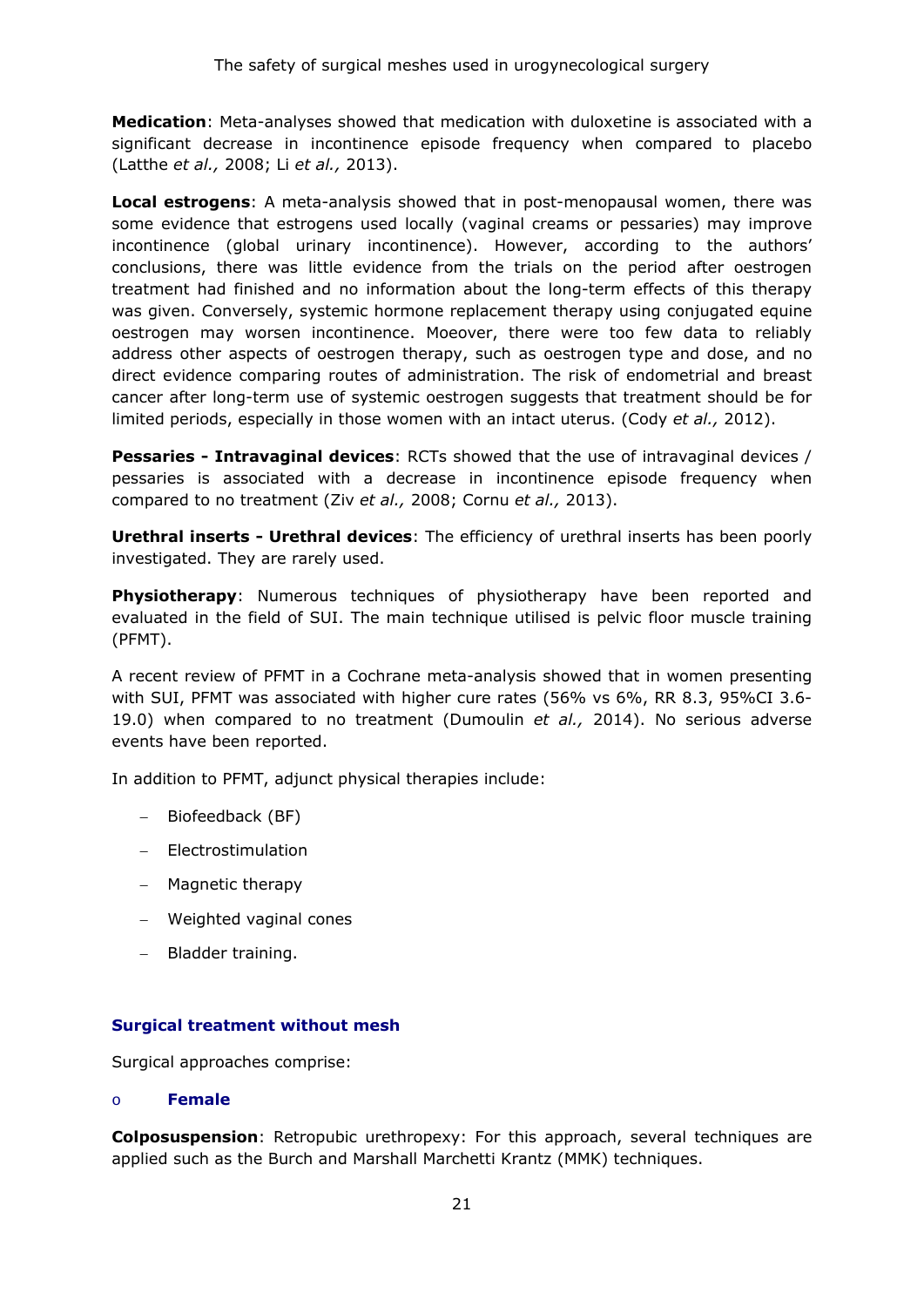The Burch procedure is carried out via the abdominal route (open or laparoscopic). For an open technique, a Pfannenstiel incision is performed. Post-operative pain in the Pfannenstiel scar has often been reported.

Open retropubic colposuspension is the most widely evaluated surgical technique for SUI. Open retropubic colposuspension is associated with high rates of objective and subjective cure rates, especially in the long-term (Lapitan *et al.,* 2012). After 5 years, approximately 70% of women were still symptom-free or no longer complained of incontinence.

Laparoscopic colposuspension is associated with similar cure rates for SUI when compared to open colposuspension, but with a lower risk of complications and a shorter hospital stay (Dean *et al.,* 2009).

Needle suspension: Several techniques using needle suspension such as Stamey, Raz, Pereyra and Gittes procedures have been described, but currently are rarely used.

Pubovaginal slings: Autologous fascial slings: This procedure is usually performed via an abdominal route. The autologous sling is made of a strip of tissue from the abdominal rectus fascia or fascia lata.

Autologous fascial slings are associated with similar cure rates for female SUI when compared to open colposuspension, but with a higher risk of post-operative complications (bladder outlet obstruction, need for self-catheterisation, etc.) (Rehman *et al.,* 2011; Albo *et al.,* 2007).

**Urethral balloon**: This technique is not recommended as a first-line surgical treatment for SUI (EAU, 2014 Lucas *et al.,* 2013; Fritel *et al.,* 2010; Hermieu *et al.,* 2010).

Urethral injections: Injections of bulking agents seem to be associated with lower cure rates for SUI when compared to colposuspension or autologous slings (Pickard *et al.,* 2003).

Stem cell periurethral injections - Cell therapy: There is insufficient data concerning periurethral stem cell injections (autologous myoblasts, muscle derived stem cells, autologous fibroblasts) that are supposed to treat intrinsic sphincteric deficiency (Aref-Abid *et al.,* 2013).

Artificial urinary sphincter (AUS): The artificial urinary sphincter (AUS) in women has not yet been widely used nor evaluated in RCTs. This technique is not recommended as a first-line surgical treatment for SUI (EAU, 2014; Lucas *et al.,* 2013; Fritel *et al.,* 2010; Hermieu *et al.,* 2010).

### o **Male**

Urethral injections: No existing evidence indicates that bulking agents cure postprostatectomy incontinence. There is weak evidence that bulking agents can offer temporary improvement in quality of life in men with post-prostatectomy incontinence (EAU, 2014).

Synthetic mesh or sling: Fixed slings are positioned under the bulbar urethra and fixed by a retropubic or transobturator approach. The tension is adjusted during surgery and cannot be readjusted post-operatively. Fixed male slings appear to be less effective for men with severe incontinence, previous radiotherapy, or previous urethral stricture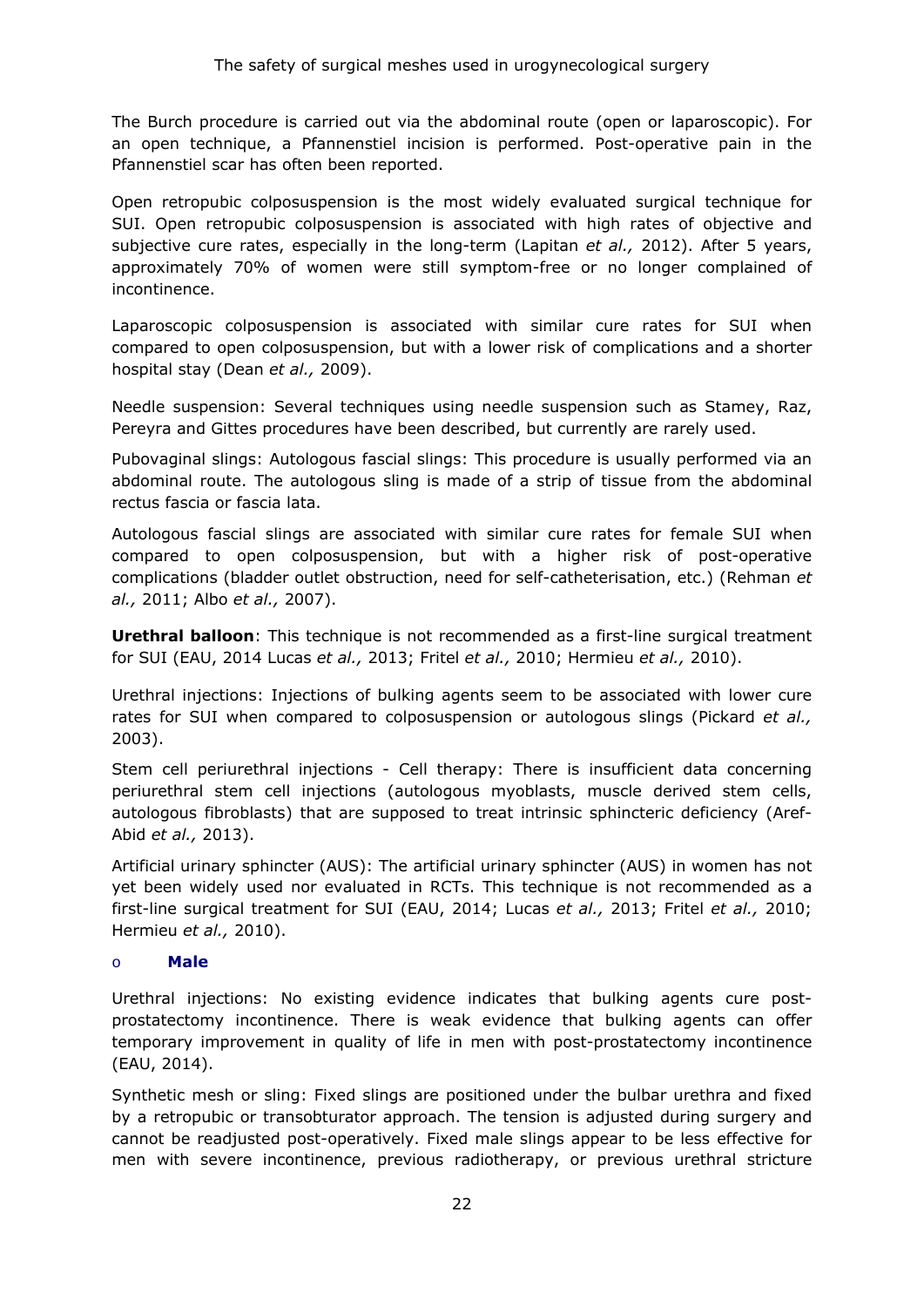surgery. Possible adverse events include voiding dysfunction, device extrusion and chronic pain (EAU, 2014).

Adjustable male mesh slings allow for adjusting the tension post-operatively. The evidence is restricted to small case series with short follow-up. There is no evidence that adjustability of the male sling offers additional benefit over other types of sling (EAU, 2014).

Artificial urinary sphincter (AUS): Although the AUS is considered to be the standard treatment for men with SUI, the quantity and level of evidence for effectiveness is low. There have been no well-designed prospective RCTs. Non-randomised cohort studies suggest that primary AUS implantation is effective for resolving or improving SUI in men, but may be less effective for men who have had pelvic radiotherapy. There is no evidence that tandem cuff placement and insertion of the device through a single incision is superior to standard implantation (EAU, 2014).

### **Pelvic Organ Prolapse (POP)**

#### **Non-surgical treatment**

**No treatment**: Without treatment, spontaneous regression of symptoms and/or anatomical status in women with POP is common, but a large prospective cohort study concluded that a small proportion of women with symptomatic POP had progression within 5 years (Miedel *et al.,* 2011; Bradley *et al.,* 2007).

Taking no treatment but following lifestyle advice may also have some effect. Obesity may be a risk factor for POP and for POP recurrence following surgery, as well as other factors that increase intra-abdominal pressure (chronic heavy lifting, repetitive cough efforts, dyschezia/obstructive defecation syndrome). The prevalence of POP seems to be increased in women who report carrying out heavy lifting.

Being overweight or obese is associated with progression of POP. Weight loss does not appear to be significantly associated with the regression of POP, suggesting that damage to the pelvic floor related to weight gain might be irreversible.

**Pessaries**: Using intravaginal devices offer an effective and patient-reported satisfactory treatment. However, side effects exist such as vaginal (anaerobic) discharge or sequestration. Regular review is required and the discontinuation rate is very high at long-term follow-up (Bugge *et al.,* 2013).

**Physiotherapy**: Pelvic floor muscle training should be the first line treatment for POP with or without pessary use, but the training needs proper instruction and close followup to be effective. PFMT is associated with a reduction in symptoms associated with POP and decrease in ICS (International Continence Society) POP-Q (POP Quantification system) stage 1/2 prolapse, although the clinical relevance of this improvement is not yet established. (Hagen *et al.,* 2014).

**Medication**: Whilst local oestrogen therapy can provide good symptomatic benefit, there is no evidence that it corrects the anatomical changes of POP. A recent Cochrane review concluded that there was limited evidence from randomised controlled trials regarding the use of oestrogens for the prevention and management of POP (Ismail *et al.,* 2010).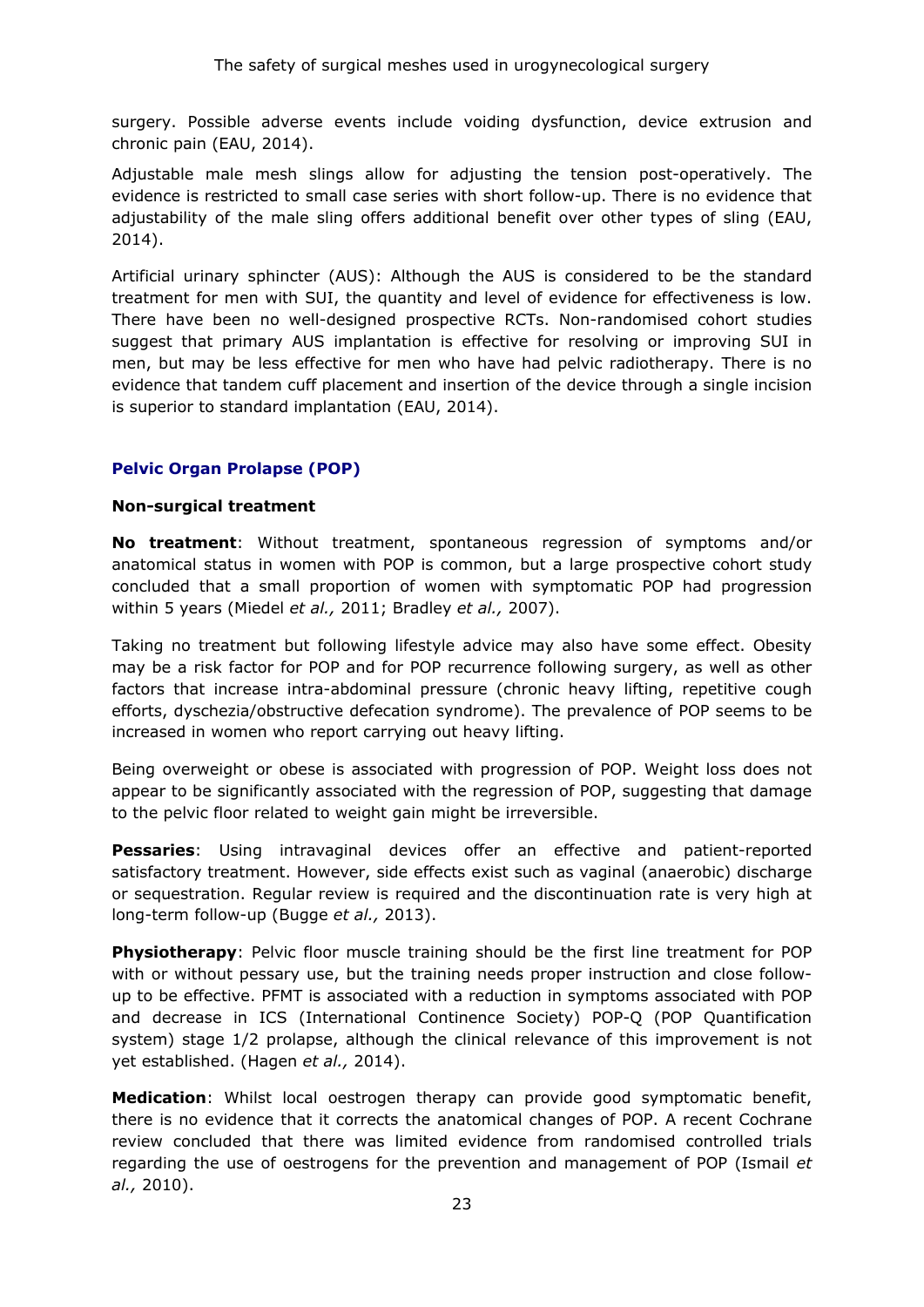### **Surgical treatment without mesh**

**Cystocele repair**: This procedure is done by the vaginal route (anterior colporrhaphy and vaginal, paravaginal repair). Anterior colporrhaphy is performed by an anterior vaginal wall incision in the midline, and dissection to separate the vaginal epithelium from the underlying muscularis. This tissue is plicated in the midline using absorbable sutures. Recurrence rates are high, particularly using anatomic outcome criteria (i.e. POP stage 2 or higher). However when contemporary 'functional' outcome measures are used, that is (1) absence of bulge symptoms, (2) prolapse descent at or within the hymen, (3) absence of re-operation for POP, the success rate of this treatment at one year is reported at 88% (Chmielewski *et al.,* 2011) This stresses the importance of the selection of clinically relevant outcome measurements. It is advisable to primarily use those that are important from a patient's perspective (Toozs *et al.,* 2012).

The objective of paravaginal repair by the vaginal route is to re-attach the detached lateral vaginal fascia to its 'normal' points of insertion on the lateral sidewall. There is very limited data about this technique (Maher *et al.,* 2013).

Rectocele repair: The technique of rectocele repair (posterior colporrhaphy and site specific posterior repair) by the vaginal route consists of the correction of defects in the rectovaginal fascia separating rectum and vaginal mucosa (Maher *et al.,* 2013). A midline incision is performed on the posterior wall of the vaginal mucosa. The vagina is dissected from the rectum in the midline. In posterior colporraphy, the recto-vaginal fascia is approximated in the midline either with continuous or interrupted absorbable sutures.

Apical repair: The treatment of uterine prolapse or vaginal apical prolapse depends on the patient's characteristics (previous hysterectomy, concomitant hysterectomy) and the surgeon's policy. The treatment of uterine/apical prolapse consists of hysterectomy+colpopexy or hysteropexy or colpopexy (Maher *et al.,* Cochrane 2013). The 'pexy' (suspension) may be performed using a sacrospinous or utero-sacral ligament suspension.

Results associated with sacrospinous or uterosacral ligaments seem comparable (Barber *et al.,* 2014).

Colpocleisis*:* Obliterative procedures such as colpocleisis (LeFort colpocleisis, colpohysterectomy, colpectomy) are offered to women with POP who no longer wish to preserve vaginal coital function. The technique consists of vaginal closure +/ colpectomy or colpo-hysterectomy. Colpocleisis is associated with high success rates, low rates of recurrence and low rates of complications, especially after the age of 80 (Sung *et al.,* 2006; Fitzgerald *et al.,* 2008; Mueller *et al.,* 2014; Vij *et al.,* 2014; Zebede *et al.,* 2014).

Cystocele repair: Abdominal paravaginal repair via the abdominal route is performed through a Pfannenstiel incision (laparotomy) or laparoscopically. After entering the paravesical space and/or prepubic space, tears avulsing the pubocervical fascia from the arcus tendineus pelvic fascia (ATFP) are repaired by re-anchoring the detached anterior vaginal suspensory hammock to the pelvic girdle with interrupted non-absorbable or absorbable sutures (Reid *et al.,* 2011).

Isolated abdominal hysterectomy: Isolated abdominal hysterectomy has not been evaluated for the treatment of uterine/pelvic organ prolapse.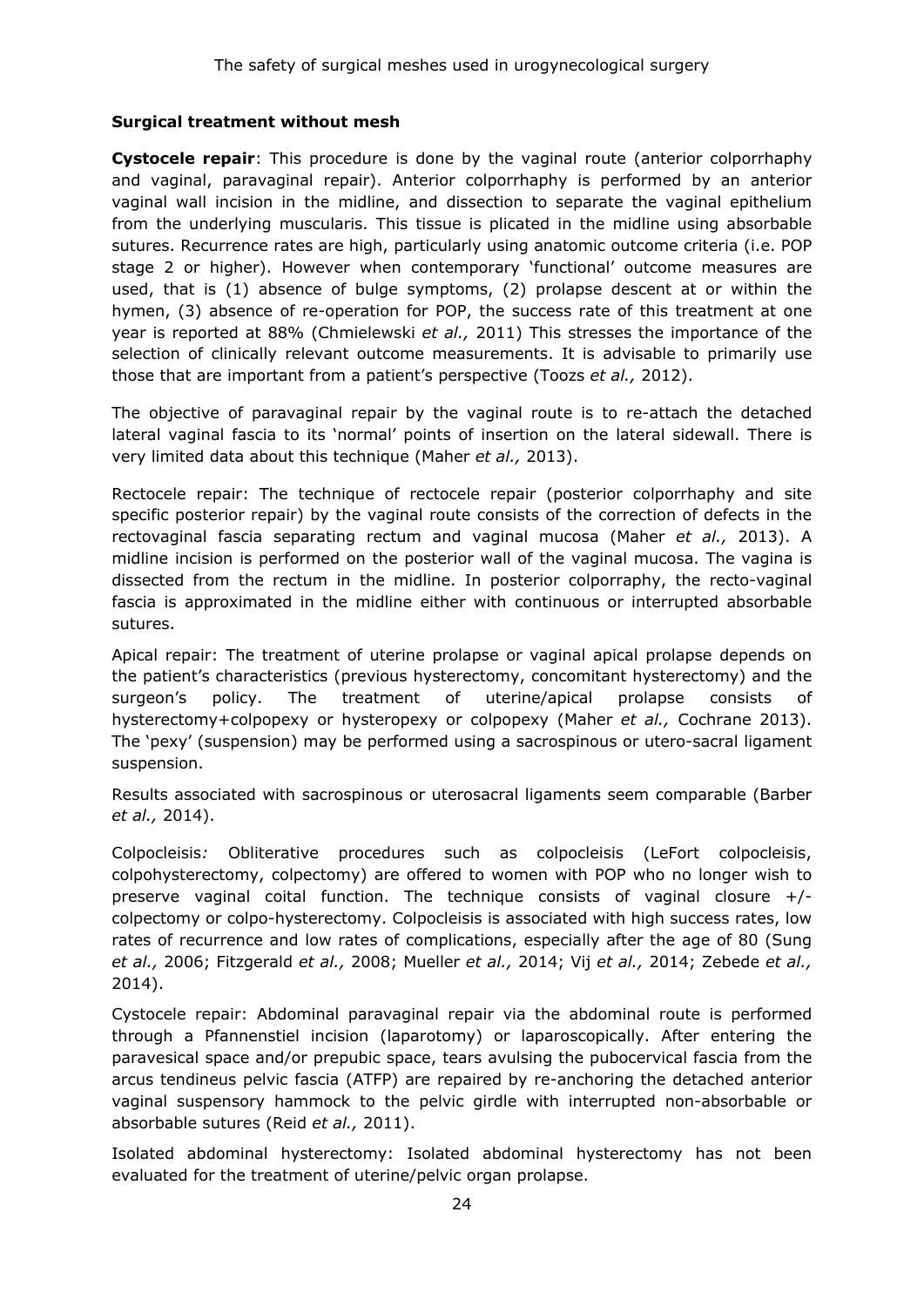Uterine suspension with anterior fixation or posterior uterine suspension using nonabsorbable sutures has been widely reported by laparotomy or laparoscopy (Smith *et al.,* 1977). The use of strips of skin (Poulhés *et al.,* 1971) or fascia lata (Ridley *et al.,* 1976) for uterine and bladder suspension has also been described.

Abdominal sacral hysteropexy/colpopexy: This procedure for uterine/vault prolapse uses mesh to secure the vagina up to the sacrum and is associated with a low complication rate (i.e., de novo dyspareunia and vaginal mesh exposure) because the vagina is not opened (Roovers, 2004; Maher *et al.,* 2004). However, during 7 years of follow-up (Nygaard *et al.*, 2013), abdominal sacrocolpopexy failure rates increased. Urethropexy prevented SUI longer than no urethropexy. Abdominal sacrocolpopexy effectiveness should be balanced with long-term risks of mesh or suture erosion. In this study, mesh erosion probability at 7 years (estimated by the Kaplan-Meier method) was 10.5%.

Abdominal uterosacral ligament suspension: The technique (colpopexy) consists of suspending the vaginal apex (mainly following concomitant hysterectomy) to the uterosacral ligaments, using non-absorbable or absorbable sutures, laparoscopically (Ostrzenski *et al.,* 1996; Filmar *et al.,* 2014) or by laparotomy (Cunjian *et al.,* 2012; Lowenstein *et al.,* 2009; Crigler *et al.,* 2012). However, Jeon *et al.* (2008) have shown that abdominal uterosacral ligament colpopexy (with concomitant hysterectomy) was associated with an increased risk of recurrence (6.2 times higher) when compared to abdominal sacral colpopexy with mesh and hysterectomy.

Anterior abdominal rectopexy: Some authors reported anterior rectopexy for rectocele repair without mesh for the treatment of rectocele (Pironi *et al.,* 2012).

Pelvic cul-de-sac (Douglas pouch) closure: This technique has not been evaluated for the treatment of uterine/pelvic organ prolapse as an isolated technique.

### **Colorectal Functional Disorders (CFD)**

In the following, the various treatment options will only be briefly mentioned, as CFD only marginally falls within the scope of this Opinion and most approaches have been described in previous chapters.

### **No treatment - Spontaneous resolution of symptoms**

- − Weight loss
- − Medication
- − Pessaries
- − Physiotherapy
- − Pads Plugs

### **Surgical techniques without mesh**

- − Artificial anal sphincter
- − Abdominal route
- − Vaginal route
- − Perineal route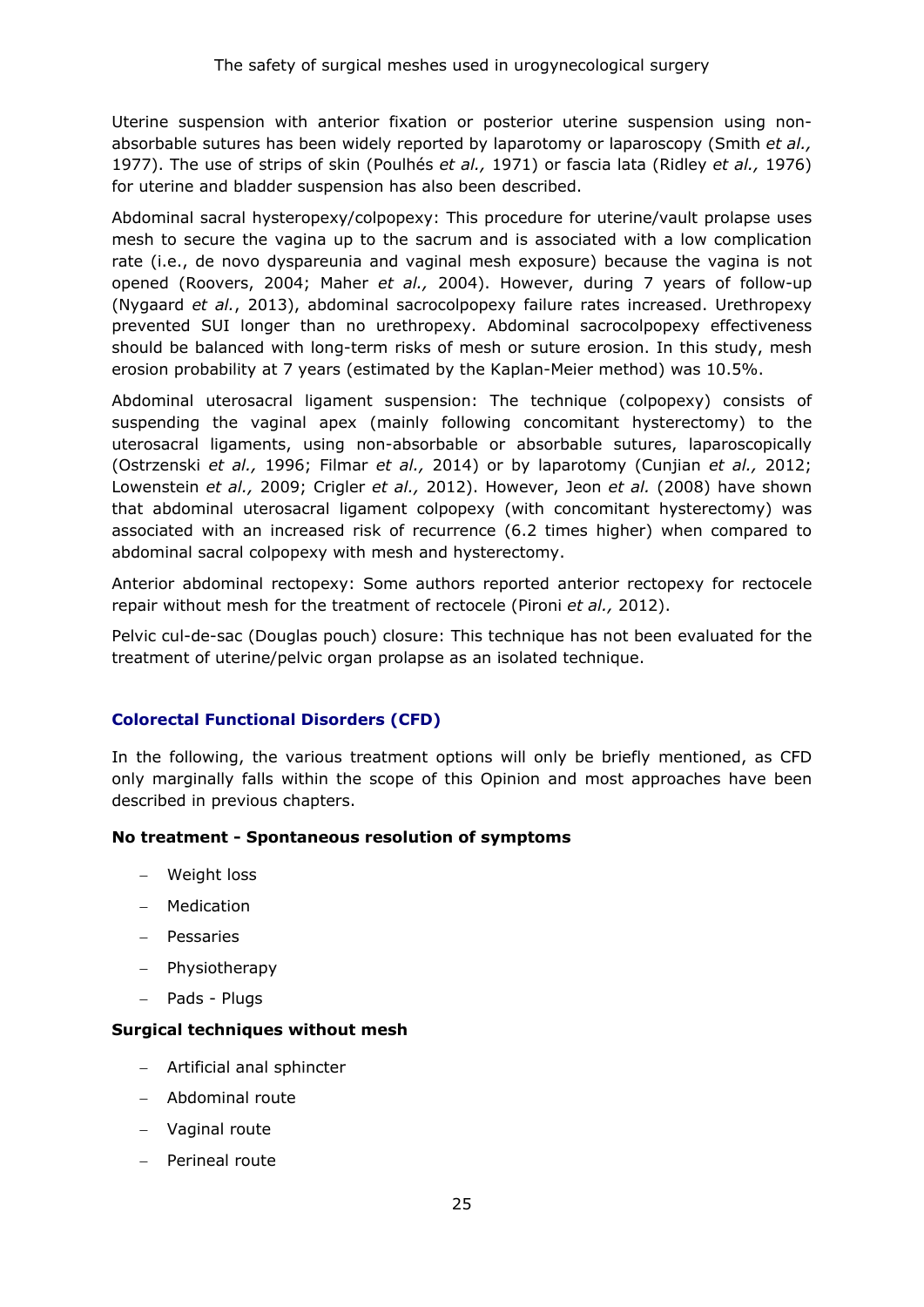− Trans-anal surgery.

### <span id="page-25-0"></span>**4.2.2. Treatment using meshes**

### **The aim of using meshes**

The rationale behind the use of synthetic meshes in urogynecological surgery was to increase the durability of surgical results, particularly with regard to the recurrence of pelvic organ prolapse (POP) and/or stress urinary incontinence (SUI), and to reduce reoperation rates of POP. Recurrence rates for using native tissues for these repairs is about 20-30% within 10 years of follow-up (Olsen *et al.,* 1997; Denman *et al.,* 2008).

For the vaginal repair of POP, synthetic materials have been used since the start of this millennium (absorbable mesh: polyglactin; Weber *et al.,* 2001). In 2004, the wide spread introduction of non-absorbable synthetic meshes started, particularly distributed in so-called 'mesh kits' (synthetic polypropylene). It is unclear whether the use of these synthetic meshes/mesh kits has actually significantly reduced the rate of prolapse recurrence and/or re-operations for POP in the longer term. There are no scientific studies on long-term follow-up (e.g., 10 years) with randomised trials that compared the use of these mesh kits with native tissue repair. These data are urgently needed to quantify the risk/benefit ratio of these treatments/biomaterials for pelvic floor reconstructive surgery. However, authorities have been critical about the efficiency of synthetic meshes in their reports.

### **Introduction**

Biological grafts are alternatives to synthetic mesh. Autologous fascia is the most commonly used material with over 100 years of experience and good efficacy for the treatment of SUI. The main drawback, however, is the need to harvest the graft from a donor site (fascia lata from the thigh, or rectus fascia from the abdominal wall), and potential morbidity (e.g. wound infection, scar, nerve injury, hernia) (Birch and Fynes, 2002a). Additionally, there is a limitation on how much graft can be harvested. This precludes its use in POP, which is associated with relatively large fascial defects. These problems can be avoided by using grafts derived from cadavers or, alternatively, animalderived collagen matrices (e.g., porcine dermis, porcine small intestine, bovine dermis). However, these materials require extensive processing (decellularisation, sterilisation and cross-linking processes) to resist degradation (Freytes *et al.,* 2006). While decellularisation renders materials non-immunogenic, both sterilisation (mandatory) and decellularisation may critically degrade their biomechanical properties. Cross-linking to improve strength of biomaterials can provoke a persistent inflammatory response associated with excessive fibrosis (Vangsness *et al.,* 2003). Furthermore, there is the risk of viral or prion transmission (Birch and Fynes, 2002a). Although clinical studies are limited, clinical experience indicates that all of these natural materials appear to be associated with graft failure in the medium-term due to the body's encapsulation and subsequent degradation of the materials with limited remodelling.

There are many factors that influence the response to biomaterials, which can be divided into 3 broad categories: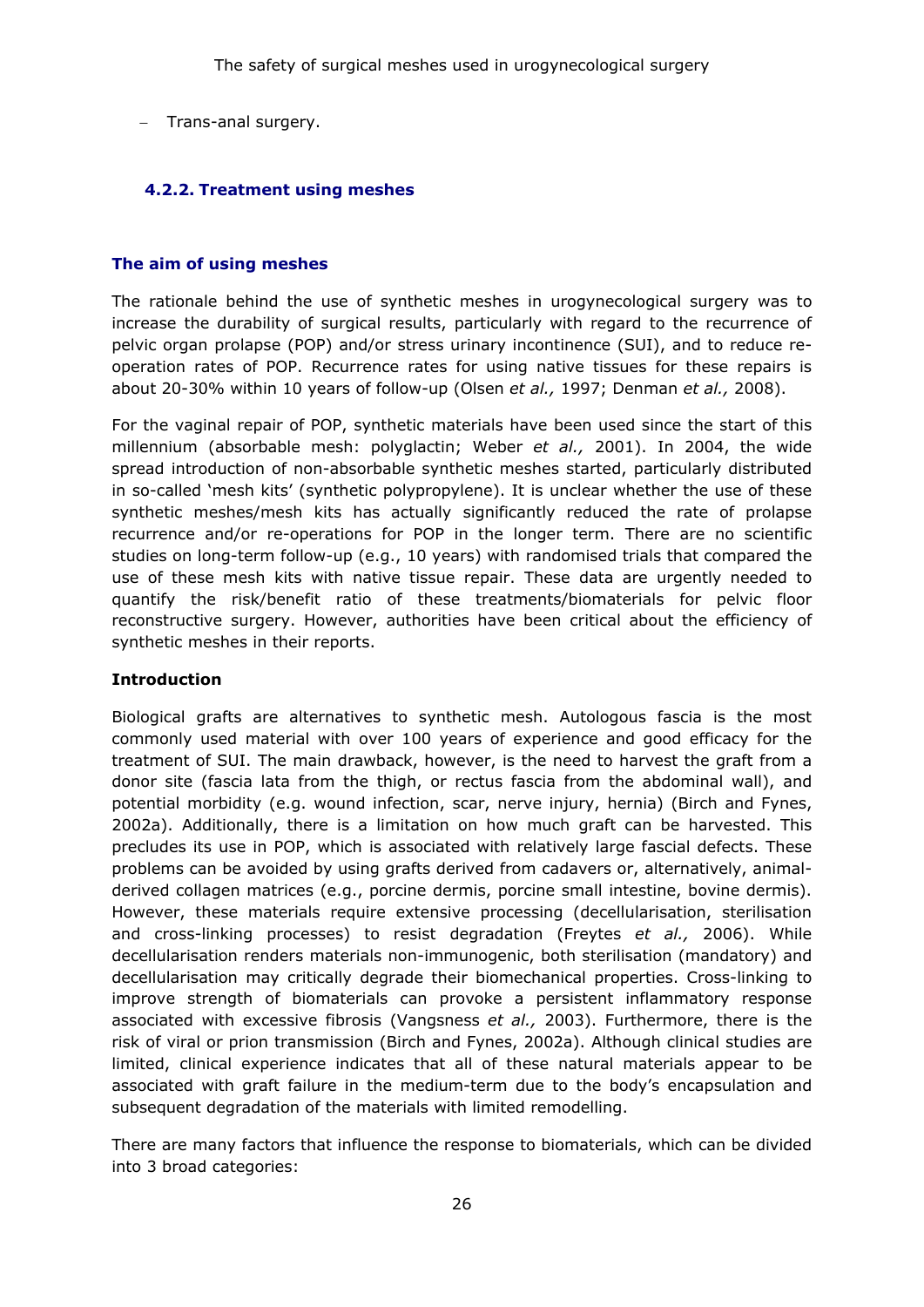- (1) Chemistry and manufacturing influences on physical properties (e.g. their mechanical properties (stiffness and strength, porosity and degradability).
- (2) Nature of the patient's immune response to the implanted biomaterials.
- (3) Surgical- and patient-specific factors (e.g. individual anatomy, comorbidities).

Currently, there are several hypotheses describing implant failure: (a) mechanical failure of the material (i.e., the materials do not have the appropriate mechanical properties), (b) enzymatic degradation resulting in mechanical failure of the material and (c) chronic inflammation leading to fibrosis and extrusion of the material through the host tissues.

### **Literature search on biomaterials**

A literature search limited to the years 1990 to 2013 was performed using the MEDLINE database for studies investigating the *in vivo* response to biomaterials used routinely in pelvic floor surgery and clinical trials (Gigliobianco *et al.,* 2014). The following search terms were used: 'pelvis', 'pelvic floor', 'vagina', '*in vivo', 'in vitro*', 'biocompatibility', 'prolapse', 'incontinence', 'biomaterial', 'sling', 'mesh', 'polypropylene', 'autografts', 'allografts' and 'xenografts'. Abstracts were screened for relevance by two persons before full articles were retrieved. Papers were included if they described changes in physical or biomechanical properties of materials after implantation in animals or humans or the histological features of the host response to the implanted material. Implantation sites were restricted to subcutaneous, intravaginal or abdominal muscles.

In examining the literature on meshes, the SCENIHR searched MEDLINE for articles from 1990 to 2013 containing clinical and animal studies of pelvic floor repair materials and found 10 studies on autologous materials, 11 on allograft materials, 23 on xenografts and 30 on polypropylene meshes. These articles form the basis of the review included in the Opinion and are summarised in Appendices I-IV.

### **Autologous materials**

### Introduction

Autologous grafts harvested from the rectus fascia and fascia lata have long been used in SUI surgery. A major advantage of autografts over synthetic materials is that extrusion is almost unheard of (Golomb *et al.,* 2001) and the overall long-term outcomes with autografts are largely excellent with reported rates of cure generally over 90% (Morgan *et al.,* 2000; Latini *et al.,* 2004). Possible disadvantages of autografts are that the connective tissues of patients with SUI may be inherently weak which pre-disposes them to failure, and for POP surgery it is necessary to harvest adequate amounts of tissue.

### Biomechanical properties

In all four studies, there was agreement that the mechanical properties did not change significantly over 12 to 16 weeks duration (Choe *et al.,* 2001; Kim *et al.,* 2001; Dora *et al.,* 2004; Hilger *et al.,* 2006).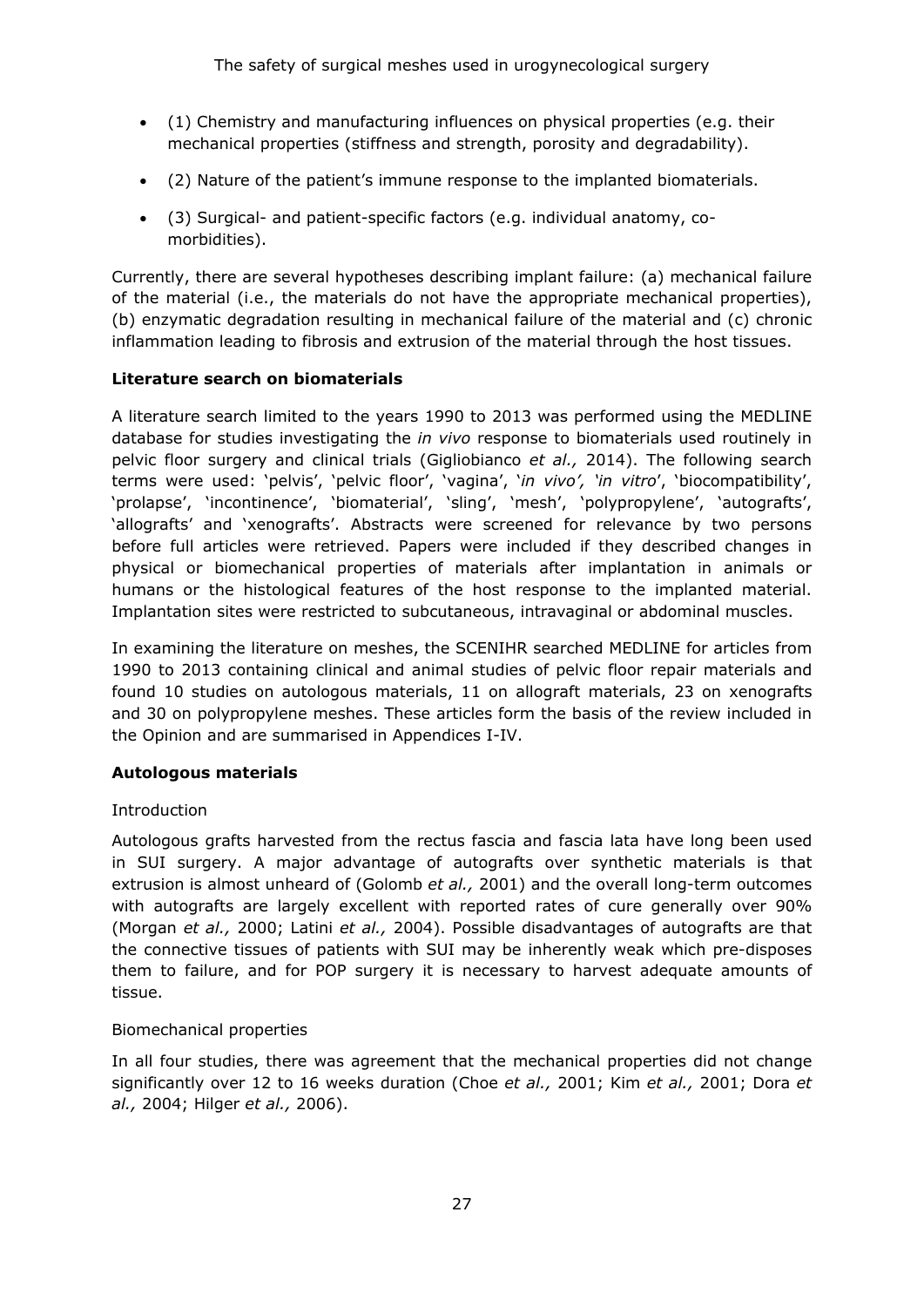Host response

Eleven reported studies suggest that when autologous fascia is implanted, there may be a minimal to moderate inflammatory response, a moderate degree of collagen production and a suggestion that grafts undergo a degree of remodelling over the longterm (Dora *et al.,* 2004; Hilger *et al.,* 2006; Choe *et al.,* 2001; Kim *et al.,* 2001; Fitzgerald *et al.,* 2000; Jeong *et al.,* 2000; Carneiro *et al.,* 2005; Krambeck *et al.,* 2006; Woodruff *et al.,* 2008; Pinna *et al.,* 2011; Almeida *et al.,* 2007).

### **Allografts**

### Introduction

Allografts used in pelvic floor reconstruction usually consist of fascia. The donors are screened for infectious diseases before the grafts undergo cleaning, freeze-drying and gamma irradiation to eradicate any infectious or immunogenic material. A concern with these grafts is that the donors are often elderly with age-related connective tissue weakening (Moalli, 2006), and in addition, processing techniques such as freeze-drying and solvent dehydration may reduce tensile strength (Lemer *et al.,* 1999).

Cadaveric grafts are advantageous in that they avoid donor site complications. In terms of efficacy, results are mixed. Some have shown cadaveric fascia have similar subjective cure rates compared with autologous fascia at around 90% at 2 years (McBride *et al.,* 2005). However, upon urodynamic testing, 42% of cadaveric graft patients had SUI, whereas no patients with autologous grafts had SUI (Howden *et al.,* 2006). Five studies show disparate results (Hilger *et al.,* 2006; Kim *et al.,* 2001; Walter *et al.,* 2003; Spiess *et al*., 2004; Rice *et al.,* 2004)

### Biomechanical properties

The available studies show disparate results with respect to the changes in mechanical properties of allografts following implantation which may be attributable to the heterogeneity in the type of allografts used, the animals studied, the sites of implantation and the assessment at different time points.

### Host response

There have been many studies in which allografts have been implanted into animals and humans. The time since implantation ranged from 2 days up to 65 weeks (Hilger *et al,* 2006; Krambeck *et al.,* 2006; Woodruff *et al.,* 2008; Rice *et al.,* 2010; Sclafani *et al.,* 2000; Yildirim *et al.,* 2005; Vandevord *et al.,* 2010; Kolb *et al.,* 2012). Five of these report good integration into the abdominal wall (Scalfani *et al.,* 2000; Kolb *et al.,* 2012; Richters *et al.,* 2008) and rectus muscle (Rice *et al.,* 2010; Yildirim *et al.,* 2005) in different animal models. However others (Hilger *et al.,* 2006; Krambeck *et al.,* 2006; VandeVord *et al.,* 2010) have found relatively poor cell infiltration and fragmentation of the scaffolds. Overall there was a degree of agreement that allograft induces an acute inflammatory response around the grafts (Hilger *et al.,* 2006; Krambeck *et al.,* 2006; Rice *et al.,* 2010; Sclafani *et al.,* 2000; Yildirim *et al.,* 2005; Vandevord *et al.,* 2010; Kolb *et al.,* 2012; Richters *et al.,* 2008).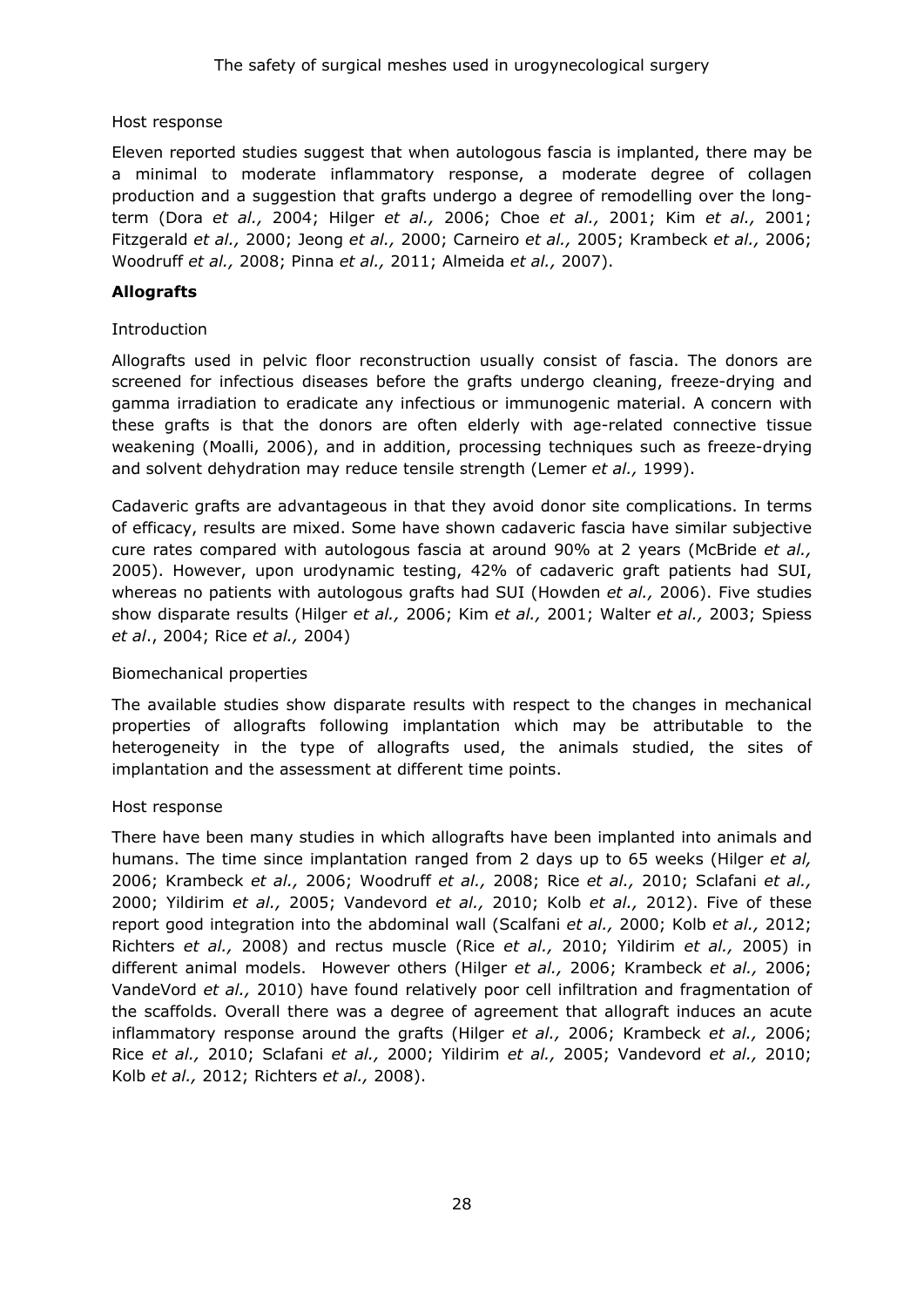### **Xenografts**

### Introduction

Grafts from animals, mainly porcine and bovine, have been used in pelvic floor surgery. These materials undergo extensive processing after harvesting to de-cellularise and render them non-immunogenic. Additionally, FDA regulations on animal source and vaccination status must be complied with (Amrute and Badlani, 2009). Porcine dermis may be artificially cross-linked using hexamethylene-di-isocyanate to make it more resistant to enzymatic digestion (Winters, 2006). Clinical studies showed lower continence rates for porcine dermis (approx. 80%) and increased re-operation compared to synthetic tape or autologous fascia (Lucas M, 2004). Porcine small intestine submucosa (SIS) has cure rates from 79 to 93% at 2 and 4 year follow-up, respectively (Jones *et al.,* 2005; Rutner *et al.,* 2003). However, one study raised concerns that SIS may not be strictly acellular and may contain porcine DNA (Zheng *et al.,* 2005), which, if present, would lead to an aggressive immune response and destruction of the implant.

### Biomechanical properties

Non-cross-linked porcine dermal collagen matrix rapidly degrades (within 3 months) and loses most of its mechanical integrity within this period. By contrast, cross-linked porcine dermal collagen matrix is more resistant to degradation and maintains its mechanical properties for at least 3 months, whereas SIS appears to increase in strength for as long as 2 years after implantation. It is well known that the degree of cross-linking affects the inflammatory response to materials – a little is fine, but too much leads to an M1 macrophage response.

The issue of how cross-linking affects natural collagenous biomaterials has been addressed in various studies. Studies on non-cross-linked materials show moderate remodelling, but often very rapid degradation. In contrast, cross-linked xenografts are associated with relatively little cell infiltration, more remodelling and in some cases, encapsulation of implants. (Cole *et al.,* 2003; Badylak *et al.,* 2001)

### Host response

There have been an extensive number of studies looking at the extent of the inflammatory response of the host to xenografts, for example Hilger et al. and Pierce et al. found minimal neovascularisation and collagen ingrowth in porcine dermal xenografts (Hilger *et al.,* 2006; Pierce *et al.,* 2009b). In contrast, non-cross-linked SIS leads to high collagen ingrowth with a moderate degree of remodeling and orientation and high neovascularisation (Almeida *et al.,* 2007; Rice *et al.,* 2010; VandeVord *et al.,* 2010; Liu *et al.,* 2011; Konstantinovic *et al.,* 2005; Zhang *et al.,* 2003; Ko *et al.,* 2006; Badylak *et al.,* 2002; Poulose *et al.,* 2005; Rauth *et al.,* 2007). On the other hand, many studies agree in reporting a very rapid degradation of the SIS which is replaced by the host tissue [Liu *et al.,* 2011; Zhang *et al.,* 2003; Badylak *et al.,* 2001; Badylak *et al.,* 2002; Thiel *et al.,* 2005; Daly *et al.,* 2012; Suckow *et al.,* 2012). Only two studies reported an absence of host fibroblast infiltration and fibrotic tissue penetration without neovascularisation for SIS implanted in rats (MacLeod *et al.,* 2005) and rabbits (Krambeck *et al.,* 2006). In humans, Cole et al. performed revision surgery on a patient who had developed a bladder outlet obstruction after SIS implantation and found that the implant had been encapsulated (Cole *et al.,* 2003). Nevertheless, other investigators, at 12 and 48 months, respectively, found that the SIS was replaced by native tissue in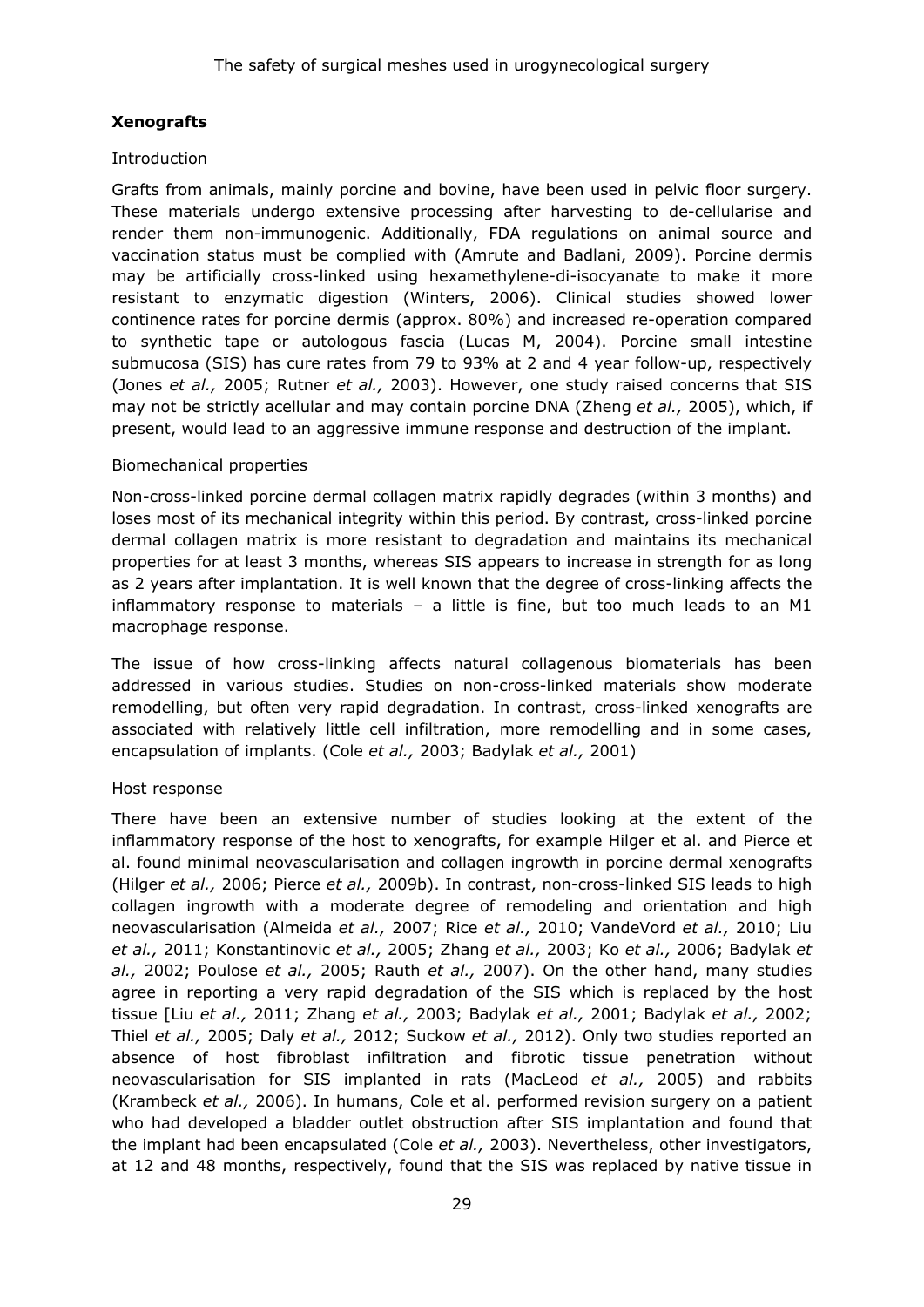humans (Wiedmann *et al.,* 2004; Deprest *et al.,* 2010). In summary, most studies suggest that the degree of cross-linkage affects the rate of degradation and the degree of the inflammatory response of the host. Cross-linked collagenous matrices induce little cell infiltration, hence there is limited collagen remodeling and graft degradation. In noncross-linked xenografts, cell infiltration was greater with a faster degradation rate and collagen production.

### **Polypropylene**

#### Introduction

There is a range of synthetic polypropylene meshes, which are summarised in [Table 10.](#page-79-0) They are classified as Amid Classification Types 1, 2, 3 or 4 according to their pore size, where 1 is macroporous ( $>75 \mu m$ ), 2 is less than 10  $\mu m$ , 3 is microporous, and 4 is nanoporous  $\langle$ <1µm). Thus, a wide range of synthetic materials has been investigated for use in the treatment of SUI. These materials offer several advantages including lack of transmission of infectious diseases and easy availability, as well as sustainable tensile strength due to their potential non-degradable nature (Gomelsky and Dmochowski, 2007). Mesh materials have been classified into 4 groups based on their porosity (microporous or macroporous) and filamentous structure (monofilament or multifilament) (Amid *et al.,* 1997), although a modified classification has recently been suggested (Klinge and Klosterhalfen, 2012) based on the following: (1) large pores, (2) small pores, (3) additional features, (4) no pores, (5) 3D structure and (6) biological origin.

The initial clinical experience with mid-type II (microporous/multifilament fibres, e.g. expanded PTFE), and III (macroporous and microporous/multifilament fibres, e.g., Mersilene) meshes was largely negative with excision rates of up to 30% for expanded PTFE (Weinberger and Ostergard, 1996) and extrusion rates of 17% for Mersilene (polyester) (Young *et al.,* 2001).

A greater pore size is considered advantageous, as it allows the admittance of immune cells and greater collagen ingrowth into the construct (Birch and Fynes, 2002b). This is expected to reduce the risk of mesh infection and accelerate and enhance host tissue integration. Monofilament meshes are thought to reduce the risk of infection in comparison to multifilament meshes. The theoretical concern with the latter is that bacteria may colonise the sub 10 μm spaces between fibres, which are inaccessible for the larger host immune cells (9-20 μm) (Winters *et al.,* 2006). Today, an Amid-type 1 polypropylene mesh that is macroporous and monofilament is most commonly used (Slack *et al.,* 2006).

Polypropylene maintains its strength after implantation for up to 24 weeks (Spiess *et al.,* 2004; Zorn *et al.,* 2007; Bazi *et al.,* 2007). However, there is evidence that stiffness increases over time. (Melman *et al.,* 2011; Mangera *et al.,* 2012). There is some evidence that meshes with greater stiffness cause the surrounding tissue to weaken; socalled 'stress shielding' (Feola *et al.,* 2013). This may be compared to the effect of metal implants on the surrounding bone after orthopaedic surgery and could lead to thinning of the surrounding vaginal tissues and predispose extrusion.

#### Biomechanical properties

Seven studies investigated the mechanical properties of polypropylene meshes with implantation times ranging from two weeks up to two years in animal models. Animal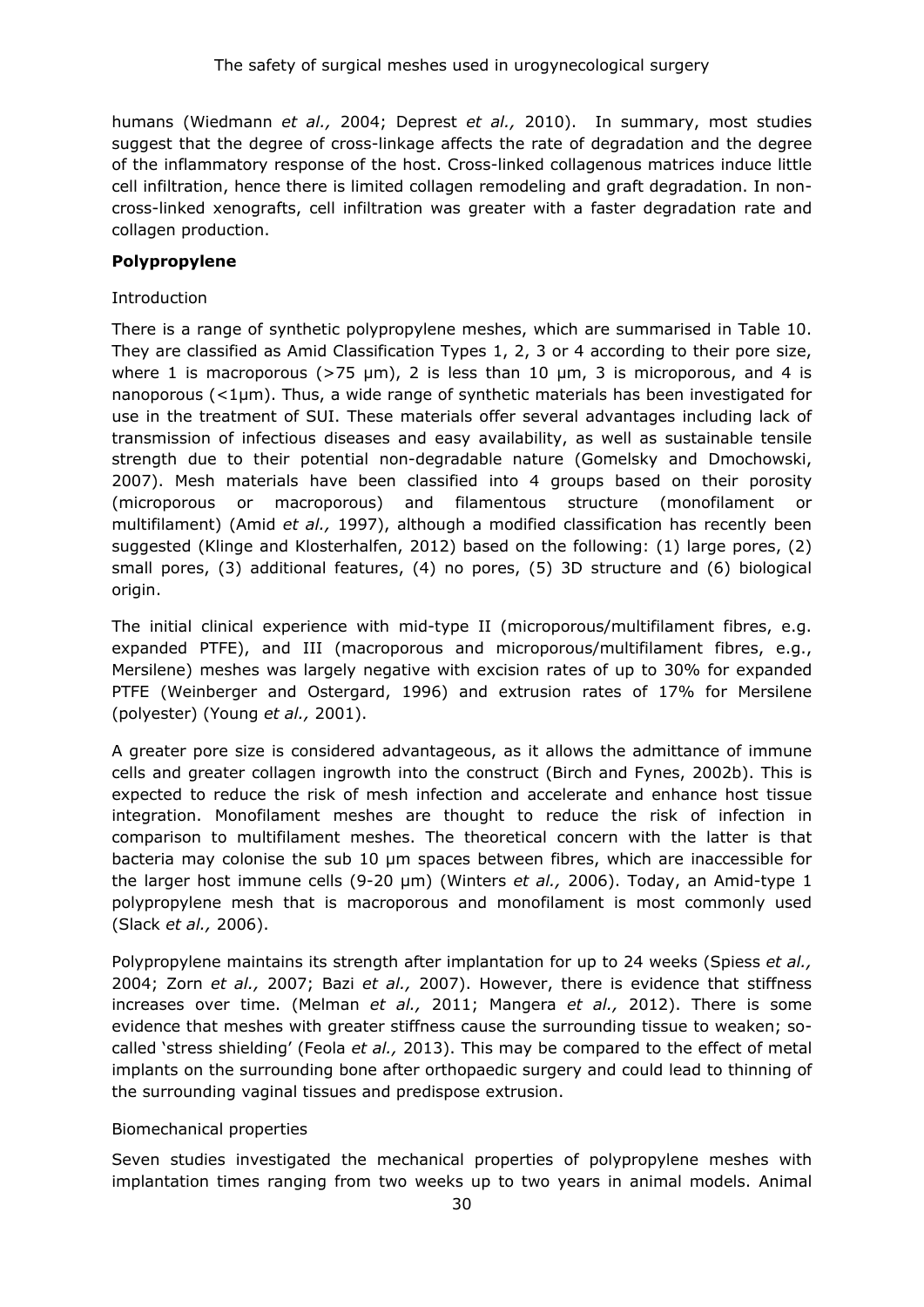models used were rat abdominal wall (Spiess *et al.,* 2004; Zorn *et al.,* 2007), pig preperitoneal implantation (Boukerrou *et al.,* 2007), rat rectus fascia (Bazi *et al.,* 2007), mini-pig hernia repair (Melman *et al.,* 2011) and ewe abdominal and vaginal walls (Manodoro *et al.,* 2013).

Melman et al., (2011) tested Bard®Mesh, a knitted monofilament mesh made of High Molecular Weight Polypropylene (HMWPP) and Ultrapro®, a knitted macroporous composite mesh made of Low Molecular Weight Polypropylene (LMWPP) and polyglecaprone [\(Table 1](#page-79-0)0). They were implanted in a mini-pig hernia repair model for up to 5 months. HMWPP decreased from 59.3 N maximal load at failure at 1 month to 36.0 N at 5 months, while LWPP mesh decreased from 61.5 to 37.8 N at 5 months (Melman et al., 2011). Long-term studies were carried out by Zorn et al. (2007), where TVT and SPARC were compared to SIS in a rat abdominal wall defect for up to 12 months. Both TVT and SPARC are macroporous meshes made of polypropylene monofilaments. SPARC did not change its mechanical properties after 12 months of implantation (maximum load mass at baseline 4.44 N, at 12 months 4.88 N). By contrast the maximum load for TVT decreased from 7.64 N to 5.13 N for TVT and for SIS decreased from 3.94 N to 1.71 N (Zorn et al., 2007). Bazi et al.,also showed how similar the mechanical properties of Gynecare TVT and Advantage® are. Both are macroporous polypropylene monofilament meshes compared to other meshes such as IVS Tunneller, multifilament polypropylene mesh and SPARC. The lowest, at 25.2 N, was TVT and the highest, at 34.9 N, was Advantage®, with no difference between them 24 weeks after implantation in rat rectus fascia (Bazi et al., 2007). Other studies agree with these parameters, where TVT complied with the highest break load (7.26 N), compared with 3.83 N for fascia lata up to 12 weeks after implantation in rat abdominal wall (Spiess et al., 2004), and polypropylene was apparently less stiff than other synthetic materials used for meshes (0.23 N/ mm compared with Nylon, 6.83 N/mm) (Dietz et al., 2003).





A recent study compared two sizes of meshes implanted in two different sites in a sheep model. Gynemesh was cut into two sizes (50x50 mm and 35x35 mm) and implanted in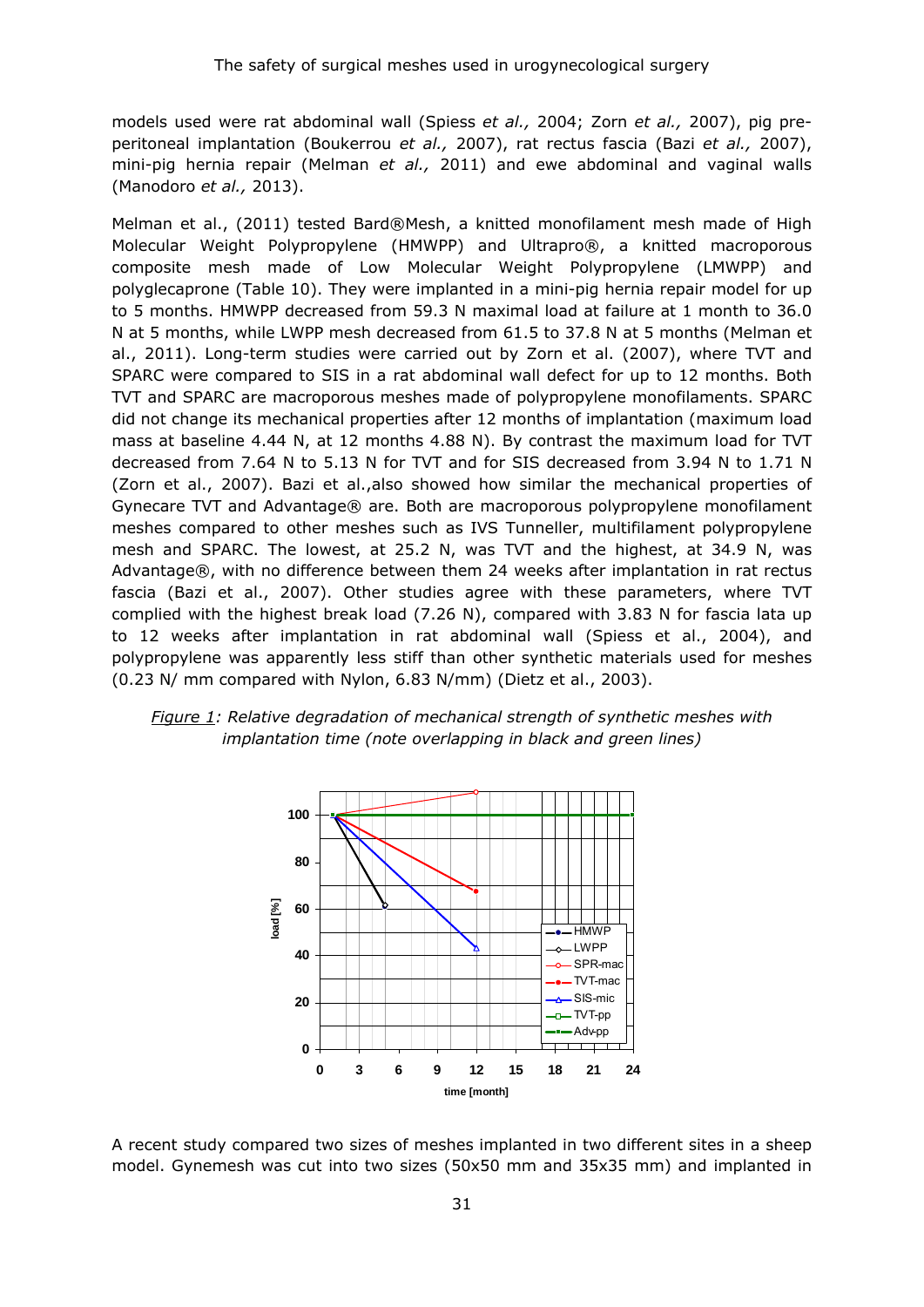20 adult ewes on the abdominal and vaginal walls for 60 and 90 days. After 90 days, grafts of both dimensions implanted on the vaginal wall were stiffer than those implanted on the abdominal wall (Manodoro *et al.,* 2013).

Physical characteristics of the mesh, such as monofilament or multifilament, porosity and polymer molecular weight, hugely affect the mechanical performance of the implants *in vivo*. Figure 1 shows that except for polypropylene meshes, the degradation of mechanical strength can be dramatic for most meshes.

### Host response

Twenty-one papers addressed the host response to polypropylene meshes, which were assessed in rat abdominal wall (Klinge *et al.,* 2002; Zheng *et al.,* 2004; Konstantinovic *et al.,* 2005; Thiel *et al.,* 2005; Spelzini *et al.,* 2007; Zorn *et al.,* 2007), rat rectus fascia (Yildirim *et al.,* 2005; Bogusiewicz *et al.,* 2006; Bazi *et al.,* 2007), rabbit bladder neck (Rabah *et al.,* 2004), rabbit abdominal wall (Pascual *et al.,* 2012), rabbit rectus fascia (Krambeck *et al.,* 2006), rabbit vagina (Huffaker *et al.,* 2008; Pierce *et al.,* 2009b), mini-pig hernia, (Melman *et al.,* 2011), pig peritoneum (Boulanger *et al.,* 2006; Boukerrou *et al.,* 2007), ewe vagina (de Tayrac *et al.,* 2007; Manodoro *et al.,* 2013), ewe abdominal wall (Manodoro *et al.,* 2013) models and in a few clinical studies (Falconer *et al.,* 2001; Wang *et al.,* 2004; Woodruff *et al.,* 2008; Elmer *et al.,* 2009). Studies focused on acute inflammatory responses to the most commonly used, nondegradable meshes, as described in [Table 10.](#page-79-0) A few investigators studied the acute inflammatory response occurring from the day of implantation up to 30 days (Klinge *et al.,* 2002; Zheng *et al.,* 2004; Konstantinovic *et al.,* 2005; Thiel *et al.,* 2005; de Tayrac *et al.,* 2007; Spelzini *et al.,* 2007; Pascual *et al.,* 2012). Other studies addressed the immediate response at 1-3 months post implantation (Rabah *et al.,* 2004; Bogusiewicz *et al.,* 2006; Boulanger *et al.,* 2006; Krambeck *et al.,* 2006; Boukerrou *et al.,* 2007; Huffaker *et al.,* 2008; Manodoro *et al.,* 2013) and long-term responses (>3 months) in which fibrosis and chronic inflammation are seen (Falconer *et al.,* 2001; Wang *et al.,* 2004; Bazi *et al.,* 2007; Zorn *et al.,* 2007; Woodruff *et al.,* 2008; Elmer *et al.,* 2009; Pierce *et al.,* 2009b; Melman *et al.,* 2011).

A recent study by Manodoro *et al.,* (2013) showed that 90 days after implantation, 30% of Gynemesh grafts (50x50 mm) implanted in ewes caused vaginal extrusion and exposure and 60% of the smaller Gynemesh meshes (35x35 mm) had a reduced surface (i.e., contraction) (Manodoro *et al.,* 2013).

Falconer *et al.,* showed that biopsies stained with Masson's Trichrome following Prolene and Mersilene meshes induced a higher inflammatory response in Mersilene compared with Prolene, which only triggered a small inflammatory reaction (Falconer *et al.,* 2001).

In a long-term study, Pierce *et al.,* (2009b) compared biological and synthetic grafts implanted in rabbits and found that polypropylene caused a milder inflammatory reaction compared with a more long-term model with better host tissue incorporation compared to natural grafts. Furthermore, Bazi *et al.,*(2007) evaluated biopsies for inflammatory infiltrates, fibrosis, mast cells, muscular infiltration and collagen filling of the mesh on an arbitrary scale described as low, moderate or extensive in H&E, periodic acid-Schiff and toluidine blue-stained tissue. This study concluded that all of the investigated materials (Advantage, IVS, SPARC and TVT) induced inflammation and collagen production, with SPARC having the mildest response while TVT was associated with the highest adverse responses (Bazi *et al.,* 2007). In another study, Elmer *et al.,* reported an increase in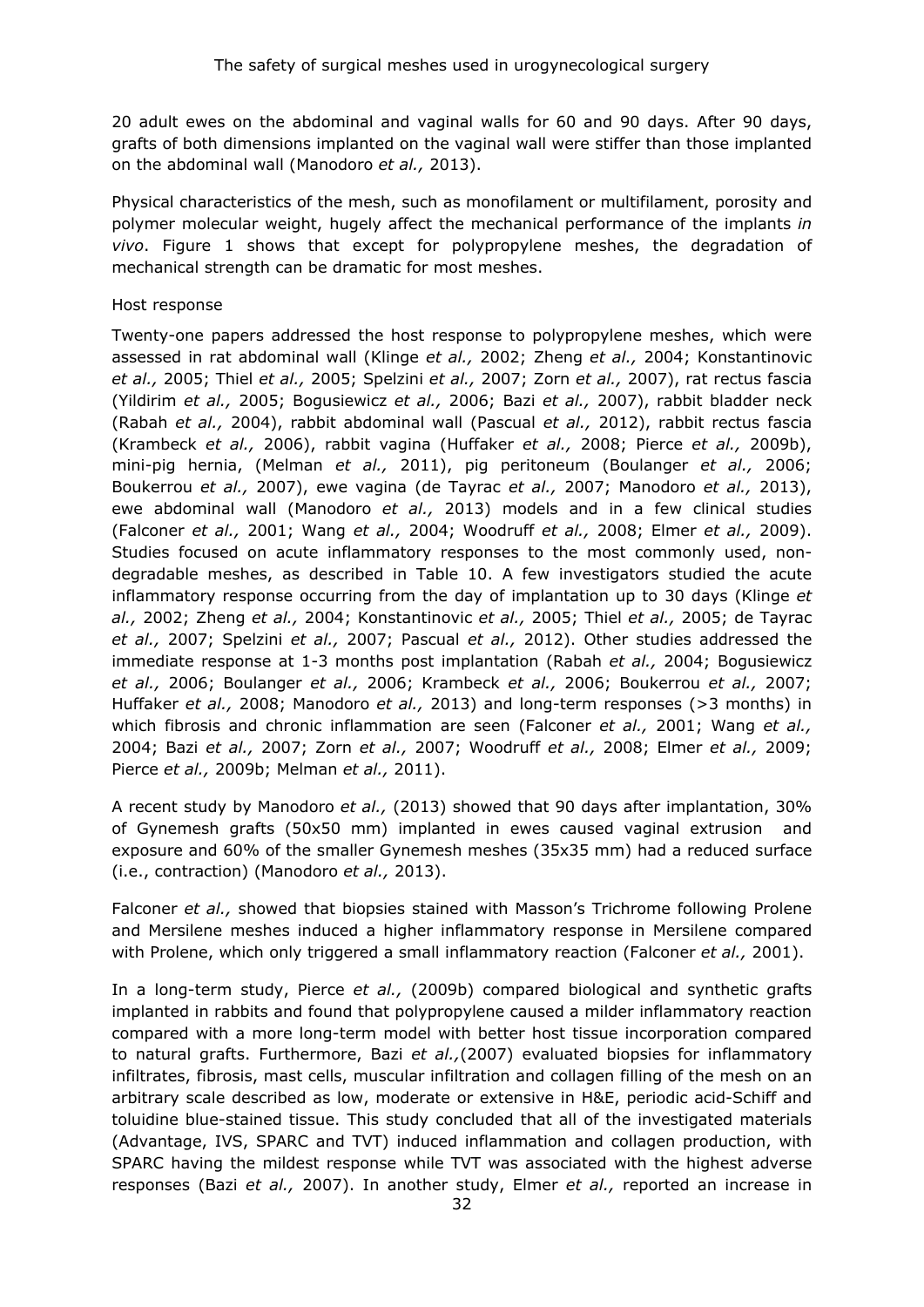macrophages and mast cells and a mild, but persistent foreign body response to polypropylene meshes (Elmer *et al.,* 2009) which was consistent with other reports in which polypropylene meshes were invaded with macrophages and leukocytes, inflammatory infiltrates and collagen production (Pascual *et al.,* 2012; Pierce *et al.,* 2009b; Woodruff *et al.,* 2008; Bazi *et al.,* 2007; Bogusiewicz *et al.,* 2006; Yildirim *et al.,* 2005).

In summary, polypropylene meshes provoke pronounced inflammation, leading to a massive cell infiltration into the scaffold and ultimately induce collagen production (Govier *et al.,* 2004; Rabah *et al.,* 2004; Wang *et al.,* 2004; Bogusiewicz *et al.,* 2006; Bazi *et al.,* 2007; Maia de Almeida *et al.,* 2007; Huffaker *et al.,* 2008; Woodruff *et al.,* 2008; Elmer *et al.,* 2009; Pierce *et al.,* 2009a).

### **Polyvinylidene fluoride**

Polyvinylidene fluoride (PVDF) is another material with potential favourable properties for hernia repair (Klink *et al.*, 2011). However, the studies available so far (Berger and Bientzle, 2009; Noé *et al.*, 2013; Noé *et al.*¸2014) do not provide sufficient clinical evidence on the urogynecological use of meshes made of this material, in particular concerning long-term performance. Although this may be a promising technology (Klinge *et al.* 2015, Joukhadar *et al.*, 2015; Sindhwani *et al.*, 2015), the introduction of new materials and techniques should follow the recommendations of IUGA (Slack *et al.,* 2012).

### **Post implantation changes and clinical outcomes**

### Biomechanics

In general, when biological materials fail it is due to enzymatic degradation post implantation, leading to a loss of mechanical support and weakening of the repair which is particularly evident with non-cross-linked xenogenic matrices. Chemical cross-linking appears to prevent degradation and improve mechanical outcomes. However, there is a lack of clinical evidence on the correlation between these mechanical outcomes and patient outcomes. Autologous grafts are the most successful biological material used in contemporary practice and the reviewed studies support long-term mechanical integrity. Nevertheless, there are several important limitations related to harvesting from the donor site, though the use of cadaveric tissues avoids these limitations. However, quality depends on the age and co-morbidities of the donor and this may explain diverse mechanical properties of the grafts and is consistent with clinical studies showing poorer cure rates for cadaveric compared with autologous grafts.

Studies on long-term stability (24 months following implantation) showed that polypropylene meshes maintained their morphology and strength (Spiess *et al.,* 2004; Zorn *et al.,* 2007; Bazi *et al.,* 2007) but were associated with increasing stiffness (Melman *et al.,* 2011; Mangera *et al.,* 2012). Although this is consistent with durable cure rates particularly in SUI surgery, there is still doubt regarding the efficacy of transvaginal POP repair, compared with native tissue repair. The major issue with polypropylene meshes are the associated serious complications, in particular, vaginal or urinary tract exposure (up to 10-14%) and because of the greater stiffness, the surrounding tissue weakens, which is termed stress shielding (Feola *et al.,* 2013). This adverse effect can be compared to the effect of metal implants on the surrounding bone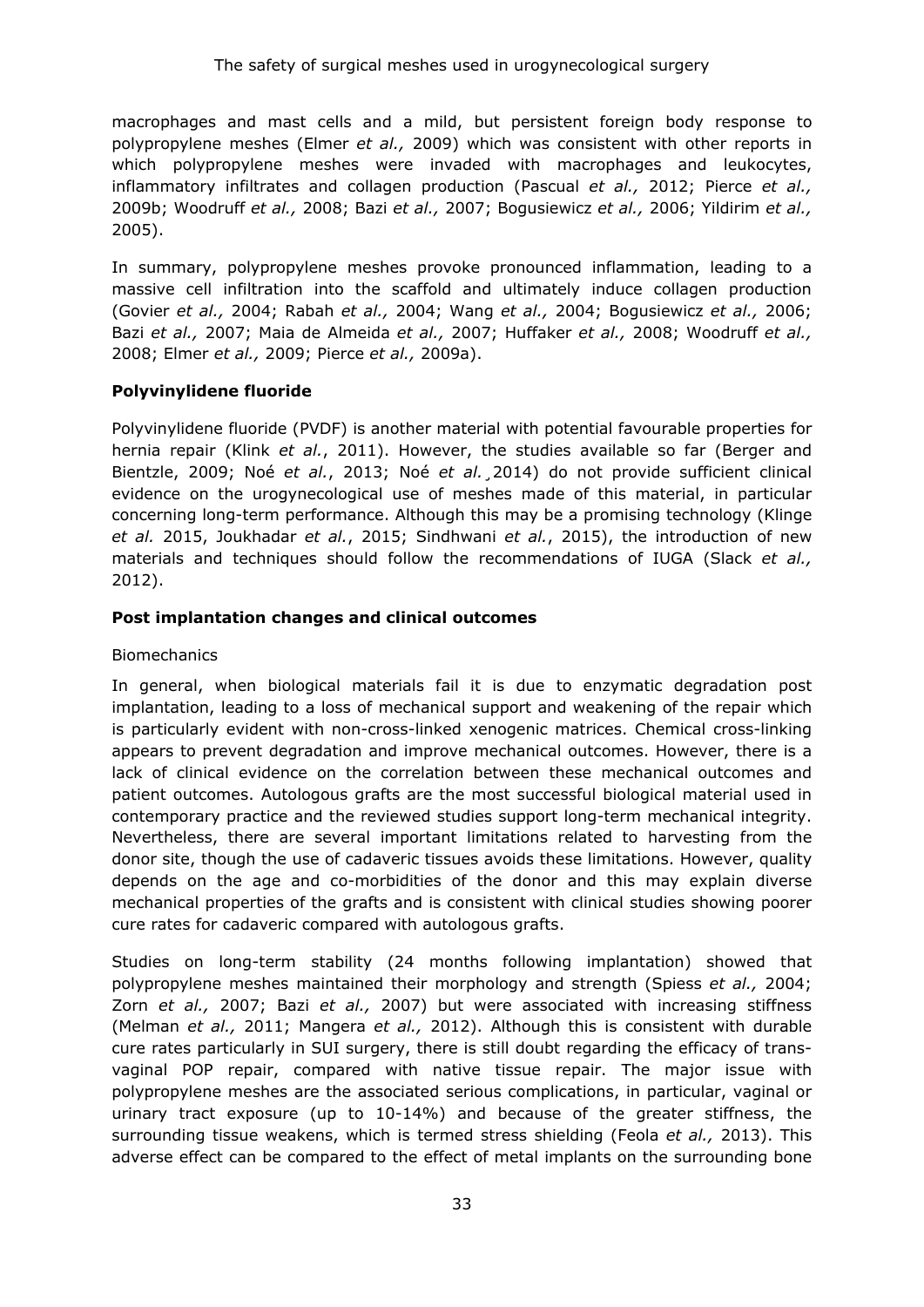after orthopaedic surgery (Mahon *et al.,* 2012) and may lead to thinning of the surrounding vaginal tissues predisposing to extrusion.

#### Host response

Implanted biomaterials may generate foreign body responses with some materials inducing an M1 macrophage response as a part of constructive remodelling which appears with some biological matrices, such as SIS. With materials which the body cannot remodel or integrate such as polypropylene meshes, the response is an aggressive M2 macrophage response (Remes and Williams, 1992; Wolf *et al.,* 2014).

Constant inflammation in some patients in response to some non-degradable materials may occur which leads to an up-regulation of degradative enzymes that do not degrade the material, but may damage the surrounding extracellular matrix and contribute to tissue thinning and mesh exposure. Moreover, perpetuation of the inflammatory response may cause activated fibroblasts to produce excessive disorganised collagen around the implant (i.e., fibrosis) which then encapsulates the material. A small amount of fibrosis is arguably advantageous for the repair in SUI, providing a stable back stop allowing urethral compression. However, excessive fibrosis may lead to mesh contraction resulting in increased pull on adjacent tissues leading to complications such as voiding dysfunction, pain and painful intercourse. In POP, this excessive fibrotic response may lead to mesh exposure, which presents a major reconstructive surgical challenge, often necessitating repeat procedures with no guarantee of symptom resolution. Nevertheless, because the vast majority of patients do well with mesh, some degree of fibrosis may be helpful, whereas excessive fibrosis is detrimental.

Implantation of autologous fascia, in general, integrates well within host tissues and is associated with minimal inflammation when compared to polypropylene meshes with a degree of graft remodelling in human studies (Konstantinovic *et al.,* 2005; Rabah *et al.,* 2004). Notably, these human studies reported reoperative cases of clinical failure. Therefore, it is difficult to speculate whether successful outcomes result in fully integrated and remodelled graft. Non-cross-linked xenografts are associated with clinical failure due to rapid degradation. The degradation, in any case, is presumably faster than the time it would take strong tissues to regenerate if no graft were done (Jeong *et al.,* 2000; Hilger *et al.,* 2006; Maia de Almeida *et al.,* 2007). Cross-linked grafts avoid this problem, but similar to synthetic mesh, they are associated with constant inflammation because the body is unable to integrate and remodel them and this ultimately leads to graft encapsulation. Taken together, these data suggest that there is a need for a balance between degradation and replacement by new host tissues with xenografts, which SIS appears to fulfil.

The immune response to a foreign material may be complex, dynamic and patientspecific. Polypropylene meshes provoke minimal adverse reaction when implanted in the abdominal wall for hernia repair, but are associated with complications in the pelvic floor which suggests a site-specific host response to biomechanical exposure (Patel *et al.,* 2012), which was confirmed in ewes (Manodoro *et al.,* 2013) and emphasises the need for relevant animal models and long-term studies (Deprest and Feola, 2013).

Synthetic material such as polypropylene includes additives such as softeners like Bisphenyl-A (BPA), which may leak into tissue and cause adverse health effects (SCENIHR, Safety of the use of bisphenol A in medical devices, 2015), but since quantitative data on exposure are lacking, it is not possible to do a risk assessment.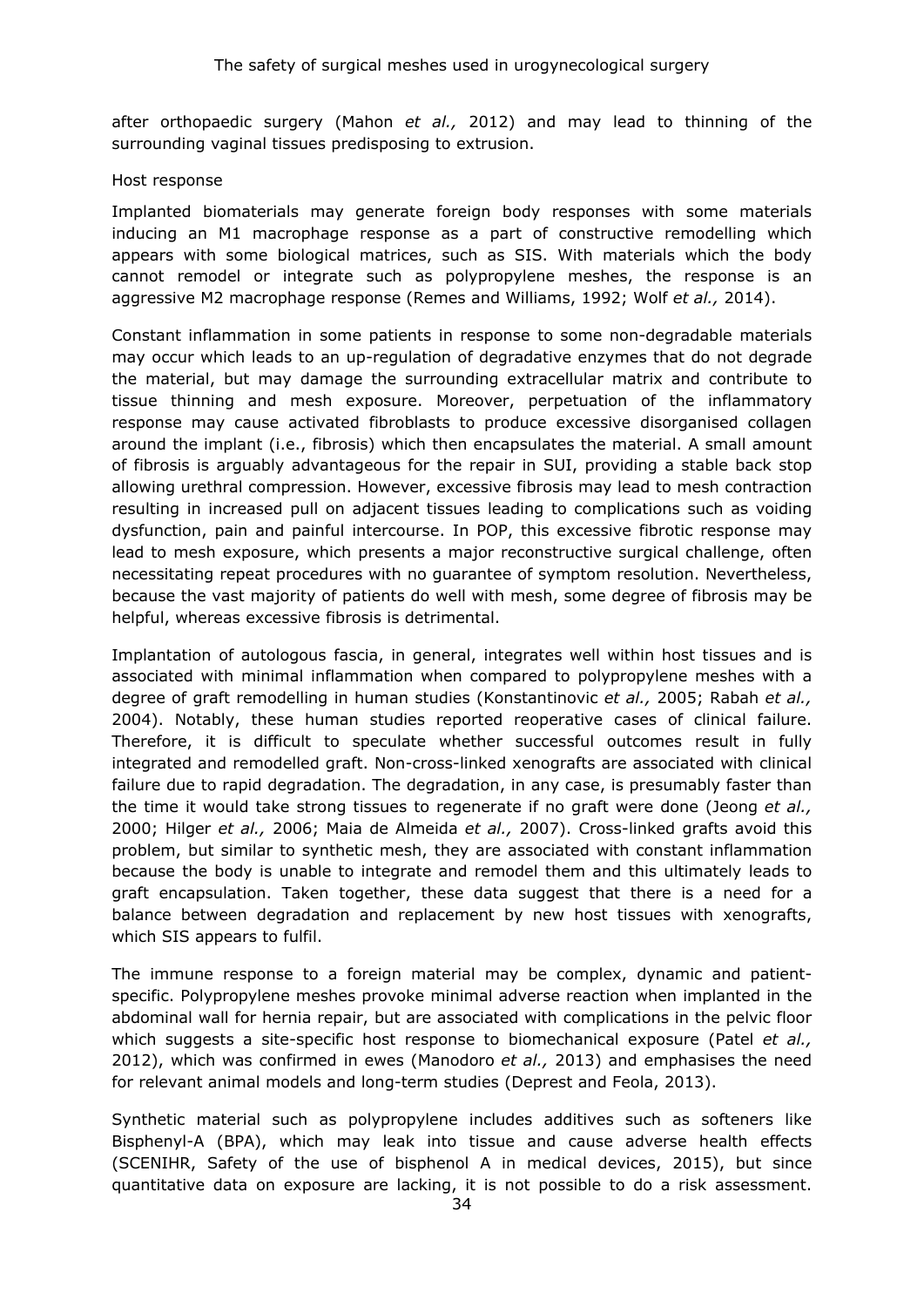However, data on polypropylene implants for abdominal hernia repair suggest that there is no safety concern with regards to BPA (e.g. Henniford *et al.* 2000). **Implantation techniques for SUI** 

### o **Female patients**

#### **Implantation techniques of mid-urethral slings (MUS)**

Retropubic (RP) approach (bottom-to-top and top-to-bottom)

MUS are placed by the vaginal route through the retropubic space using a specific device/needle and/or exteriorised through the abdominal skin using two millimetre incisions. Two techniques, bottom-to-top and top-to-bottom are used and are associated with complications such as bladder injury  $(6\%)$ , retropubic haematoma  $(1\%)$ , iliac vessel injury (<1%), bowel injury (<1%), bladder outlet obstruction (BOO) (10%) that may require re-intervention for sling section  $(1\%)$ , vaginal sling exposure  $(1\%)$ , failure at short-term follow-up (10%) and recurrence at long-term follow-up (10%) (Ogah, 2009; Schimpf *et al.,* 2014).

#### Trans-obturator (TO) approach (out/in and in/out)

MUS are placed by the vaginal route through the obturator foramen (obturator and adductor muscles) using a helicoidal specific device/needle and exteriorised through the groin area skin using two millimetre incisions. Two techniques, the inside-outside and the outside-inside, are used and are associated with complications such as groin/hip/thigh pain (10%), urethral or bladder injury (1%), vaginal injury (1%), obturator haematoma (<1%) and bladder outlet obstruction (BOO) (10%) that may require reintervention for sling section (1%), vaginal sling exposure (1%), failure at short-term follow-up (10%) and recurrence at long-term follow-up (10%) (Ogah, 2009; Schimpf *et al.,* 2014)

#### Prepubic approach

MUS are placed by the vaginal route through a subcutaneous perineal route. This approach was less investigated, but seems to be associated with lower cure rates (Daher, 2013; Long, 2013; Fritel *et al.,* 2010).

#### Single incision slings (SIS)

The risk of iliac vessel / bowel injury associated with the RP approach and the high prevalence of groin pain associated with the TO approach have led to the development of a new generation of MUS: the 'mini-slings' in which a single incision is made. The sling is significantly shorter in length compared with 'classical' RP or TO slings. However, there are no data regarding the actual length of the implanted sling compared with standard ('classical') RP and TO MUS procedures. The SIS is placed by the vaginal route, following a RP or a TO approach, but the sling is not trans-cutaneously exteriorised (the insertion stops short of the obturator membrane). The huge differences in the fixation mechanism of these SIS may influence outcomes (cure and complications rates). This less invasive technique is supposed to decrease complication rates, but the shorter length of the sling may be associated with lower cure rates, especially at long-term follow-up. Some SIS are partially 'adjustable' (per-operative adjustment), which makes it possible to adjust the tension of the fixing system.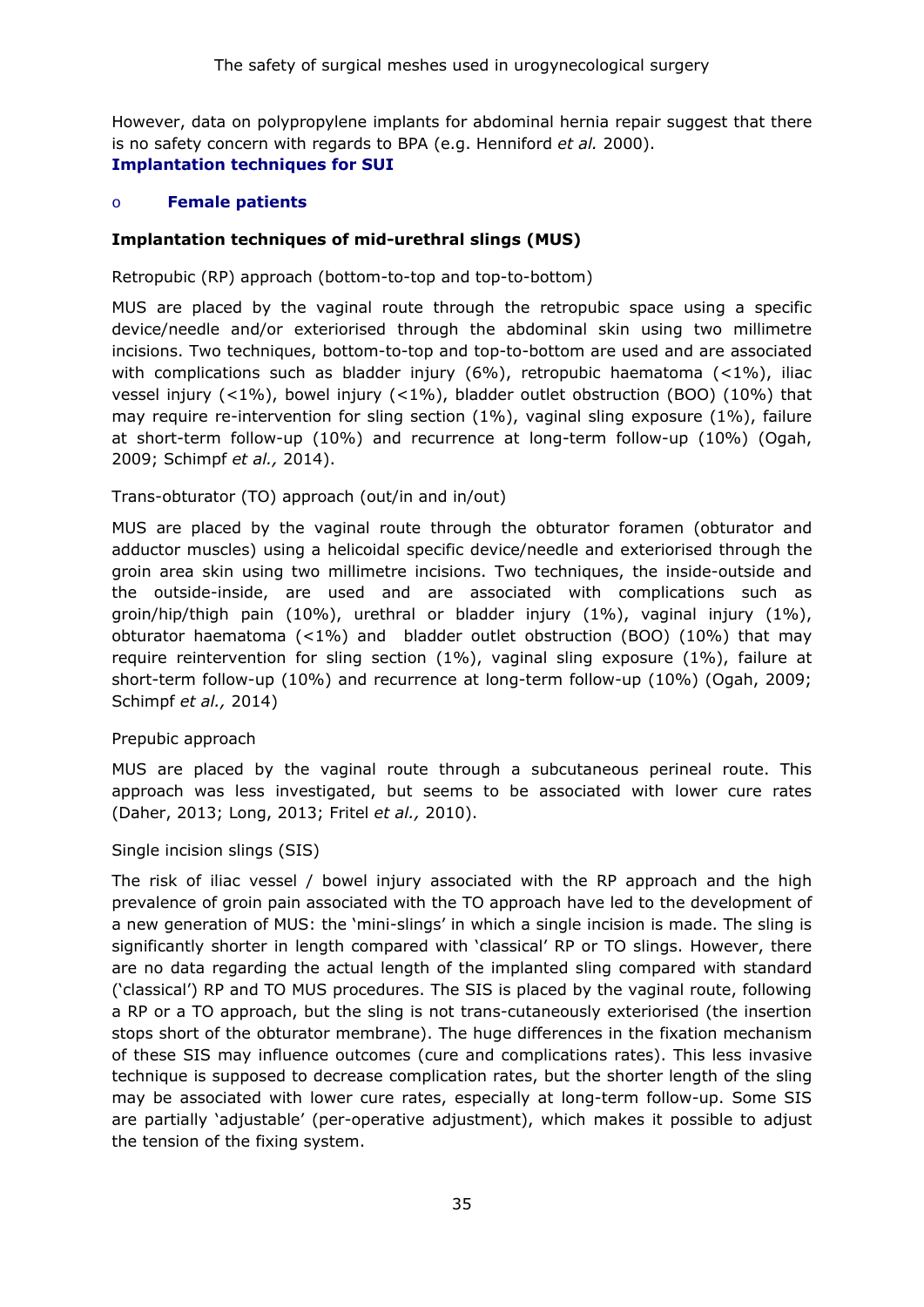An updated systematic review and meta-analysis of randomised controlled trials (RCTs) was recently performed comparing single-incision mini-slings (SIMS) versus standard mid-urethral slings (SMUS) in the surgical management of female stress urinary incontinence (SUI) (Mostafa *et al.,* 2014).

A literature search was performed for all RCTs and quasi-RCTs comparing SIMS with either transobturator tension-free vaginal tape (TO-TVT) or retropubic tension-free vaginal tape (RP-TVT). The literature search had no language restrictions and was last updated on May 2, 2013. The primary outcomes were patient-reported and objective cure rates at 12 to 36 months follow-up. Secondary outcomes included operative data; peri- and post-operative complications and repeat continence surgery. Data were analysed using RevMan software. Meta-analyses of TVT-Secur vs. SMUS were presented separately as the former was recently withdrawn from clinical practice.

A total of 26 RCTs (*n*=3308 women) were included. After excluding RCTs evaluating TVT-Secur, there was no evidence of significant differences between SIMS and SMUS in patient-reported cure rates (risk ratio [RR]: 0.94; 95% confidence interval [CI], 0.88– 1.00) and objective cure rates (RR: 0.98; 95% CI, 0.94–1.01) at a mean follow-up of 18.6 months. These results were derived by comparing SIMS versus TO-TVT and RP-TVT separately. SIMS had significantly lower post-operative pain scores (weighted means difference  $[WMD]$ : -2.94; 95% CI, -4.16 to -1.73) and earlier return to normal activities and to work (WMD: −5.08; 95% CI, −9.59 to −0.56 and WMD: −7.20; 95% CI, −12.43 to −1.98, respectively). SIMS had a non-significant trend towards higher rates of repeat continence surgery (RR: 2.00; 95% CI, 0.93–4.31).

This meta-analysis showed that, excluding TVT-Secur, there was no evidence of significant differences in patient-reported and objective cure between currently used SIMS and SMUS at midterm follow-up while associated with more favourable recovery time. Results should be interpreted with caution due to the heterogeneity of the trials included.

Other MUS procedures

− Intermediate length slings

In an effort to maintain efficacy while reducing some side effects, manufacturers developed hybrid procedures using shorter slings (12 cm), that are placed using a classical TO placement technique (Waltregny *et al.,* 2012; de Leval *et al.,* 2011). However, RCTs with larger sample sizes and long-term follow-up are required before drawing conclusions.

− Adjustable MUS (post-operative adjustment)

No RCT has assessed adjustable MUS.

### o **Male patients**

### **Implantation techniques of slings**

Although numerous treatment options for male SUI exist, including penile clamps, transurethral bulking agents, or catheters (condom or indwelling), the most commonly utilised surgical therapies performed include placement of a male sling or AUS.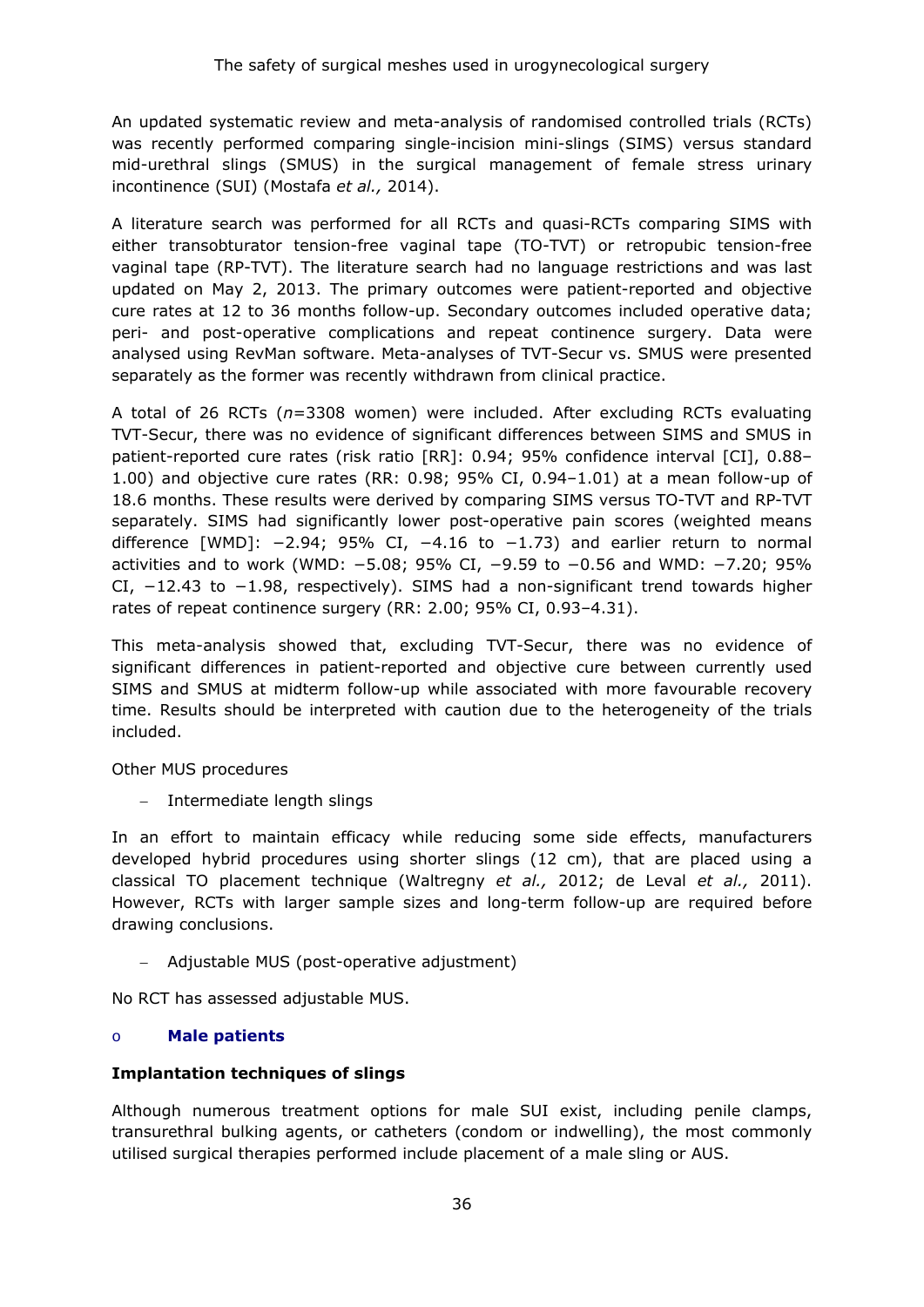Since its initial introduction, the male sling has become increasingly utilised in cases of low-to-moderate volume (1–3 pads/day) incontinence. Although several variations of the male sling are currently available, the three subtypes with the most reported series available include the bone anchor sling (BAS), retro-urethral transobturator sling (RTS) and the adjustable retropubic sling (ARS).

Bone-anchored slings result in compression to the bulbar urethra through placement of a synthetic or organic mesh, which is secured to the inferior pubic ramus using six titanium screws. Sutures are subsequently secured to the screws and mesh material and tightened to result in appropriate tensioning. Following initial reports of degradation of organic materials, synthetic mesh has become the most commonly utilised material with the BAS (Dikranian *et al.,* 2004).

A second category of available male slings includes the RTS. In contrast to the BAS, which utilises anchored sutures, the RTS is self-anchored with bilateral polypropylene mesh arms placed in a transobturator fashion. The sling portion is secured at the proximal bulbar urethra with continence achieved through subsequent elevation of the urethra.

Several studies examined pre-operative characteristics, surgical techniques and postoperative management principles that have been associated with improved outcomes with RTS placement (Soljanik *et al.,* 2012; Render *et al.,* 2009; Elzevier and Cornel, 2010). Predictive pre-operative characteristics of worsened outcomes include weakened residual sphincter function, incomplete sphincter closure and lack of elongation of the coaptive sphincter zone. Intraoperative and post-operative factors associated with improved outcomes include tunnelling of the sling arms into subcutaneous tissues to improve fixation, placing five or more stitches, using non-absorbable stitches and minimising post-operative activity to reduce dislodgement.

Similar to RTS, ARS are surgically placed at the proximal bulbar urethra, with traction sutures placed retropubically. The sutures are then tensioned at the level of the rectus fascia utilising either a 'veritensor' device or silicone columns and washers to provide an appropriate level of urethral compression.

A fourth category of sling, which was recently introduced, is the quadratic sling. The sling consists of a broad-based mesh material placed over the bulbar urethra similar to the BAS. It is then self-secured with four mesh arms, which are placed in both a transobturator (two arms) and prepubic (two arms) manner. The limbs may then be further secured to create additional points of fixation as needed.

The hypothesised mechanism for improved continence with the various sling designs varies and is not thoroughly understood. Bone-anchored slings likely achieve direct compression of the bulbar urethra with subsequent increases in outflow resistance. In contrast, the mechanism for the RTS is based on the hypothesis that mild/moderate SUI results from compromise of periurethral supporting structures (Rehder and Gozzi, 2007). Through proximal placement of the mesh material, the dynamics of the bulbar urethra are modified to result in functional extension of the membranous and angulation of the bulbar urethra. The mechanisms for improved SUI with the ARS and quadratic sling are currently unknown and may result from a combination of urethral compression and angulation.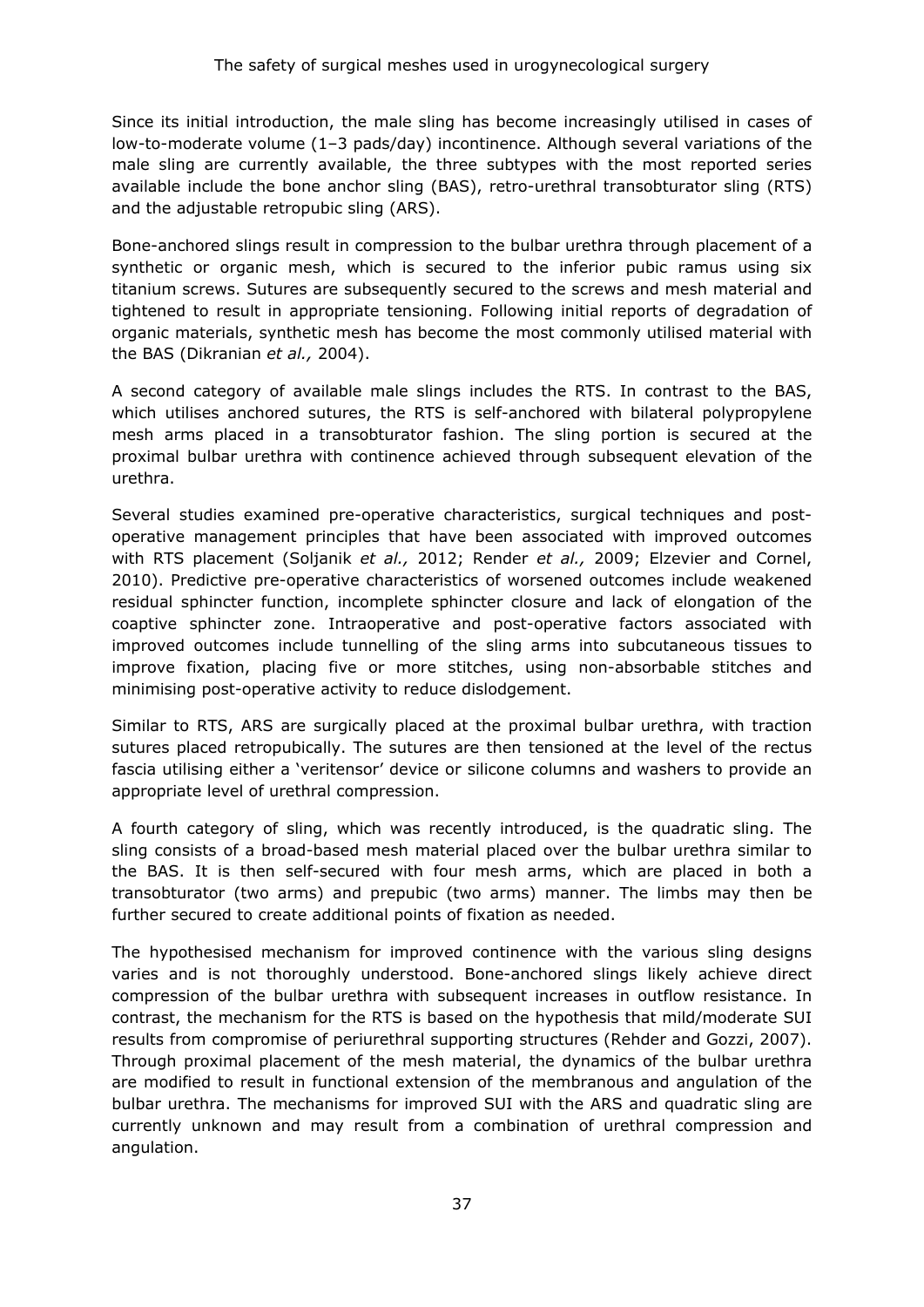#### **Implantation techniques for POP**

#### **Abdominal meshes (AM) (open and laparoscopic/robot)**

The standard treatment for genital prolapse via the abdominal route is sacral hysteropexy or colpopexy, in which a mesh is attached to the anterior common vertebral ligament, in order to correct the anterior (cystocele) and apical (uterus or vaginal apex) and/or posterior (rectocele, enterocele) compartments. Either a prosthetic macroporous monofilament polypropylene mesh or a polyester mesh can be used. Various mesh fixation techniques have been described using non-absorbable sutures or anchor fixation/tacker/staplers. Following identification of the right ureter, the left iliac vein and the iliac vessel junction, the peritoneum above the sacral promontory is incised medially to the right ureter and laterally to the sigmoid colon. The bladder is dissected from the upper half of the anterior vaginal wall. Concerning the apical compartment: (a) when the uterus is left in the pelvis, the anterior mesh is attached to the anterior part of the uterine isthmus (the junction between the cervix and the anterior part of the uterine isthmus)and the mesh is passed laterally in the right broad ligament (or bilaterally); (b) when a concomitant hysterectomy is performed, a subtotal hysterectomy is usually done (in order to avoid an opening of the vagina) and the anterior mesh is attached to the conserved cervix; (c) in patients presenting with previous total hysterectomy, the mesh is attached directly to the vaginal wall. For the posterior mesh placement, a rectovaginal dissection is performed down to the level of the levator ani muscles and a mesh is placed and sutured to the levator ani muscles (or to the posterior vaginal wall) using a nonabsorbable suture along the full length of the posterior vaginal wall. Two different promontory fixation techniques are available: prosthesis fixation to the promontory using a suture (non absorbable) or titanium tackers. A complete closure of the peritoneum is finally performed.

The risks associated with sacral colpopexy are the following: vaginal mesh exposure (2- 5%), *de novo* constipation / obstructive defecatory syndrome (10%), per-operative bladder (1%) or bowel (0.1%) injury, *de novo* dyspareunia (1-3%), pelvic abscess (< 1%), spondilodiscitis (<0.1%) and visceral (bladder, rectum) mesh exposure (< 0.1%) (Maher *et al.,* 2013).

Sacral hysteropexy or colpopexy may be performed by laparotomy or by laparoscopy. Laparoscopic sacrocolpopexy is as efficient as open abdominal sacrocolpopexy, with a reduced rate of intraoperative bleeding, hospitalisation, and wound complications (Tyson *et al.,* 2013; Freeman *et al.,* 2013). Thus, the laparoscopic approach is recommended for sacral colpopexy. It is recommended not to use silicone-coated polyester, porcine dermis, fascia lata and polytetrafluoroethylene meshes.

The risk of vaginal mesh exposure is significantly increased in cases of sacrocolpopexy associated with concomitant total hysterectomy (8.6%), in comparison to 2.2% in those with previous hysterectomy (Costantini *et al.,* 2005; Zucchi *et al.,* 2010). Thus, if hysterectomy is required, it is recommended to perform a subtotal hysterectomy.

Even if the prevalence of complications/reintervention seems to be lower following sacral colpopexy when compared to vaginal mesh surgery (Maher *et al.,* 2011), serious complications have been described at short- and long-term follow-up after sacral colpopexy (Nygaard *et al.,* 2013; Arsene *et al.,* 2014)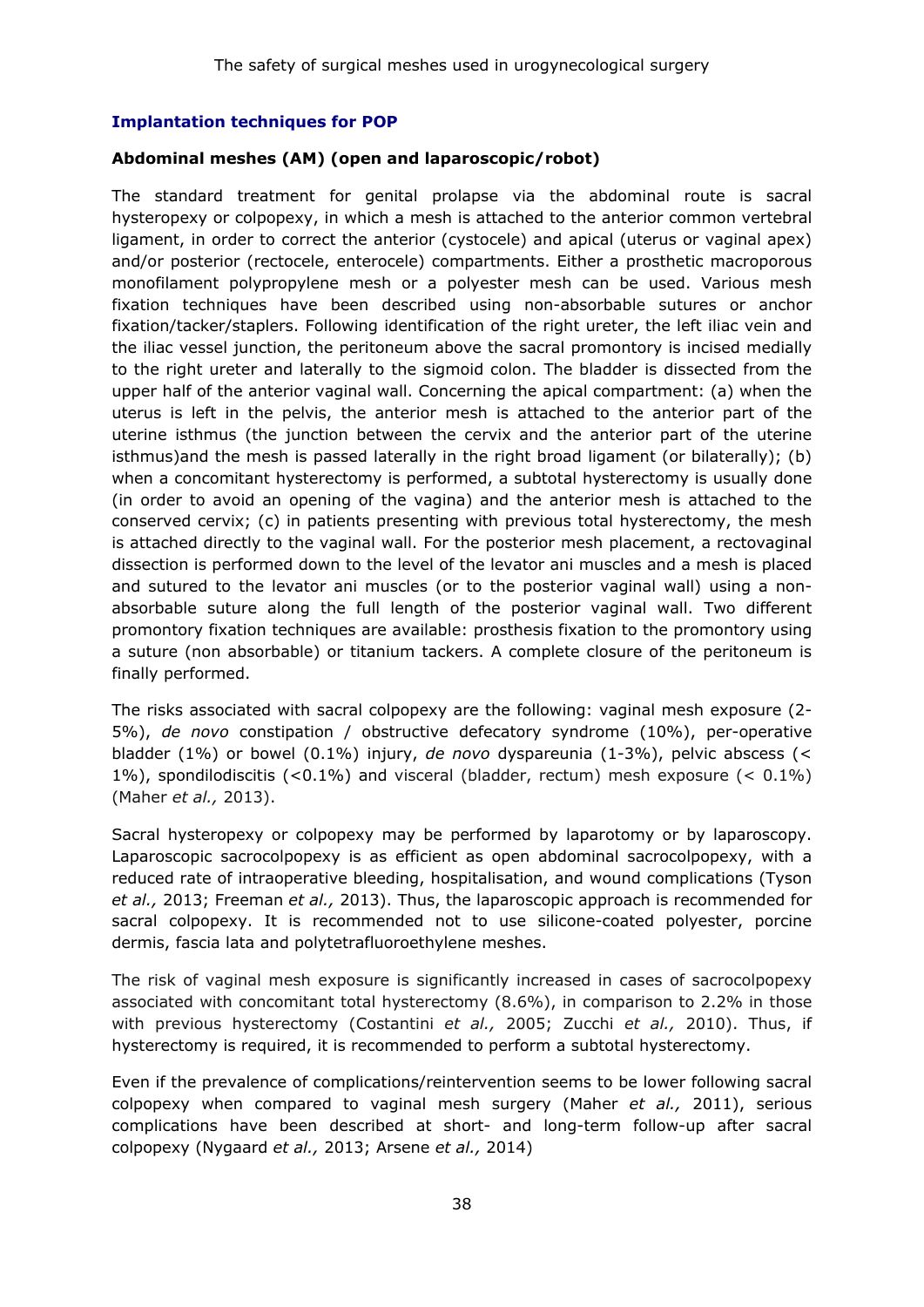Robotic and laparoscopic sacral colpopexy had similar operative times, short-term anatomic cure rates, perioperative complications and length of hospital stay (Anger *et al.,* 2014).

# **4.2.3. Results of treatment using meshes**

# **Mesh surgery for SUI**

#### o **Female patients**

#### **Comparative data (RCT): MUS procedures vs other treatments**

Stress urinary incontinence (SUI) is a common, burdensome and costly condition for women and has a negative impact on their quality of life. Non-surgical measures such as pelvic floor muscle training (PFMT) are useful treatment options in alleviating symptoms, although many women proceed with surgery if these are not successful.

A recent RCT has shown that for women with moderate to severe SUI, an initial MUS procedure (without previous physiotherapy), as compared with initial physiotherapy, results in higher objective and subjective cure and global improvement rates at 12 months follow-up. So, women with moderate to severe SUI should be carefully counselled on these treatment options and their respective expected effectiveness (Labrie *et al.,* 2013)

MUS procedures vs Burch colposuspension and Marshall Marchetti Krantz

Following the Pivotal study which contrasted colposuspension and the synthetic MUS procedure (TVT) (Ward and Hilton, 2002), several meta-analyses evaluated the efficacy, complications and reintervention rates of MUS compared to colposuspension (Schimpf *et al.,* 2014; Novara *et al.,* 2010; Ogah *et al.,* 2011) and have shown that MUS procedures were associated with comparable or significantly higher overall and objective cure rates when compared to Burch colposuspension and with shorter operative time and less postoperative *de novo* BOO or OAB (overactive bladder) symptoms, although they were associated with an increased risk of bladder injury.

Finally, RP MUS and TP MUS are associated with similar patient-reported cure of SUI at 12 months follow-up and MUS are associated with lower rates of *de novo* BOO and OAB symptoms.

MUS procedures vs 'traditional' suburethral slings (pubovaginal autologous fascia rectus slings)

Several meta-analyses showed that traditional slings have similar success rates to MUS procedures, but they are associated with longer operation duration and higher rates of adverse events (de novo BOO and OAB symptoms) (Schimpf *et al.,* 2014; Rehman *et al.,* 2011; Novara *et al.,* 2010; Ogah *et al.,* 2011).

Finally, MUS are associated with similar results when compared to 'traditional' slings, but with shorter operative duration and lower rates of adverse events (LE1), at 12-months follow-up.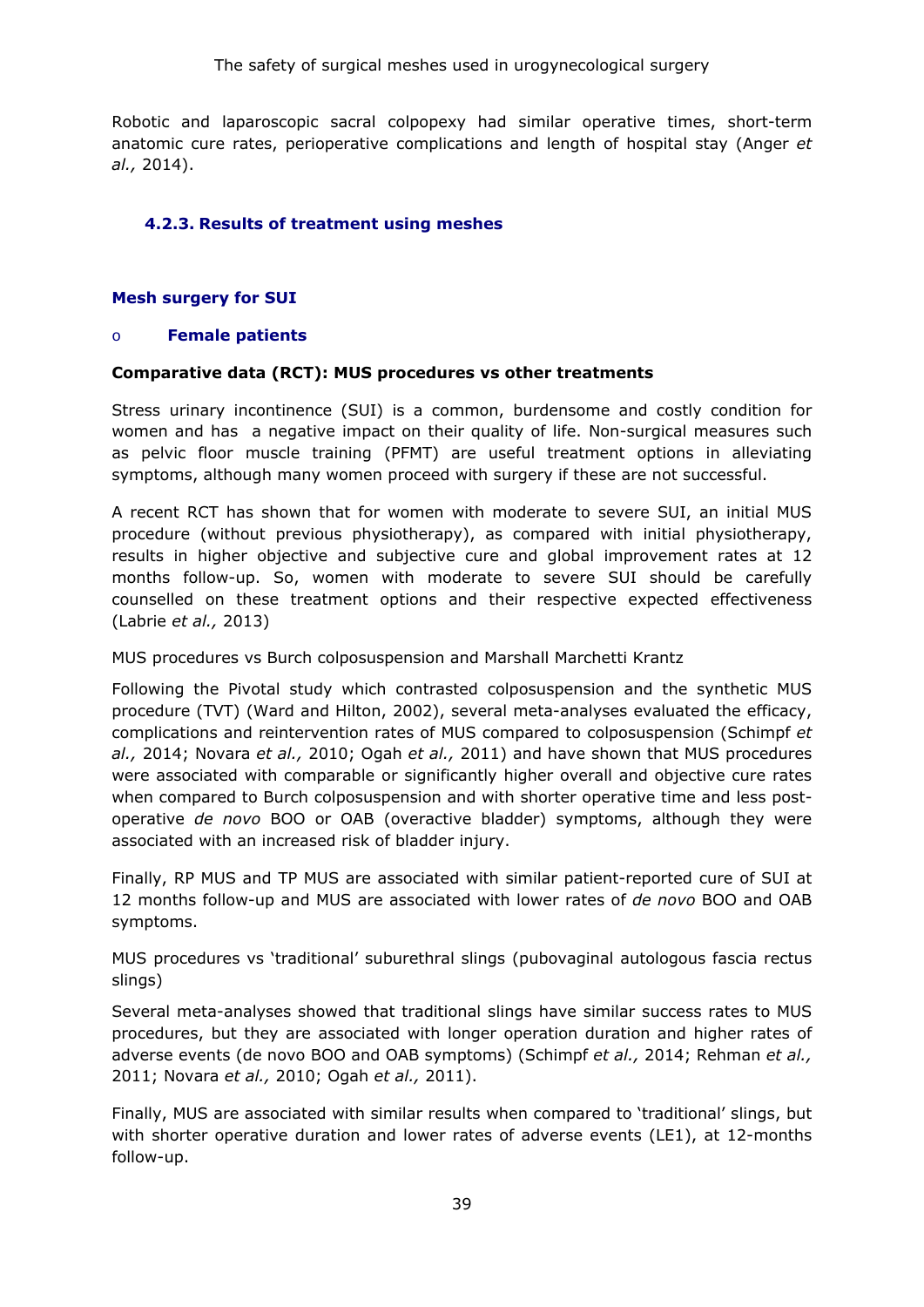# **Comparative data (RCT): MUS (RP, TO, SIS) vs MUS (RP, TO, SIS)**

Comparative data (RCT) concerning MUS: RP vs TO

Several meta-analyses showed that RP MUS procedures are associated with higher objective cure rates when compared to TO MUS, but similar subjective cure rates (Schimpf *et al.,* 2014; Novara *et al.,* 2010; Ogah *et al.,* 2011). Furthermore, the RP approach is associated with an increased risk of bladder injury and haematoma and increased operation duration.

Finally, TO MUS and RP MUS are associated with similar patient-reported cure of SUI at 12 months follow-up (LE1). The RP approach is associated with higher rates of bladder injury (LE1) and the TO approach is associated with higher rates of groin pain (LE1) at 12 months follow-up.

Comparative data (RCT) concerning RP MUS: bottom-to-top vs top-to-bottom

A meta-analysis showed that a RP bottom-to-top (vagina to skin = bottom up) route is associated with higher cure rates and lower BOO symptoms and a decreased risk of bladder injury and blood loss when compared to a RP top-to-bottom (skin to vagina  $=$ top down) route (Schimpf *et al.,* 2014; Ogah *et al.,* 2011).

Finally, a RP bottom-to-top (vagina to skin = bottom up) approach is superior to RP topto-bottom (skin to vagina = top down) approach (LE1).

Comparative data (RCT) concerning TO MUS: in-out vs out-in

Meta-analysis showed similar outcomes (cure rates and complications rates) for the inout TO technique and the out-in TO technique (Schimpf *et al.,* 2014; Novara *et al.,* 2010).

Finally, TO in/out and TO out/in MUS are associated with similar patient-reported cure of SUI at 12 months follow-up (LE1).

Comparative data (RCT) concerning MUS: SIS/SIMS/SFSIS vs other MUS techniques

Most data concerned the TVT-Secur procedure that has already been withdrawn from clinical use, since this technique was associated with lower cure rates when compared to the standard (classical) MUS procedure (Schimpf *et al.,* 2014; Nambiar *et al.,* 2014).

A recent meta-analysis concluded that, excluding TVT-Secur, there was no evidence of significant differences in patient reported and objective and subjective cure rates between MUS and SIS at 18 months follow-up and SIS were associated with lower pain scores post-operatively (Mostafa *et al.,* 2014). Furthermore, a more recent wellconducted RCT also showed that, at short-term follow-up (12 months), Mini-Arc (a SIS/SIMS MUS) was not inferior with respect to cure and superior with respect to pain and recovery, when compared to Monarc (a standard TO out-in MUS) (Schellart *et al.,* 2014).

Finally, excluding TVT-Secur, SIS/SIMS/SFSIS and classic full-length MUS are associated with similar patient-reported cure of SUI at 18 months follow-up (LE1) and SIS/SIMS/SFSIS are associated with lower post-operative pain scores.

Long-term outcomes are lacking concerning SIS/SIMS/SFSIS.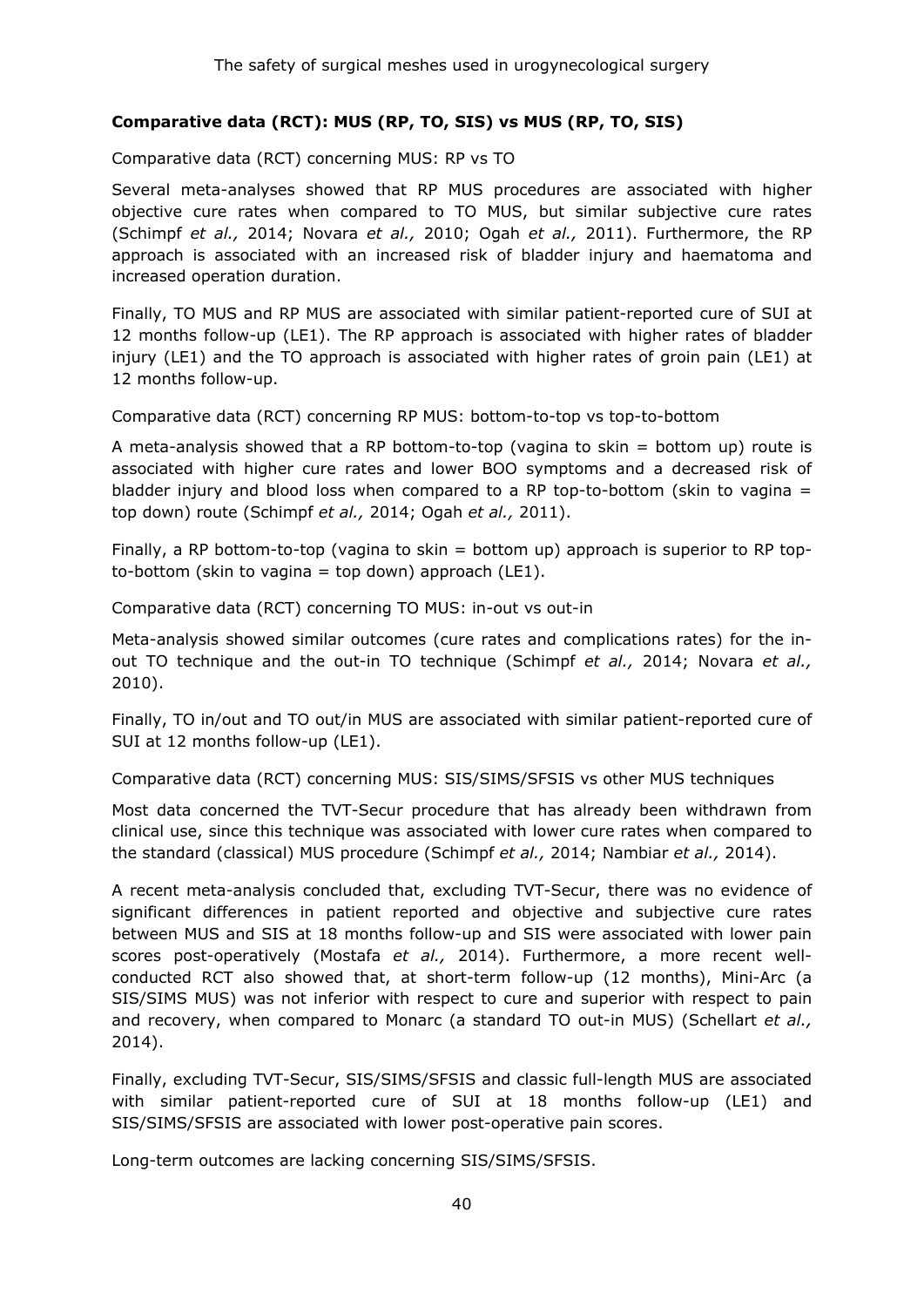# **Patient stratification**

#### Recurrence of SUI

Here, women who have previously undergone anti-incontinence surgery are discussed.

Most RCTs concerning colposuspension or MUS included naive patients (no previous antiincontinence surgery) and women presenting with a recurrence of SUI.

No published RCT compared RP MUS and colposuspension in women presenting with recurrent SUI. Meta-analysis concluded that there was no evidence in objective and subjective symptoms between RP and TO MUS (LE 3) (Agur *et al.,* 2013).

#### Mixed urinary incontinence (MUI)

No RCT compared colposuspension, autologous slings and MUS in a mixed urinary incontinence population. Moreover, 'mixed urinary incontinence' definitions are very different between RCTs. The proportion of women presenting with MUI in published RCT varied from 8 to 93% depending on the definition (Brubaker *et al.,* 2009).

#### Older women

There is little evidence that increasing age is an independent risk factor for failure or recurrence following MUS procedures (both for RP and TO approach) (Rechberger *et al.,* 2010; Barber *et al.,* 2008; Richter *et al.,* 2008; Groutz *et al.,* 2011) (LE3).

Although there is no consensus concerning the definition of an 'old' woman, a RCT was conducted in a group of 'old' women (> 70 years old) and showed that a MUS RP procedure was associated with better quality of life and lower incontinence symptoms when compared to no treatment (LE2) (Campeau *et al.,* 2007).

No RCT compared colposuspension or autologous slings and a MUS procedure in 'older' women.

Finally, there is no evidence that any surgical procedure is associated with better results in older women when compared to another procedure.

#### **Adverse events**

In a two-year follow-up study, which prospectively evaluated TO and RP MUS, a total of 383 adverse events were observed among 253 of the 597 patients (42%). The safety committee considered that adverse events (20%) were considered serious and occurred in 70 women. Intraoperative bladder perforation (15 events) occurred exclusively in the RP group. Neurological adverse effects were more common in the TO group than in RP group (32 events vs 20 events respectively). 23 (4%) women experienced mesh complications including delayed presentations in both groups. (Brubaker *et al.,* 2011)

#### **Guidelines on surgical treatment for women with SUI**

Guidelines from EAU (European Association of Urology), NICE / RCOG (United Kingdom), CNGOF (College National des Gynecologues et Obstétriciens Français) & AFU (Association Française d'Urologie) (France), AWMF (Arbeitsgemeinschaft der Wissenschaftlichen Medizinischen Fachgesellschaften) (Germany, Austria, Switzerland), ACOG (American College of Obstetricians and Gynecologist) and ACP (American College of Physicians) (USA) recommend first-line treatment with MUS (RP or TO) (grade: strong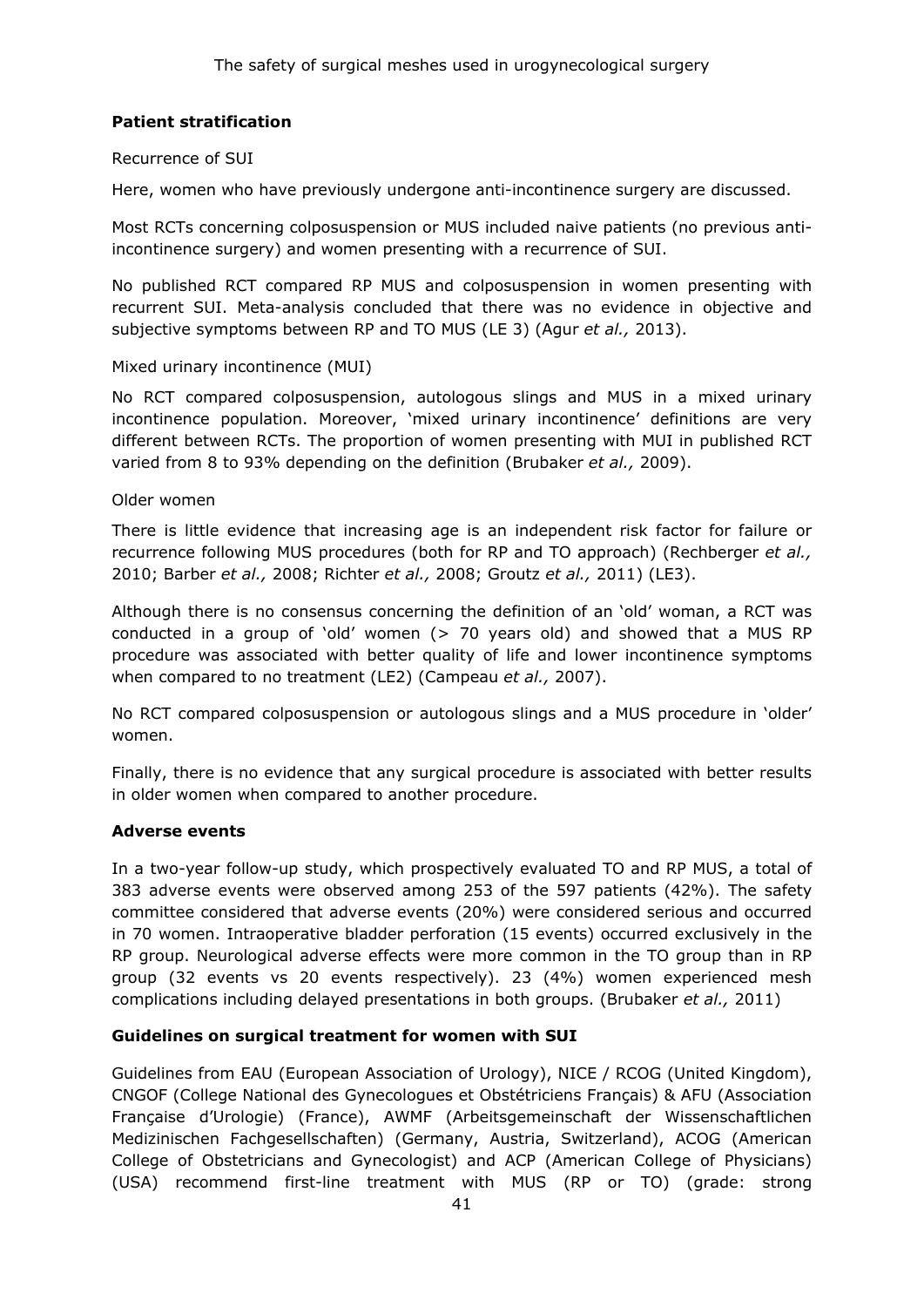recommendation / Grade A; high quality evidence / LE 1) (Qaseem *et al.,* 2014; Fritel *et al.,* 2010; Smith *et al.,* 2013; Lucas *et al.,* 2013; Reisenauer *et al.*, 2013). Second-line surgical therapies (open or laparoscopic colposuspension or autologous fascial slings) should be offered, if MUS cannot be considered (Grade C).

#### **Conclusions**

The amount of synthetic mesh used for the treatment of SUI is far less compared to the use of such mesh in POP repair.

There is robust evidence (LE1) to support the use of MUS from over 2,000 publications, making this treatment the most extensively reviewed and evaluated procedure for female SUI now in use. These scientific publications studied all types of patients, including those with co-morbidities such as prolapse, obesity and other types of bladder dysfunction. It is, however, acknowledged that any operation can cause complications. For MUS these include bleeding, damage to the bladder and bowel, voiding difficulty, tape exposure and pelvic pain; all of these may require repeated surgery, but this is uncommon. Nevertheless, the results of a large multi-centre trial have confirmed excellent and equivalent outcomes between a retropubic and a transobturator sling and a low rate of complications to be expected after treatment with MUS. (Richter *et al.,* 2010) Treatment success decreased over 5 years for retropubic and transobturator slings and did not meet the prespecified criteria for equivalence with retropubic demonstrating a slight benefit. However, satisfaction with both types of slings remained high. Women undergoing a transobturator sling procedure reported more sustained improvement in urinary symptoms and sexual function. New mesh extrusions occurred in both types over time, although at a similar rate. (Kenton *et al.,* 2015). Additionally, long-term effectiveness of up to 80% has been demonstrated in studies including one that has followed up a small group of patients for 17 years (Nilsson *et al.,* 2013).

#### o **Male patients**

#### **Review of surgery results**

#### Clinical outcomes

Multiple series are currently available reporting outcomes of the various male sling techniques. However, given the nature of the studies performed and methodology for reporting, outcomes should be interpreted with caution. There is currently no accepted standard method for reporting pre- and post-operative degrees of incontinence or any consistent method for defining success with treatment. The majority of studies have poorly or undefined inclusion/exclusion criteria with significant heterogeneity of the patient population including inconsistent inclusion of patients with varied etiologies for SUI or prior radiation therapy. These factors, among others, limit the ability to draw comparisons between studies and techniques.

A comprehensive review on the results of male sling and AUS surgery was performed by Trost and Elliott (2012). As the bone anchor sling (BAS) has been available and utilised for a longer period of time than other slings, more studies are currently available for review with longer mean/median follow-up periods. For the purposes of that review, studies were included if they were published within the past 10 years and examined synthetic sling placement only, as organic sling material is no longer commonly employed.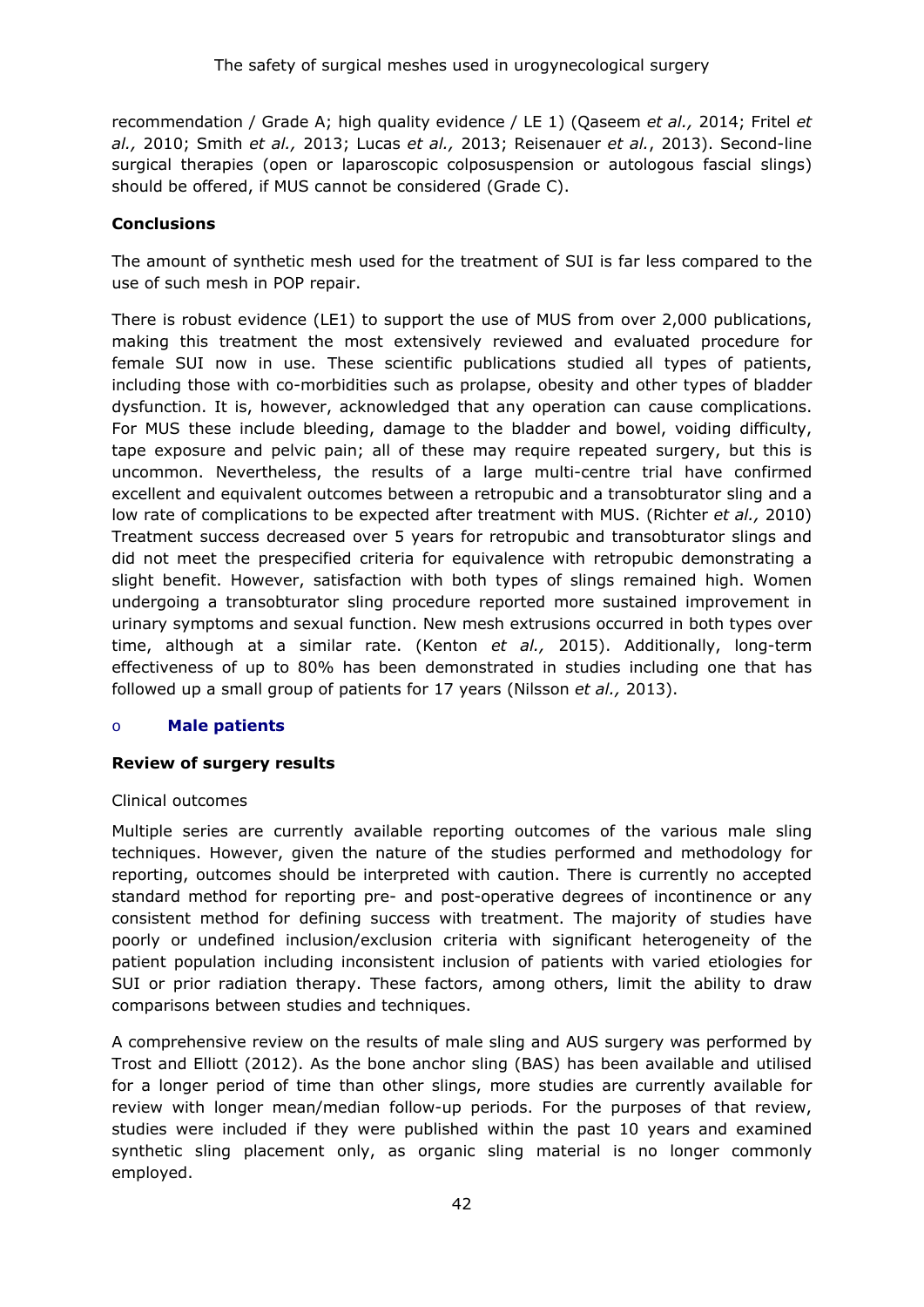Overall results of the BAS demonstrated cure rates ranging from 37–67% with improvement noted in an additional 10–40%. The wide range of results is likely secondary to the surgical method and the definitions for continence utilised and may also be due to a migration of case complexity. More recent reports have included an increased number of patients with prior radiation therapy and those with more severe pre-operative incontinence. Several studies have noted significance in the association of pre-operative continence and post-operative success rates with conflicting reports on the impact of radiation on overall success. Complications commonly reported include infection (2–15%), extrusion (0–3%), *de novo* urgency/overactivity (0–14%), pain (0– 73%) (which typically resolves within 4 months), and sling removal (0–13%) (Trost and Elliott, 2012).

Results from placement of the RTS have similarly demonstrated resolution or improvement in males with mild-to-moderate SUI in 9–62% and 16–46% of patients, respectively. With the notable exception of Cornel *et al.,* (2010), who reported a success rate of 9% and failure rate of 46% among 35 patients, other studies report higher cure rates of 52–74% with improvements noted in an additional 16–27%. Complications reported with the RTS include temporary urinary retention <2 weeks (0–24%), urethral injury (0–3%), pain (0–34%), need for sling removal (0–4%) and dysuria (0–14%).

It is notable that four studies examining RTS were prospectively designed, with three accruing over 110 patients (Rehder *et al.,* 2010; Cornel *et al.,* 2010; Cornu *et al.,* 2011; Bauer *et al.,* 2011). As with the BAS groups, improved outcomes were noted among patients with decreased pre-operative incontinence, with a trend towards increased failures noted among patients with pre-operative radiation therapy (Cornu *et al.,* 2011).

Two studies of interest investigated the role for RTS as a salvage technique in cases of recurrent incontinence following prior anti-incontinence surgery. Christine and Knoll (2010) reviewed 19 patients with recurrent incontinence undergoing RTS following prior AUS placement. Patients had self-reported pre-operative pad usage of 2–5 ppd. Following RTS placement, 15/19 (79%) reported requiring 0 ppd (pads per day), with the remaining 4/19 (21%) describing improvement. Approximately half of the patients did not require reactivation of the sphincter. Similarly, Soljanik *et al.* (2010) reported on 29 patients undergoing RTS following a previously failed sling procedure with a preoperative mean pad requirement of 4.3 ppd. At 17 months follow-up, results demonstrated resolution of incontinence in 10/29 (35%) with improvement noted in an additional 16/29 (55%). These studies highlight the potential role for male sling placement as a potential adjunctive/salvage treatment; however, further validation is required prior to its consideration as a routine salvage measure.

A third category of currently available slings includes the ARS. Results of initial and longer-term follow-up demonstrate success rates of 13–100% with larger series reporting rates of 54–79%. Patients required adjustments in 10–100% of cases, many of which required repeated anaesthesia. Complication rates were significantly higher compared to other sling categories with infections (5–7%), extrusion (3–13%), explantation (2–35%), bladder perforation (5–29%), retention (35%) and perineal pain (4–38%) being the most commonly reported (Trost and Elliott, 2012).

#### Adverse events

The adverse events of implanting a male sling are summarised as follows (Trost and Elliott, 2012):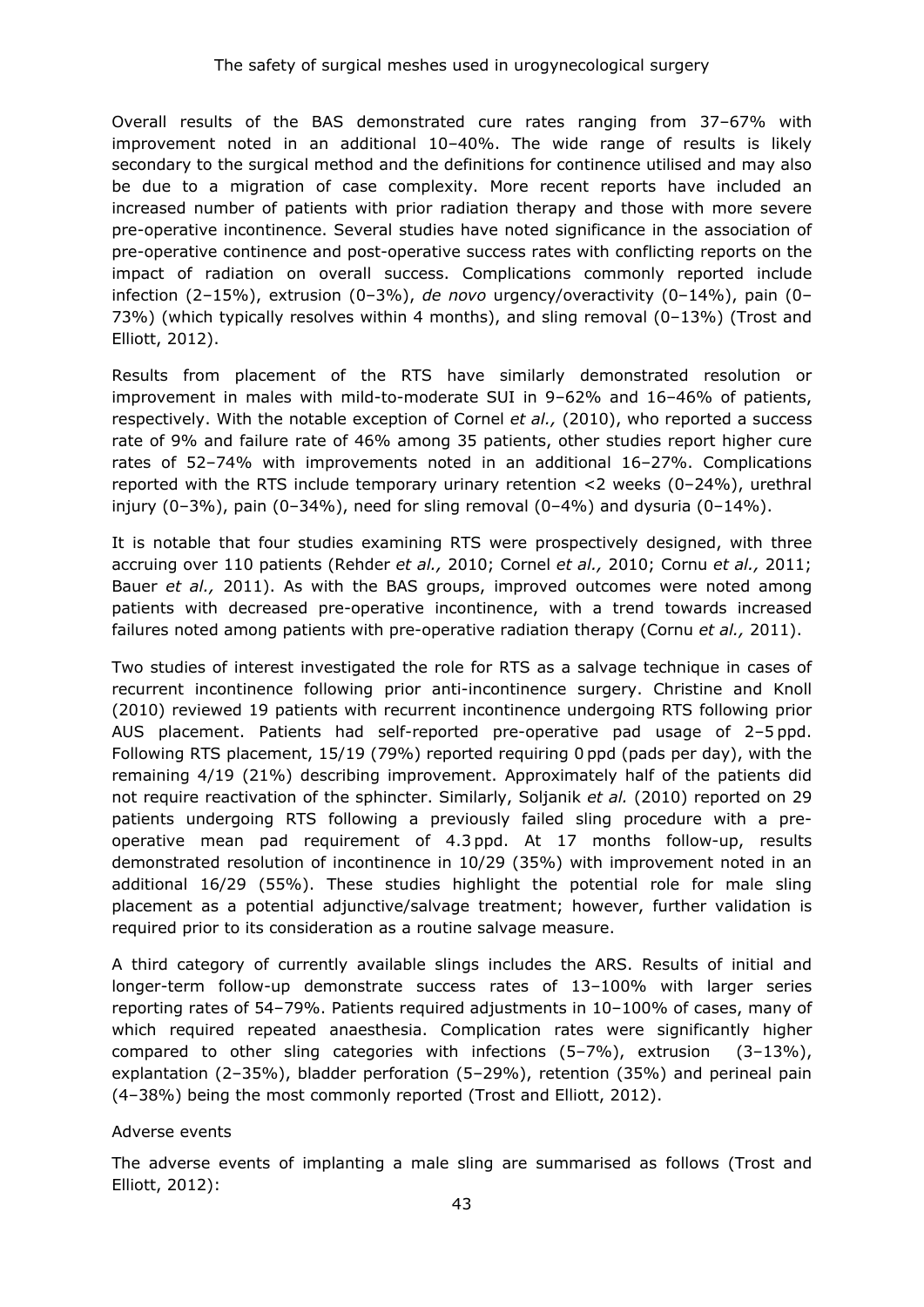Complications resulting from male sling implantation may be categorised as occurring intra-operatively, early post-operatively (<90 days) or late post-operatively (>90 days). Intra-operative complications may include urethral injury occurring at the time of urethral dissection or passage of a trocar for male sling placement. If a small injury is recognised, placement of the male sling may continue at a separate site to prevent subsequent extrusions. A large urethral injury should be repaired primarily with the procedure aborted and a catheter placed. Bladder injuries occurring during trocar passage may be managed with repassing of the trocar and subsequent catheterisation for a period of several days post-operatively. Given the relative incidence of bladder injury with retropubic sling placements, patients undergoing these procedures should undergo intraoperative cystoscopy to rule out bladder perforation.

Early post-operative complications include urinary retention, infection and/or extrusion, perineal pain and *de novo* detrusor overactivity. Urinary retention typically occurs secondary to post-operative edema and resolves spontaneously in the majority of cases. Persistent retention lasting >8 weeks may indicate inappropriate sizing of the sphincter cuff, overtensioning of the sling, or sling malposition. Retention is typically managed with in-and-out catheterisation with suprapubic tube placement required in rare cases.

Infections of the sling material may be secondary to unrecognised urethral extrusion versus intraoperative contamination. Pre-operative patient factors including repeated device placements, prior extrusions and radiation therapy all predispose patients towards a higher rate of post-operative infections. The most commonly isolated organisms for infection include S. aureus, S. epidermidis, Enterococcus, Methicillin resistant S. aureus and gram-negative bacilli (Magera and Elliott, 2008). Infections occurring beyond 90 days may be related to the hematogenous spread of bacteria at the time of additional procedures.

Urethral extrusions occurring early in the post-operative period are likely secondary to unrecognised urethral injury occurring at the time of surgical implantation. Device extrusions require explantation, even in the absence of infection, with possible repeat sling placement performed several months later pending sufficient recovery and absence of urethral stricture development.

Post-operative perineal pain is common with male sling placement, with some authors noting pain in 100% of male sling patients for periods up to 4 months. Patients may additionally develop *de novo* detrusor overactivity, which may be managed with anticholinergic therapy as indicated.

#### **Patient stratification**

According to Trost and Elliott (2012), deciding which procedure to perform in males presenting with SUI is based on several factors, which are discussed hereafter.

Most commonly, male slings are offered in cases of lower-volume incontinence (1–3 ppd), or in the setting of complicating patient factors including inability to function the AUS pump.

There is currently no universally accepted standard by which patients are stratified into receiving a male sling versus AUS. Similarly, there are no currently accepted objective measures by which men are formally evaluated for SUI. Evaluating clinicians may elect to stratify patients based on subjective reporting of pad usage, objectively obtained 24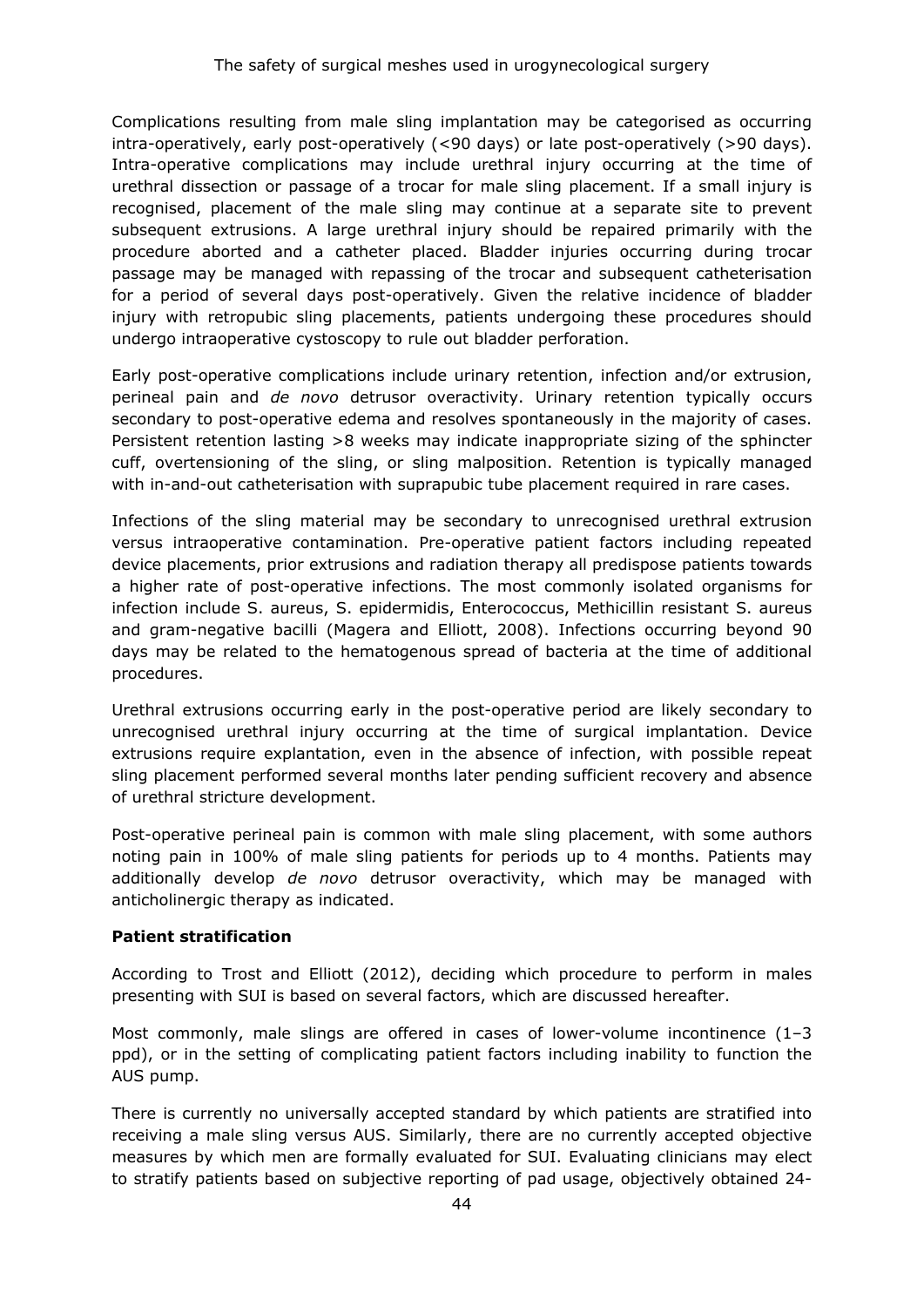hour pad weights, or by the degree of SUI visualised on examination. This lack of consensus on the clinical evaluation of males with SUI is mirrored in the available published literature, which similarly lacks an accepted method of standard reporting.

Additionally, there are currently no publications that directly compare results for the various treatments of male SUI and as such, it is not possible to directly compare reported outcomes between studies. Based on the reported literature available, it is not possible to definitively identify one sling procedure as superior to another.

In general, available data on the various male slings have shown a reduction in overall efficacy in patients with pre-surgical, higher volume incontinence, and therefore AUS is typically chosen in these cases. Alternatively, male slings may be preferred in cases of diminished hand and/or cognitive ability, regardless of degree of incontinence as this may avoid potentially serious complications of urinary retention and its sequelae. Given the lack of data and guidelines, the decision as to whether to perform a male sling versus AUS depends on several factors including patient preference, surgeon comfort and experience with the available procedures, and knowledge of the currently available outcomes and complications of each procedure.

# **Conclusions**

Several therapies are currently available for the treatment of low-to-moderate volume incontinence including the AUS and several variations of male slings (BAS, RTS, ARS and quadratic sling). Patients with large-volume incontinence are best managed with AUS when found to be an appropriate surgical candidate. Complications of sling/AUS placement include temporary retention, perineal pain, infections, extrusions, *de novo* urinary symptoms and device malfunction.

#### **Mesh surgery for POP**

Results are presented regarding outcome including adverse results related to mesh placement (vaginal mesh exposure; bladder/rectal mesh exposure; mesh infection and mesh shrinkage = mesh contraction) and adverse effects which are not related to this procedure (dyspareunia; hispareunia; haematoma; bladder/rectal injury; abscess).

# **Comparative data (RCT): TVM implantation vs. vaginal POP surgery using native tissues**

Recently a (Dutch) review (Milani *et al.,* 2013) was published on 10 randomised controlled trials comparing outcomes of synthetic mesh and native tissue surgery for the vaginal repair of POP. Anatomical and functional outcomes were reported as well as post-operative and *de novo* dyspareunia. These data demonstrated superior anatomic outcomes (POP stage <II) for the anterior vaginal compartment and could not demonstrate a significant difference in *de novo* or post-operative dyspareunia, when comparing synthetic mesh implantation and POP repair using native tissues (see Figures  $2-4$ ).

Figure 2 shows the results of a meta-analysis of RCTs that compare strict anatomic outcomes (POP-Q stage <II) for the anterior vaginal compartment between mesh implantation and the use of native tissue. The Odds ratio for anatomic success in the anterior compartment was 6.31 (95% CI 4.62-8.63)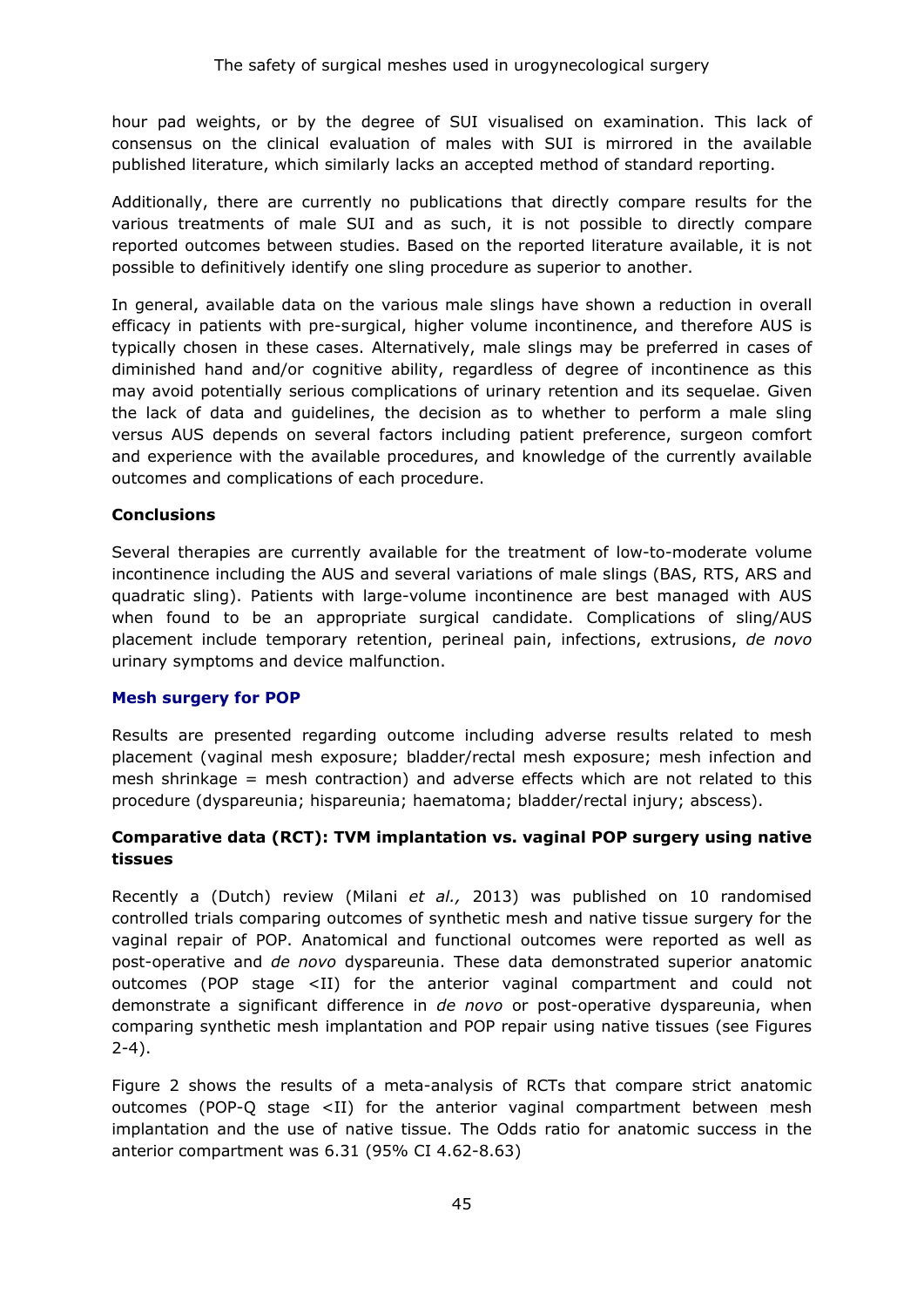*Figure 2: Anatomic success (POP stage < II) in the anterior vaginal compartment (with permission from Milani et al, 2013)*

|                                                                       | Mesh         |     | <b>Eigen Weefsel</b> |     | <b>Odds Ratio</b>        | <b>Odds Ratio</b>                                |
|-----------------------------------------------------------------------|--------------|-----|----------------------|-----|--------------------------|--------------------------------------------------|
| <b>Study or Subgroup</b>                                              | Events Total |     | Events               |     | Total M-H, Fixed, 95% CI | M-H, Fixed, 95% CI                               |
| Altman 2011                                                           | 153          | 186 | 87                   | 183 | 5.12 [3.18, 8.23]        | - -                                              |
| Menefee 2011                                                          | 23           | 28  | 10                   | 24  | 6.44 [1.82, 22.76]       |                                                  |
| Nguyen 2008                                                           | 33           | 37  | 21                   | 38  | 6.68 [1.97, 22.60]       |                                                  |
| Nieminen 2010                                                         | 91           | 104 | 55                   | 96  | 5.22 [2.57, 10.59]       |                                                  |
| Sivaslioglu 2008                                                      | 39           | 43  | 30                   | 42  | 3.90 [1.14, 13.31]       |                                                  |
| Vollebregt 2011                                                       | 53           | 58  | 23                   | 56  | 15.21 [5.27, 43.91]      |                                                  |
| Withagen 2011                                                         | 47           | 51  | 22                   | 49  | 14.42 [4.49, 46.27]      |                                                  |
| <b>Total (95% CI)</b>                                                 |              | 507 |                      | 488 | 6.31 [4.62, 8.63]        |                                                  |
| <b>Total events</b>                                                   | 439          |     | 248                  |     |                          |                                                  |
| Heterogeneity: Chi <sup>2</sup> = 6.20, df = 6 (P = 0.40); $I^2$ = 3% |              |     |                      |     |                          |                                                  |
| Test for overall effect: $Z = 11.55$ (P < 0.00001)                    |              |     |                      |     |                          | 0.02<br>50<br>0.1<br>10<br>eigen weefsel<br>mesh |

Figures 3 and 4 show the results of meta-analysis of RCTs that compare post-operative and *de novo* dyspareunia between mesh implantation and native tissue repair at 12 months follow-up. No significant difference in post-operative dyspareunia (total of 295 patients) or *de novo* dyspareunia could be demonstrated.

*Figure 3: Post-operative dyspareunia (with permission from Milani et al, 2013)* 

|                                                                        | Mesh         |     | Eigen Weefsel |                    | <b>Odds Ratio</b>        | <b>Odds Ratio</b>  |  |    |
|------------------------------------------------------------------------|--------------|-----|---------------|--------------------|--------------------------|--------------------|--|----|
| <b>Study or Subgroup</b>                                               | Events Total |     | <b>Events</b> |                    | Total M-H, Fixed, 95% CI | M-H, Fixed, 95% CI |  |    |
| <b>Carey 2009</b>                                                      | 5            | 18  | 5             | 12                 | $0.54$ [0.12, 2.52]      |                    |  |    |
| Nguyen 2008                                                            |              | 22  | 4             | 26                 | $0.55$ [0.09, 3.33]      |                    |  |    |
| Sivaslioglu 2008                                                       |              | 43  | $\mathbf{0}$  | 42                 | 5.12 [0.24, 109.90]      |                    |  |    |
| <b>Sokol 2011</b>                                                      |              | 11  | 3             | 14                 | $0.37$ [0.03, 4.12]      |                    |  |    |
| Vollebregt 2011                                                        | 3            | 20  | 2             | 21                 | 1.68 [0.25, 11.27]       |                    |  |    |
| Withagen 2011                                                          | 3            | 37  | 3             | 29                 | $0.76$ [0.14, 4.10]      |                    |  |    |
| <b>Total (95% CI)</b>                                                  |              | 151 |               | 144                | $0.83$ [0.39, 1.74]      |                    |  |    |
| <b>Total events</b>                                                    | 16           |     | 17            |                    |                          |                    |  |    |
| Heterogeneity: Chi <sup>2</sup> = 2.82, df = 5 (P = 0.73); $I^2 = 0\%$ |              |     |               |                    |                          | $0.02 \quad 0.1$   |  | 50 |
| Test for overall effect: $Z = 0.50$ (P = 0.61)                         |              |     |               | eigen weefsel mesh | 10                       |                    |  |    |

Figure 4: *De novo* dyspareunia (with permission from Milani et al, 2013)

|                                                                         | Mesh                |     | Eigen Weefsel |                       | <b>Odds Ratio</b>        | <b>Odds Ratio</b>  |    |    |
|-------------------------------------------------------------------------|---------------------|-----|---------------|-----------------------|--------------------------|--------------------|----|----|
| <b>Study or Subgroup</b>                                                | <b>Events Total</b> |     | <b>Events</b> |                       | Total M-H, Fixed, 95% CI | M-H, Fixed, 95% CI |    |    |
| Altman 2011                                                             | 8                   | 110 | 2             | 101                   | 3.88 [0.80, 18.74]       |                    |    |    |
| Carey 2009                                                              | 12                  | 30  | 13            | 33                    | 1.03 [0.37, 2.82]        |                    |    |    |
| Nguyen 2008                                                             | 3                   | 23  | 3             | 23                    | 1.00 [0.18, 5.56]        |                    |    |    |
| Withagen 2011                                                           | 9                   | 53  | 12            | 51                    | 0.66 [0.25, 1.75]        |                    |    |    |
| <b>Total (95% CI)</b>                                                   |                     | 216 |               | 208                   | 1.11 [0.62, 1.97]        |                    |    |    |
| Total events                                                            | 32                  |     | 30            |                       |                          |                    |    |    |
| Heterogeneity: Chi <sup>2</sup> = 3.55, df = 3 (P = 0.31); $I^2 = 15\%$ |                     |     |               |                       |                          | $0.02 \ 0.1$       | 10 | 50 |
| Test for overall effect: $Z = 0.35$ (P = 0.73)                          |                     |     |               | eigen weefsel<br>mesh |                          |                    |    |    |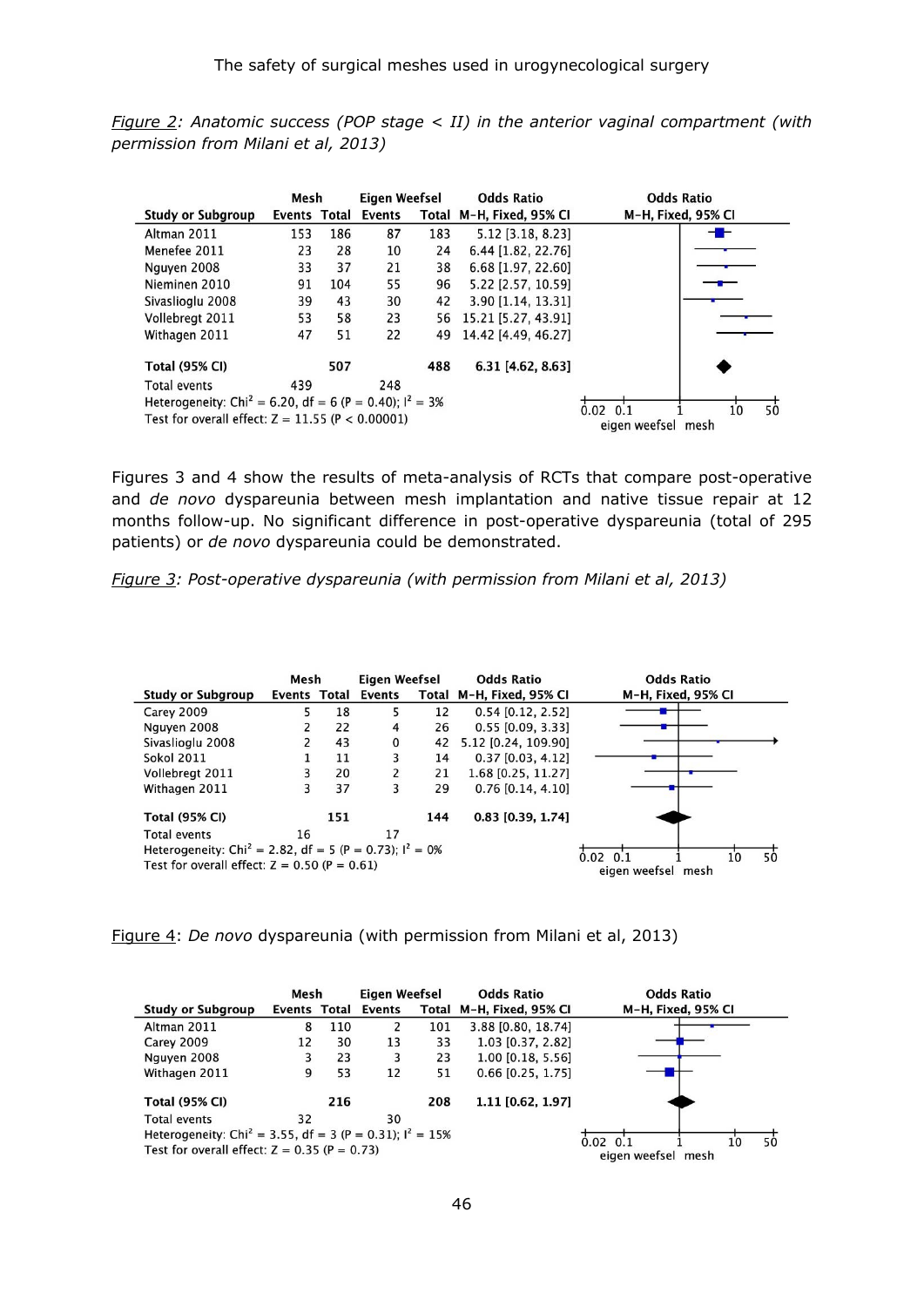The optimal surgical repair of POP is not yet known. Recently, the international urogynecological organisations (IUGA and ICS) emphasised the importance of the use of clinically relevant outcome measures. From a patient perspective, subjective outcome measures, that is, the elimination of bothersome symptoms, prevail above objective

(anatomical) outcomes (Toozs‐Hobson *et al.,* 2012). Hereunder, (Tables 1-3) the results

of a recent systematic review and meta-analysis are shown for the comparison of these various clinically relevant outcomes between the use of native tissues or synthetic mesh implantation for the repair of POP. Table 1 shows the results for the repair of the anterior vaginal compartment, Table 2 for the posterior vaginal compartment and Table 3 shows results of cases where more than one vaginal compartment was involved in the repair (Dutch Guideline, 2014).

From left to right in the following table, the outcome measure is defined, the cases and denominator are shown, and the calculated relative risk with 95% confidence intervals and the interpretation is given.

| Outcome measure                                                                        | Surgery n/N |            | RR (95% CI)            | Conclusion                         |  |
|----------------------------------------------------------------------------------------|-------------|------------|------------------------|------------------------------------|--|
|                                                                                        | <b>AC</b>   | <b>TVM</b> |                        |                                    |  |
| Number of women with<br>recurrent prolapse symptoms                                    | 90/271      | 53/284     | 1.77 (1.32-2.37)       | Subjective<br>recurrence higher    |  |
| (bulge)                                                                                | 98/349      | 62/363     | $1.64(1.24-2.16)$      | in case of use of<br>native tissue |  |
| Satisfaction of patients                                                               |             |            |                        | No research<br>available           |  |
| $(PGI-I)$                                                                              |             |            |                        |                                    |  |
| Quality of life after operation (P-<br>QOL of PFDI-20) mean/N                          | 7.5/42      | 6.2/43     | MD 0.22 (-0.21, 0.65)  | No difference                      |  |
|                                                                                        | 45/37       | 34/37      | MD 11.0 (-3.36, 25.36) |                                    |  |
| Number of women with<br>anatomical prolapse recurrence<br>regardless which compartment | 6/20        | 1/20       | $6.00(0.79 - 45.42)$   | No difference                      |  |
| Number of women with an<br>anatomical recurrence of the                                | 200/410     | 59/424     | $3.39(2.62 - 4.38)$    | Objective<br>recurrence            |  |
| anterior vaginal compartment                                                           | 220/478     | 69/498     | $3.23(2.55-4.10)$      | higher in case of<br>use of native |  |
|                                                                                        | 149/272     | 43/277     | $3.83(2.34-6.26)$      | tissue                             |  |
|                                                                                        | 51/138      | 16/147     | 3.41 (2.05-5.68)       |                                    |  |
|                                                                                        | 147/296     | 43/302     | $3.59(2.38-5.40)$      |                                    |  |

*Table 1: Anterior colporrhaphy (native tissue repair) versus mesh implantation (TVM) for the surgical repair of anterior compartment prolapse.*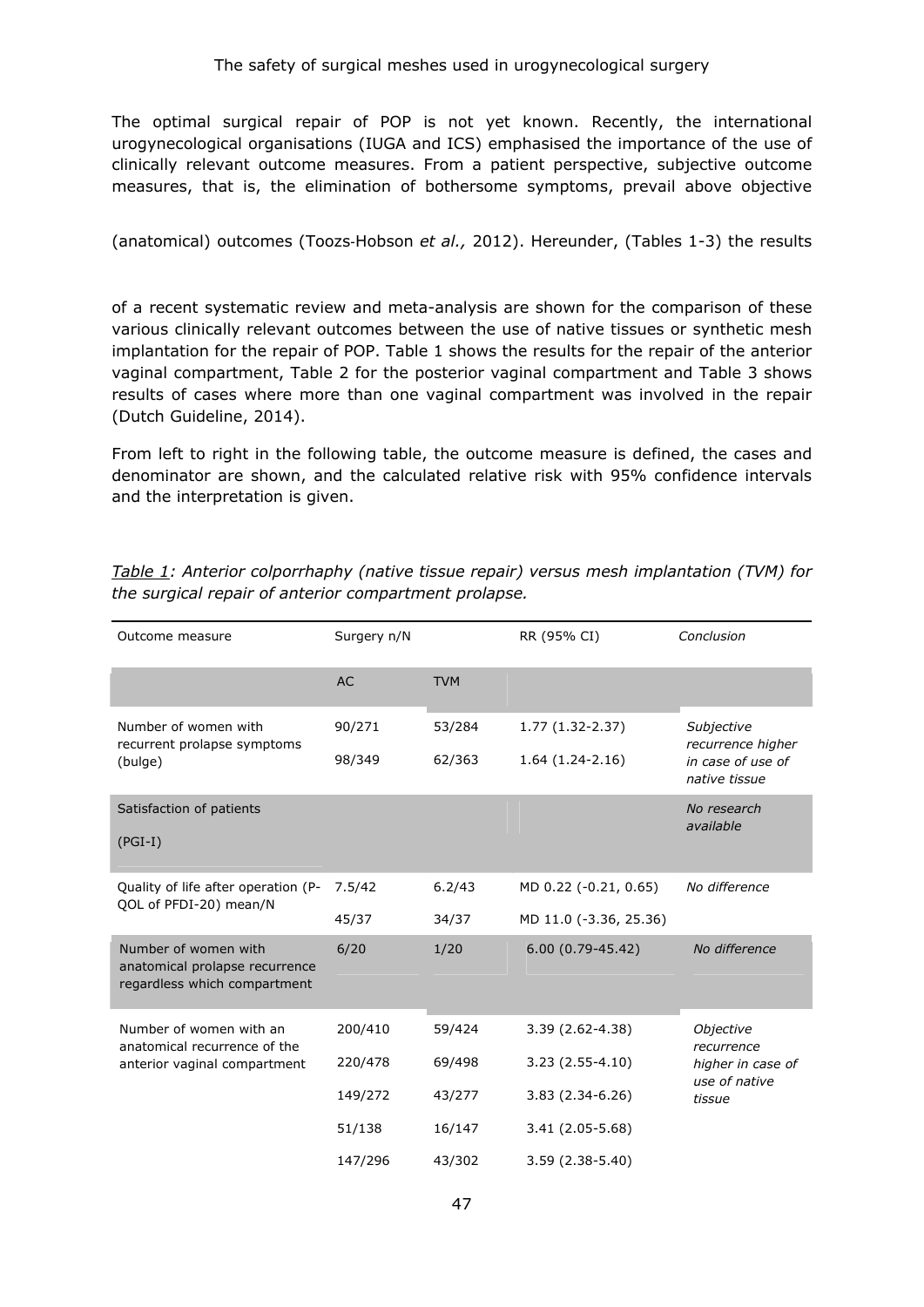| Outcome measure                                                                                                     | Surgery n/N |        | RR (95% CI)            | Conclusion                                              |
|---------------------------------------------------------------------------------------------------------------------|-------------|--------|------------------------|---------------------------------------------------------|
|                                                                                                                     | 281/719     | 99/736 | 2.82 (2.19-3.62)       |                                                         |
| Number of women with de novo<br>prolapse of the middle vaginal<br>compartment                                       |             |        |                        | No research<br>available                                |
| Number of women with de novo<br>prolapse of the posterior<br>vaginal compartment                                    | 2/15        | 13/26  | OR: 0.15 (0.03-0.82)   | Less de novo<br>prolapse when<br>using native<br>tissue |
| Number of women with re-<br>operation for prolapse                                                                  | 14/459      | 6/471  | $2.18(0.93 - 5.10)$    | No difference                                           |
| Number of women with de novo<br>dyspareunia                                                                         | 9/213       | 15/216 | $0.61(0.28-1.32)$      | No difference                                           |
| Sexual functioning score (PISQ-                                                                                     | 35.1/189    | 35/200 | MD 0.10 (-0.17, 0.37)  | No difference                                           |
| 12) mean/N                                                                                                          | 33/37       | 37/34  | MD -1.00 (-3.16, 1.16) |                                                         |
|                                                                                                                     | 226         | 237    | MD 0.08 (-0.18, 0.35)  |                                                         |
| Number of women with                                                                                                | 3/324       | 41/320 | $0.58(0.36 - 0.94)$    | Less de novo SUI                                        |
| de novo stress incontinence                                                                                         | 27/344      | 42/340 | $0.62(0.40-0.98)$      | using native tissue                                     |
| Number of women with de novo<br>urgency, detrusor over activity<br>or over active bladder                           |             |        |                        | No research<br>available                                |
| Number of women with<br>subsequent urinary<br>incontinence surgery                                                  | 15/368      | 12/380 | 1.29 (0.63-2.63)       | No difference                                           |
| Number of women with mesh<br>exposure                                                                               | 0/547       | 64/563 | $0.07(0.03 - 0.18)$    | Native tissue<br>protects against<br>mesh exposure      |
| Number of women requiring<br>surgery because of mesh<br>exposure                                                    | 0/460       | 31/471 | $0.09(0.03-0.29)$      | Native tissue<br>protects against<br>mesh exposure      |
| Number of women with post-<br>operative complications                                                               |             |        |                        | No research<br>available                                |
| Costs                                                                                                               |             |        |                        | No research<br>available                                |
| $MD = mean$ difference; OR = odds ratio; RR = Relative Risk; TVM = transvaginal mesh; AC = anterior<br>colporrhaphy |             |        |                        |                                                         |

*Table 2: Posterior colporrhaphy (native tissue repair) versus mesh implantation (TVM) for the surgical repair of posterior compartment prolapse.*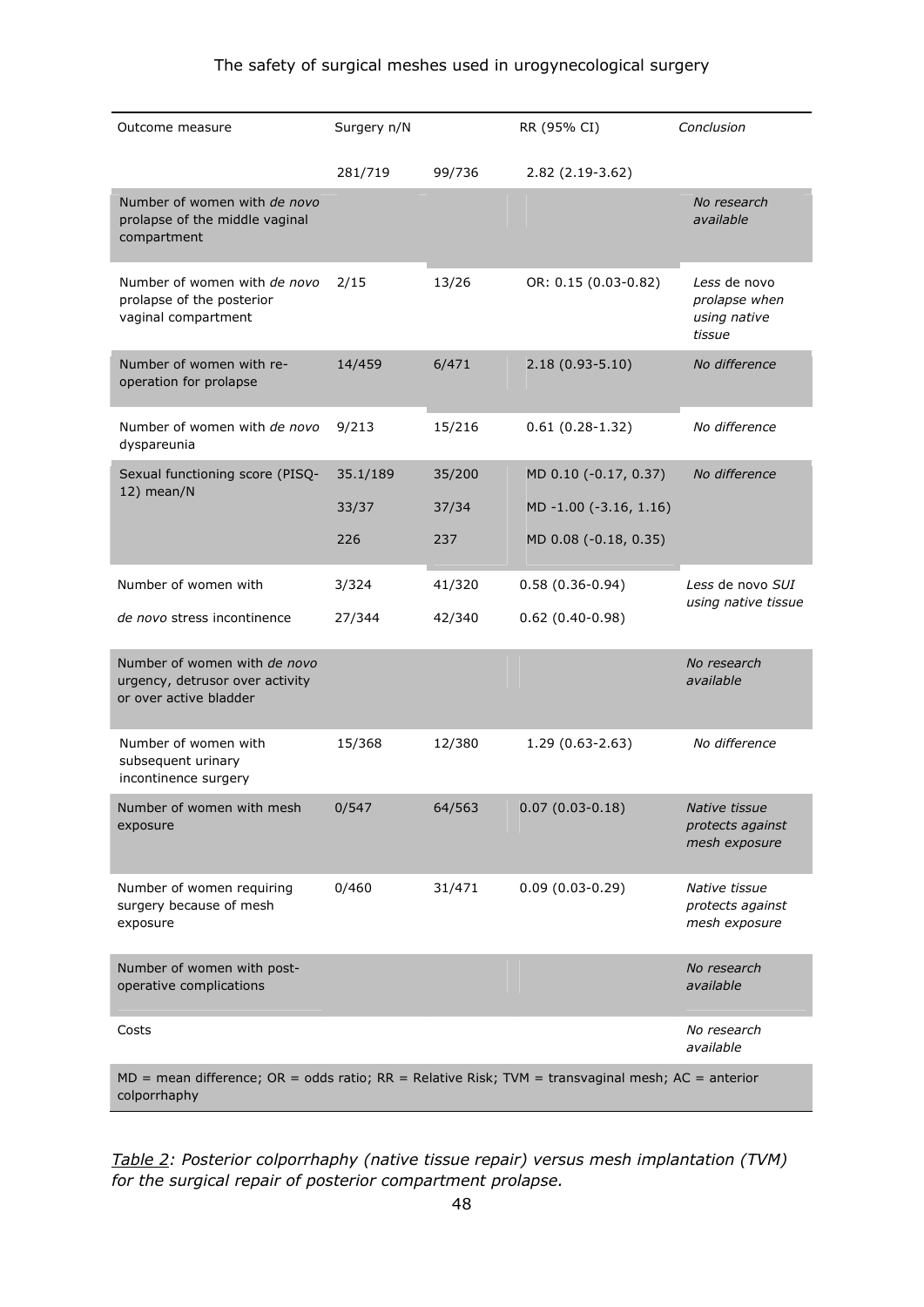# The safety of surgical meshes used in urogynecological surgery

| Outcome measure                                                                           | Surgery n/N |            | RR (95% CI)              | Conclusion                                               |
|-------------------------------------------------------------------------------------------|-------------|------------|--------------------------|----------------------------------------------------------|
|                                                                                           | PC          | <b>TVM</b> |                          |                                                          |
| Number of women with recurrent<br>POP symptoms (bulge)                                    | 7/24        | 6/26       | 1.26 $(0.49-3.23)^1$     | No difference                                            |
| Satisfaction of patients<br>(PGI-I) - much better                                         | 15/22       | 17/28      | $0.99(0.64 - 1.53)^1$    | No difference                                            |
| Quality of life after operation (P-<br>QOL of PFDI-20) mean/N                             |             |            |                          | Not published<br>separately                              |
| Number of women with<br>anatomical recurrent prolapse<br>regardless of which compartment  | 14/25       | 18/30      | $0.93(0.59-1.47)^1$      | No difference                                            |
| Number of women de novo<br>prolapse of the anterior vaginal<br>compartment                | 4/24        | 16/30      | $0.31(0.12-0.81)^1$      | Significantly less<br>when treated with<br>native tissue |
| Number of women with de novo<br>prolapse of the middle vaginal<br>compartment             | 0/24        | 0/30       |                          | No difference                                            |
| Number of women with<br>anatomical recurrence of the<br>posterior vaginal                 | 9/25        | 1/30       | 10.80 $(1.47 - 79.53)^1$ | Significantly more<br>after using native<br>tissue       |
| Number of women requiring a<br>subsequent operation for<br>prolapse                       |             |            |                          | Not reported                                             |
| Number of women with de novo<br>dyspareunia                                               |             |            |                          | Not separately<br>reported                               |
| Sexual function score (PISQ-12)                                                           |             |            |                          | Not reported                                             |
| Number of women with de novo<br>stress incontinence                                       | 1/25        | 2/28       | $0.56(0.05-5.81)^1$      | No difference                                            |
| Number of women with de novo<br>urgency, detrusor over activity or<br>over active bladder |             |            |                          | Not reported                                             |
| Number of women with<br>subsequent incontinence surgery                                   |             |            |                          | No difference                                            |
| Number of women with mesh<br>exposure                                                     | 0/25        | 5/32       | $\,1\,$                  | No exposure after<br>use of native tissue                |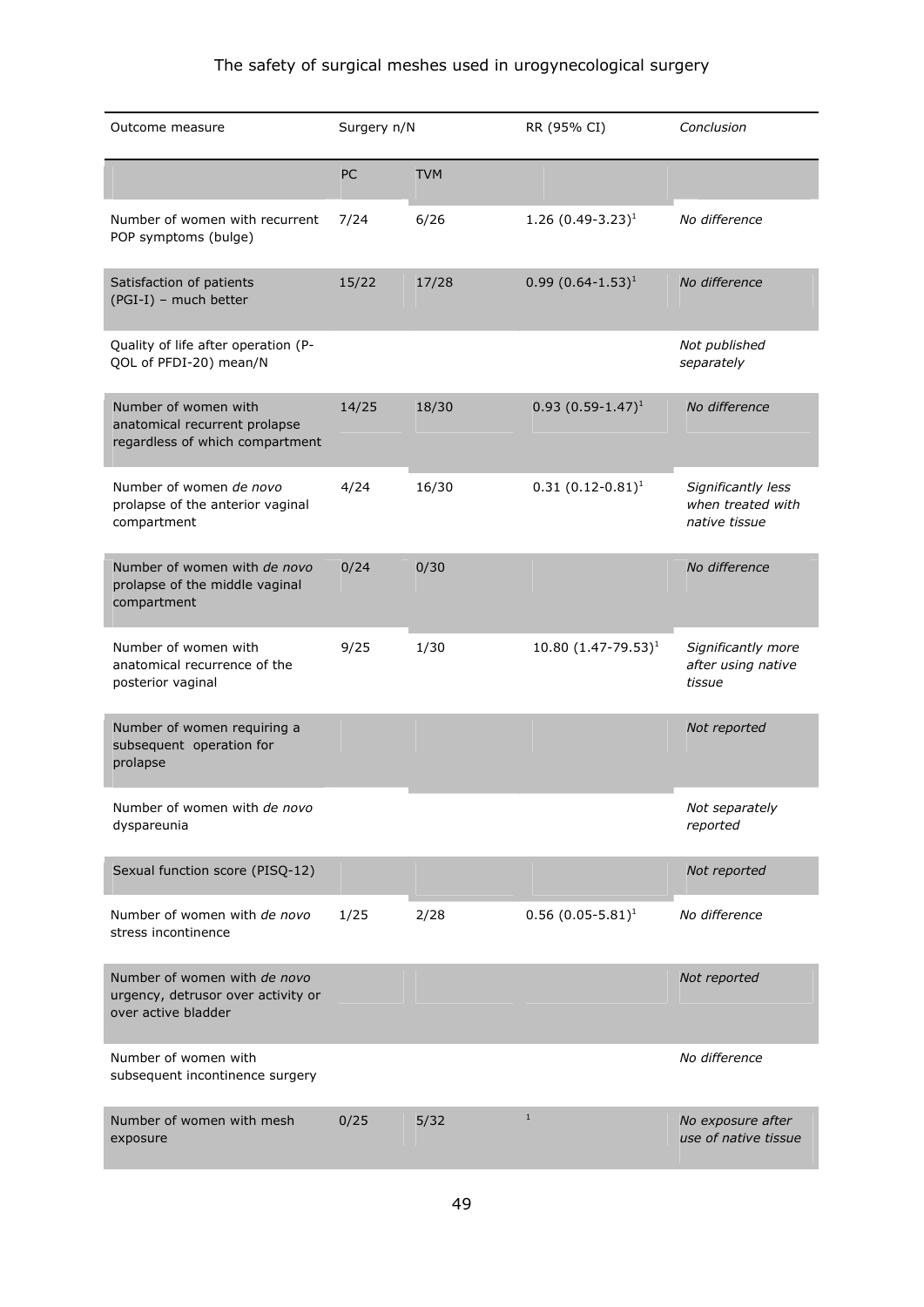# The safety of surgical meshes used in urogynecological surgery

| Outcome measure                                                                | Surgery n/N | RR (95% CI) | Conclusion                                |  |  |  |
|--------------------------------------------------------------------------------|-------------|-------------|-------------------------------------------|--|--|--|
| Number of women with surgery<br>because of mesh exposure                       |             |             | No exposure after<br>use of native tissue |  |  |  |
| Number of women with post-<br>operative complications                          |             |             | Not reported                              |  |  |  |
| Costs                                                                          |             |             | No research<br>available                  |  |  |  |
| $PC$ =posterior colporrhaphy; $RR$ = Relative Risk; $TVM$ = transvaginal mesh; |             |             |                                           |  |  |  |

1 only one study: Withagen *et al.,* 2011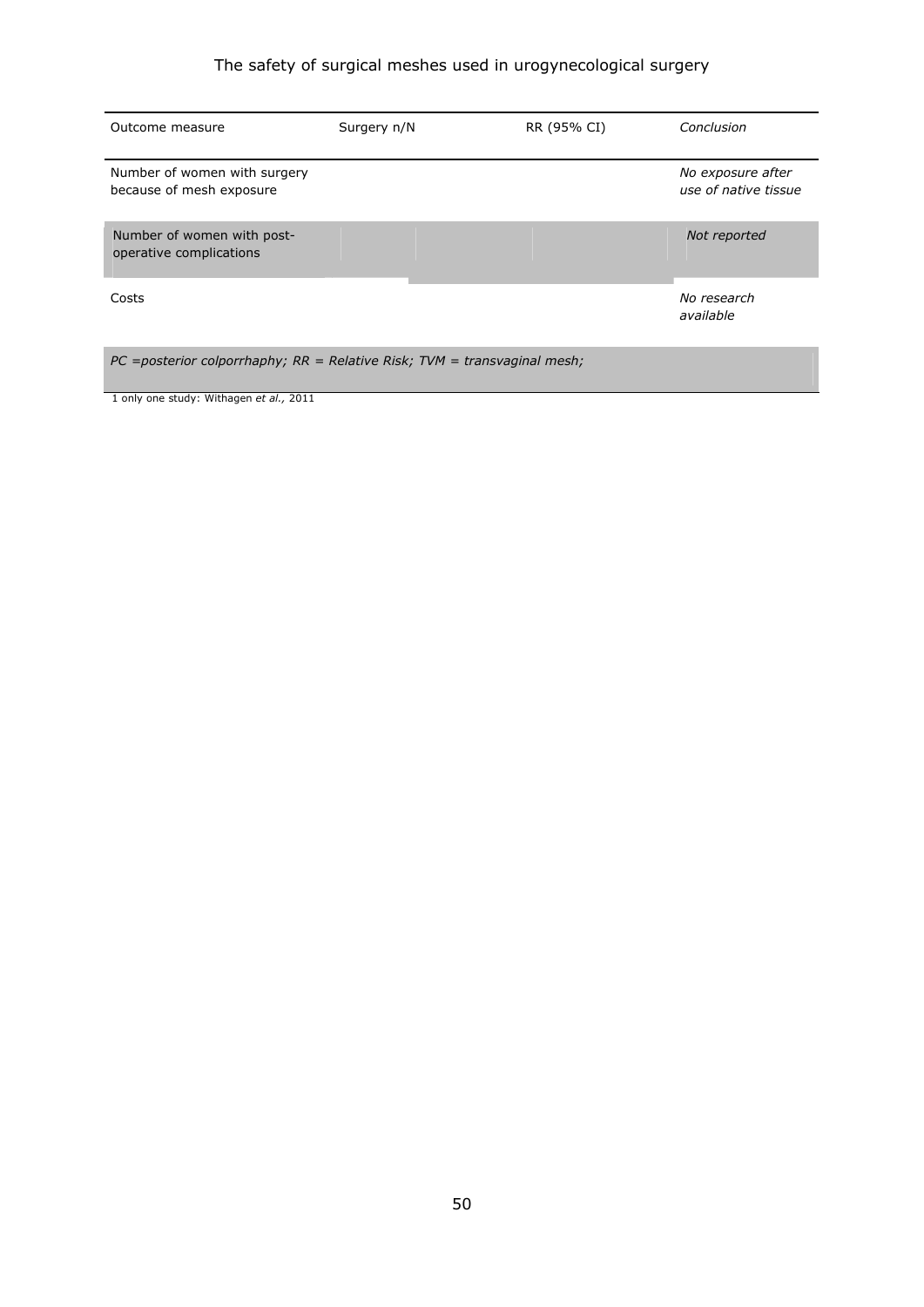*Table 3: Vaginal surgical repair of multiple compartments using native tissues versus mesh implantation.* 

| Surgery n/N<br>Result                                                                            |          |            | RR (95% CI)             | Conclusion                                             |
|--------------------------------------------------------------------------------------------------|----------|------------|-------------------------|--------------------------------------------------------|
|                                                                                                  | $AC+PC$  | <b>TVM</b> |                         |                                                        |
| Number of women with recurrent<br>prolapse symptoms (bulge)                                      | 29/173   | 24/167     | $1.17(0.71-1.92)$       | Subjective<br>recurrence higher<br>using native tissue |
| Satisfaction of patients<br>(PGI-I) - much better                                                | 85/121   | 76/114     | $1.03(0.87 - 1.23)$     | No difference                                          |
| Quality of life after operation (P-<br>QOL or PFDI-20) mean/N                                    |          |            |                         | No difference                                          |
| Number of women with recurrent<br>anatomical prolapse regardless of<br>which vaginal compartment | 123/249  | 85/256     | 1.49 (1.20-1.84)        | Objective<br>recurrence higher<br>using native tissue  |
| Number of women with de novo<br>prolapse of the anterior vaginal<br>compartment                  | 7/33     | 16/30      | $0.40(0.19-0.83)$       | Significantly lower<br>using native tissue             |
| Number of women with de novo<br>prolapse of the middle vaginal<br>compartment                    | 0/39     | 2/56       | $0.28(0.01 - 5.78)$     | No difference                                          |
| Number of women with anatomical<br>recurrence of the posterior vaginal<br>compartment            | 3/26     | 13/32      | $0.28(0.09-0.89)$       | Significantly lower<br>using native tissue             |
| Number of women who are<br>operated for prolapse                                                 | 7/189    | 4/194      | 1.62 (0.54-4.85)        | No difference                                          |
| Number of women with de novo<br>dyspareunia                                                      | 19/103   | 14/110     | 1.45 (0.77-2.74)        | No difference                                          |
| Sexual function score<br>(PISQ-12) mean/N                                                        | 33-35/61 | 34/64      | $0.72$ ( $-1.41-2.86$ ) | No difference                                          |
| Number of women with de novo<br>stress incontinence                                              | 27/144   | 37/142     | $0.72(0.46-1.12)$       | No difference                                          |
| Number of women with de novo<br>urgency, detrusor over activity or<br>over active bladder        |          |            |                         | Not investigated                                       |
| Number of women with mesh<br>exposure                                                            | 0/249    | 39/256     | $0.01(0.00-0.21)$       | Mesh increases risk<br>for exposure                    |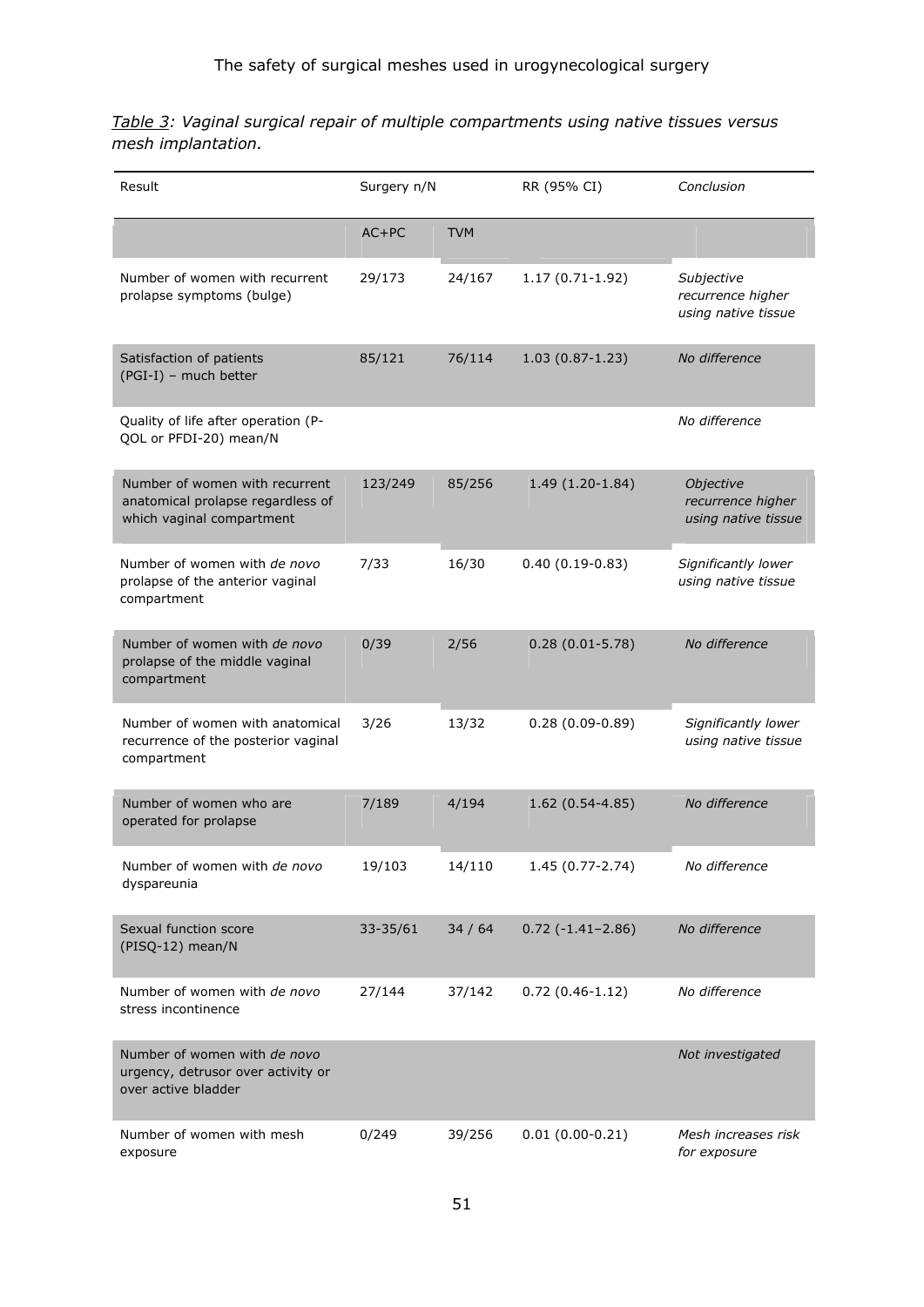| Result                                                                                                 | Surgery n/N |        | RR (95% CI)       | Conclusion                        |
|--------------------------------------------------------------------------------------------------------|-------------|--------|-------------------|-----------------------------------|
| Number of women needing surgery<br>because of mesh exposure                                            | 0/189       | 18/194 | $0.08(0.02-0.42)$ | Mesh is risk full for<br>exposure |
| Number of women with post-<br>operative complications                                                  |             |        |                   | No research<br>available          |
| Costs                                                                                                  |             |        |                   | No research<br>available          |
| $AC =$ anterior colporrhaphy, PC = posterior colporrhaphy; RR = Relative Risk; TVM = transvaginal mesh |             |        |                   |                                   |

# **Conclusion**

For the anterior vaginal compartment, there is convincing evidence that the use of a synthetic mesh to repair a prolapsed anterior vaginal wall is subjectively and objectively superior to a native tissue repair. There is, however, no difference in health-related quality of life between mesh and native tissue repair. The rate of *de novo* POP of the untreated vaginal compartment is significantly higher when synthetic mesh is used. There is no evidence for a difference in the need for subsequent operations for POP or the occurrence of *de novo* dyspareunia or sexual function. The use of mesh results in higher rates of reported SUI, although this was not reflected in a higher rate for SUI surgery. Mesh exposure is reported frequently.

For the posterior vaginal compartment, there is moderate evidence that the use of mesh results in higher rates of objective cure and *de novo* POP of the anterior vaginal compartment, but no differences in subjective cure or *de novo* SUI. Mesh exposures are reported frequently.

For the treatment of more than one vaginal compartment, the meta-analysis showed that the use of mesh resulted in higher rates of subjective and objective 'cure', but also in significantly higher rates of *de novo* POP of the untreated vaginal compartments. There were no differences in patient satisfaction; health-related quality of life, subsequent operations for POP, *de novo* dyspareunia, sexual function scores or *de novo* SUI. Mesh exposures, however, were frequently reported.

The follow-ups of selected papers for that meta-analysis were mainly short (12 months) and sometimes medium-term (36 months). Long-term results (5-10 years) of RCTs are not yet published and, thus, are yet unavailable for analysis.

#### Adverse events

− Mesh exposure

Mesh exposure is the condition whereby synthetic mesh is displayed/exposed (usually visualised through separated vaginal epithelium) (Haylen *et al.,* 2012) and is the most frequently reported complication with rates ranging from 4-19%. These exposures can cause pain during sexual intercourse, cause blood loss or foul vaginal discharge, but can also be asymptomatic. The risk of exposure increases with tobacco use (OR 3.1; 95% CI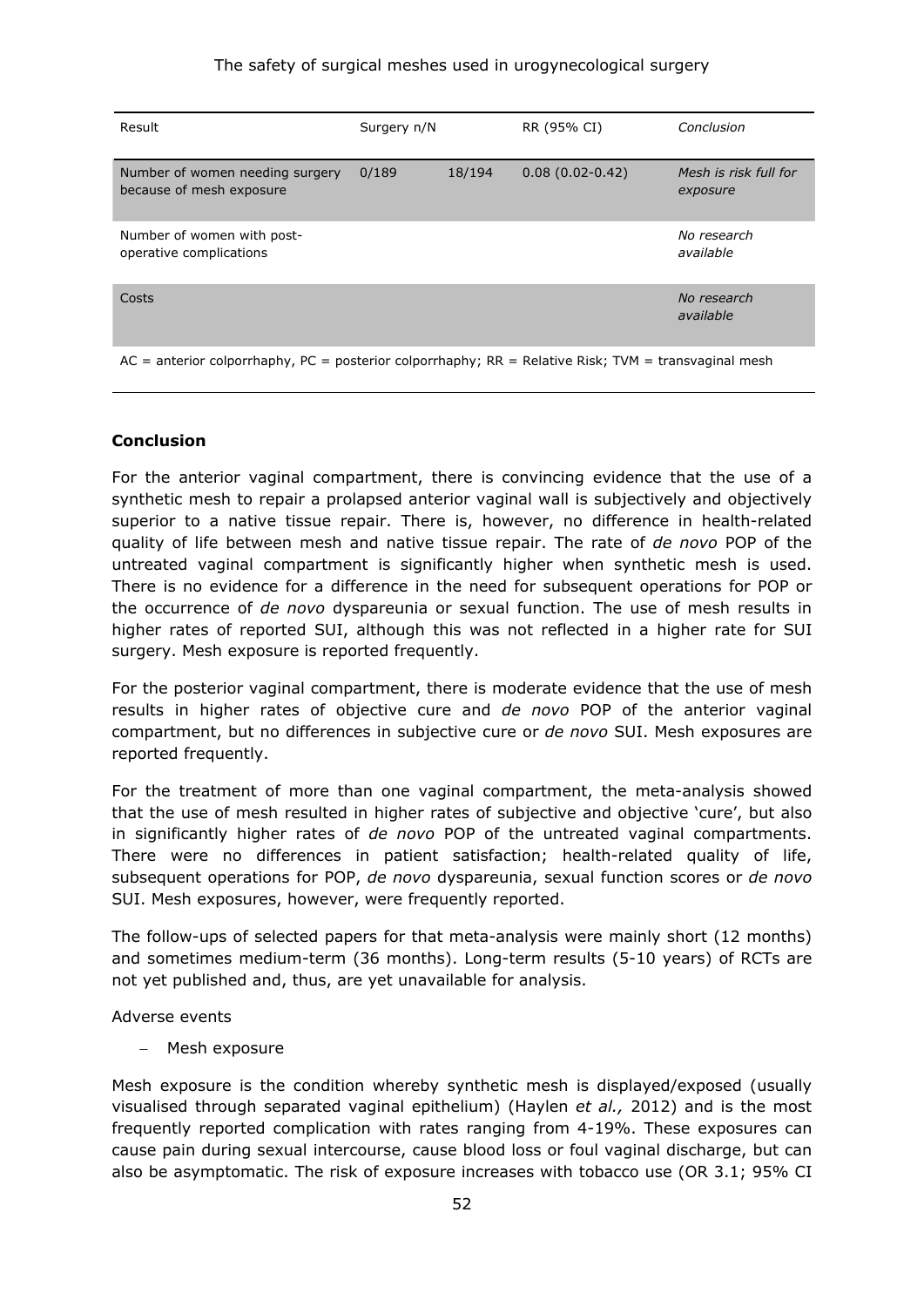1.1-8.7), decreased clinical experience of the surgeon (OR: 2.0; 95% CI 1.2-3.4) and with the use of a 'total' (that is anterior and posterior) mesh (OR: 3.0; 95% CI 1.2-7.0) (Withagen *et al.,* 2011).

− Dyspareunia

Pain during sexual intercourse is frequently reported by women suffering from pelvic organ prolapse and usually diminishes after surgical repair of the prolapsed vaginal compartments. In a systematic review of 54 studies on 4566 patients, the dyspareunia rate after a vaginal mesh procedure was reported to be 8.9% (range; 0-67%; 95% CI 8.0-10.0)(Abed *et al.,* 2011). Randomised trials comparing vaginal mesh versus native tissue repair surgery however did not demonstrate a difference in *de novo* dyspareunia, nor in post-operative dyspareunia (Milani *et al.,* 2013; Dietz and Maher 2013). The most important risk factor for post-operative dyspareunia was pre-operative dyspareunia. (Withagen *et al.,* 2011).

− Pain

Pain is a complication that can occur after any surgical repair of vaginal prolapse. Pain caused by shrinkage of vaginal tissue caused by an excessive inflammatory reaction against the polypropylene mesh, which acts as a foreign body, is of a different nature and can be serious and difficult to treat. Pain in the lower abdomen or pubic region 12 months after a mesh augmented prolapse repair is reported by between 3-10% of patients. Randomised studies however could not demonstrate a difference between a mesh-augmented and a conventional native tissue repair of POP. (Milani *et al.,* 2013; Withagen *et al.,* 2011)

− Other complications

Other complications that can occur after vaginal mesh surgery are haemorrhage, bowel and or rectal injury, urinary infection and post-operative retention. These complications also occur after native tissue surgery.

# **Guidelines on surgical treatment for women with PO**

The objective of this paragraph is to describe the main recommendations concerning POP surgery in Europe and the USA. The reported recommendations have been elaborated by international (IUGA, EAU) or national scientific societies in the UK, Netherlands and France.

List of existing recommendations:

- IUGA roundtable (2011): Davila *et al.,* 2012; Slack *et al.,* 2012; Winters *et al.,* 2012; Miller *et al.,* 2012.
- Dutch guidelines on mesh surgery in POP surgery and MUS (2012, updated in 2014).

- French guidelines on mesh placement in POP surgery (2011 and 2013).

- The UK's National Institute for Health and Clinical Excellence (NICE) has issued full guidance to the NHS in England, Wales, Scotland and Northern Ireland.

- NICE was notified of various procedures for the treatment of POP. NICE asked the Review Body for Interventional Procedures to undertake a systematic review of these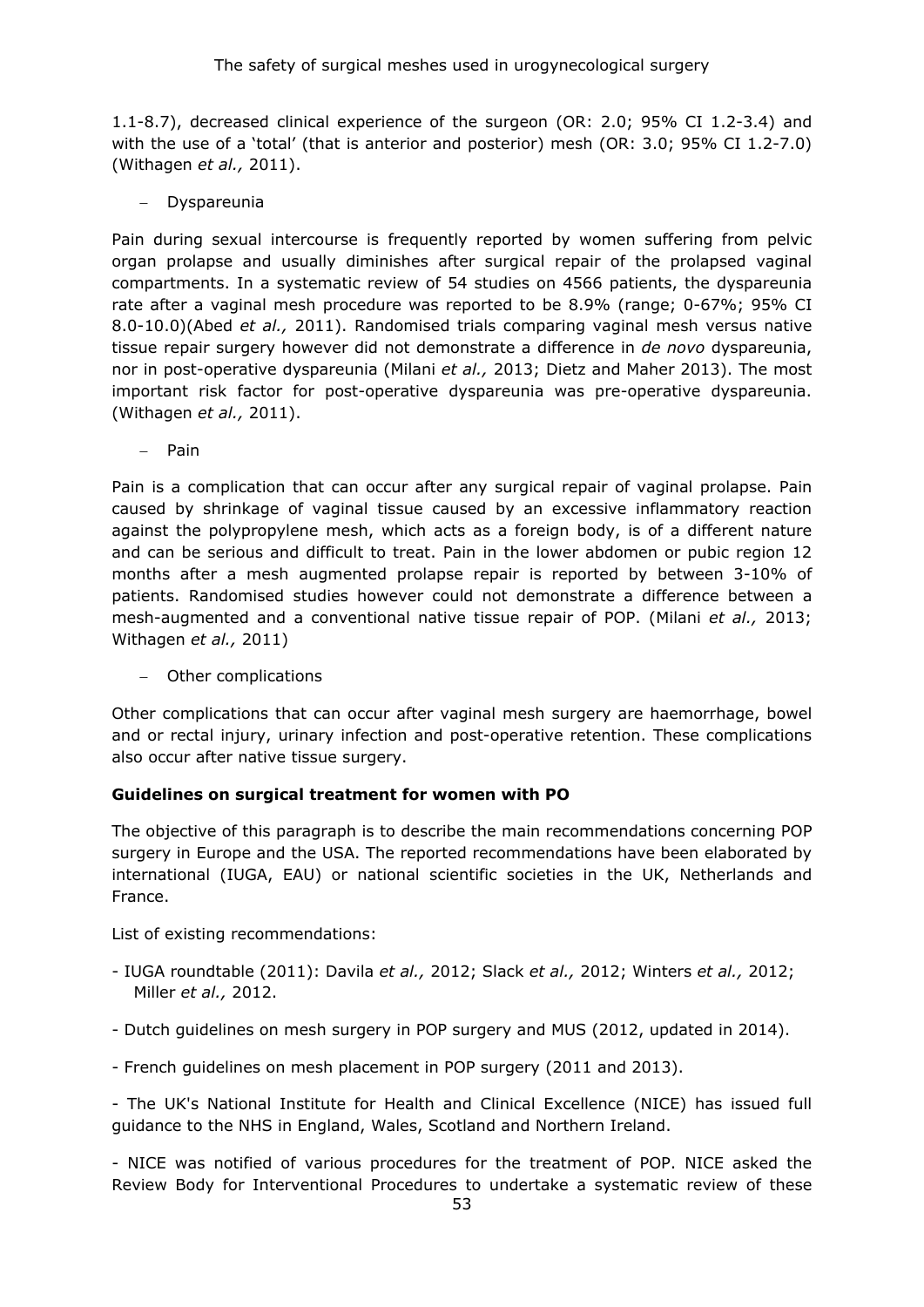procedures. The Interventional Procedures Advisory Committee (IPAC) considered the systematic review and has also produced guidance on: infracoccygeal sacropexy using mesh for vaginal vault prolapse repair, sacrocolpopexy using mesh for vaginal vault prolapse repair, sacrocolpopexy using mesh for uterine prolapse repair and insertion of uterine suspension sling (including sacrohysteropexy) using mesh for uterine prolapse repair.

- Uterine prolapse occurs when the womb (uterus) slips down from its normal position into the vagina. Infracoccygeal sacropexy is an operation that involves the insertion of a piece of material (mesh) with the aim of holding the womb in place.

- Risks and possible problems: Mesh extrusion requiring further treatment occurred in 4 out of 35 women who had infracoccygeal sacropexy alone and in 6 out of 44 women who had the procedure done together with a hysterectomy. As well as looking at this study, NICE also asked expert advisers for their views. These advisers are clinical specialists in this field of medicine. The advisers said that problems may include mesh extrusion, infections, damage to the bladder, bowel or rectum and painful sexual intercourse. The advisers also said that there may be fewer complications with newer types of mesh. For more information about prolapse of the womb, a good place to find out more may be NHS Choices (www.nhs.uk). Your local patient advice and liaison service (usually known as PALS) may also be able to give you further information and support.

#### **Mesh surgery for CFD**

It has already been mentioned above that CFD do not fall exactly within the scope of this Opinion and are only mentioned here because the Dutch Health Inspectorate reported a considerable number of patients with complaints who had undergone a ventral rectopexy for rectal prolapse (Dutch Health Care Inspectorate, 2013).

#### **4.2.4. Learning curve and clinical experience**

#### **Mid-urethral sling surgery**

The surgical duration of TVT surgery is shortened after the operator has performed 15 operations (LE 4) (Ito *et al.,* 2011).

Higher rates of complications mainly occur in the first 4 months of training (LE 4) (Maguire *et al.,* 2013).

During the learning phase (50 first MUS procedures), the complication rates (bladder injuries, urinary retention and *de novo* bladder outlet obstruction symptoms) are higher (Lebret *et al.,* 2001).

Concerning the effect of a learning curve on the success rates (objective and/or subjective cure rates), the published data remain controversial. Cetinel *et al.,*(2004) observed comparable outcomes (subjective cure rates) 2 years after MUS procedure, irrespective of surgeon 'experience' (< 20 MUS procedures vs > 20 MUS procedures). Koops *et al,* (2006) reported that, at 2 years follow-up, the outcomes (objective and subjective cure rates) observed following 20 MUS procedures were better than those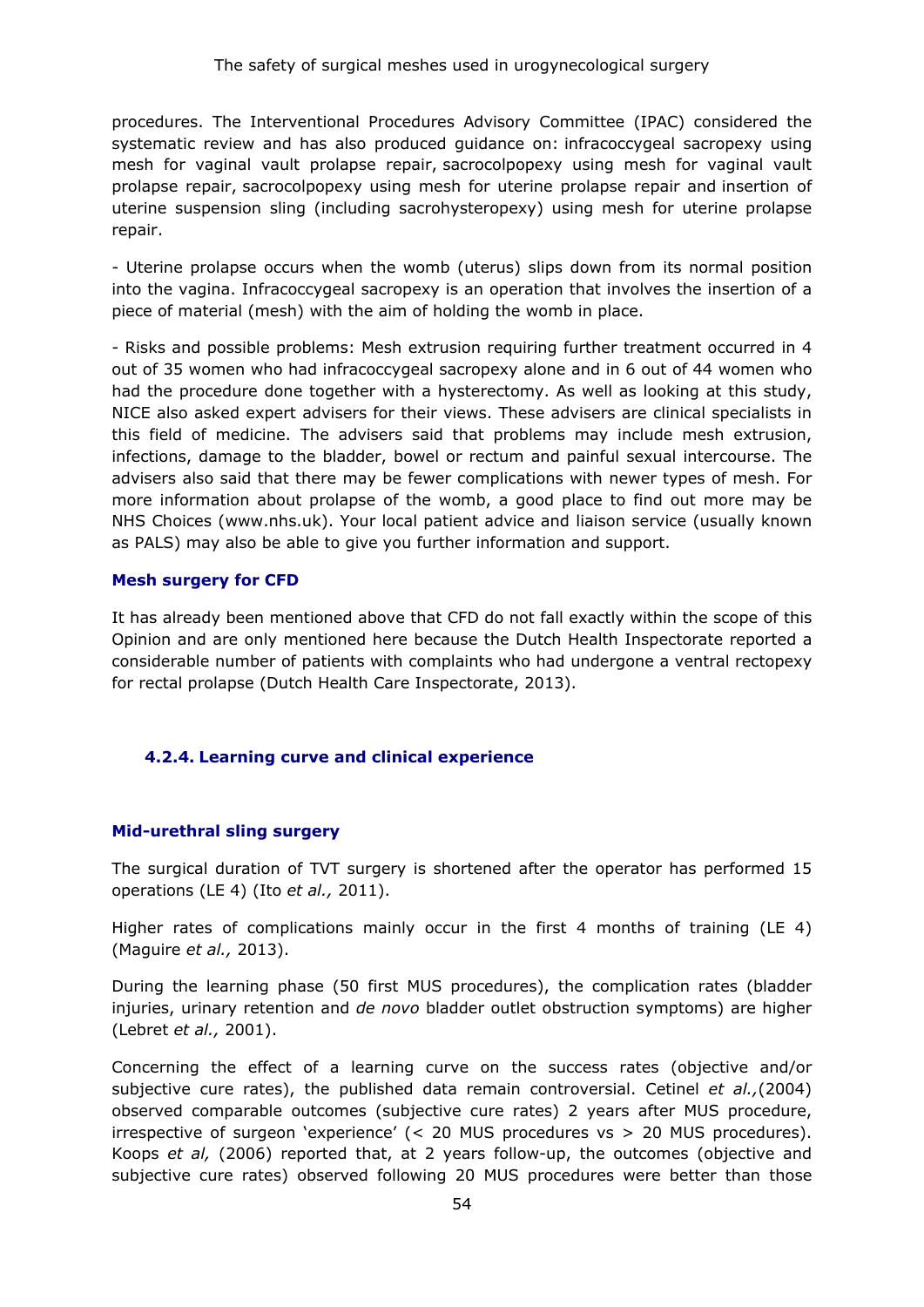observed during the 10 first procedures (LE 4). However, at 5 years follow-up, another study observed that subjective cure rates were not related to the surgical volume of the surgeon who performed the procedures  $\langle$  < 50 procedures vs > 50 procedures) (LE 4) (Holmgren *et al.,* 2005).

Finally, the learning curve for MUS surgery is probably variable (from one trainee to another) and may be longer than expected (learning curves should be individualised). Numerous confounding variables exist, such as the trainee's prior experience, the difficulty of procedures and the level/quality of the supervision by a 'senior surgeon' (Khan *et al.,* 2014).

# **Pelvic organ prolapse surgery with meshes**

# o **Laparoscopic sacral colpopexy**

A laparoscopic sacral colpopexy (LSC) requires the attaining of laparoscopic suturing and knot tying skills. Claerhout *et al.,* (2009) observed that LSC operative duration decreased rapidly during the first 30 procedures and reached a steady state after 90 cases. However, complication rates remained unchanged throughout this learning curve series. Using a cumulative sum approach, they hypothesised that adequate learning occurred after 60 cases (LE 4) (Claerhout, 2009). Akladios *et al.,* (2010) also observed that LSC operation duration decreased after 25 procedures. The complication rates were also low throughout this series and were not affected by the learning curve. However, this study analysed the learning curve of a senior urogynecologic surgeon who commenced this technique, and not the learning curve of a trainee.

Kantartzis *et al.,* (2013) analysed the learning curves of the first 180 LSC done by 4 attending urogynecologists and observed that there was no significant difference in the rate of overall complications regardless of the number of prior procedures performed (LE 4).

Mustafa *et al.,* (2012) observed that LSC operative time decreased considerably following the first 15 cases (LE 4).

However, since complication rates associated with LSC are low, the published series cannot assess the effect of under-experience since the number of cases is few in each series. Furthermore, the complication rates are probably limited because of the supervision by a 'senior surgeon' during this learning curve.

Prior training in laparoscopic suturing coincided with a short learning process for the phases requiring suturing (Claerhout *et al.,* 2014). The most time-consuming step is the dissection of the vault, for which it took the trainee 31 procedures to achieve an operation time comparable to that of the teacher (Claerhout *et al.,* 2014).

The learning curve for robot-assisted sacrocolpopexy (RASC) may be shorter than the learning curve for LSC but there is no precise data concerning this point (Serati *et al.,* 2014).

#### o **Mesh placed by vaginal route**

Bafghi *et al.,* (2009) observed that operation duration decreased and then remained stable after 18 procedures.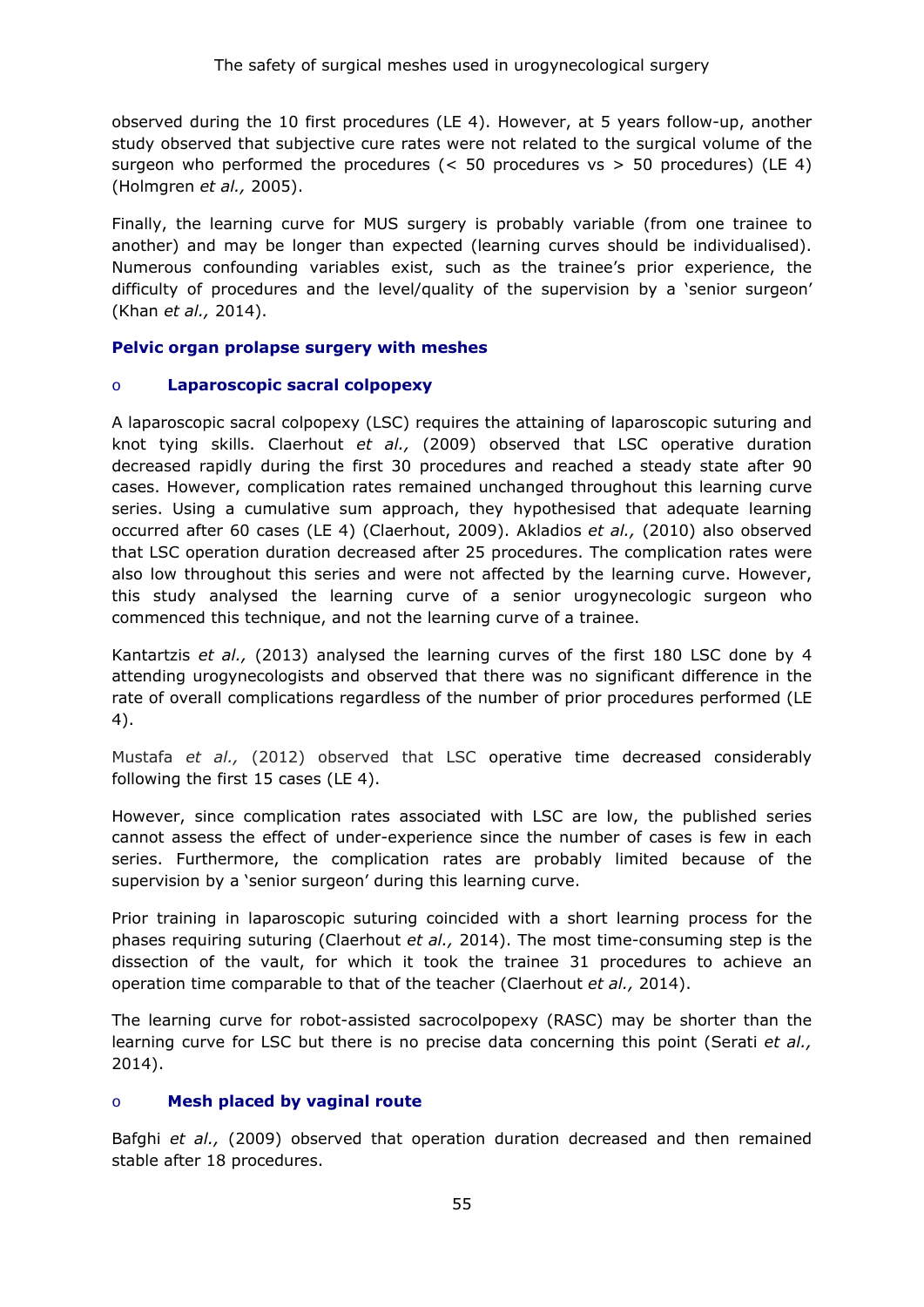Concerning the prevalence of vaginal mesh exposure, Guillibert *et al.,* (2009) observed that women treated by vaginal estrogens and those operated by the most experienced surgeon had less exposure. However, following multivariate analysis, the only independent risk factors of exposure were the kind of prosthesis, age less than 60 years and concomitant hysterectomy (Guillibert *et al.,* 2009).

Achtari *et al.,* (2005) showed that the prevalence of mesh exposure was associated with surgeon experience.

Withagen *et al.,* (2011) demonstrated that every ten years of clinical experience reduced the risk for mesh exposure in transvaginal mesh surgery by 50%: clinical and surgical experience was inversely related to the risk of exposure (OR 0.5, 95% CI 0.3– 0.8 per decade).

# **Impact of treatment centre and medical specialty**

Concerning mesh use in POP surgery, Rogo-Gupta *et al.,* (2012) showed that intermediate-volume (OR 1.53; 95% CI 1.44-1.62) and high-volume (OR 2.74; 95% CI 2.58-2.92) surgeons are more likely to use mesh than low-volume surgeons. Compared with women who underwent operations performed by gynecologists, those treated by urologists are more than three times more likely to undergo mesh-augmented prolapse repair (OR 3.36; 95% CI 3.09-3.66).

#### **Conclusion**

There is a learning curve for MUS procedures and for POP surgery procedures, especially concerning operation duration, and the evidence would suggest only experienced surgeons (such as > 20 cases performed under supervision of an experienced surgeon) should perform this kind of surgery unsupervised.

# **4.2.5. Mitigating risks through patient selection and counselling**

# **Patient selection**

In the case of urogynaecological mesh devices, there is at present very little robust evidence available to inform patient selection when used either for POP or SUI.

When considering surgery for SUI in female patients, the evidence stated in the 2014 guidelines of the EAU (EAU, 2014) should be taken into account.

Ideally the increasing literature on complications (and by deduction, on successful outcomes for patients) will in the future support a meta-analysis of patient selection for avoiding poor outcomes.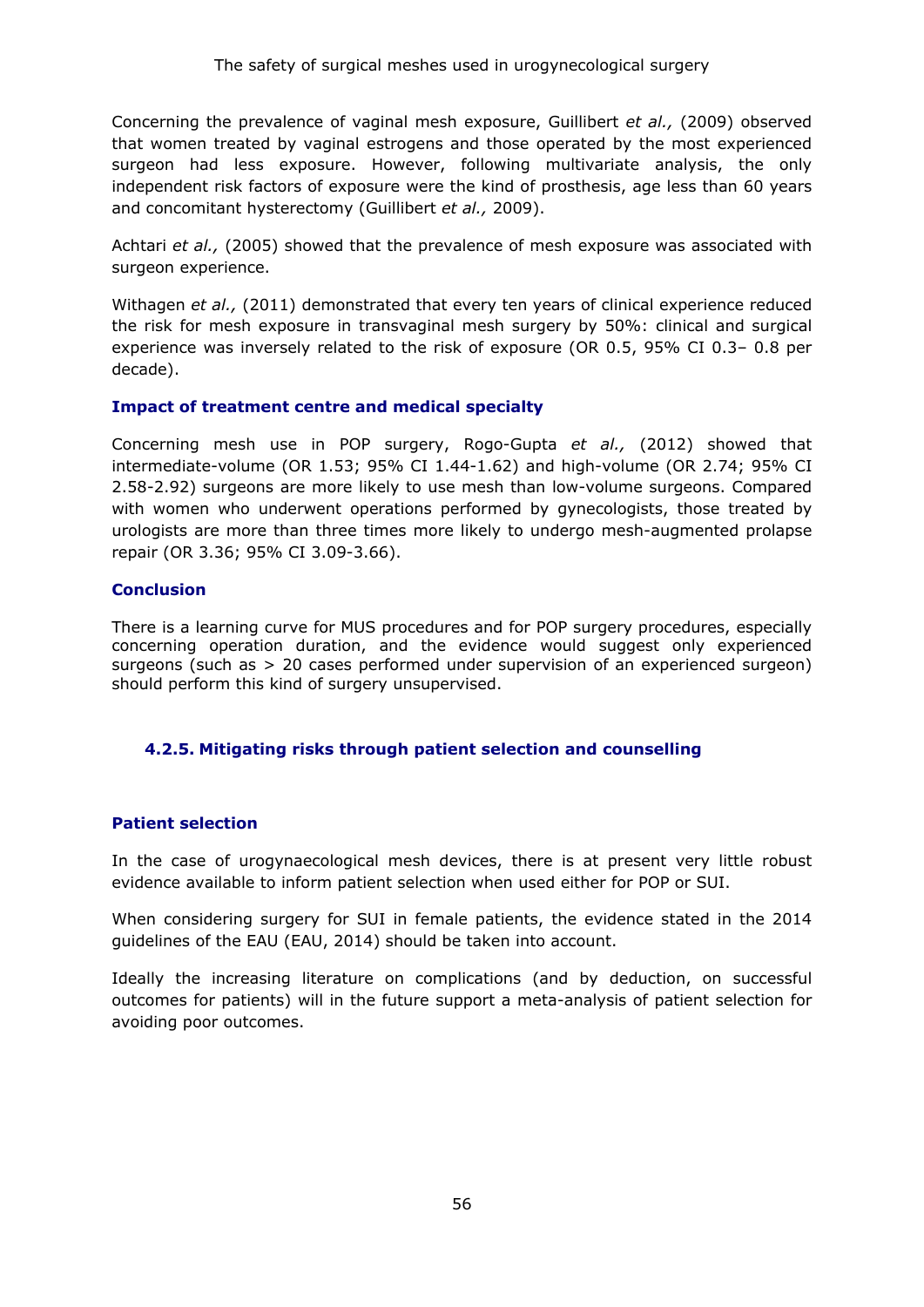| <b>Evidence summary</b>                                                                                   | LE             |
|-----------------------------------------------------------------------------------------------------------|----------------|
| Compared to colposuspension, the retropubic insertion of a mid-urethral synthetic sling gives             | 1a             |
| equivalent patient-reported cure of SUI at 12 months.                                                     |                |
| Compared to colposuspension, the transobturator insertion of a mid-urethral synthetic sling gives         | $\overline{2}$ |
| equivalent patient-reported outcome at 12 months.                                                         |                |
| Mid-urethral synthetic sling inserted by either the transobturator or retropubic route gives equivalent   | 1a             |
| patient-reported outcome at 12 months.                                                                    |                |
| The skin-to-vagina (top down) direction of retropubic insertion of mid-urethral sling is less effective   | 1a             |
| than a vagina-to-skin (bottom up) direction.                                                              |                |
| Mid-urethral sling insertion is associated with a lower rate of a new symptom of urgency, and voiding     | 1a             |
| dysfunction, compared to colposuspension.                                                                 |                |
| The retropubic route of insertion is associated with a higher intra-operative risk of bladder perforation | 1a             |
| and a higher rate of voiding dysfunction than the transobturator route.                                   |                |
| The transobturator route of insertion is associated with a higher risk of chronic pain at 12 months than  | 1a             |
| the retropubic route.                                                                                     |                |
| The skin-to-vagina direction of both retropubic and transobturator insertion is associated with a higher  | 1 <sub>b</sub> |
| risk of postoperative voiding dysfunction.                                                                |                |
| Older women benefit from surgical treatment for UI.                                                       | 1              |
| The risk of failure from surgical repair of SUI, or suffering adverse events, appears to increase with    | 2              |
| age.                                                                                                      |                |
| There is no evidence that any surgical procedure has greater efficacy or safety in older women than       | 4              |
| another procedure.                                                                                        |                |
| In women undergoing surgery for SUI, coital incontinence is likely to improve.                            | 3              |
| Overall, sexual function is unlikely to deteriorate following SUI surgery.                                | 3              |
| There is no consistent evidence that the risk of postoperative sexual dysfunction differs between mid-    | 3              |
| urethral sling procedures.                                                                                |                |

*Table 4: Evidence summary to be considered when selecting female patients with SUI for surgery.* 

Men can also develop SUI following prostatic surgery and have been treated with synthetic slings. The evidence summary of the 2014 EAU guidelines (EAU, 2014) in this case is shown in Table 5.

| <b>Evidence summary</b>                                                                         | LE |
|-------------------------------------------------------------------------------------------------|----|
| There is limited short-term evidence that fixed male slings cure or improve post-prostatectomy  | -3 |
| incontinence in patients with mild-to-moderate incontinence.                                    |    |
| Men with severe incontinence, previous radiotherapy or urethral stricture surgery may have less | 3  |
| benefit from fixed male slings.                                                                 |    |
| There is no evidence that one type of male sling is better than another.                        |    |

Table 5: Evidence summary to be considered when selecting male patients with SUI for surgery.

A useful consensus statement published in the International Urogynaecology Journal (Davila *et al.,* 2012) relates to the management of POP. This highlights the following patient groups for which caution should be exercised regarding transvaginal mesh implants:

- − Primary prolapse cases.
- − Patients younger than 50.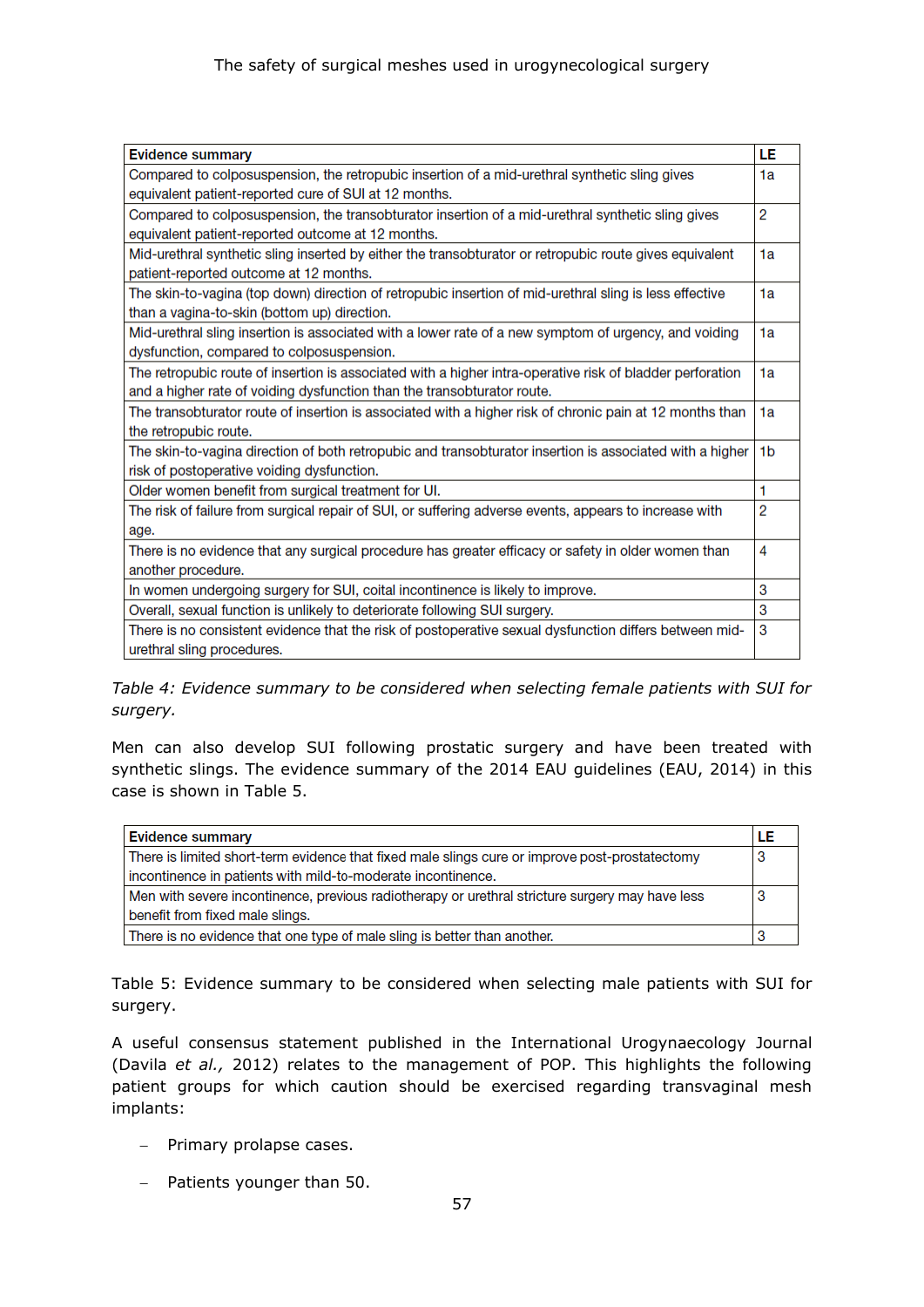- − Lesser grades of prolapse (POP-Q ordinal grade 2 or less). Patients with mild to moderate POP quantification; asymptomatic prolapses do not necessarily require surgical management. The decision to operate should be based upon symptomatic problems from the prolapse defined by the patient.<sup>2</sup>
- − Posterior compartment prolapse without significant apical descent.
- − Patients with chronic pelvic pain.
- − Postmenopausal patients who are unable to use vaginal oestrogen therapy since this will be first line therapy for extrusion.

However, other factors may also increase the likelihood of complications associated with urogynaecological mesh implantation. These include:

- Surgeon's lack of clinical and surgical experience (Withagen *et al.,* 2011)
- Patient factors including:
	- o Lower BMI (Sirls *et al.,* 2013)
	- o Increased BMI
	- o Increased age (Kokanali *et al.,* 2014)
	- o Previous surgical history, especially previous vaginal surgery for POP or SUI
	- o Comorbidities which are risk factors for impaired tissue healing, such as diabetes mellitus, smoking and steroid use
	- o Concurrent procedures including vaginal hysterectomy (Araco *et al.,* 2009; Akyol *et al.,* 2014)
	- o Grade of prolapse.

#### **4.2.6. Patient counselling**

The informed consent process should be a wide-ranging discussion with the patient regarding her specific situation. This discussion should cover issues such as:

- The patient should be informed that limited robust data is available on the efficacy and safety of many of the transvaginal mesh products available for POP and that particularly long-term follow-up is currently not available which makes a balanced estimate of the risk/benefit ratio difficult. There is considerably more robust evidence on the safety and efficacy of polypropylene mesh use for SUI (RANZCOG, 2013; Nillsson *et al.,* 2013).
- Potential benefits and complications of prolapse surgery in general versus the status quo or using conservative treatments (e.g., pelvic floor exercises or vaginal pessary).
- Potential benefits and complications of transvaginal mesh specifically when considered appropriate (Table 1 - Table 3).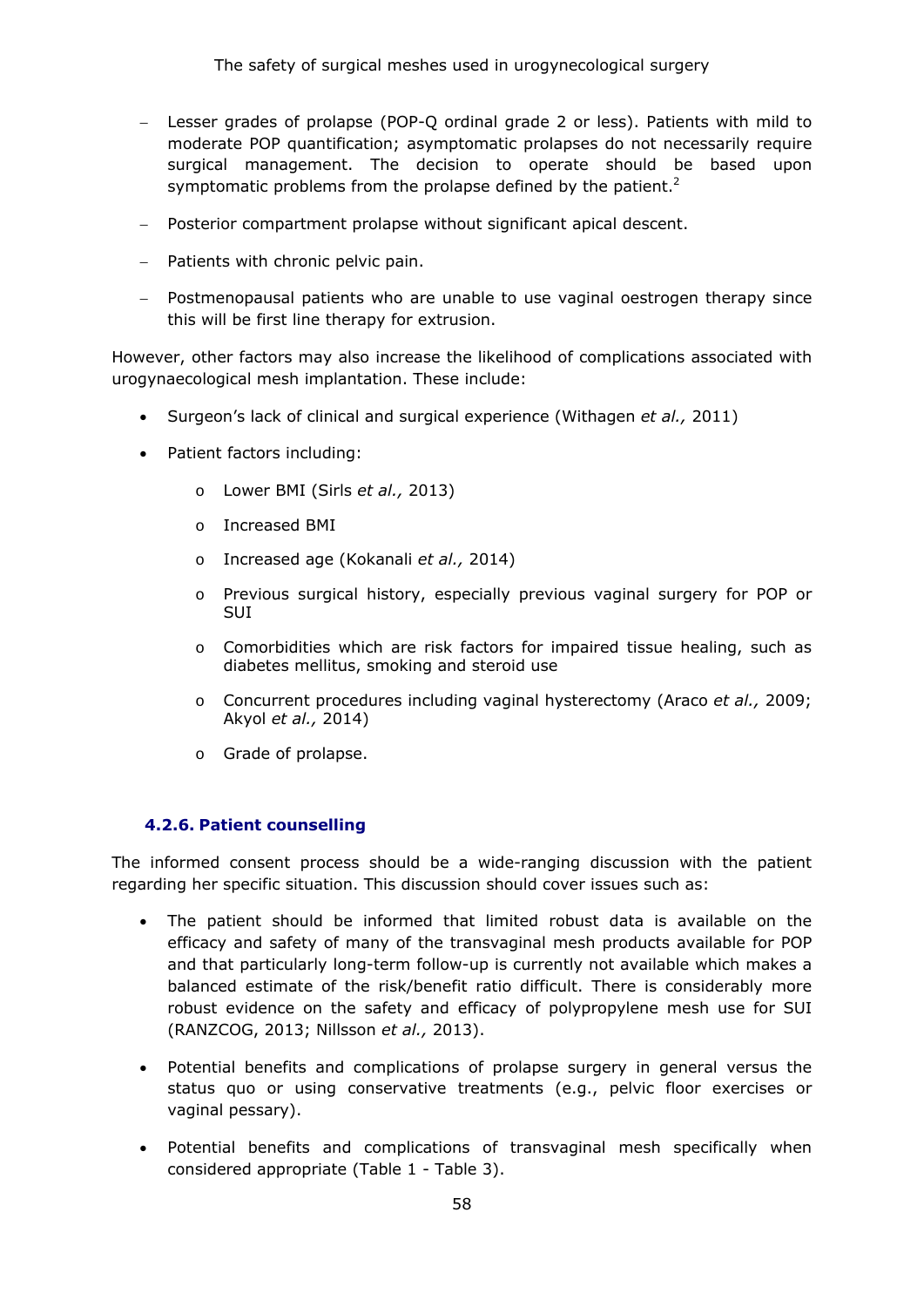- Alternatives to surgical management, including non-surgical options such as pelvic floor muscle training (Hagen *et al.,* 2014) and vaginal support pessaries.
- Other alternative surgical treatments such as conventional native tissue repair, as well as abdominal sacrocolpopexy (open or laparoscopic) in appropriate and certain anatomical and functional circumstances. Sacrocolpopexy is not a general alternative for vaginal mesh implantation. It depends on the anatomic and functional indications and has its own risk/benefit ratio, which in some instances can be more serious and needs to be discussed in the shared decision process with the patient.
- Complications of transvaginal mesh including mesh exposure/extrusion, vaginal scarring/stricture, fistula formation, dyspareunia, urinary problems, infection, perforation and/or pelvic pain, which may require additional intervention and may not be completely resolved even with mesh removal.
- Pain and or dyspareunia caused by prolapse surgery with or without mesh should be discussed based on the available scientific evidence and not on authoritybased Opinions.
- Provision of written documentation, including device labelling when available.

If a mesh procedure is considered, patients should be informed of the following additional issues (Health Canada, 2014):

- Through what route the mesh will be placed (abdominal, transvaginal, transperineal).
- That a mesh is considered a permanent implant; removal of mesh or correction of mesh-related complications may involve subsequent surgeries.
- That complete removal of mesh may not be possible and additional surgeries may not fully correct some complications.
- Patients should be encouraged to ask their doctor questions about why he/she thinks that mesh implantation is particularly beneficial for her and what the evidence or level of experience of the doctor is who is supposed to perform the procedure, as well as what particular risks are involved in the proposed procedure.

#### **4.2.7. Risk assessment and recommendations by National Associations**

In 2007 and 2009 (December), the French National Authority for Health (Haute Autorité de Santé (HAS)) published information for the public and health professionals, concerning the assessment of meshes used for the treatment of SUI or POP, including the following: 1) the use of polypropylene slings for SUI surgery was approved; 2) the use of polypropylene or polyester meshes for POP surgery by abdominal route was also approved; only macroporous meshes with pore size  $> 10$ mm and low grammage of  $<$ 150 g/ $m^2$  should be used); 3) the use of polypropylene meshes for POP surgery by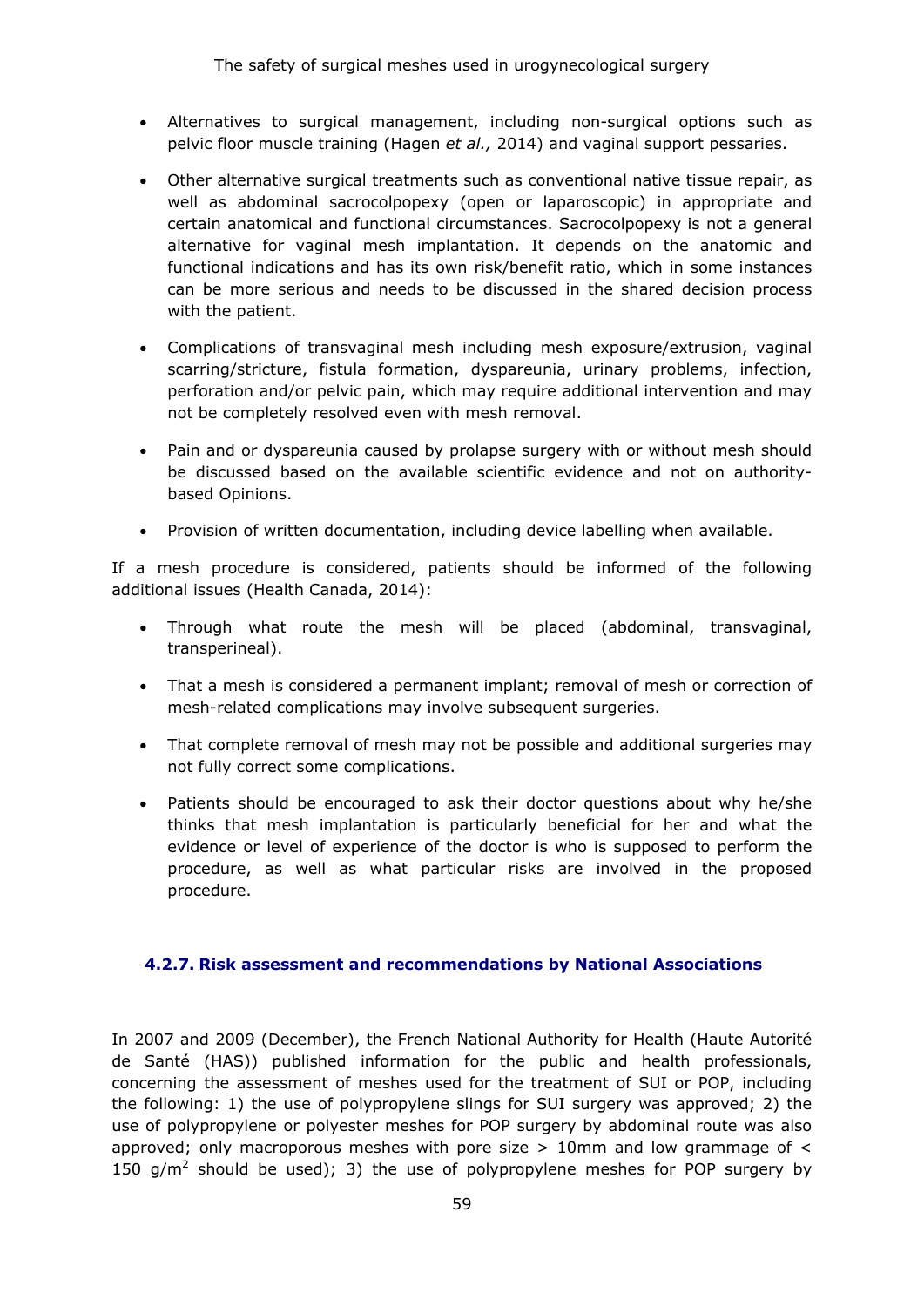vaginal route was not recommended; (lack of conclusive data concerning side effects and actual efficacy compared to autologous techniques).

In October 2014, the Medicines and Healthcare products Regulatory Agency (MHRA), which is the competent authority in the UK, published an assessement of the evidence on the benefits and risks of vaginal mesh implants. This document states that the number of reports of serious and debilitating problems following surgical treatment for stress urinary incontinence (SUI) or pelvic organ prolapse (POP) using vaginal mesh implants is low compared to the overall use of these implants. However, there is some evidence of under-reporting to MHRA, which raises some concern about the actual number of problems. In its report, the MHRA concludes that the overall benefit outweighs the relatively low rate of complications for the use of vaginal mesh implants for SUI. In the case of POP treatment using meshes, the MHRA acknowledges that outcomes are more varied, reflecting the various procedures currently used. On the whole: "MHRA's current position is that, for the majority of women, the use of vaginal mesh implants is safe and effective. However, as with all surgery, there is an element of risk to the individual patient" (MHRA, 2014).

In the USA in October 2008, the US Food and Drug Administration (FDA) issued a Public Health Notification (FDA, 2008) regarding vaginal mesh, providing advice for surgeon training and informed consent for patients. Serious complications requiring further surgery were described as "rare". However, from 2008 to 2010 there was a fivefold increase in adverse event reports to the FDA in relation to the use of vaginal mesh to treat POP. In response to the rise in reporting, and following an FDA internal review, including a systematic literature review, a second Safety Update was issued in July 2011 (FDA, 2011). This update states that: 1) "serious adverse events are NOT rare, contrary to what was stated in the 2008 PHN"; and 2) "transvaginally-placed mesh in POP repair does NOT conclusively improve clinical outcomes over traditional non-mesh repair". The update made a distinction between the risks associated with abdominal implantation of surgical mesh for pelvic floor repair and vaginal implantation, concluding also that: "There does appear to be an anatomic benefit to anterior repair with mesh augmentation. This anatomic benefit may not result in superior symptomatic outcomes or lower rates of repeat surgery for recurrent prolapse compared to traditional POP repair without mesh".

FDA committee consultation and further regulatory action were announced by the 2011 publication, and since then the FDA has increased the required post-market surveillance of these devices. Manufacturers of urogynaecological mesh devices have also been required to undertake mandatory post-market studies to provide comparative data between mesh kits and conventional surgery. In April 2014, the FDA issued two proposals to address the risks associated with surgical mesh for transvaginal repair of POP. If finalised, the orders would reclassify surgical mesh for transvaginal POP according to FDA's scheme from a moderate-risk device (class II) to a high-risk device (class III) and require manufacturers to submit a premarket approval (PMA) application for the agency to evaluate safety and effectiveness.

As noted by the RANZCOG publication, the FDA conclusions have sparked further debate within the medical and patient community. In response to these publications and regulatory changes, use of urogynaecological mesh in the USA has declined by 40–60% (Daly *et al.,* 2014). In addition, a number of manufacturers have withdrawn their meshes from the USA market.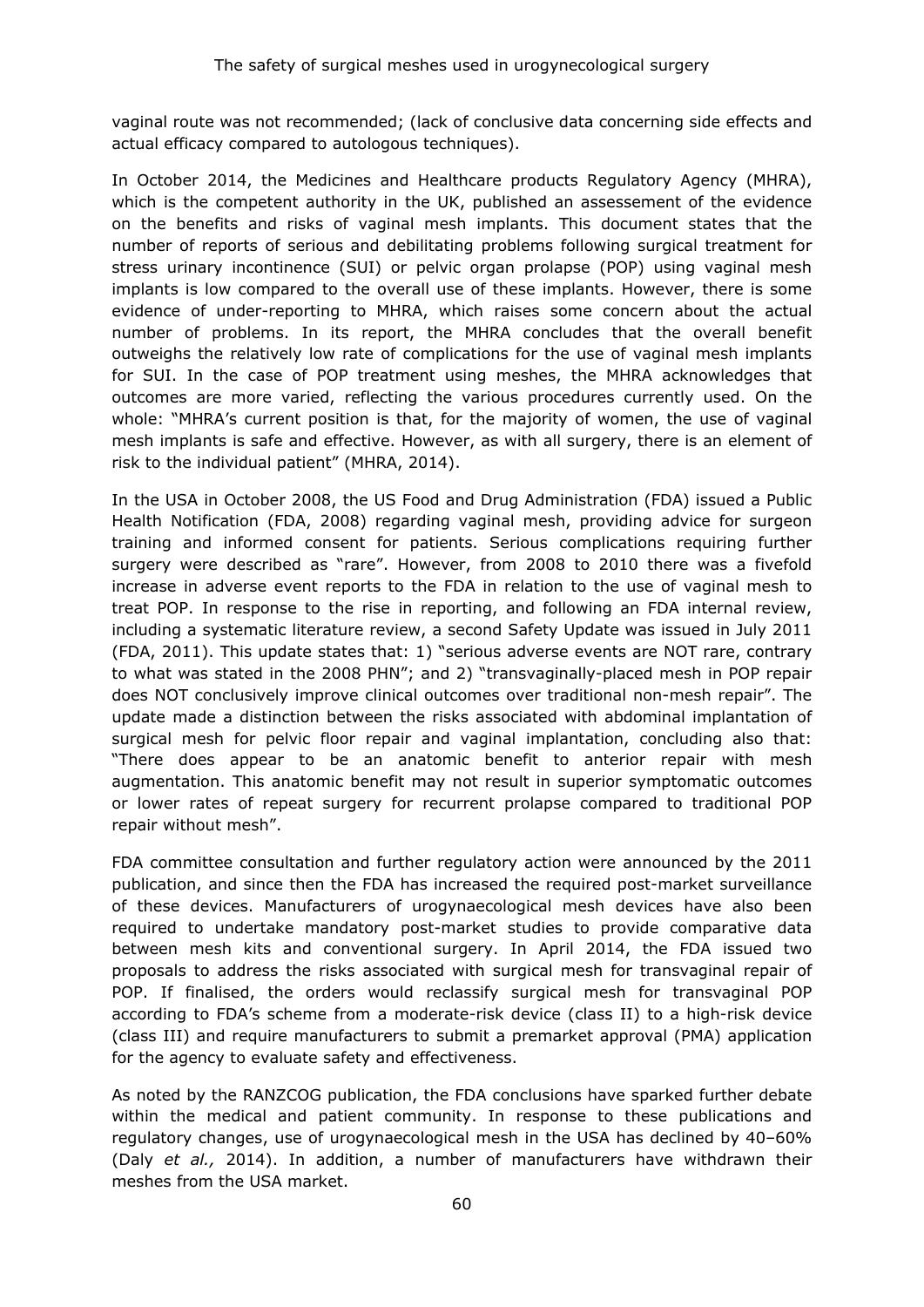Health Canada has issued a Health Advisory on 4 February 2010 (Health Canada, 2010), which was revised In March 2013. (Health Canada, 2013, Appendix O) This advisory provides a general statement regarding the potential risks associated with the use of surgical mesh in the repair of POP/SUI. The Advisory notes the increased Canadian and international reports of surgical complications associated with urogynaecological mesh use and requests the reporting of any adverse event associated with this type of device.

In May 2014, Health Canada released two health notices (Health Canada, 2014). The first was a safety information update to hospitals containing recommendations for surgical mesh for POP procedures and SUI procedures. These recommendations included statements regarding the potential for higher rates of complications in transvaginal placement of mesh compared to abdominally placed mesh or native tissue repair. Other recommendations discussed the importance of surgeon training. A second information notice was released informing patients of the potential risk of complications associated with transvaginal implantation of surgical mesh devices for the treatment of POP and SUI. The latest statement includes the following comment, "The use of transvaginal mesh devices for POP and SUI repair has been associated with reports of acute or chronic pain, pain during sexual intercourse, mesh extrusion and shrinkage, infection, urinary problems, organ or blood vessel perforation, nerve damage, bleeding, vaginal tightness and/or shortening, and recurrent POP and SUI. Additional surgery may be required and may not fully correct some complications. Health Canada is reviewing labelling related to these products to determine if it provides appropriate safety information. Additional safety information in the labelling will be requested, as needed."

In Australia, from 2008, the Therapeutic Goods Administration (TGA) has been closely monitoring urogynaecological meshes and has continued to publish information for the public and health professionals. A review of urogynaecological meshes was undertaken by TGA in 2010. Following this review, a detailed analysis was undertaken in 2013 of the available published literature, the information supplied with each device and associated training materials provided by sponsors and manufacturers. The Urogynaecological Devices Working Group (established under the Advisory Committee on the Safety of Medical Devices) provided expert advice to the TGA on this review.

As part of the review, the TGA undertook a literature search of materials published since 2009. The overall quality of the literature was found to be poor. As a consequence, there was an absence of evidence to support the overall effectiveness of these surgical meshes as a class of products. However, the literature did identify the already known adverse outcomes associated with their use.

The TGA review identified inadequate training/experience for surgeons doing the implantations as a factor in increasing the risk of complications. Certain patients, including those who smoked or were obese, were found to be at higher risk of adverse events and repeated procedures.

As a result of that review, which has raised a number of concerns, the TGA is currently reassessing the clinical evidence for each individual mesh implant to determine if they comply with the Essential Principles, which set out the requirements for safety and performance necessary for inclusion on the Australian Register of Therapeutic Goods (ARTG).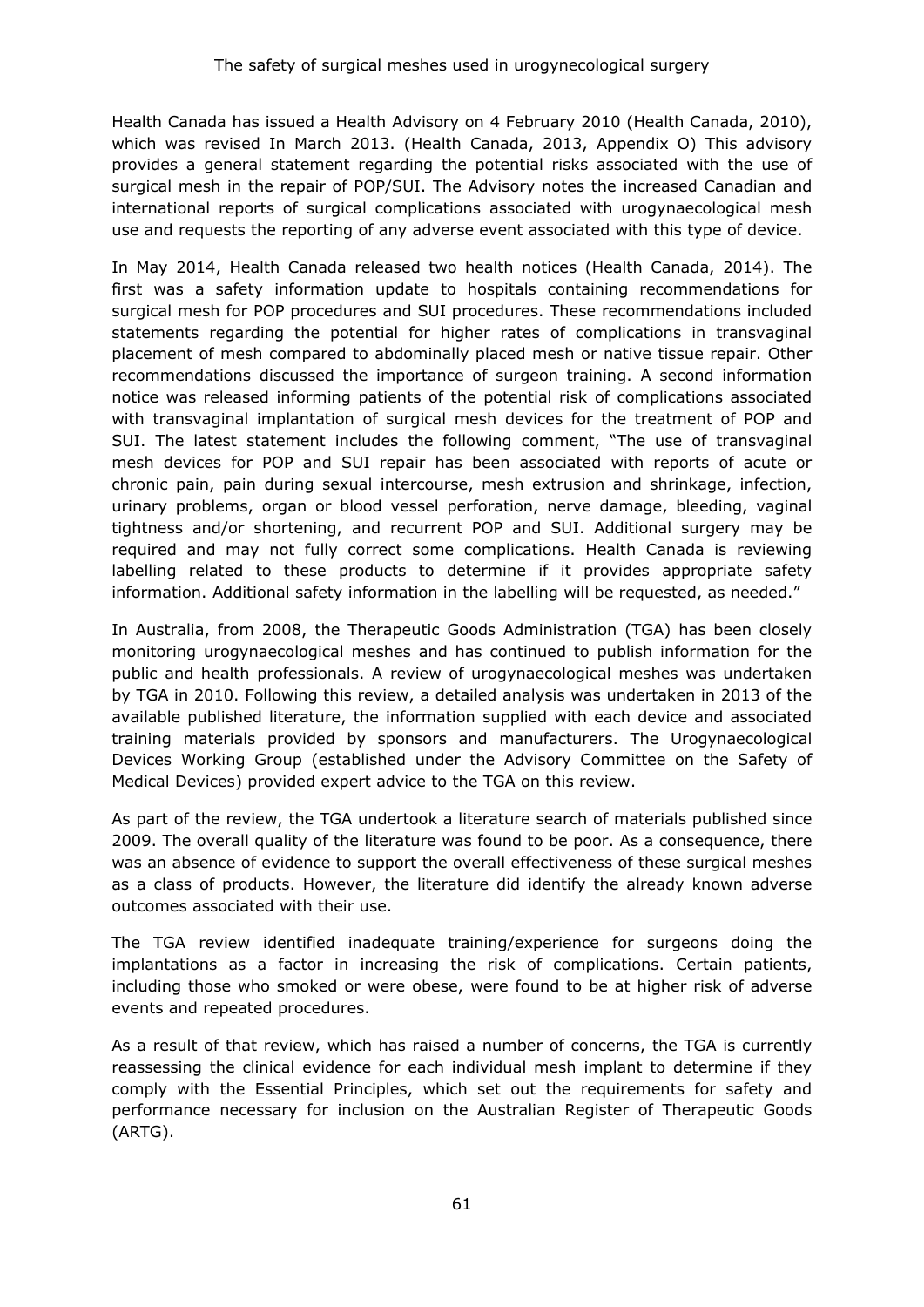Where individual meshes are found to be noncompliant, regulatory action, such as cancellation or suspension of particular devices from the Australian Register of Therapeutic Goods (ARTG), will be pursued.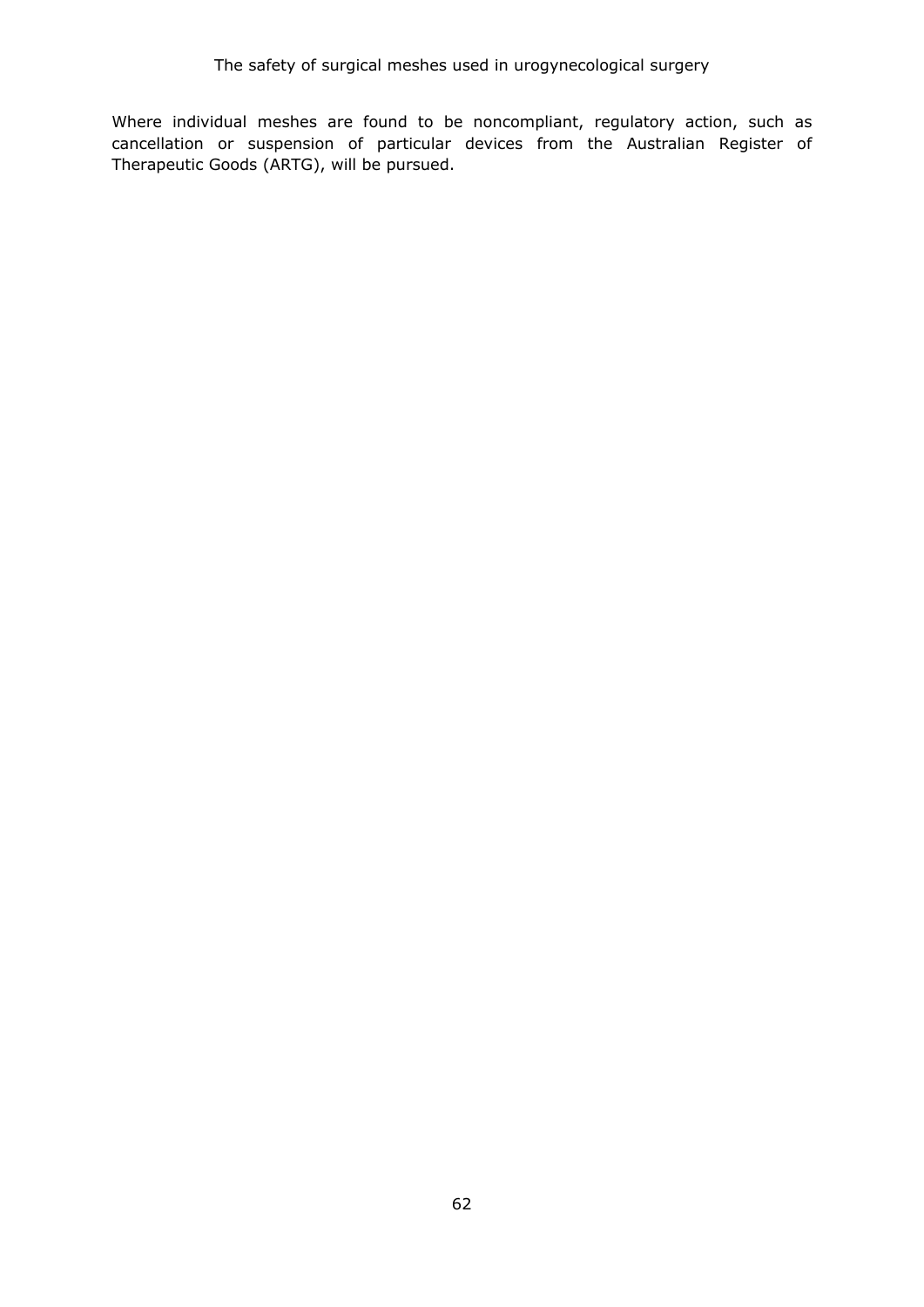# **5. OPINION**

#### **5.1. Terms of reference**

### **5.1.1. Risks associated with the use of mesh in urogenital surgery**

# **Are specific meshes, in terms of designs and/or materials, considered to be of a higher risk? If possible list and describe the risks. (Q1)**

There are a number of different types of meshes, which include:

- Allografts (e.g., cadaveric fascia, dura mater)
- Xenografts (e.g., porcine, bovine)
- Autografts (e.g., fascia lata, rectus fascia)
- Synthetic meshes (partially absorbable or non-absorbable )

In this Opinion, the SCENIHR focuses on the use of synthetic non-absorbable meshes. These are usually classified in four types (see Table 10).

The current consensus is that synthetic non-absorbable meshes Type 2 (microporous, less than 10 microns, mono and multifilament) and Type 4 (sub-micronic and monofilament) are considered not appropriate for use in this clinical context.

Current evidence suggests:

- − Type 1 (macroporous, monofilament) polypropylene is considered to be the most appropriate synthetic mesh for insertion via the vaginal route.
- − Type 1 (macroporous, monofilament) and Type 3 (microporous, multifilament) are the most appropriate synthetic meshes for insertion via the abdominal route.

Currently, there is insufficient evidence on the performance, risk and efficiency of meshes of other materials. Clinical experience with polyvinylidene fluoride (PVDF) is mainly for hernia repair and at present does not allow any reliable conclusions for use in urogynecological surgery.

In assessing the risks associated with surgical mesh insertion, it is important to consider the following:

- Overall surface area of material used (which is greater for POP than for SUI)
- Product design (e.g. physical characteristics of the mesh, size of the pore as a predisposing factor to infection, in particular with a pore size of less than 75 microns)
- Material properties (biocompatibility, long-term stability, flexibility, elasticity, aging, etc.); mesh exposure is only seen with non-absorbable synthetic mesh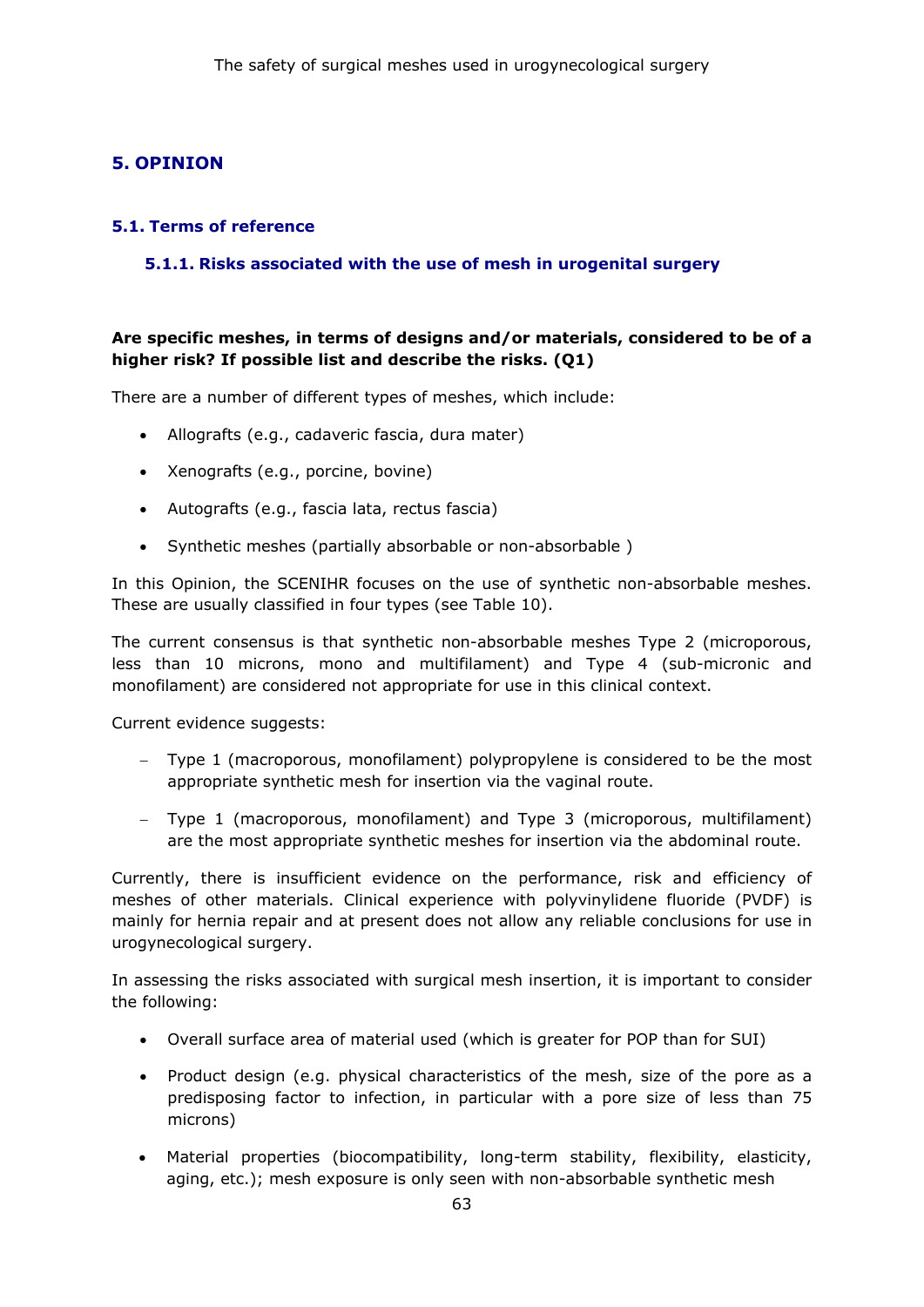• The physical properties and durability of the materials, balanced with the unwanted consequences of implanting the material on a long-term basis.

# **Are certain surgery techniques of higher risk? If possible list and describe the risks. (Q2)**

All synthetic meshes are associated with the risk of mesh exposure as demonstrated by numerous animal studies. At a two-year follow up of women treated for SUI with retropubic and transobturator midurethral synthetic slings, the mesh exposure rate was 4% (Brubaker et al., 2011). Mesh exposure rates for vaginal POP surgery with mesh ranges from 4 to 19% (Milani et al., 2013).

In general terms, vaginal surgery is associated with a higher risk of mesh-related morbidity than abdominal insertion of mesh. However, the abdominal route is associated with specific increased risks related to the surgical approach, such as bowel occlusion. Furthermore, the abdominal route requires general anaesthesia, whereas the vaginal route is feasible also under spinal anaesthesia.

In risk assessment of the use of mesh, it is necessary to differentiate between different indications such as SUI and POP.

The SCENIHR acknowledges the efficacy and use of implanted meshes for SUI in the majority of patients with moderate to severe SUI. It considers that the associated risk is limited, but recognises the absence of long-term data. Most complications associated with mesh insertion are related to the route of insertion.

The SCENIHR acknowledges that vaginally implanted mesh for POP is associated with increased risks compared to mesh implantation for SUI. Its use should be restricted to patients selected according to established evidence based clinical guidelines.

# **Are any combinations of the above (designs/materials and surgical techniques) of a higher risk? (Q3)**

Combination of the above-mentioned designs/materials and surgical techniques may be associated with higher risk. With vaginal insertion of non-absorbable synthetic mesh a large surface area is associated with a higher complication rate compared with transabdominal insertion. However, there are generic differences and potential complications distinguishing the two surgical approaches, and this fact should also be taken into account in a risk assessment.

# **Are there specific limitations (e.g. clinical, designs/materials, surgical techniques) to the use of meshes in urogynecological surgery? (Q4)**

There are specific limitations to the use of meshes in urogynecological surgery. The following limitations apply:

- The available evidence suggests that the use of xenograft and allograft materials are associated with a high failure rate (due to degradation of mechanical properties with time) but are not associated with such severe side effects as synthetic meshes.
- The risk of severe side effects (e.g. mesh exposure, shrinkage, pain) increases with the surface area of synthetic non-absorbable meshes.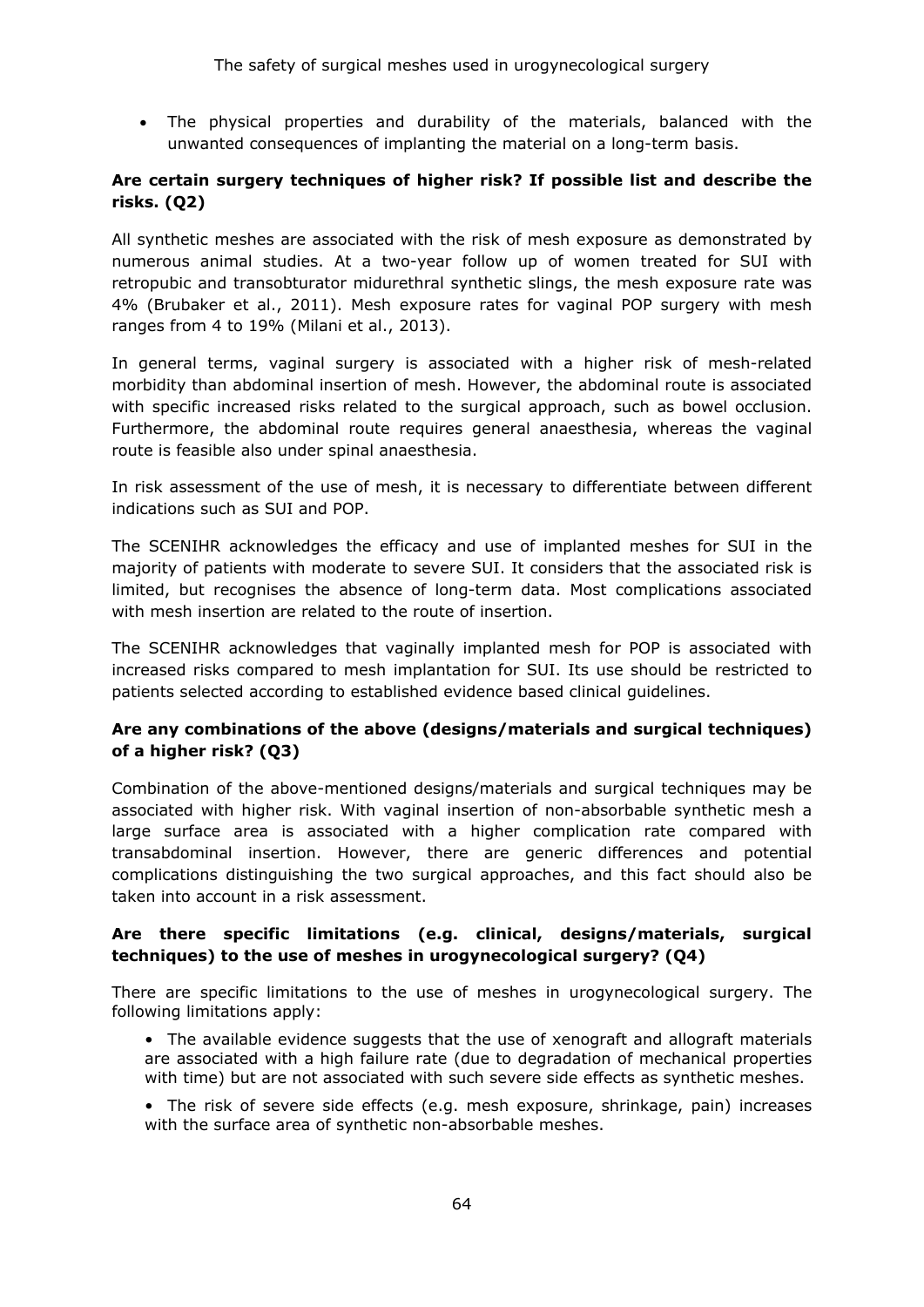- Material properties will influence the outcome (biocompatibility, tissue integration, long-term stability, and mechanical responses over time including flexibility, elasticity and resistance to deformation).
- Patient characteristics, such as obesity, will have an influence on efficacy and potential complications.

#### **What are the risks of surgical interventions using mesh compared to classic surgical interventions? (Q5)**

When treating SUI, sling procedures are associated with more storage and voiding symptoms than other repositioning procedures. The use of synthetic non-absorbable mesh is associated with a risk of mesh exposure. However, other surgical procedures, such as colposuspension, are associated with an increased risk of long-term rectocele/enterocele.

When treating POP via the vaginal route, the use of synthetic non-absorbable mesh is associated with a risk of mesh exposure and *de novo* prolapse of the untreated vaginal compartment, as well as the development of *de novo* SUI. The risk of mesh exposure is reduced when using the transabdominal route compared to the transvaginal route., However, it should be keept in mind that transabdominal and tranvaginal POP repair have distinct indications as discussed in current guidelines. Moreover, there are generic differences and different potential complications for these two surgical approaches.

### **What factors could affect the outcome of the surgical interventions? (Q6)**

The factors influencing the surgical outcomes are:

- Material properties (biocompatibility, tissue integration, long-term stability, and mechanical performance over time which includes flexibility, elasticity, aging and resistance to deformation )
- Product design (e.g. physical characteristics of the mesh, size of the pore as a predisposing factor to infection in particular with a pore size less than 75 microns)
- Overall mesh size (which is greater for POP than for SUI)
- Route of implantation, (e.g., vaginal or transabdominal)
- Patient characteristics (e.g., age, obesity, smoking)
- Associated procedures (e.g., hysterectomy)
- Surgeon's experience

The SCENIHR recognises the importance of following established guidelines, the need for adequate training and clinical experience of the surgeon as well as the need to further improve the design of the device, in particular for use in the pelvic floor, which appears to be a more demanding environment than the abdomen (where the non-degradable meshes have a lower complication rate).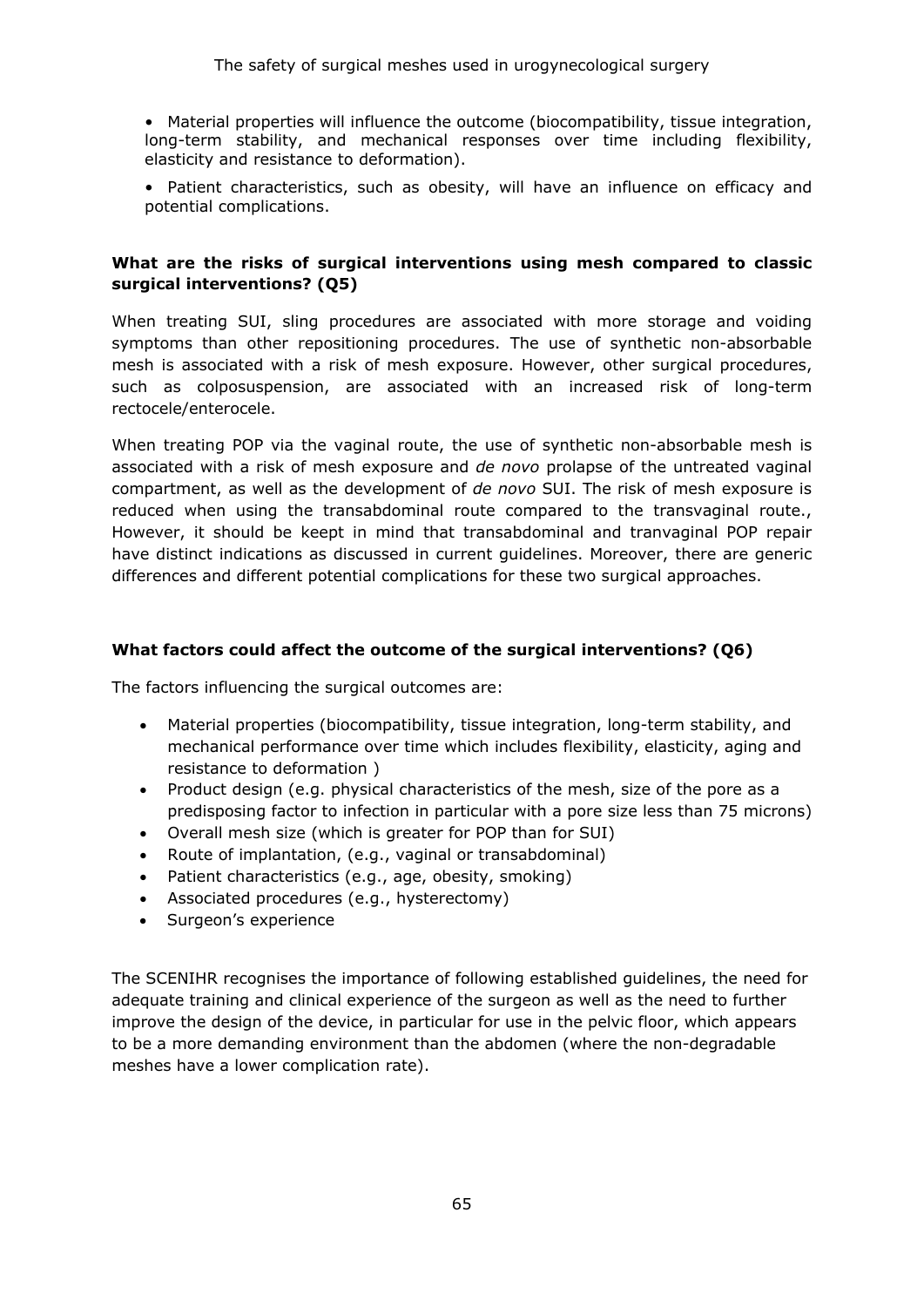# **5.1.2. Identification of high risk patient groups**

# **Are there patients groups (e.g. in relation to age, weight or other comorbidities) for which the use of meshes would carry a specific risk? (Q7)**

Yes. The SCENIHR acknowledges the importance of the identification of high-risk patient groups. Age and obesity have been shown to be associated with increased risk of mesh exposure. This should be investigated further.

# **In the light of the above, identify risks associated with use(s) of meshes other than for urogynecological surgery and advise if further assessment in this field(s) is needed. (Q8)**

The SCENIHR notes there is limited information in the literature on this subject. There is a suggestion that morbidity may be associated with colorectal use of meshes. This needs to be quantified by further research before any conclusion can be made.

#### **5.2. Recommendations**

- Ensure that patients are correctly and comprehensively informed relating to the performance and risks associated with synthetic non-absorbable meshes
- Establish European implant registries
- Establish scientific studies to assess the long-term (at least 5 years) safety and performance of synthetic non-absorbable meshes
- Support further research into novel new materials, in particular absorbable meshes
- Support further research into the application of regenerative medicine technology, such as the cellular seeding of graft materials
- Adopt evidence based Pan-European Guidelines
- Develop training programs for surgeons in association with European medical associations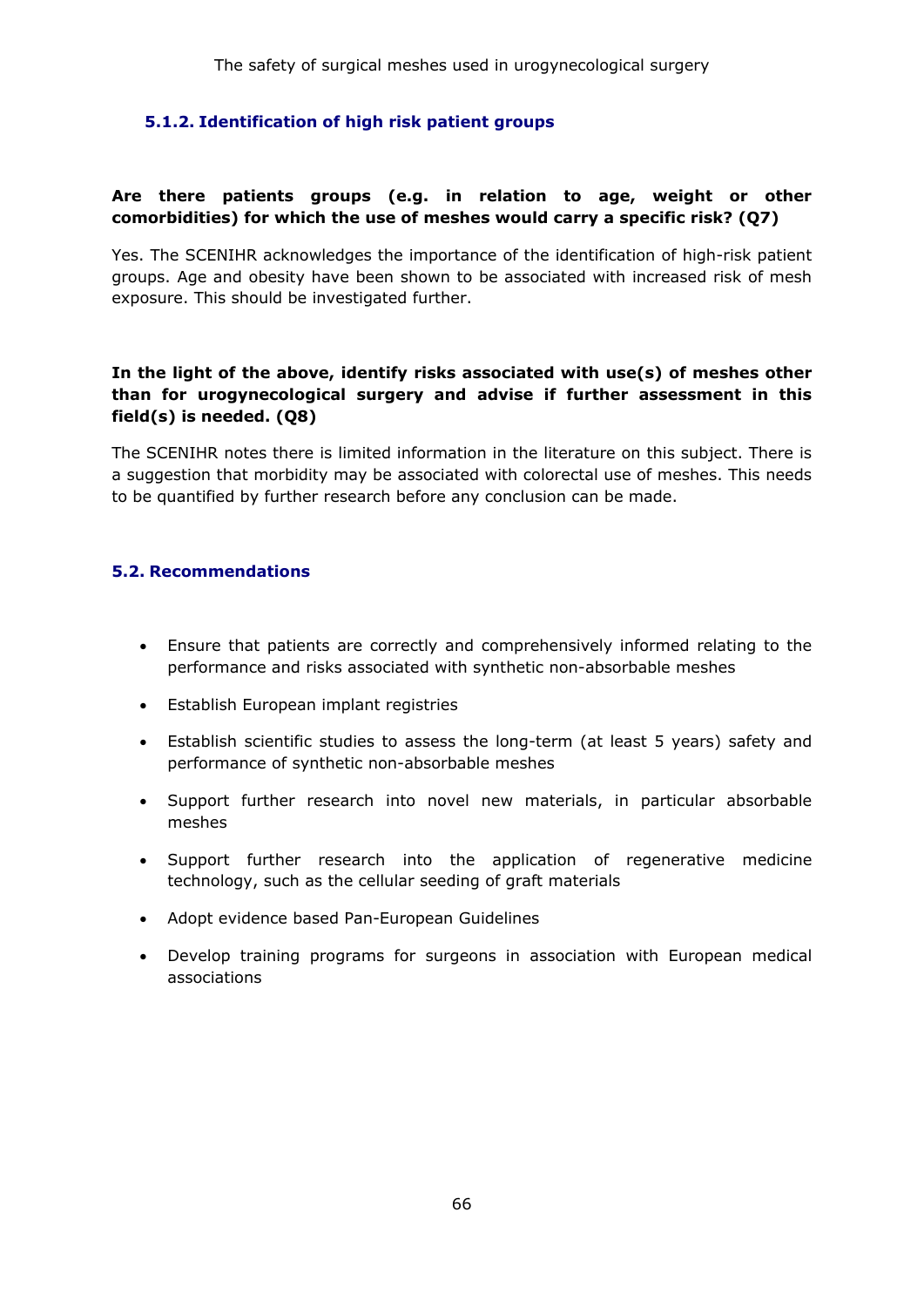# **6. MINORITY OPINION**

None.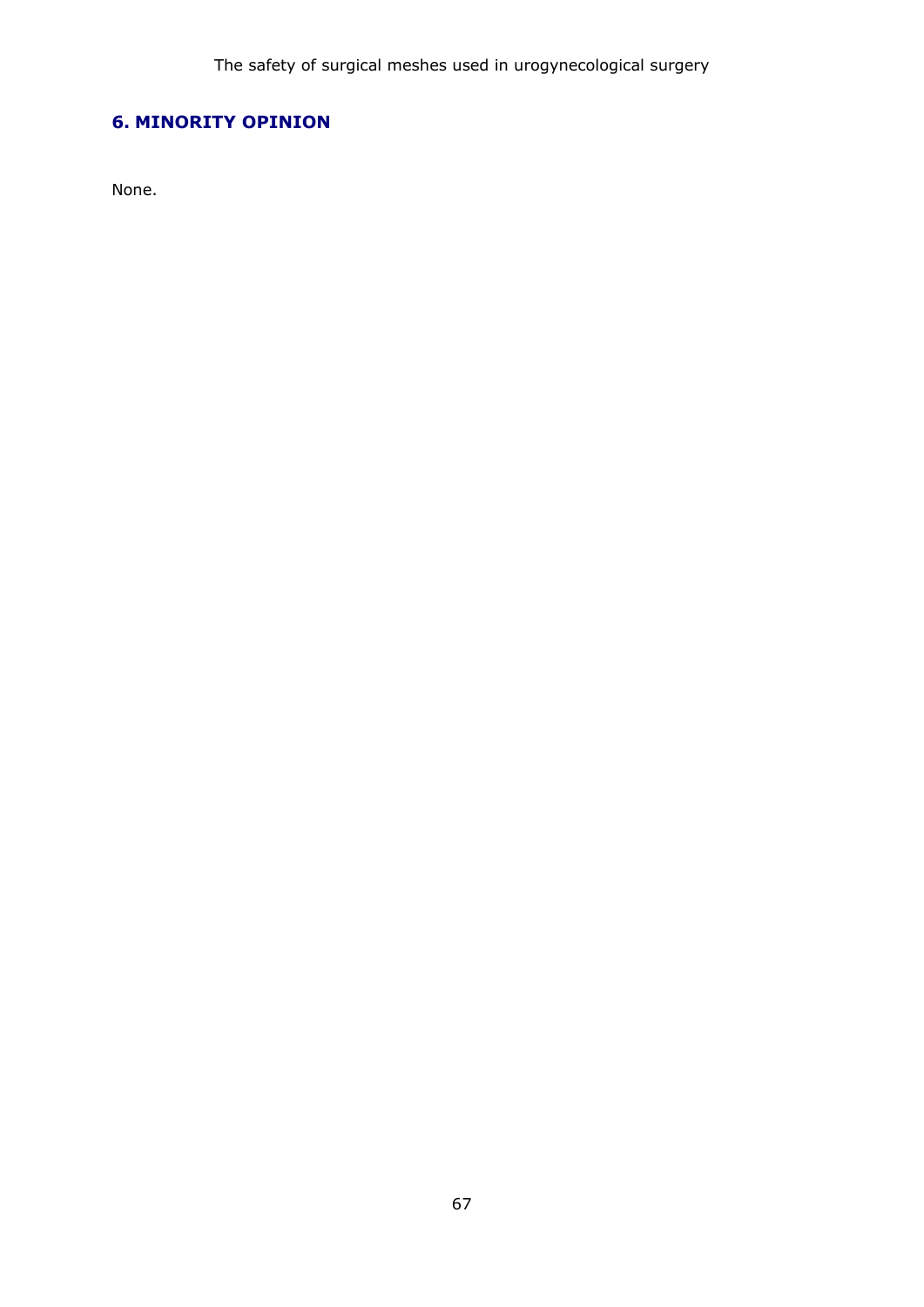# **7. CONSIDERATION OF THE RESPONSES RECEIVED DURING THE CONSULTATION PROCESS**

A public consultation on this Opinion was opened on the website of the Scientific Committees from 12 June to 19 July 2015. Information about the public consultation was broadly communicated to national authorities, international organisations and other stakeholders.

52 organisations and individuals (providing in total 178 comments) participated in the public consultation providing input to different chapters and subchapters of the Opinion. Among the organisations participating in the consultation, there were universities, professional associations, institutes of public health, industry representatives and NGOs.

Comments received during this time have been considered carefully by the SCENIHR. Where appropriate, the text of the relevant sections of the opinion has been modified or explanations have been added to take account of relevant comments. The literature has been accordingly updated with relevant publications. The scientific rationale and the opinion section were clarified and strengthened. In the cases where the SCENIHR, after consideration and discussion of the comments, has decided to maintain its initial views, the opinion (or the section concerned) has remained unchanged. The text of the comments received and the response provided by the SCENIHR is available at: [http://ec.europa.eu/health/scientific\\_committees/consultations/public\\_consultations/sce](http://ec.europa.eu/health/scientific_committees/consultations/public_consultations/scenihr_consultation_27_en.htm)

[nihr\\_consultation\\_27\\_en.htm](http://ec.europa.eu/health/scientific_committees/consultations/public_consultations/scenihr_consultation_27_en.htm)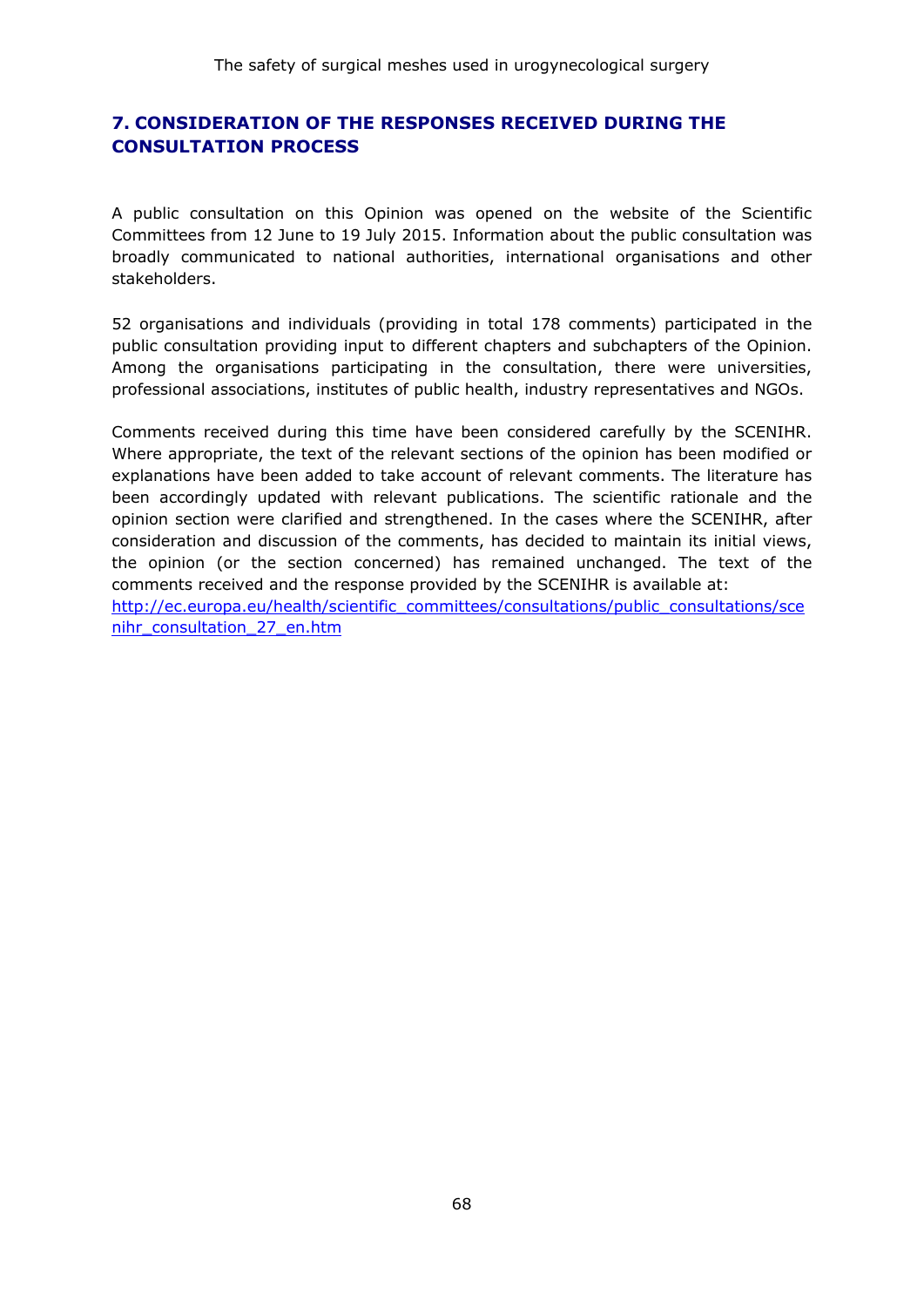# **8. ABBREVIATIONS AND GLOSSARY OF TERMS**

Amid Classification: The classification of materials used for Hernia repair based on their pore size, as reported in: Amid PK. Classification of biomaterials and their related complications in abdominal wall hernia surgery. Hernia. 1997. 1:15-21

BOO: bladder outlet obstruction

EAU: European association of urology

ICS: international continence society

MUS: mid-urethral slings

OAB: overactive bladder

POP: pelvic organ prolapse

ppd: pads per day

RCT: randomised controlled trial

RP: retropubic

SIMS: single-incision mini-sling

SIS: single-incision sling

SMUS: standard mid-urethral sling

SUI: stress urinary incontinence

TO: transobturator

TOT: transobturator tape

TVT: tension-free vaginal tape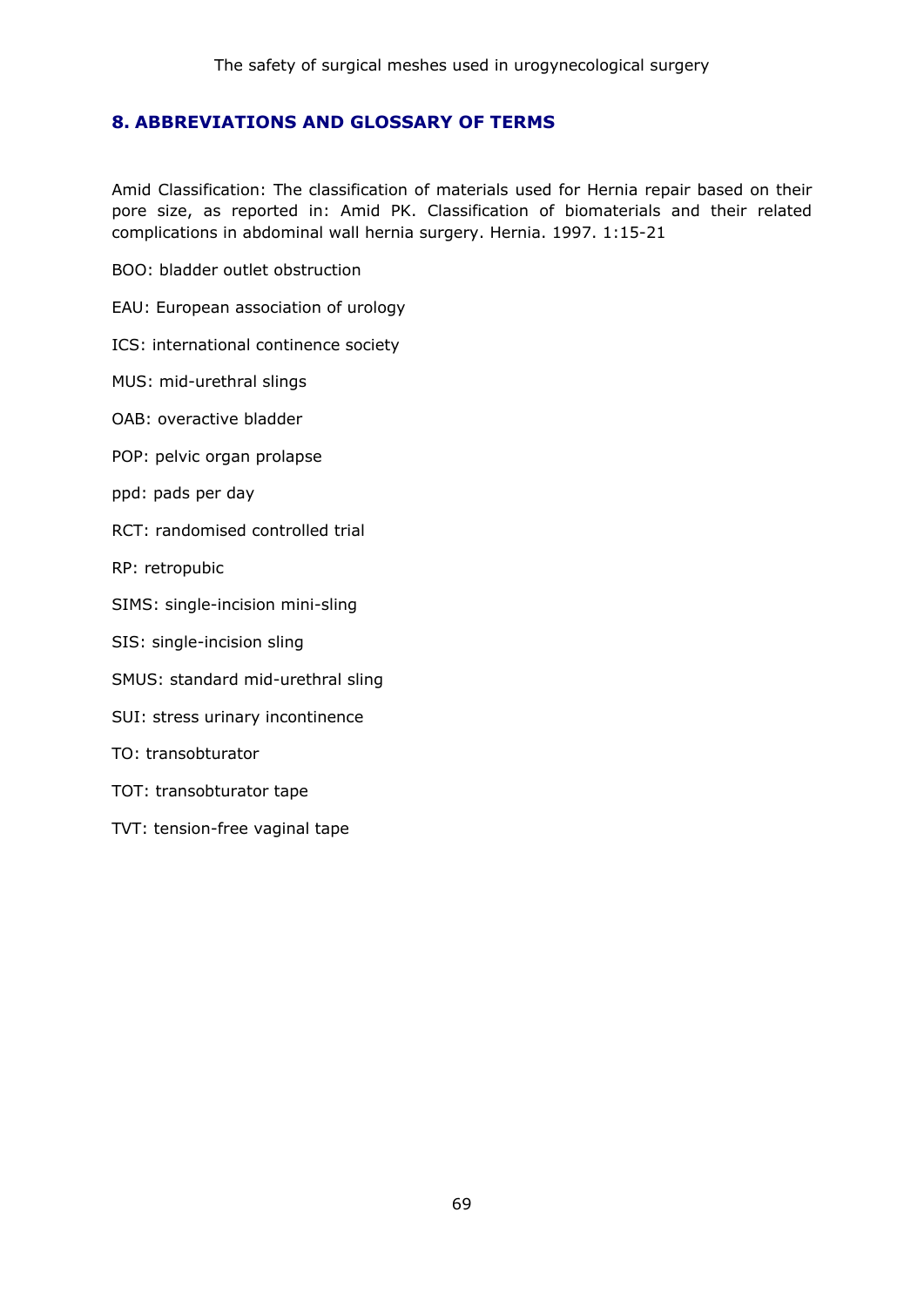# **9. APPENDIX**

| Author                       | <b>Sample</b>                                                                                                                                                                                                    | <b>Biomechanical</b><br><b>Properties</b>                                                                              | <b>Host Response</b>                                                                                                                                                                                                                                                                                                |
|------------------------------|------------------------------------------------------------------------------------------------------------------------------------------------------------------------------------------------------------------|------------------------------------------------------------------------------------------------------------------------|---------------------------------------------------------------------------------------------------------------------------------------------------------------------------------------------------------------------------------------------------------------------------------------------------------------------|
| (Fitzgerald et<br>al., 2000) | Autologous rectus fascia<br>implanted in 5 patients<br>suffering from SUI. Samples<br>obtained, respectively, from<br>transvaginal revision after 3, 5,<br>8 and 17 weeks and from<br>replacement after 4 years. |                                                                                                                        | - Moderate and uniform infiltration of<br>host fibroblasts and<br>neovascularisation after 5 and 8<br>weeks implantation.<br>- After 4 years implantation, no<br>evidence of inflammatory cell infiltrate<br>or foreign body reaction and collagen<br>remodelling by connective tissue<br>organised longitudinally. |
| (Jeong et al.,<br>2000)      | Autologous lata fascia<br>implanted in 16 rabbits<br>randomised into 4 survival<br>groups and examined after 1,<br>2, 4 and 8 weeks. Implantation<br>into upper eyelids.                                         |                                                                                                                        | - Low inflammatory cell infiltration.<br>- Fibroblast infiltration and collagen<br>remodelling.                                                                                                                                                                                                                     |
| (Choe et al.,<br>2001)       | Dermis, rectus fascia and<br>vaginal mucosa harvested from<br>20 women undergoing vagina<br>prolapse surgery.                                                                                                    | Tensiometric analysis of<br>full strips vs. patch<br>suture slings.<br>Displacement and<br>maximum load<br>calculated. |                                                                                                                                                                                                                                                                                                                     |
| (Kim et al.,<br>2001)        | Autologous rectus fascia<br>implanted in 20 rats<br>randomised into 2 survival<br>groups (2 and 4 months).                                                                                                       | No significant decrease<br>of the fracture toughness<br>calculated by the trouser<br>tear test over 4 months.          |                                                                                                                                                                                                                                                                                                                     |
| (Dora et al.,<br>2004)       | Autologous rectus fascia<br>implanted in 15 rabbits<br>randomised into 3 survival<br>groups (2, 6 and 12 weeks).<br>Implantation on the anterior<br>rectus fascia.                                               | No significant decrease<br>of biomechanical<br>properties after 12<br>weeks implantation.                              | - 50% decrease in surface area.                                                                                                                                                                                                                                                                                     |
| (Hilger et al.,<br>2006)     | Autologous rectus fascia<br>implanted in 20 rabbits<br>randomised into 2 survival<br>groups (6 and 12 weeks). Half<br>implanted on the rectus fascia<br>and half on the posterior vagina<br>fascia.              | No significant decrease<br>of biomechanical<br>properties after 12<br>weeks implantation.                              | - Collagen remodeling by moderate<br>collagen infiltration but encapsulation<br>as well.<br>- Minimal inflammatory response.<br>- Minimal neovascularisation.                                                                                                                                                       |
| (Krambeck et<br>al., 2006)   | Autologous rectus fascia<br>implanted subcutaneously on<br>the anterior rectus fascia of 10<br>rabbits randomised into 2<br>survival groups (6 and 12<br>weeks).                                                 |                                                                                                                        | - Moderate fibrosis.<br>- High degree of scar.<br>- High degree of inflammatory<br>infiltrate.                                                                                                                                                                                                                      |

Table 6: Studies on host response to autologous fascia.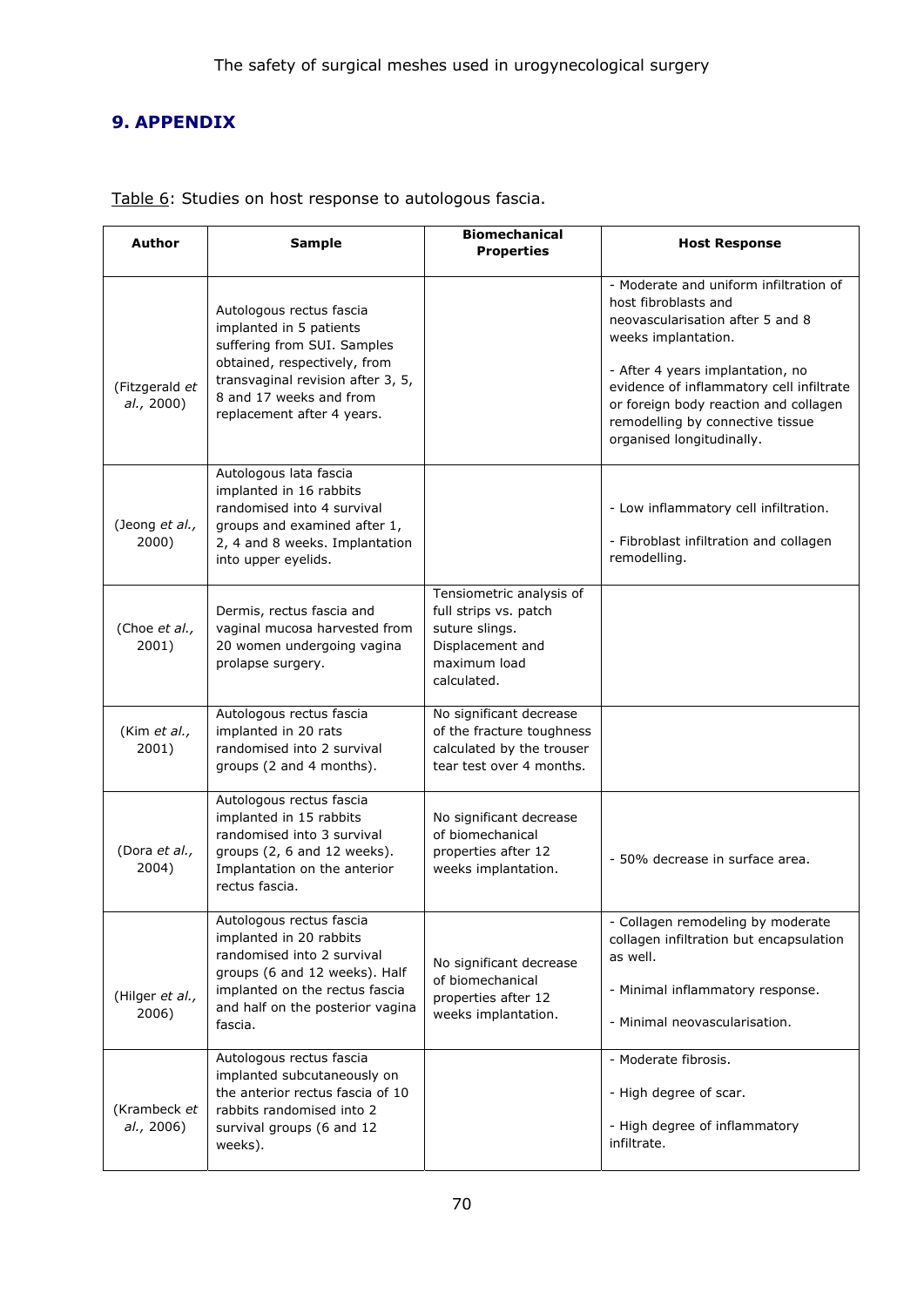# The safety of surgical meshes used in urogynecological surgery

| Author                               | <b>Sample</b>                                                                                                                                               | <b>Biomechanical</b><br><b>Properties</b> | <b>Host Response</b>                                                                                                                                                                                                                  |
|--------------------------------------|-------------------------------------------------------------------------------------------------------------------------------------------------------------|-------------------------------------------|---------------------------------------------------------------------------------------------------------------------------------------------------------------------------------------------------------------------------------------|
| (Maia de<br>Almeida et<br>al., 2007) | Adult female rats incontinence<br>model. Marlex, autologous<br>sling, SIS, polypropylene mesh<br>and Sham at 30 and 60 days.                                |                                           | - Reduced inflammatory response and<br>collagen production around<br>autologous grafts, in comparison<br>with synthetic materials and<br>xenografts.                                                                                  |
| (Woodruff et<br>al., 2008)           | Autologous fascia grafts<br>explanted after sling revision<br>from 5 women, due to different<br>complications, between 2-65<br>months after implantation.   |                                           | - Moderate and uniform infiltration of<br>host fibroblasts and little<br>neovascularisation.<br>- Collagen remodeling by new<br>collagen fibres organised<br>longitudinally.<br>- No evidence of encapsulation or<br>gross infection. |
| (Pinna et al.,<br>2011)              | Autologous fascia lata<br>implanted in 14 rabbits<br>randomised into 2 survival<br>groups (30 and 60 days).<br>Implantation into the right<br>voice muscle. |                                           | - No significant inflammatory<br>reaction.<br>- No significant fibrosis or scarring.                                                                                                                                                  |

# Table 7: Studies on host response to allografts.

| Author                     | <b>Sample</b>                                                                                                                                                                                                                                                                                                                 | <b>Biomechanical</b><br><b>Properties</b>                                                       | <b>Host Response</b>                                                                                                |
|----------------------------|-------------------------------------------------------------------------------------------------------------------------------------------------------------------------------------------------------------------------------------------------------------------------------------------------------------------------------|-------------------------------------------------------------------------------------------------|---------------------------------------------------------------------------------------------------------------------|
| (Sclafani et<br>al., 2000) | Human cadaveric dermis<br>(AlloDerm®) disk implanted<br>subdermally behind a patient's ear.<br>Micronised human cadaveric<br>dermis (AlloDerm®) injected<br>intradermally and subdermally in 2<br>different locations behind a<br>patient's ear. Both implants<br>examined 3 and 1 month after<br>implantation, respectively. |                                                                                                 | - Both materials extensively invaded<br>by host fibroblasts.<br>- Both materials present new<br>collagen in-growth. |
| (Kim et al.,<br>2001)      | Human cadaveric fascia implanted<br>in 20 rats randomised into 2<br>survival groups (2 and 4 months).                                                                                                                                                                                                                         | No significant decrease of<br>the fracture toughness<br>calculated by the trouser<br>tear test. |                                                                                                                     |
| (Walter et al.,<br>2003)   | Freeze-dried and gamma-<br>irradiated human cadaveric lata<br>fascia implanted in 18 rabbits and<br>excised 12 weeks after<br>implantation.                                                                                                                                                                                   | Significant decrease of<br>biomechanical properties<br>after 12 weeks<br>implantation.          |                                                                                                                     |
| (Spiess et al.,<br>2004)   | Human cadaveric fascia lata<br>implanted subcutaneously on the<br>abdominal wall of 20 rats<br>randomised into 2 survival groups<br>$(6$ and 12 weeks).                                                                                                                                                                       | No significant decrease of<br>tensile strength with time.                                       |                                                                                                                     |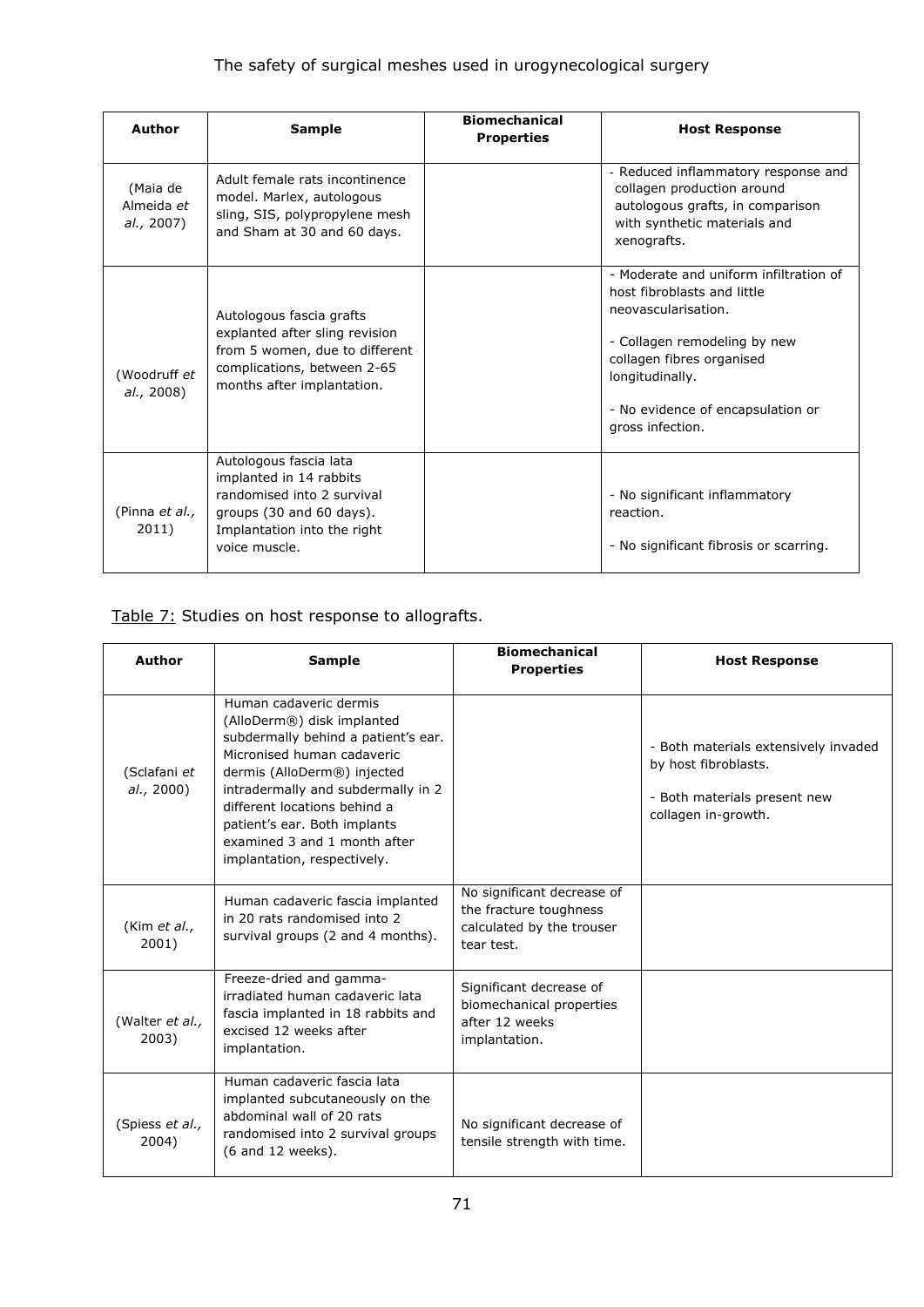# The safety of surgical meshes used in urogynecological surgery

| <b>Author</b>               | <b>Sample</b>                                                                                                                                                                                                                          | <b>Biomechanical</b><br><b>Properties</b>                                                                                              | <b>Host Response</b>                                                                                                                                                                                                                                          |
|-----------------------------|----------------------------------------------------------------------------------------------------------------------------------------------------------------------------------------------------------------------------------------|----------------------------------------------------------------------------------------------------------------------------------------|---------------------------------------------------------------------------------------------------------------------------------------------------------------------------------------------------------------------------------------------------------------|
| (Yildirim et al.,<br>2005)  | Human cadaveric lata fascia<br>implanted in 20 rabbits<br>randomised into 4 survival groups<br>(2, 7, 15 and 30 days).<br>Implantation subcutaneously on<br>the abdominal wall.                                                        |                                                                                                                                        | - Acute inflammation by high cell<br>infiltration predominantly of<br>polymorphous granulocytes.<br>- Integration in host tissue by<br>moderate fibrotic process and<br>muscle infiltration on day 30, with<br>persistent inflammatory response.              |
| (Krambeck et<br>al., 2006)  | Cadaveric fascia lata implanted<br>subcutaneously on the anterior<br>rectus fascia of 10 rabbits<br>randomised into 2 survival groups<br>(6 and 12 weeks).                                                                             |                                                                                                                                        | - Moderate to high focal fibrosis.<br>- Minimal to moderate degree of<br>scar.<br>- High degree of inflammatory<br>infiltrate.                                                                                                                                |
| (Hilger et al.,<br>2006)    | Human cadaveric dermis and lata<br>fascia implanted in 20 rabbits<br>randomised into 2 survival groups<br>(6 and 12 weeks). Half implanted<br>on the rectus fascia and half on<br>the posterior vagina fascia.                         | Very significant decrease<br>of biomechanical<br>properties after 12 weeks<br>implantation.                                            | - 2 missing or fragmented materials<br>implanted on the vagina after 12<br>weeks.<br>- Moderate inflammatory response.<br>- Minimal neovascularisation.<br>- Minimal collagen ingrowth without<br>significant cell infiltration.                              |
| (Woodruff et<br>al., 2008)  | Human cadaveric dermis slings<br>explanted after revision from 2<br>women, due to different<br>complications, between 2-65<br>months after implantation.                                                                               |                                                                                                                                        | - Moderate levels of encapsulation.<br>- High levels of degradation.<br>- Peripheries of the grafts invaded by<br>fibroblasts but central portions<br>remained acellular.                                                                                     |
| (VandeVord et<br>al., 2010) | Human cadaveric dermis and<br>fascia lata implanted in 16 rats,<br>respectively and both randomised<br>into 4 survival groups (2, 4, 8, 12<br>weeks). Implantation around the<br>bladder neck, anchored to the<br>surrounding tissues. |                                                                                                                                        | - Thin fibrous capsule formation.<br>- Moderate cell infiltration and<br>angiogenesis.                                                                                                                                                                        |
| (Rice et al.,<br>2010)      | Human cadaveric dermis<br>(AlloDerm®) implanted in 18 rats<br>randomised into 2 survival groups<br>(30 and 60 days). Implantation<br>subcutaneously on abdominis<br>rectus muscle defect.                                              | Increase of tensile strength<br>after 30 days and, again,<br>increase of tensile strength<br>after 60 days respectively<br>to 30 days. | - Moderate amounts of collagen<br>deposition well organised.<br>- Abundant revascularisation.                                                                                                                                                                 |
| (Kolb et al.,<br>2012)      | Human cadaveric dermis<br>(AlloDerm®) implanted<br>subcutaneously in 5 pigs<br>randomised into 4 survival groups<br>(7, 21, 90 and 180 days).                                                                                          |                                                                                                                                        | - Robust inflammatory response<br>after 7 days implantation, which<br>achieved maximal level at 21 days,<br>with formation of granulomas and<br>areas of necrosis noted within the<br>graft.<br>- Moderate fibroblast infiltration,<br>collagen in-growth and |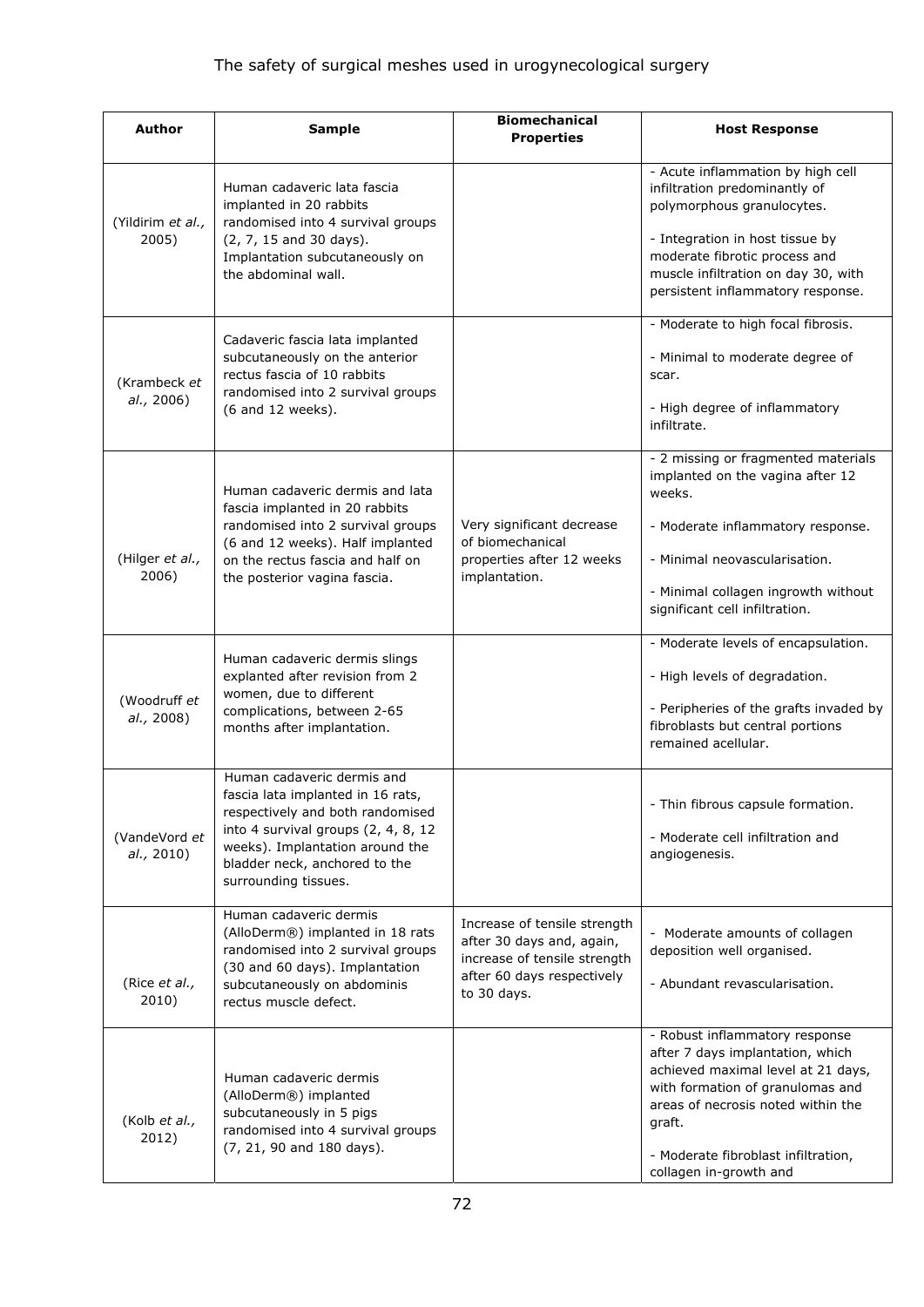| <b>Author</b> | <b>Sample</b> | <b>Biomechanical</b><br><b>Properties</b> | <b>Host Response</b>                                       |
|---------------|---------------|-------------------------------------------|------------------------------------------------------------|
|               |               |                                           | neovascularisation.<br>- Moderate levels of encapsulation. |
|               |               |                                           |                                                            |

Table 8: Studies on host response to xenografts.

| <b>Author</b>                        | <b>Sample</b>                                                                                                                                                                                                                                               | <b>Biomechanical Properties</b>                                                                                                                                                            | <b>Host Response</b>                                                                                                                                                                                                                                                                                                                                                                                                                                             |
|--------------------------------------|-------------------------------------------------------------------------------------------------------------------------------------------------------------------------------------------------------------------------------------------------------------|--------------------------------------------------------------------------------------------------------------------------------------------------------------------------------------------|------------------------------------------------------------------------------------------------------------------------------------------------------------------------------------------------------------------------------------------------------------------------------------------------------------------------------------------------------------------------------------------------------------------------------------------------------------------|
| (Badylak et<br>al., 2001)            | Abdominal wall defect<br>repaired with SIS in 40 dogs<br>randomised into 8 survival<br>groups (1, 4, 7 and 10 days;<br>and 1, 3, 6 and 24 months).                                                                                                          | Strength was decreased<br>from day 1 to day 10 after<br>implantation, followed by a<br>progressive increased, until<br>double of the original<br>strength 24 months after<br>implantation. | - Rapid degradation with subsequent host<br>remodeling.                                                                                                                                                                                                                                                                                                                                                                                                          |
| (Badylak et<br>al., 2002)            | Abdominal wall defect<br>repaired with SIS in 10 dogs<br>and 30 rats, both, randomised<br>into 4 survival groups (1<br>week, 1 month, 3 months, 6<br>months and 2 years).                                                                                   |                                                                                                                                                                                            | - No shrinkage or expansion of the graft<br>site over the 2-year period of the study.<br>- 1 week after implantation, abundant<br>levels of poly-morphonuclear leukocytes<br>diminished to negligible after 1 month.<br>- Moderate neovascularisation.<br>- By 3 months, graft material was not<br>recognisable and was replaced by<br>moderately well-organized host tissues<br>including collagenous connective tissue,<br>adipose tissue and skeletal muscle. |
| (Cole et al.,<br>2003)               | SIS removed from a 42-years-<br>old female patient 4 months<br>after pubovaginal implantation<br>of the sling due to severe<br>obstruction.                                                                                                                 |                                                                                                                                                                                            | - Completely intact acellular sling.<br>- Well defined fibrous capsule.<br>- Chronic inflammatory response.                                                                                                                                                                                                                                                                                                                                                      |
| (Zhang et<br>al., 2003)              | SIS implanted in the<br>abdominal wall of rats for up<br>to 2 months.                                                                                                                                                                                       | SIS together with the<br>abdominal wall have<br>increased strength.                                                                                                                        | Levels of Interleukin 2 and 6 were high<br>straight after the operation but they<br>become normal after 2 months.                                                                                                                                                                                                                                                                                                                                                |
| (Wiedemann<br>and Otto,<br>2004)     | Biopsies taken from the<br>implantation site of the SIS<br>band under the vaginal<br>mucosa from 3 patients<br>during re-operation, at a<br>mean of 12.7 months, after<br>pubourethral sling procedures<br>due to recurrent urinary stress<br>incontinence. |                                                                                                                                                                                            | - Focal residues of SIS implant.<br>- No evidence of a specific tissue reaction<br>that might point to a foreign body<br>reaction.<br>- No evidence of any significant<br>immunological reaction and in particular<br>no evidence of any chronic inflammatory<br>reaction.                                                                                                                                                                                       |
| (Konstantin<br>ovic et al.,<br>2005) | Abdominal wall defect<br>repaired with SIS in 24 Wistar<br>rats randomised into 4<br>survival groups (7, 14, 30 and<br>90 days).                                                                                                                            | Significant increase of<br>biomechanical properties<br>after 90 days implantation.                                                                                                         | - Moderate acute inflammatory response<br>at day 7, decreased to minimal after 90<br>days.<br>- Moderate neovascularisation.                                                                                                                                                                                                                                                                                                                                     |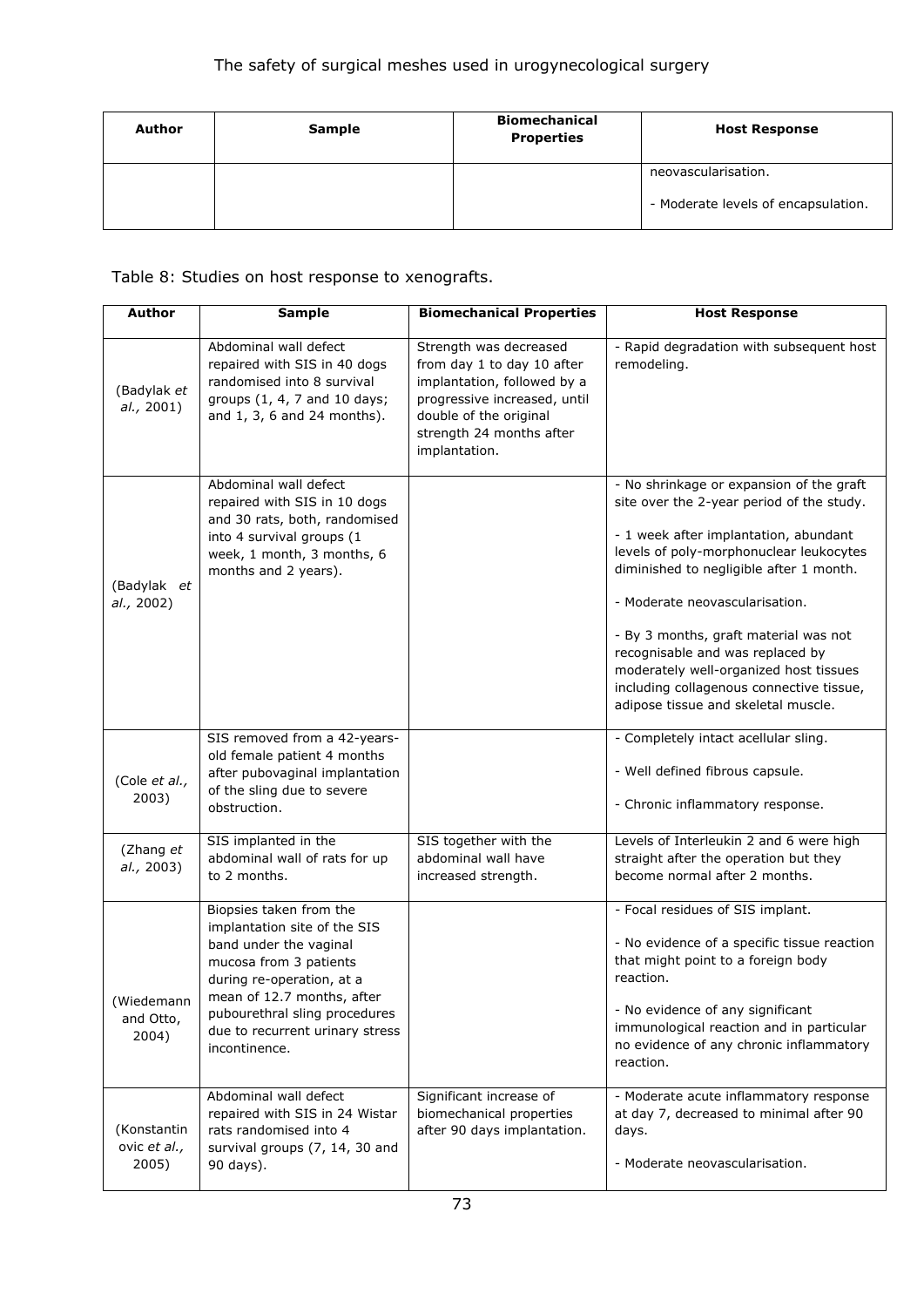| Author                     | <b>Sample</b>                                                                                                                                                                                          | <b>Biomechanical Properties</b>                                                          | <b>Host Response</b>                                                                                                                                                                                                                                                                                                                                                                                           |
|----------------------------|--------------------------------------------------------------------------------------------------------------------------------------------------------------------------------------------------------|------------------------------------------------------------------------------------------|----------------------------------------------------------------------------------------------------------------------------------------------------------------------------------------------------------------------------------------------------------------------------------------------------------------------------------------------------------------------------------------------------------------|
|                            |                                                                                                                                                                                                        |                                                                                          | - Abundant collagen deposition well<br>organised after 90 days.                                                                                                                                                                                                                                                                                                                                                |
| (Macleod et<br>al., 2005)  | SIS and cross-linked porcine<br>dermis (Permacol®)<br>implanted subcutaneously on<br>the anterior rectus fascia of<br>18 rats each randomised into<br>5 survival groups (1, 2, 4, 10<br>and 20 weeks). |                                                                                          | For both grafts:<br>-No evidence of acute inflammatory<br>response.<br>- From moderate chronic inflammation<br>after 1 week implantation to minimal<br>after 20 weeks.<br>- No evidence of eosinophilic infiltration<br>and stromal fibroblastic reaction over the<br>entire implantation.<br>- Moderate fibrosis and vascularity<br>around the grafts after 1 week<br>implantation to minimal after 20 weeks. |
| (Poulose et<br>al., 2005)  | 12 female pigs were implanted<br>with SIS intraperitoneally for<br>up to 6 weeks.                                                                                                                      |                                                                                          | - Cell infiltration<br>- Vascularisation<br>- Collagen deposition and remodelling                                                                                                                                                                                                                                                                                                                              |
| (Thiel et al.,<br>2005)    | SIS implanted subcutaneously<br>on the abdominal wall of 30<br>rats randomised into 3<br>survival groups (7, 30 and 90<br>days).                                                                       |                                                                                          | - Moderate inflammatory reaction<br>increased to severe after 90 days.<br>- 86% of the graft replaced by new<br>collagen fibres.                                                                                                                                                                                                                                                                               |
| (Krambeck<br>et al., 2006) | SIS and porcine dermis<br>implanted subcutaneously on<br>the anterior rectus fascia of<br>10 rabbits randomised into 2<br>survival groups (6 and 12<br>weeks).                                         |                                                                                          | - Porcine dermis presented moderate<br>fibrosis which was minimal for SIS.<br>- Minimal degree of scar for both grafts<br>and high degree of inflammatory<br>infiltrate.                                                                                                                                                                                                                                       |
| (Ko et al.,<br>2006)       | Abdominal wall defect<br>repaired with 8-layer SIS in<br>20 domestic pigs randomised<br>into 2 survival groups (1 and<br>4 months).                                                                    | No significant changes of<br>biomechanical properties<br>after 4 months implantation.    | - Dense fibrous connective tissue<br>ingrowth.<br>- Minimal to mild mononuclear<br>inflammatory cell infiltrate throughout the<br>connective tissue.                                                                                                                                                                                                                                                           |
| (Hilger et<br>al., 2006)   | Porcine dermis implanted in<br>20 rabbits randomised into 2<br>survival groups (6 and 12<br>weeks). Half implanted on the<br>rectus fascia and half on the<br>posterior vagina fascia.                 | Very significant decrease of<br>biomechanical properties<br>after 12 weeks implantation. | - 2 missing or fragmented materials 12<br>weeks after being implanted on the<br>vagina.<br>- Moderate to strong inflammatory<br>response.<br>- Minimal collagen ingrowth without<br>significant cell infiltration.<br>- Minimal neovascularisation.                                                                                                                                                            |
| (Kim et al.,               | SIS implanted in the<br>subcutaneous dorsum of 3                                                                                                                                                       |                                                                                          | - Prominent infiltration and ingrowth of<br>host cells.                                                                                                                                                                                                                                                                                                                                                        |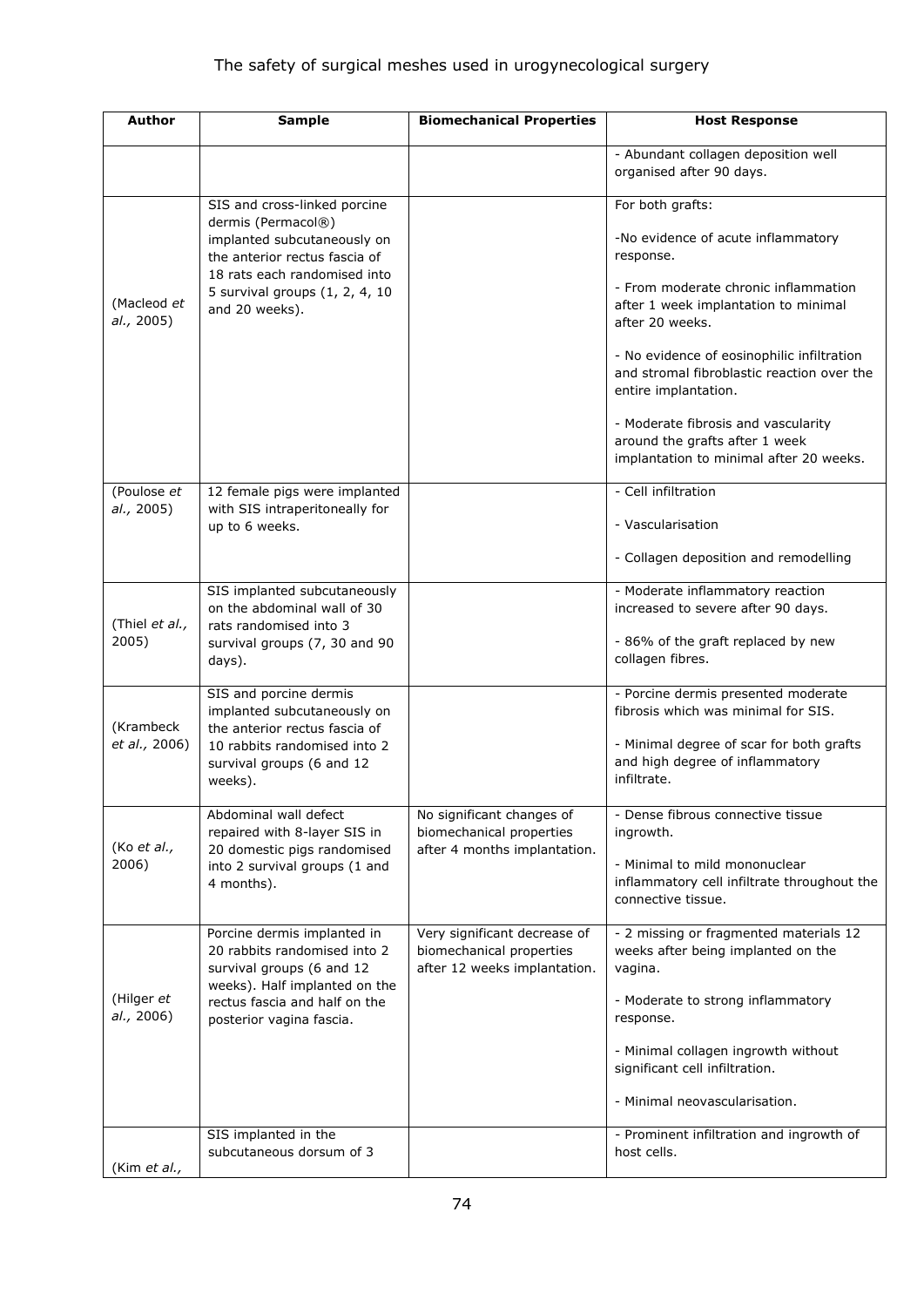| <b>Author</b>               | <b>Sample</b>                                                                                                                                                                                                             | <b>Biomechanical Properties</b>                                                                                                                                                                                                                                                                                                        | <b>Host Response</b>                                                                                                                                                                                                                                                                                                                                                                                                                                                                                                        |
|-----------------------------|---------------------------------------------------------------------------------------------------------------------------------------------------------------------------------------------------------------------------|----------------------------------------------------------------------------------------------------------------------------------------------------------------------------------------------------------------------------------------------------------------------------------------------------------------------------------------|-----------------------------------------------------------------------------------------------------------------------------------------------------------------------------------------------------------------------------------------------------------------------------------------------------------------------------------------------------------------------------------------------------------------------------------------------------------------------------------------------------------------------------|
| 2007)                       | rats sacrificed after 2 weeks.                                                                                                                                                                                            |                                                                                                                                                                                                                                                                                                                                        | - Few macrophages infiltrated or<br>accumulated around the grafts.                                                                                                                                                                                                                                                                                                                                                                                                                                                          |
| (Rauth et<br>al., 2007)     | SIS implanted on the<br>peritoneal surface of the<br>abdominal wall of 6 pigs<br>sacrificed 8 weeks after<br>implantation.                                                                                                |                                                                                                                                                                                                                                                                                                                                        | - 80% of contraction from original<br>surface area.<br>- Moderate neovascularisation.<br>- Densely populated by host cells with<br>moderate amounts of new disorganised<br>collagen deposition.                                                                                                                                                                                                                                                                                                                             |
| (Woodruff et<br>al., 2008)  | Porcine dermis slings<br>explanted after revision from<br>4 women, due to different<br>complications, between 2-65<br>months after implantation.                                                                          |                                                                                                                                                                                                                                                                                                                                        | - Severe encapsulation.<br>- No degradation.<br>- No fibroblast infiltration or<br>neovascularisation.                                                                                                                                                                                                                                                                                                                                                                                                                      |
| (Sandor et<br>al., 2008)    | Abdominal wall defect<br>repaired with SIS and cross-<br>linked porcine dermis<br>(Permacol®) in 33 primates<br>randomised into 3 survival<br>groups $(1, 3$ and 6 months).                                               |                                                                                                                                                                                                                                                                                                                                        | - Considerable contraction after 1 month<br>for both materials, but no significant<br>change over the next 5 months.<br>- Better integration of both materials at<br>late stage by scar formation.<br>- Inflammatory cell infiltration 3 months<br>after implantation for SIS and formation<br>of few blood vessels.<br>- Acellular porcine dermis over the entire<br>course of implantation with substantial<br>inflammation surrounding their<br>perimeter.<br>- Partial resorption for both materials<br>after 6 months. |
| (Pierce et<br>al., 2009b)   | Cross-linked porcine dermis<br>implanted on the abdominal<br>wall and posterior vagina of<br>18 rabbits sacrificed 9 months<br>after implantation.                                                                        | 11 grafts remained intact<br>without significant changes<br>of biomechanical properties<br>compared to the baseline<br>values. They just were<br>thicker and tolerated less<br>elongation at failure. 7<br>grafts were partially<br>degraded but thicker again<br>and with significant<br>decrease of all<br>biomechanical properties. | - Host connective tissue incorporation<br>between fibres.<br>- Intense foreign body reaction in<br>degraded grafts which may be expedited<br>in vaginal environment.                                                                                                                                                                                                                                                                                                                                                        |
| (VandeVord<br>et al., 2010) | SIS and porcine dermis<br>implanted in 16 rats,<br>respectively and both<br>randomised into 4 survival<br>groups (2, 4, 8, 12 weeks).<br>Implantation around the<br>bladder neck, anchored to the<br>surrounding tissues. |                                                                                                                                                                                                                                                                                                                                        | - Thin fibrous capsule formation.<br>- Moderate cell infiltration and<br>angiogenesis for SIS and minimal for<br>porcine dermis.                                                                                                                                                                                                                                                                                                                                                                                            |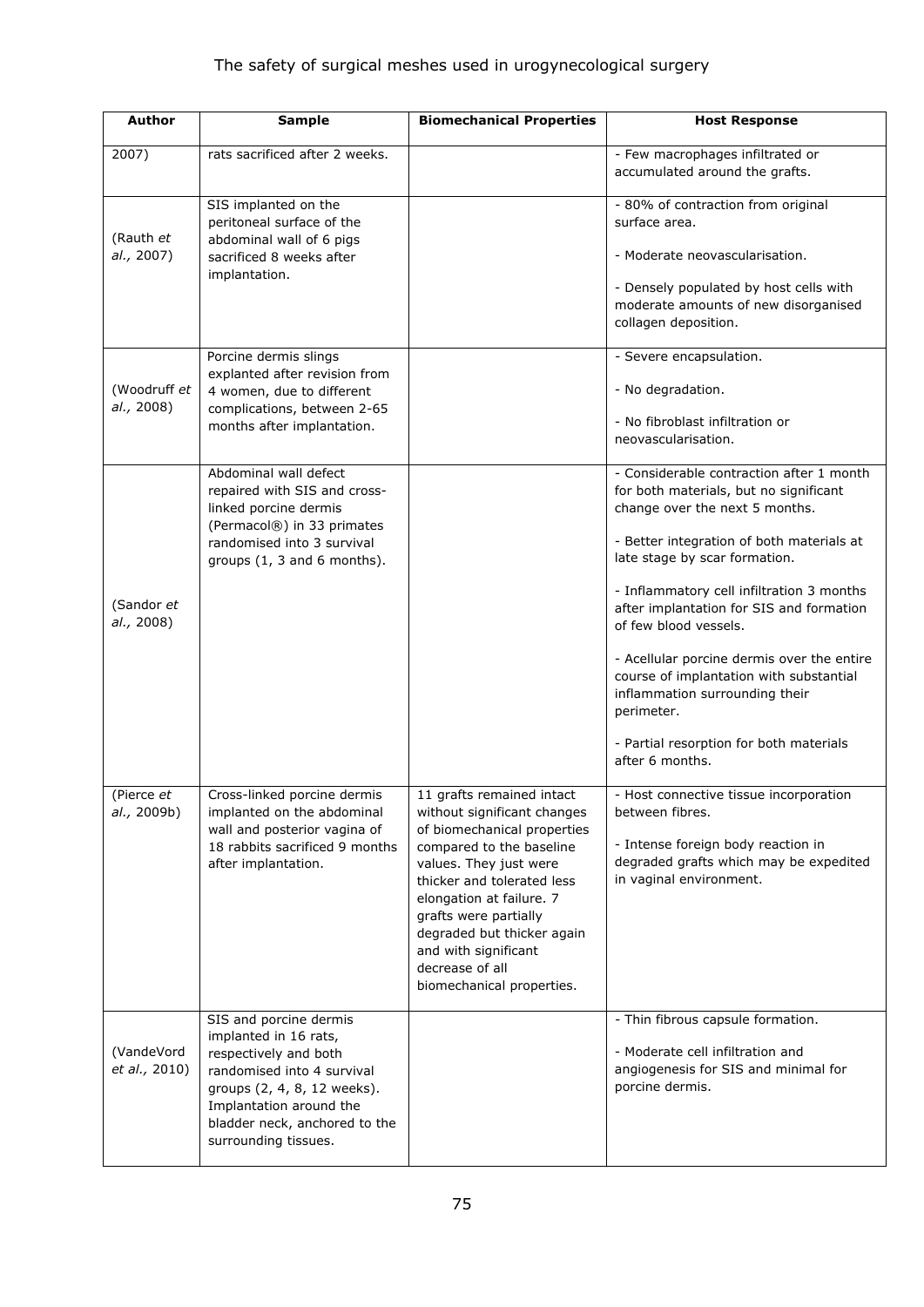| <b>Author</b>             | <b>Sample</b>                                                                                                                                                                                                                                                 | <b>Biomechanical Properties</b>                                                                                                                               | <b>Host Response</b>                                                                                                                                                                                                                                                                                                                                                                                                                                                                                 |
|---------------------------|---------------------------------------------------------------------------------------------------------------------------------------------------------------------------------------------------------------------------------------------------------------|---------------------------------------------------------------------------------------------------------------------------------------------------------------|------------------------------------------------------------------------------------------------------------------------------------------------------------------------------------------------------------------------------------------------------------------------------------------------------------------------------------------------------------------------------------------------------------------------------------------------------------------------------------------------------|
| (Rice et al.,<br>2010)    | Abdominal wall defect repair<br>with SIS (Surgisis®) in 18<br>rats randomised into 2<br>survival groups (30 and 60<br>days).                                                                                                                                  | Increase of tensile strength<br>after 30 days and, again,<br>increase of tensile strength<br>after 60 days respectively to<br>30 days.                        | - Moderate amounts of collagen<br>deposition well organised.<br>- Abundant revascularisation.                                                                                                                                                                                                                                                                                                                                                                                                        |
| (Deprest et<br>al., 2010) | 13 patients underwent<br>secondary sacrocolpopexy<br>because of failure or vaginal<br>revision because of a graft<br>related complication after the<br>initial sacrocolpopexy with<br>porcine dermal collagen<br>(Pelvicol®) (9) or SIS<br>$(Surgisis@)$ (4). |                                                                                                                                                               | - Pelvicol presented high degradation<br>rates associated with no body foreign<br>reaction.<br>- Pelvicol remnants were integrated into<br>collagen rich connective tissue with<br>limited neovascularisation (scar host<br>tissue).<br>- No significant body foreign reaction to<br>Surgisis grafts.<br>- Surgisis no longer recognisable replaced<br>by irregularly organised connective tissue<br>and fat tissue.                                                                                 |
| (Liu et al.,<br>2011)     | Abdominal wall defect<br>repaired with SIS and<br>acellular porcine dermal<br>matrix in 50 Sprague Dawley<br>rats randomised into 5<br>survival groups (1, 2, 4, 8 and<br>12 weeks).                                                                          | After initial decrease of<br>biomechanical properties at<br>week 2, these were<br>increased over the next 10<br>weeks reaching similar<br>values from week 1. | - Pronounced inflammatory response 1 to<br>4 weeks after implantation for SIS<br>compared with porcine dermal, but fell to<br>similar negligible values for both after 12<br>weeks.<br>- Large neovascularisation and collagen<br>deposition, which was higher for SIS<br>group.<br>- SIS implants degraded more quickly<br>and were almost totally replaced by<br>organised collagenous tissues.<br>- Contraction at first weeks leading to<br>significant lower surface area in both<br>materials. |
| (Jenkins et<br>al., 2011) | Abdominal wall defect<br>repaired with porcine dermal<br>matrix in 24 Yucatan mini pigs<br>randomised into 2 survival<br>groups (1 and 6 months).                                                                                                             | Significantly greater<br>incorporation strengths after<br>6 months compared with 1<br>month.                                                                  | - Moderate cell infiltration.<br>- Moderate extracellular matrix<br>deposition.<br>- Moderate neovascularisation.<br>- Partial degradation and from widely to<br>mild fibrous encapsulation.                                                                                                                                                                                                                                                                                                         |
| (Kolb et al.,<br>2012)    | Cross-linked porcine dermis<br>(Permacol®) implanted<br>subcutaneously in 5 pigs<br>randomised into 4 survival<br>groups (7, 21, 90 and 180<br>days).                                                                                                         |                                                                                                                                                               | - Mild inflammatory response decreased<br>to minimal from day 7 to day 180 after<br>implantation.<br>- None to minimal neovascularisation<br>after 180 days.<br>- Small amount of residual SIS remained<br>were surrounded by mild to moderate<br>chronic inflammation.                                                                                                                                                                                                                              |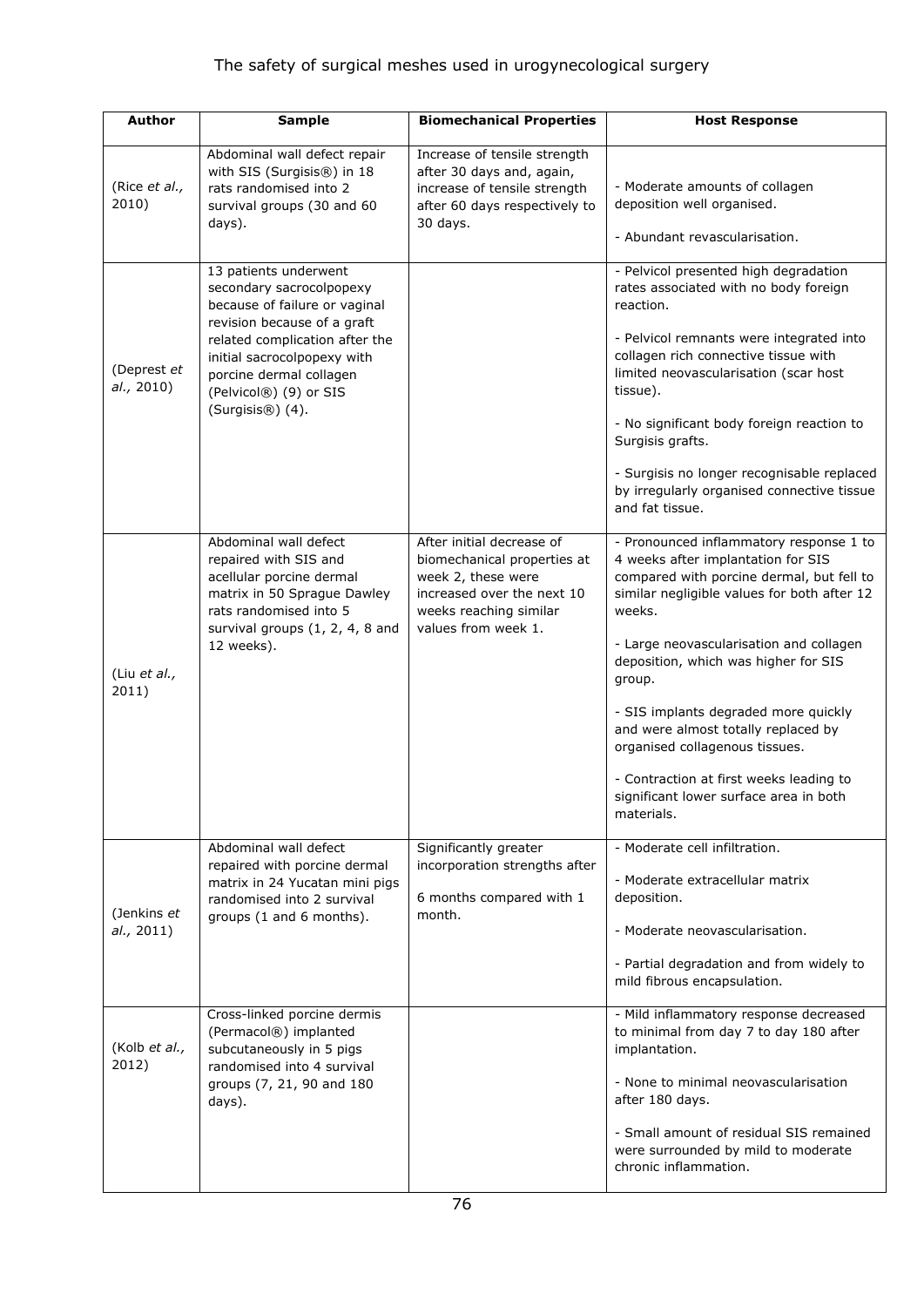| Author                 | <b>Sample</b>                                                                                                                | <b>Biomechanical Properties</b> | <b>Host Response</b>                                                                                                                                                                                                                                                                                                                                                            |
|------------------------|------------------------------------------------------------------------------------------------------------------------------|---------------------------------|---------------------------------------------------------------------------------------------------------------------------------------------------------------------------------------------------------------------------------------------------------------------------------------------------------------------------------------------------------------------------------|
|                        |                                                                                                                              |                                 | - Moderate levels of encapsulation.                                                                                                                                                                                                                                                                                                                                             |
| (Daly et al.,<br>2012) | Abdominal wall defect<br>repaired with porcine dermis<br>in rats randomised into 3<br>survival groups (1, 3 and 35<br>days). |                                 | - Cell infiltrate into entire grafts by day<br>35.<br>- Degradation of the scaffold most<br>pronounced at the periphery with fibrous<br>tissue, angiogenesis and foreign body<br>giant cells noted.<br>- Grafts surrounded by a dense and<br>circumferentially organised connective<br>tissue.<br>- Mononuclear cells decreased in number<br>compared with earlier time points. |

#### Table 9: Studies on host response to polypropylene meshes.

| <b>Author</b>              | <b>Sample</b>                                                                                                                                                                                     | <b>Biomechanical</b><br><b>Properties</b>                                                               | <b>Host Response</b>                                                                                                                                                        |
|----------------------------|---------------------------------------------------------------------------------------------------------------------------------------------------------------------------------------------------|---------------------------------------------------------------------------------------------------------|-----------------------------------------------------------------------------------------------------------------------------------------------------------------------------|
| (Falconer et al.,<br>2001) | 16 women were implanted<br>with TVT for up to 2 years:<br>6 with Mersilene and 10 with<br>Prolene.                                                                                                |                                                                                                         | Mersilene induces higher inflammatory<br>response than Prolene. Mersilene is easier<br>to extract than Prolene.                                                             |
| (Klinge et al.,<br>2002)   | heavy weight monofilament<br>with small pore size (HWM)<br>and low weight with large<br>pore size multifilament<br>(LWM) on the posterior<br>abdominal wall of rats for 7,<br>14, 21 and 90 days. |                                                                                                         | HWM: intense inflammation, embedded in<br>connective tissue. LWM: less pronounced<br>inflammatory response and fibrotic<br>capsule, collagen distributed within the<br>mesh |
| (Wang et al.,<br>2004)     | 17 women with sling<br>extrusion and 7 women<br>with voiding difficulties<br>implanted with TVT and<br>SPARC.                                                                                     |                                                                                                         | Pronounced fibrosis around the fibres -<br>extrusion and voiding difficulty as a result                                                                                     |
| (Rabah et al.,<br>2004)    | Implantation of Surgipro<br>and Cadaveric fascia lata in<br>rabbit's bladder neck for 6<br>and 12 weeks.                                                                                          |                                                                                                         | Cadaveric fascia lata group: the implant<br>was incorporated in a plate of fibrous<br>tissue.<br>Polypropylene mesh: inflammation<br>localised on the graft.                |
| (Spiess et al.,<br>2004)   | <b>TVT and Cadaveric fascia</b><br>lata implanted in rats<br>abdominal wall for 6 and 12<br>weeks.                                                                                                | TVT has the greater break<br>load and the maximum<br>average load compared to<br>Cadaveric Fascia Lata. |                                                                                                                                                                             |
| (Zheng et al.,<br>2004)    | Prolene and Pelvicol<br>implanted in full thikness<br>abdominal wall defects in<br>rats for 7, 14, 30 and 90<br>days.                                                                             |                                                                                                         | Prolene prosthesis show the presence of<br>leukocytes in the activated state.                                                                                               |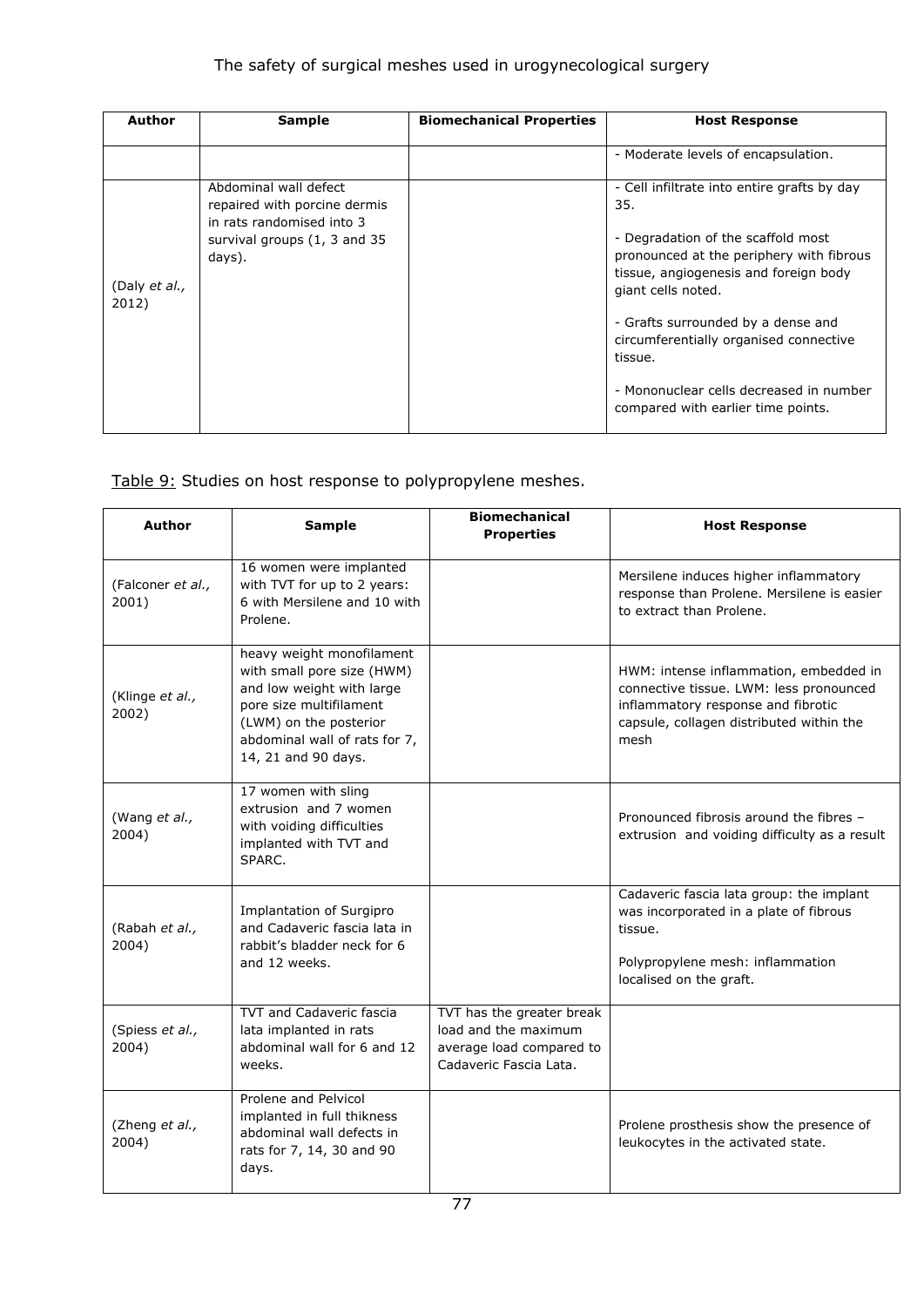| <b>Author</b>                    | <b>Sample</b>                                                                                                                                          | <b>Biomechanical</b><br><b>Properties</b>                                                                                                    | <b>Host Response</b>                                                                                       |
|----------------------------------|--------------------------------------------------------------------------------------------------------------------------------------------------------|----------------------------------------------------------------------------------------------------------------------------------------------|------------------------------------------------------------------------------------------------------------|
| (Konstantinovic<br>et al., 2005) | Marlex and non-cross-linked<br>Surgisis implanted on the<br>anterior abdominal wall of<br>rats for 7, 14, 30 and 90                                    |                                                                                                                                              | Marlex: more pronounced inflammatory<br>reaction and vascularisation throughout the<br>graft that Surgisis |
|                                  | days.                                                                                                                                                  |                                                                                                                                              | Surgisis: milder inflammatory reaction.                                                                    |
| (Yildirim et al.,<br>2005)       | Gynecare TVT, SPARC™,<br>polypropylene mesh and IVS<br>implanted in contact with<br>the rats rectus muscle for<br>up to 30 days.                       |                                                                                                                                              | Inflammation and fibrosis are decreased in<br>large pore meshes.                                           |
| (Thiel et al.,<br>2005)          | Monofilament Polypropylene<br>mesh, silicone mesh, SIS<br>and PLA were implanted<br>subcutaneously on the<br>abdomen of rats for 7, 30<br>and 90 days. |                                                                                                                                              | Polypropylene induces the mildest<br>inflammatory response among the<br>samples.                           |
| (Bogusiewicz et                  | Monofilament TVT and<br>multifilament IVS were                                                                                                         |                                                                                                                                              | They induce production of similar amount<br>of collagen                                                    |
| al., 2006)                       | implanted in rats rectus<br>fascia for 42 days.                                                                                                        |                                                                                                                                              | Differences in the arrangement of collagen<br>and inflammation intensity                                   |
|                                  |                                                                                                                                                        |                                                                                                                                              | Vicryl: low level of inflammation and<br>completely absorbed.                                              |
| (Boulanger et al.,               | Vicryl, Vypro, Prolene,<br>Prolene Soft and Mersuture                                                                                                  |                                                                                                                                              | Vypro: intense inflammation and strong<br>fibrotic response.                                               |
| 2006)                            | were implanted in pgs<br>peritoneum for 10 weeks.                                                                                                      |                                                                                                                                              | Prolene and Prolene Soft: well integrated,<br>weak inflammatory response.                                  |
|                                  |                                                                                                                                                        |                                                                                                                                              | Mersuture: no good integration.                                                                            |
| (Krambeck et al.,                | SPARC mesh, human<br>cadaveric fascia, porcine<br>dermis, SIS and autologous                                                                           |                                                                                                                                              | Polypropylene mesh has the greatest scar<br>formation.                                                     |
| 2006)                            | fascia were implanted in<br>rabbits rectus fascia for 12<br>weeks.                                                                                     |                                                                                                                                              | Polypropylene has the mildest<br>inflammatory response.                                                    |
| (Boukerrou et al.,<br>2007)      | Pre-peritoneal implantation<br>of Vicryl, Vypro, Prolene,<br>Prolene Soft and Mersuture<br>mesh for 2 months in pigs.                                  | Non-absorbable,<br>monofilamentous,<br>macroporous materials<br>(type I) seem more<br>resistant, retract less and<br>has the best tolerance. |                                                                                                            |
| (Spelzini et al.,<br>2007)       | Polypropylene type I mesh<br>and Macroporous silk<br>construct were implanted in<br>rat fascial defects for 7, 14,<br>30 and 90 days.                  |                                                                                                                                              | Polypropylene meshes induce a moderate<br>inflammatory response and not<br>architectural degradation.      |
| (Zorn et al.,<br>2007)           | Rat abdominal wall was<br>implanted with SPARC™,<br>TVT and SIS for 6 weeks, 9,                                                                        | TVT has tensile properties<br>similar to SPARC and<br>They are superior to                                                                   |                                                                                                            |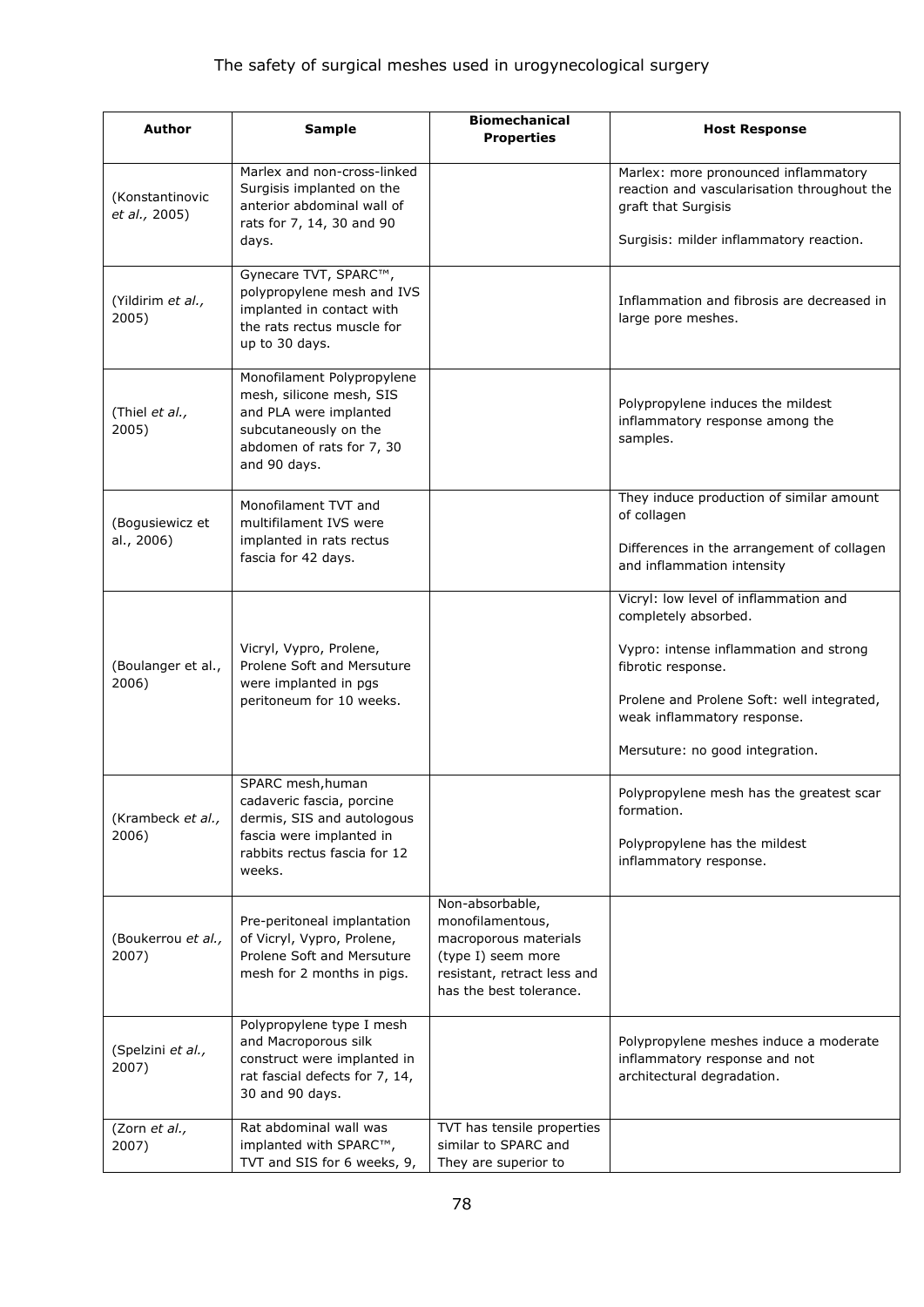| <b>Author</b>               | <b>Sample</b>                                                                                                                                                                              | <b>Biomechanical</b><br><b>Properties</b>                                                                                                                                                    | <b>Host Response</b>                                                                                                                                 |
|-----------------------------|--------------------------------------------------------------------------------------------------------------------------------------------------------------------------------------------|----------------------------------------------------------------------------------------------------------------------------------------------------------------------------------------------|------------------------------------------------------------------------------------------------------------------------------------------------------|
|                             | 6, 9 and 12 months.                                                                                                                                                                        | Stratasis.                                                                                                                                                                                   |                                                                                                                                                      |
| (Bazi et al.,<br>2007)      | Rats rectus fascia was<br>implanted with Advantage,<br>IVS, SPARC and TVT for up<br>to 24 weeks.                                                                                           | They all show similar<br>mechanical properties<br>after removal.                                                                                                                             | They induce different host responses due<br>to different porosity.                                                                                   |
| (de Tayrac et al.,<br>2007) | Ewes vaginas were<br>implanted with a non-coated<br>LW polypropylene mesh<br>(Soft Prolene) and a coated<br>one (Ugytex) from 1 to 12<br>weeks.                                            |                                                                                                                                                                                              | Similar inflammatory response between<br>the two materials.                                                                                          |
| (Huffaker et al.,<br>2008)  | Rabbits vaginas were<br>implanted with Pelvitex<br>(Collagen-coated) and<br>Gynemesh (uncoated<br>Polypropylene meshes) for<br>up to 12 weeks.                                             |                                                                                                                                                                                              | Both materials induce a mild foreign body<br>reaction with minimal fibrosis.                                                                         |
| (Woodruff et al.,<br>2008)  | 24 grafts were explanted in<br>women undergoing sling<br>revision after 2-34 months.<br>Grafts were Polypropylene<br>meshes, autologous fascia,<br>porcine dermis and<br>cadaveric dermis. |                                                                                                                                                                                              | No evidences of degradation or<br>encapsulation, abundant host infiltration.<br>Neovascularisation was visible.                                      |
| (Elmer et al.,<br>2009)     | PROLIFT® was implanted in<br>humans for 1 year.                                                                                                                                            |                                                                                                                                                                                              | Increase in macrophages and mast cells<br>count.<br>Mild but persistent foreign body response.                                                       |
| (Pierce et al.,<br>2009b)   | Polypropylene mesh vs.<br>Cross-linked porcine dermis<br>implanted in rabbits vagina<br>and abdomen for 9 months.                                                                          |                                                                                                                                                                                              | Polypropylene caused milder inflammatory<br>reaction, more long-term, good host tissue<br>incorporation.                                             |
| (Melman et al.,<br>2011)    | Bard® mesh (HWPP),<br>Ultrapro® (LWPP), GORE®<br>Infinit mesh (ePTFE) in an<br>mini-pigs hernia repair for 1,<br>3 and 5 months.                                                           | Their maximum tensile<br>strength decreases for all<br>of them.                                                                                                                              | Inflammation decreases with time.<br>Cell infiltration increases with time.                                                                          |
| (Pascual et al.,<br>2012)   | Surgipro, Optilene, GORE®<br>Infinit mesh (ePTFE) were<br>implanted in rabbits<br>abdominal wall defect for 14<br>days.                                                                    | LWPP implants might be<br>improved by the newly<br>formed tissue around it.                                                                                                                  | PTFE induces an increased macrophage<br>response when compared to<br>polypropylene. Increase collagen<br>deposition in high porosity meshes.         |
| (Manodoro et al.,<br>2013)  | Gynemesh in two sizes<br>(50x50 mm and 35x35 mm)<br>implanted in 20 adult ewes<br>for 60 and 90 days, both on<br>the abdominal and vaginal<br>walls.                                       | Implants were contracting<br>more when implanted on<br>the vaginal wall,<br>compared to abdominal<br>wall.<br>Grafts implanted on the<br>vaginal wall are stiffer<br>than the ones implanted | 30% of the 50x50 meshes caused vaginal<br>extrusion and exposure.<br>60% of the 35x35 meshes had reduced<br>surface (i.e. contracting after 90 days. |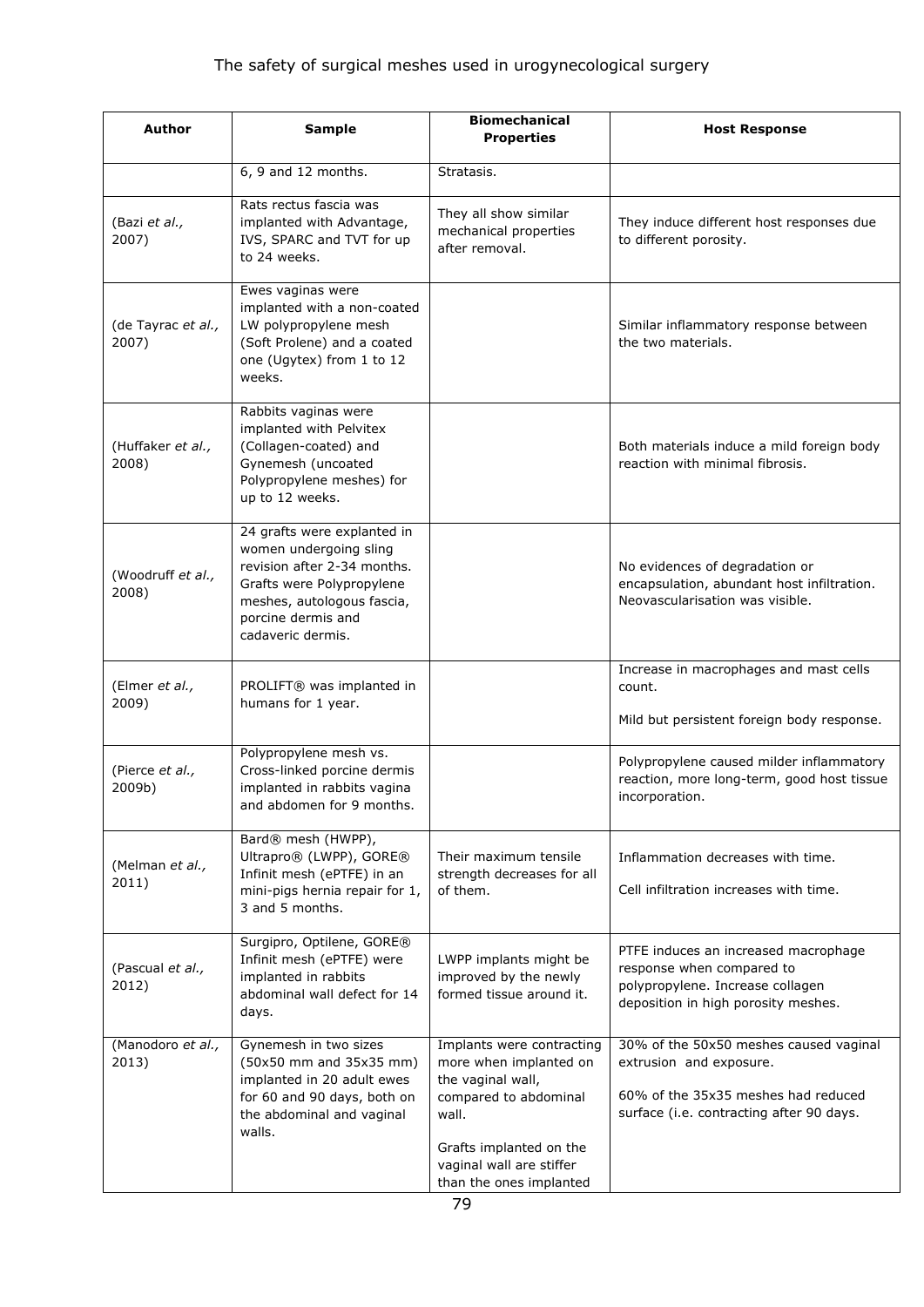| Author | <b>Sample</b> | <b>Biomechanical</b><br><b>Properties</b>  | <b>Host Response</b> |
|--------|---------------|--------------------------------------------|----------------------|
|        |               | on the abdominal wall,<br>after retrieval. |                      |

HWPP – heavy weight polypropylene

LWPP – lightweight polypropylene (also called soft) / ePTFE – expanded polytetrafluoroethylene /

PLGA – poly lactide-co-glycolide acid / PLA – poly lactide acid / PGA – poly glycolide acid

#### Table 10: Classification of synthetic materials used in pelvic floor reconstruction.

| Type    | Mesh Pore size              | Structure    | Polymer       | Trade name                       | Company                     |         |
|---------|-----------------------------|--------------|---------------|----------------------------------|-----------------------------|---------|
| $\bf I$ | Macroporous<br>$> 75 \mu m$ | Monofilament | Polypropylene | Uretex®                          | CR Bard                     |         |
|         |                             |              |               | Gynecare TVT                     | Ethicon,<br>Johnson&Johnson |         |
|         |                             |              |               | Bard <sup>®</sup> Mesh           | Bard/Davol                  |         |
|         |                             |              |               | $\mathsf{SPARC}^{\mathsf{TM}}$   | American<br>Systems         | Medical |
|         |                             |              |               | In-Fast $^{\rm TM}$              | American<br>Systems         | Medical |
|         |                             |              |               | Monarc™                          | American<br>Systems         | Medical |
|         |                             |              |               | Lynx®                            | <b>Boston Scientific</b>    |         |
|         |                             |              |               | Advantage®                       | <b>Boston Scientific</b>    |         |
|         |                             |              |               | obtryx®                          | <b>Boston Scientific</b>    |         |
|         |                             |              |               | Optilene®                        | <b>B.</b> Braun             |         |
|         |                             |              |               | Aris™                            | Mentor Corp                 |         |
|         |                             |              |               | Perigee™                         | American<br>Systems         | Medical |
|         |                             |              |               | Parietene                        | Covidien                    |         |
|         |                             |              |               | Intepro®                         | American<br>Systems         | Medical |
|         |                             |              |               | Gynecare<br>Prolift <sup>®</sup> | Ethicon,<br>Johnson&Johnson |         |
|         |                             |              |               | Surgipro™                        | Covidien                    |         |
|         |                             |              |               | Prolene®                         | Ethicon,                    |         |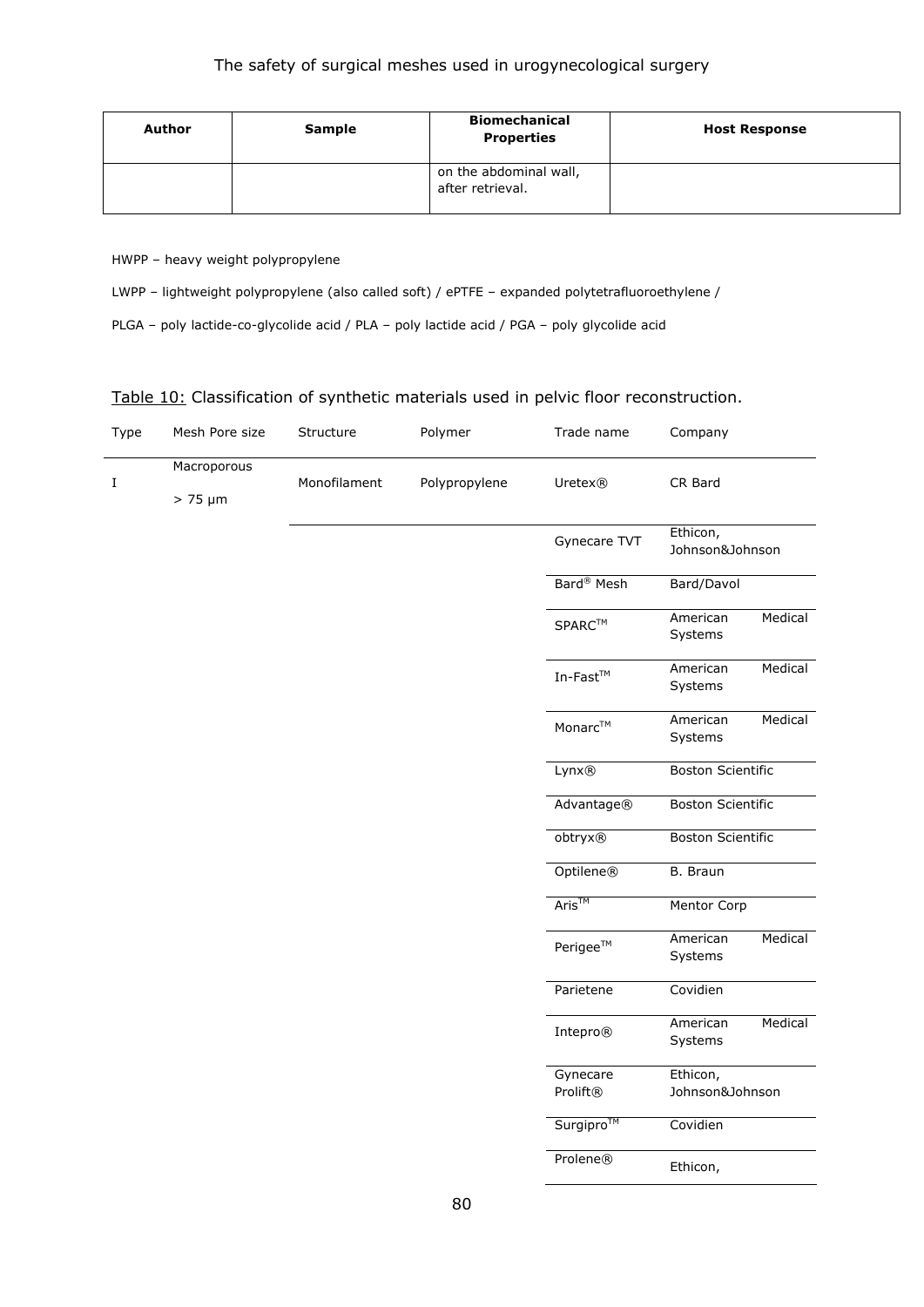| Type     | Mesh Pore size                                                | Structure     | Polymer                                                       | Trade name                                            | Company                        |
|----------|---------------------------------------------------------------|---------------|---------------------------------------------------------------|-------------------------------------------------------|--------------------------------|
|          |                                                               |               |                                                               |                                                       | Johnson&Johnson                |
|          |                                                               |               |                                                               | Prolene® Soft                                         | Ethicon,<br>Johnson&Johnson    |
|          |                                                               |               |                                                               | Gynemesh PS                                           | Ethicon,<br>Johnson&Johnson    |
|          |                                                               |               |                                                               | Atrium                                                | <b>Atrium Medical</b>          |
|          |                                                               |               |                                                               | <b>Marlex®</b>                                        | CR Bard                        |
|          |                                                               | Multifilament | Copolymer<br>of<br>glycolide<br>$(90\%)$<br>and lactide (10%) | <b>Vicryl®</b>                                        | Ethicon,<br>Johnson&Johnson    |
|          |                                                               |               |                                                               | Vypro®                                                | Ethicon,<br>Johnson&Johnson    |
|          |                                                               |               | Polypropylene and<br>Polyglecaprone                           | <b>UltraPro®</b>                                      | Ethicon,<br>Johnson&Johnson    |
|          |                                                               |               | Poly Glycolic Acid                                            | Dexon <sup>®</sup>                                    | Davis and Geck                 |
| $\rm II$ | Macroporous<br>$< 10 \mu m$                                   | Multifilament | Expanded PTFF                                                 | GoreTex®                                              | W.L Gore                       |
|          |                                                               |               | Poly<br>Ethylene<br>Terephtalate                              | Mersuture                                             | Ethicon,<br>Johnson&Johnson    |
| III      | Macroporous<br>with microporous<br>components<br>$< 10 \mu m$ | Multifilament | <b>PTFE</b>                                                   | Teflon <sup>®</sup>                                   | C.R. Bard                      |
|          |                                                               |               | Poly<br>Ethylene<br>Terephtalate                              | <b>Mersilene®</b>                                     | Ethicon,<br>Johnson&Johnson    |
|          |                                                               |               | Polypropylene                                                 | <b>IVS</b> Tunneller <sup>™</sup>                     | <b>Tyco Healthcare</b>         |
|          |                                                               |               | Woven polyester                                               | Protegen                                              | <b>Boston Scientific</b>       |
| IV       | Nanoporous<br>$< 1 \mu m$                                     | Multifilament | Silicon-Coated<br>Polyester                                   | Intemesh®                                             | Medical<br>American<br>Systems |
|          |                                                               |               | Dura<br>Mater<br>substitute                                   | <b>PRECLUDE®</b><br><b>MVP®</b><br>Dura<br>substitute | W.L. Gore                      |
|          |                                                               |               | Expanded<br>PTFE,<br>pericardial<br>membrane                  | <b>PRECLUDE®</b><br>Pericardial<br>Membrane           | W.L. Gore                      |

substitute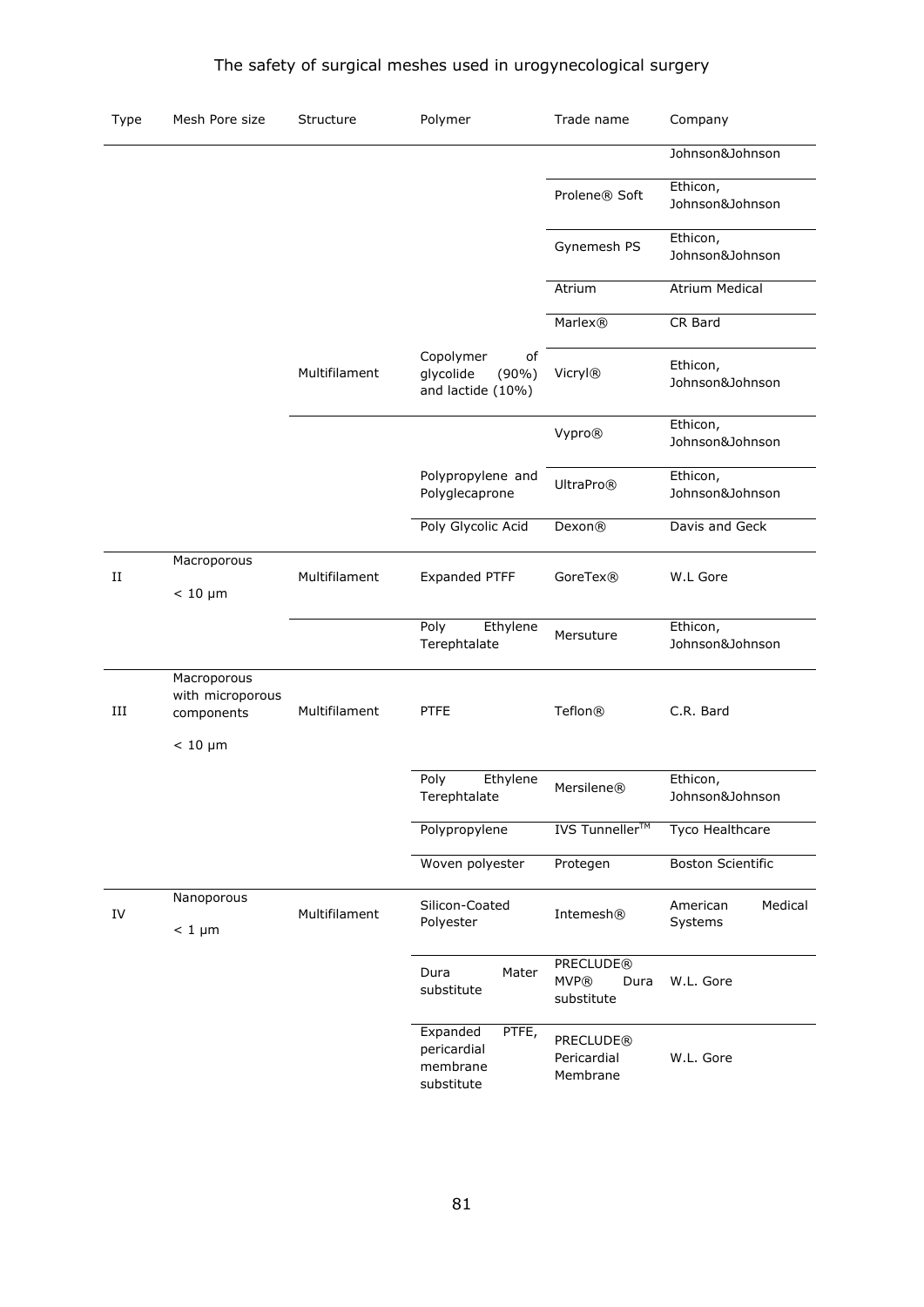#### **10. LIST OF REFERENCES**

Abed H, Rahn DD, Lowenstein L, Balk EM, Clemons JL, Rogers RG. Incidence and management of graft erosion, wound granulation, and dyspareunia following vaginal prolapse repair with graft materials: a systematic review. Int Urogynecol J. 2011; 22:789-98.

Abrams P, Cardozo L, Fall M, Griffiths D, Rosier P, Ulmsten U, Van Kerrebroeck P, Victor A, Wein A. The standardisation of terminology of lower urinary tract function: Report from the International Standardisation Sub-Committee Continence Society. Neurourology and Urodynamics, 2002; 21, 167-178.

Achtari C, Hiscock R, O'Reilly BA, Schierlitz L, Dwyer PL. Risk factors for mesh extrusion after transvaginal surgery using polypropylene (Atrium) or composite polypropylene/polyglactin 910 (Vypro II) mesh. Int Urogynecol J Pelvic Floor Dysfunct. 2005; 16(5):389-94.

Agur W, Riad M, Secco S, Litman H, Madhuvrata P, Novara G, Abdel-Fattah M. Surgical Treatment of Recurrent Stress Urinary Incontinence in Women: A Systematic Review and Meta-analysis of Randomised Controlled Trials. Eur Urol. 2013; 64(2):323-36.

Akladios CY, Dautun D, Saussine C, Baldauf JJ, Mathelin C, Wattiez A. Laparoscopic sacrocolpopexy for female genital organ prolapse: establishment of a learning curve. Eur J Obstet Gynecol Reprod Biol. 2010; 149(2):218-21.

Akyol A, Akca A, Ulker V, Gedikbasi A, Kublay A, Han A, Ark HC, Numanoglu C. Additional surgical risk factors and patient characteristics for mesh extrusion after abdominal sacrocolpopexy. J Obstet Gynaecol Res. 2014; 40(5):1368-74.

Albo ME, Richter HE, Brubaker L, Norton P, Kraus SR, Zimmern PE, Chai TC, Zyczynski H, Diokno AC, Tennstedt S, Nager C, Lloyd LK, FitzGerald M, Lemack GE, Johnson HW, Leng W, Mallett V, Stoddard AM, Menefee S, Varner RE, Kenton K, Moalli P, Sirls L, Dandreo KJ, Kusek JW, Nyberg LM, Steers W. Burch colposuspension versus fascial sling to reduce urinary stress incontinence. N Engl J Med. 2007; 356:2143-55.

Alhasso A, Glazener CM, Pickard R, N'Dow J., Adrenergic drugs for urinary incontinence in adults., Cochrane Database Syst Rev. 2003; (2):CD001842.

Amid PK. Classification of biomaterials and their related complications in abdominal wall hernia surgery. Hernia. 1997; 1:15-21.

Amrute, K. V., Badlani, G. H. The science behind biomaterials in female stress urinary incontinence surgery. ScientificWorldJournal, 2009; 9, 23-31.

Anger JT, Mueller ER, Tarnay C, Smith B, Stroupe K, Rosenman A, Brubaker L, Bresee C, Kenton K. Robotic compared with laparoscopic sacrocolpopexy: a randomized controlled trial. Obstet Gynecol. 2014; 123(1):5-12.

Araco F, Gravante G, Sorge R, Overton J, De Vita D, Primicerio M, Dati S, Araco P, Piccione E. The influence of BMI, smoking, and age on vaginal extrusion s after synthetic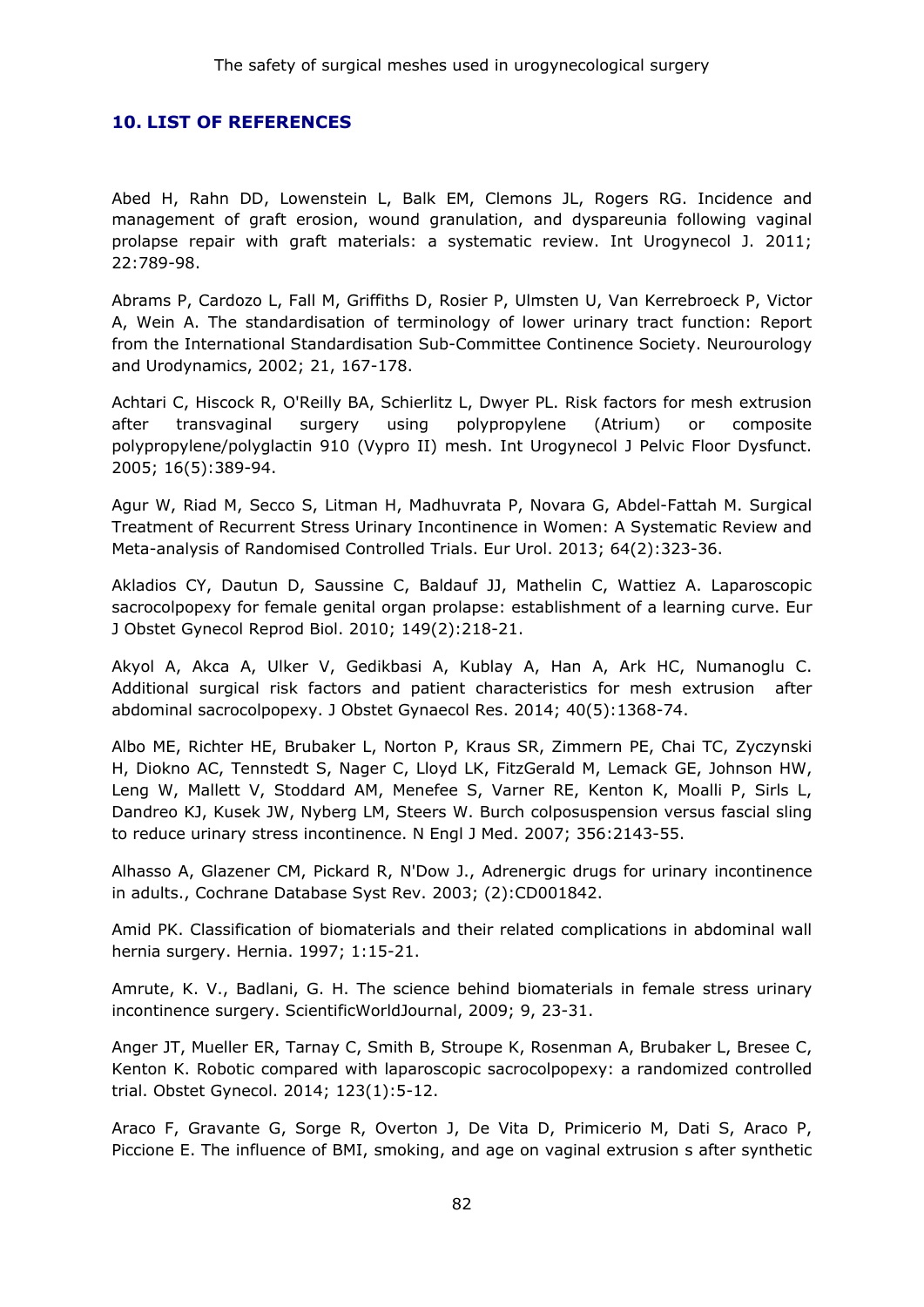mesh repair of pelvic organ prolapse: a multicentre study; Acta Obstetricia et Gynecologica Scand; 2009; 88:772-80.

Aref-Adib M., Lamb B. W., Lee H. B., Akinnawo E., Raza M. M. A., Hughes A., Mehta V. S., Odonde R. I., Yoong W., Stem cell therapy for stress urinary incontinence: a systematic review in human subjects. 2013; 288(6): 1213-21

Arsene E, Giraudet G, Lucot JP, Rubod C, Cosson M. Sacral colpopexy: long-term mesh complications requiring reoperation(s). Int Urogynecol J. 2014 Oct 17.

Association française de normalisation (AFNOR) NF S94-801 (2007). Implants de renfort mis en place par voie vaginale pour cure d'incontinence urinaire d'effort et/ou de prolapsus des organes pelviens - Essais pré-cliniques et essais cliniques.

Badylak S, Kokini K, Tullius B, Simmons-Byrd A, Morff R. Morphologic study of small intestinal submucosa as a body wall repair device. Journal of Surgical Research. 2002; 103, 190-202.

Badylak S, Kokini M, Tullius B, Whitson B. Strength over time of a resorbable bioscaffold for body wall repair in a dog model. Journal of Surgical Research 2001; 99, 282-287.

Bafghi A, Iannelli A, Verger S, Novelas S, Amiel J, Gugenheim J, Bongain A. Transvaginal repair of genital prolapse with Prolift: evaluation of safety and learning curve. J Gynecol Obstet Biol Reprod (Paris). 2009; 38(1):77-82.

Barber MD, Brubaker L, Burgio KL, Richter HE, Nygaard I, Weidner AC, Menefee SA, Lukacz ES, Norton P, Schaffer J, Nguyen JN, Borello-France D, Goode PS, Jakus-Waldman S, Spino C, Warren LK, Gantz MG, Meikle SF; Eunice Kennedy Shriver National Institute of Child Health and Human Development Pelvic Floor Disorders Network. Comparison of 2 transvaginal surgical approaches and perioperative behavioural therapy for apical vaginal prolapse: the OPTIMAL randomized trial. JAMA. 2014; 311(10):1023- 34. doi: 10.1001/jama.2014.1719.

Barber MD, Kleeman S, Karram MM, Paraiso MFR, Ellerkmann M, Vasavada S, Walters MD. Risk factors associated with failure 1 year after retropubic or transobturator midurethral slings, American Journal of Obstetrics and Gynecology. 2008; 199(6): 666.e1-7

Bauer RM, Soljanik I, Füllhase C, Karl A, Becker A, Stief CG, Gozzi C. Mid-term results for the retroluminar transobturator sling suspension for stress urinary incontinence after prostatectomy, BJU International 2011; vol. 108, no. 1, pp. 94–98.

Bazi TM, Hamade RF, Hussein IAH, Nader A, Jurjus A, Polypropylene midurethral tapes do not have similar biologic and biomechanical performance in the rat, European Urology 2007; vol. 51, no. 5, pp. 1364–1375.

Bazi TM, Hamade RF, Hussein IAH, Nader KA, Jurjus A. Polypropylene midurethral tapes do not have similar biologic and biomechanical performance in the rat. European Urology 2007; 51, 1364-1375.

Berger D, Bientzle M. Polyvinylidene fluoride: a suitable mesh material for laparoscopic incisional and parastomal hernia repair! A prospective, observational study with 344 patients. Hernia. 2009;13(2):167-72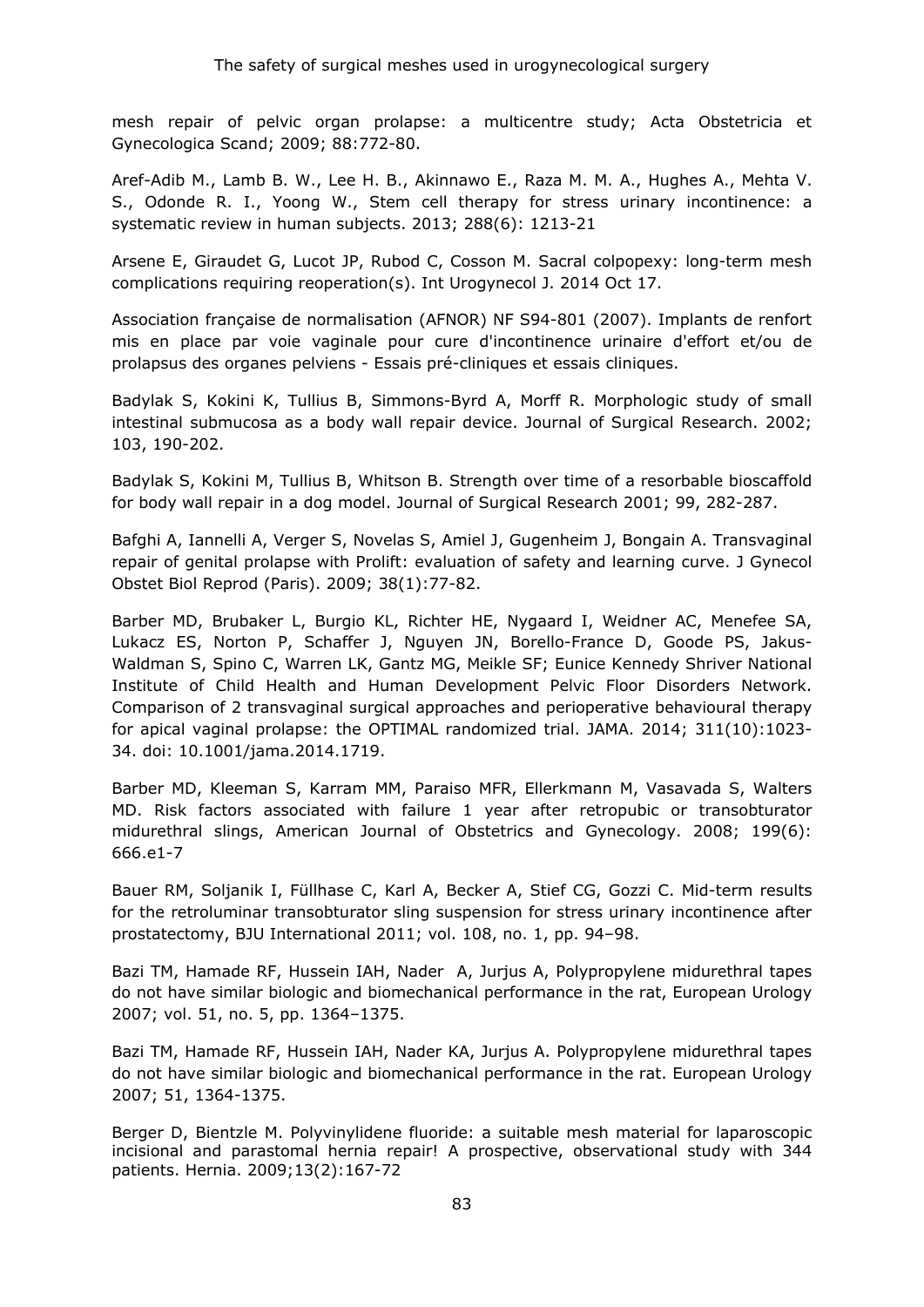Birch C, Fynes MM. The role of synthetic and biological prostheses in reconstructive pelvic floor surgery. Current Opinion in Obstetrics & Gynecology 2002a; 14, 527-535.

Bø K. Pelvic floor muscle training in treatment of female stress urinary incontinence, pelvic organ prolapse and sexual dysfunction. World J Urol. 2012; 30(4):437-43. doi: 10.1007/s00345-011-0779-8. Epub 2011.

Bogusiewicz M, Wrobel A, Jankiewicz K, Adamiak A, Skorupski P, Tomaszewski J, Rechberger T. Collagen deposition around polypropylene tapes implanted in the rectus fascia of female rats. European Journal of Obstetrics Gynecology and Reproductive Biology 2006; 124, 106-109.

Boukerrou M, Boulanger L, Rubod C, Larabaudie E, Dubois P, Cosson M. Study of the biomechanical properties of synthetic mesh implanted in vivo. European Journal of Obstetrics Gynecology And Reproductive Biology 2007; 134, 262-267.

Boulanger L, Boukerrou M, Lambaudie E, Defossez A, Cosson M. Tissue integration and tolerance to meshes used in gynecologic surgery: An experimental study. European Journal of Obstetrics Gynecology and Reproductive Biology 2006; 125, 103-108.

Bradley CS, Zimmerman MB, Qi Y, Nygaard IE, for the Women's Health Initiative (WHI). Natural history of pelvic organ prolapse in postmenopausal women. Obstetrics & Gynecology. 2007; 109(4): 848-54.

Brazzelli M, Shirran E, Vale L. Absorbent products for containing urinary and/or fecal incontinence in adults. Journal of Wound, Ostomy & Continence Nursing. 2002; 29(1): 45–54.

Brubaker L, Norton PA, Albo ME, et al; for the Urinary Incontinence Treatment Network. Adverse events over two years after retropubic or transobturator midurethral sling surgery: findings from the Trial of Midurethral Slings (TOMUS) study. Am J Obstet Gynecol 2011;205:498.e1-6.

Brubaker L, Stoddard A, Richter H, Zimmern P, Moalli P, Kraus SR, Norton P, Lukacz E, Sirls L, Johnson H. Mixed incontinence: Comparing definitions in women having stress incontinence surgery. Neurourology and Urodynamics 2009; 28(4): 268–73.

Bugge C, Adams EJ, Gopinath D, Reid F. Pessaries (mechanical devices) for pelvic organ prolapse in women. Cochrane Database Syst Rev. 2013; 2:CD004010. doi: 10.1002/14651858.CD004010.pub3.

Campeau L, Tu LM, Lemieux MC, Naud A, Karsenty G, Schick E, Corcos J. A multicenter, prospective, randomized clinical trial comparing tension-free vaginal tape surgery and no treatment for the management of stress urinary incontinence in elderly women. Neurourology and Urodynamics 2007; 26(7): 990–4.

Carneiro CDG, Sennes LU, Saldiva P.H.N., Tsuji D.H., Ximenes Filho J.A. Assessment of collagen deposits after implant of fascia lata and fat in the vocal folds of rabbits: histomorphometric study. Revista Brasileira de Otorrinolaringologia. 2005; 71(6): 798- 802.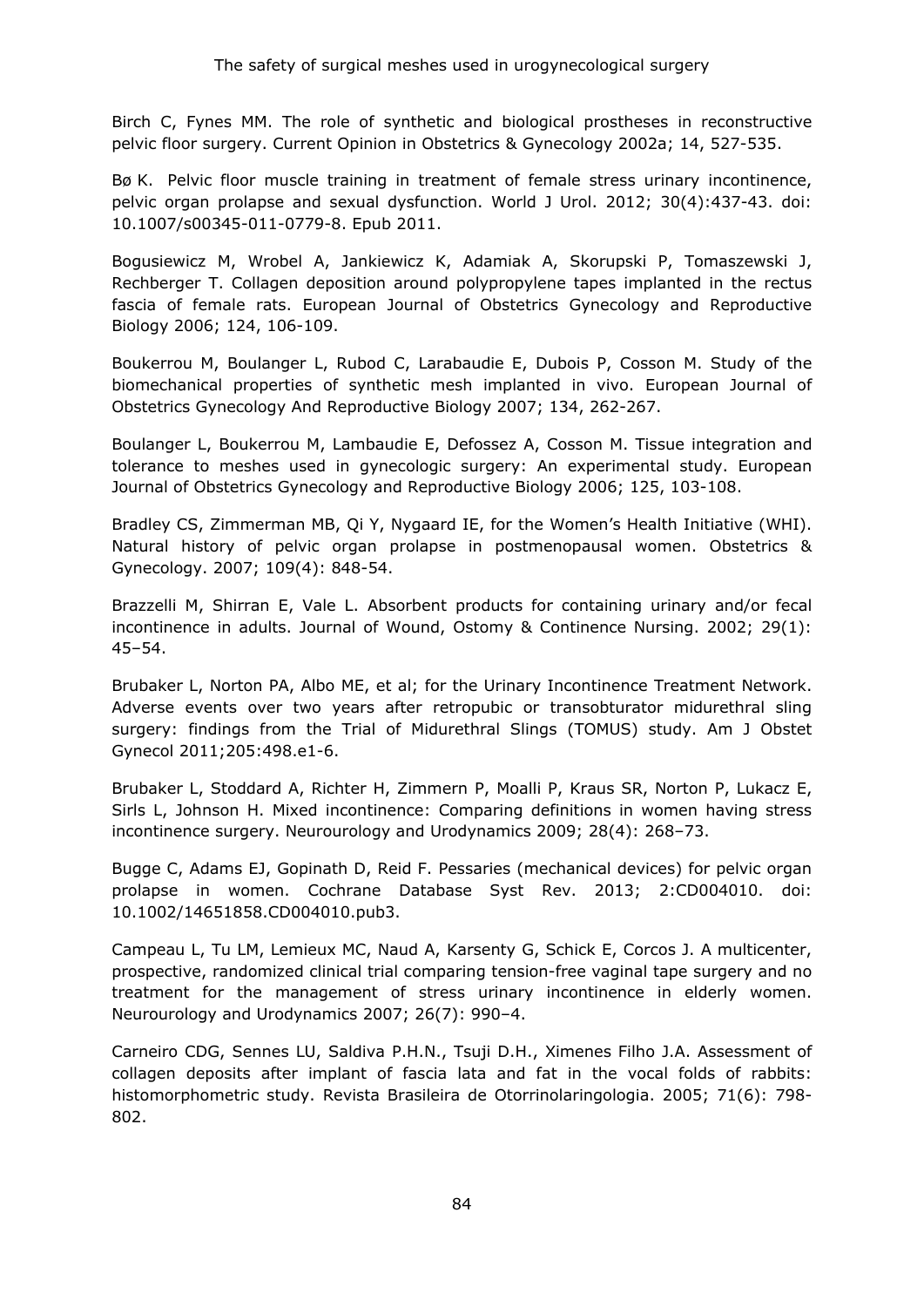Cetinel B, Demirkesen O, Onal B, Akkus E, Alan C, Can G. Are there any factors predicting the cure and complication rates of tension-free vaginal tape? Int Urogynecol J Pelvic Floor Dysfunct. 2004; 15(3):188-93.

Cetinel B, Demirkesen O. Risk factors influencing the complication rates of tension-free vaginal tape-type procedures. Curr Opin Obstet Gynecol. 2005; 7(5):530-4.

Chapple CR, Raz S, Brubaker L, Zimmern PE. Mesh Sling in an Era of Uncertainty: Lessons Learned and the Way Forward. European Urology, 2013; 64, 525-529.

Chmielewski L, Walters MD, Weber AM, Barber MD. Reanalysis of a randomized trial of 3 techniques of anterior colporrhaphy using clinically relevant defenitions of success. Am J Obstet Gynecol. 2011; 205(1):69.e1-8.

Choe JM, Kothandapani R, James L, Bowling D. Autologous, cadaveric, and synthetic materials used in sling surgery: Comparative biomechanical analysis. Urology, 2001; 58, 482-486.

Christine B, Knoll LD. Treatment of recurrent urinary incontinence after artificial urinary sphincter placement using the advance male sling. Urology, 2010; vol. 76, no. 6, pp. 1321–1324.

Claerhout F, De Ridder D, Roovers JP, Rommens H, Spelzini F, Vandenbroucke V, Coremans G, Deprest J. Medium-term anatomic and functional results of laparoscopic sacrocolpopexy beyond the learning curve. Eur Urol. 2009; 55(6):1459-67.

Claerhout F, Verguts J, Werbrouck E, Veldman J, Lewi P, Deprest J. Analysis of the learning process for laparoscopic sacrocolpopexy: identification of challenging steps. Int Urogynecol J. 2014; 25(9):1185-91.

Cody JD, Jacobs ML, Richardson K, Moehrer B, Hextall A. Oestrogen therapy for urinary incontinence in post-menopausal women. Cochrane Database Syst Rev. 2012; 10:CD001405. doi: 10.1002/14651858.CD001405.pub3.

Cole E, Gomelsky A, Dmochowski R. R., Encapsulation of a porcine dermis pubovaginal sling, Journal of Urology, 2003; vol.170, no. 5, p. 1950.

Cole E, Gomelsky A, Dmochowski RR. Encapsulation of a porcine dermis pubovaginal sling. Journal of Urology 2003; 170, 1950-1950.

Cornel EB, Elzevier HW, Putter H. Can advance transobturator sling suspension cure male urinary post-operative stress incontinence? Journal of Urology 2010; vol. 183, no. 4, pp. 1459–1463.

Cornu J-N, Sèbe P, Ciofu C, Peyrat L, Cussenot O, Haab F. Mid-term evaluation of the transobturator male sling for post-prostatectomy incontinence: focus on prognostic factors, BJU International 2011; vol. 108, no. 2, pp. 236–240.

Costantini E, Mearini L, Bini V, Zucchi A, Mearini E, Porena M., Uterus preservation in surgical correction of urogenital prolapse. Eur Urol. 2005; 48(4):642-9.

Crigler B, Zakaria M, Hart S. Total laparoscopic hysterectomy with laparoscopic uterosacral ligament suspension for the treatment of apical pelvic organ prolapse. Surg Technol Int. 2012; 22:195-202.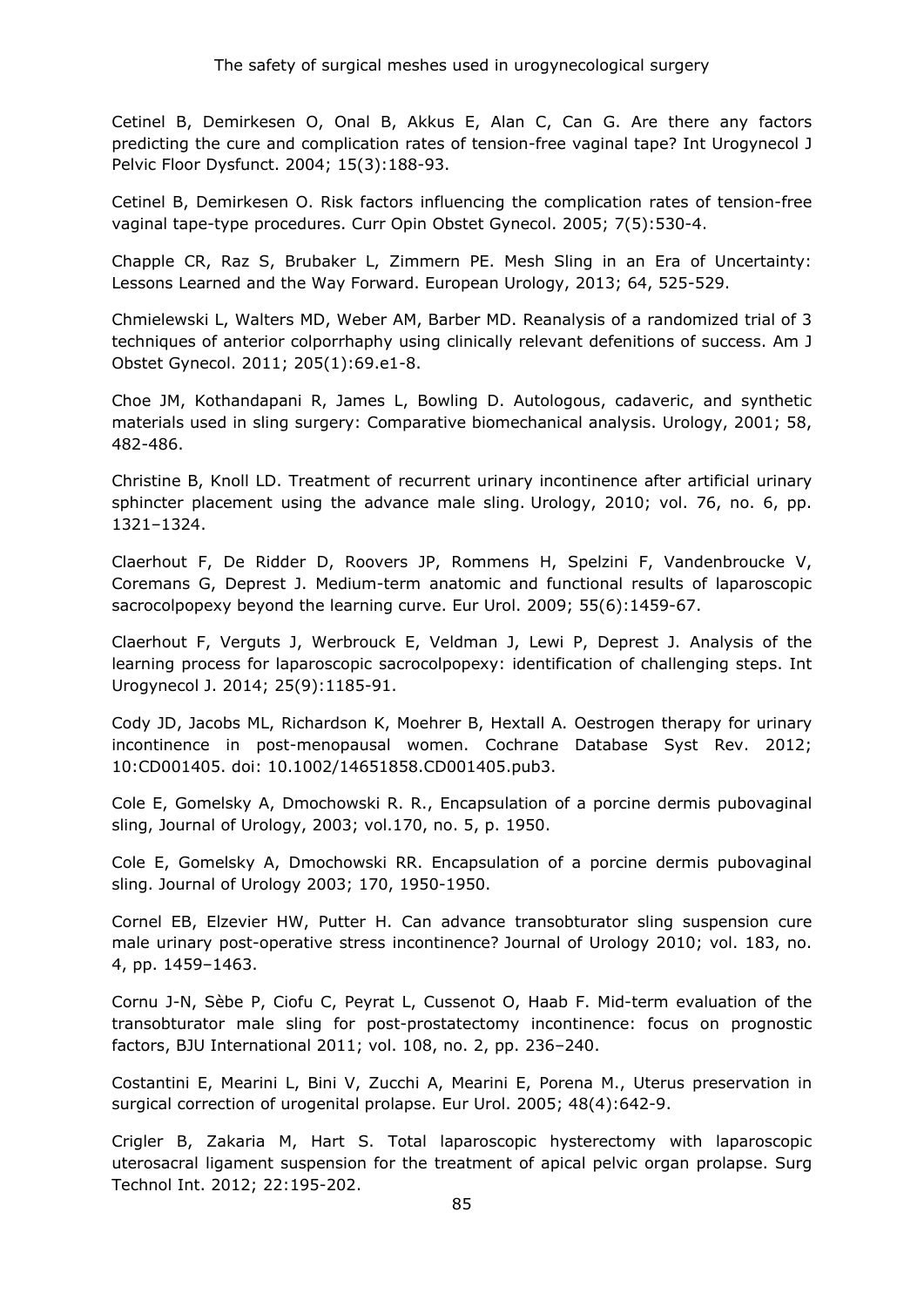Cunjian Y, Li L, Xiaowen W, Shengrong L, Hao X, Xiangqiong L. A retrospective analysis of the effectiveness of a modified abdominal high uterosacral colpopexy in the treatment of uterine prolapse. Cell Biochem Biophys. 2012; 64(2):95-9. doi: 10.1007/s12013-012- 9376-8.

Daher N, Gagneur O, Gondry J, Mention J-E, Merviel P, Boulanger J-C. TVT prépubien. Étude prospective longitudinale dans le traitement de l'incontinence urinaire d'effort de la femme : à propos de 164 cas. Gynécologie Obstétrique & Fertilité 2005; 33(9): 570– 6.

Daly J, Frazer M. Decline and Fall, lessons learned from the troubled history of transvaginal mesh kits. The Royal Australian and New Zealand College of Obstetricians and Gynaecologists; O&G Magazine 2014; 16(1), Autumn 2014. (Download: Publications/O&G Magazine/O&G Magazine Issues/Vol 16 No 1 Autumn 2014).

Daly KA, Liu S, Agrawal V, Brown BN, Huber A, Johnson SA, Reing J, Sicari B, Wolf M, Zhang X, Badylak SF. The Host Response to Endotoxin-Contaminated Dermal Matrix. Tissue Engineering Part A, 2012; 18, 1293-1303.

Davila GW, Baessler K, Cosson M, Cardozo L. Selection of patients in whom vaginal graft use may be appropriate. Consensus of the 2nd IUGA Grafts Roundtable: optimizing safety and appropriateness of graft use in transvaginal pelvic reconstructive surgery. Int Urogynecol J. 2012; 23 Suppl 1:S7-14. doi: 10.1007/s00192-012-1677-3. Epub 2012 Mar 7.

De Giacomo Carneiro C, Sennes LU, Saldiva PHN, Tsuji DH, Ximenes Filho JA. Assessment of collagen deposits after implant of fascia lata and fat in the vocal folds of rabbits: histomorphometric study. Brazilian Journal of Otorhinolaryngology 2005; 71, 798-802.

De Leval J, Thomas A, Waltregny D, The original versus a modified inside-out transobturator procedure: 1-year results of a prospective randomized trial. International Urogynecology Journal 2011; 22(2): 145-56.

De Tayrac R, Alves A, Therin M. Collagen-coated vs noncoated low-weight polypropylene meshes in a sheep model for vaginal surgery. A pilot study. International Urogynecology Journal 2007; 18, 513-520.

De Tayrac R, Sentilhes L. Complications of pelvic organ prolapse surgery and methods of prevention. Int Urogynecol J. 2013; 24(11):1859-72.

Dean NM, Ellis G, Wilson PD, Herbison GP. Laparoscopic colposuspension for urinary incontinence in women. Cochrane Database Syst Rev. 2006; (3):CD002239. updated in 2009

Denman MA, Gregory WT, Boyles SH, Smith V, Edwards SR, Clark AL. Reoperation 10 years after surgically managed pelvic organ prolapse and urinary incontinence. Am J Obstet Gynecol. 2008; 198(5):555.e1-5

Deprest J, Feola A. The need for preclinical research on pelvic floor reconstruction. Bjogan International Journal of Obstetrics and Gynaecology 2013; 120, 141-143.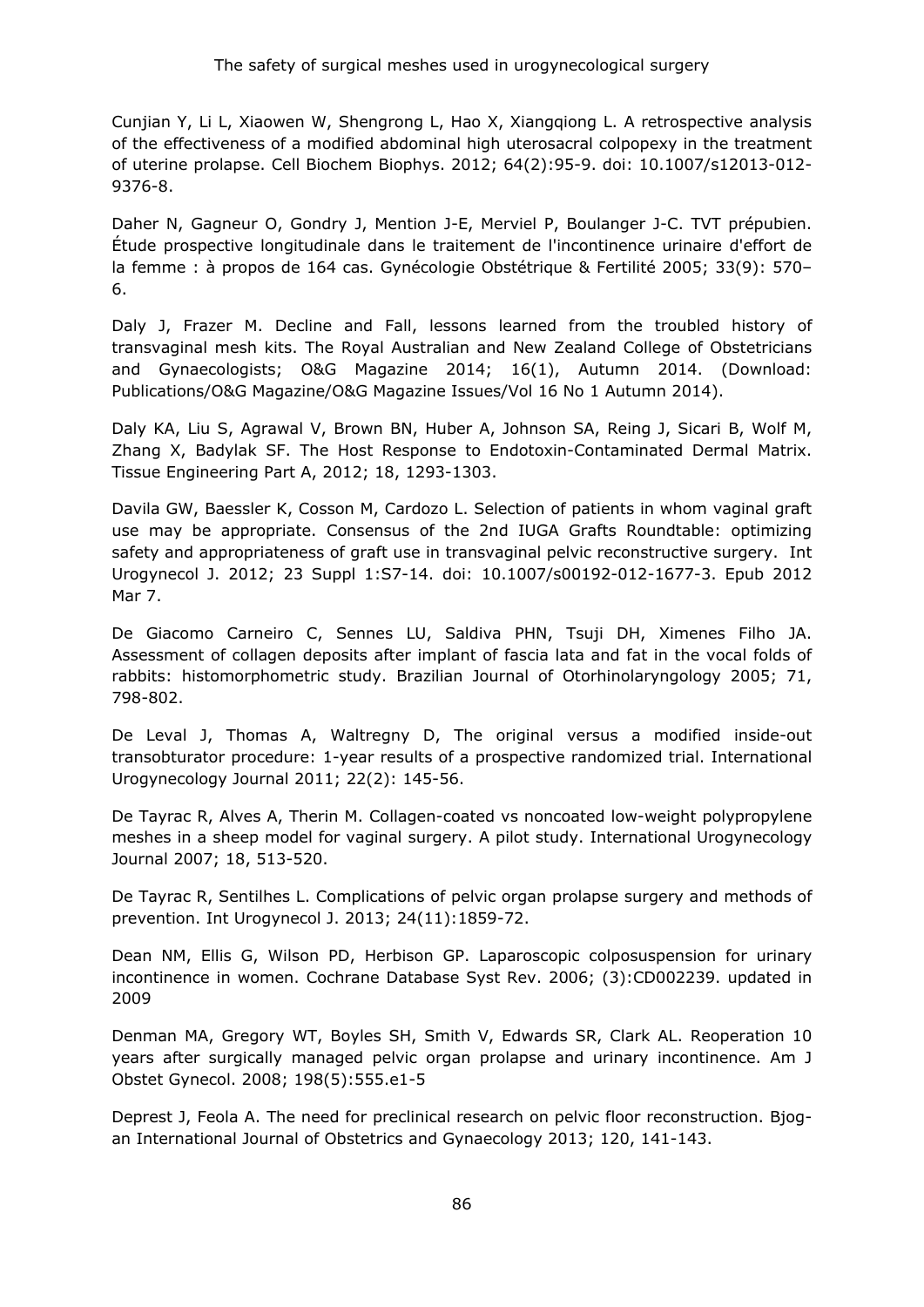Deprest J, Klosterhalfen B, Schreurs A, Verguts J, De Ridder D, Claerhout F. Clinicopathological Study of Patients Requiring Reintervention After Sacrocolpopexy With Xenogenic Acellular Collagen Grafts. Journal of Urology 2010; 183, 2249-2255.

Dietz HP, Vancaillie P, Svehla M, Walsh W, Steensma AB. Vancaillie TG. Mechanical properties of urogynecologic implant materials. International Urogynecology Journal and Pelvic Floor Dysfunction 2003; 14, 239-243.

Dietz V, Maher C. Int Urogynecol J. Pelvic organ prolapse and sexual function. 2013; 24(11):1853-7. doi: 10.1007/s00192-013-2176-x.

Dikranian AH, Chang JH, Rhee EY, Aboseif SR, The male perineal sling: comparison of sling materials, Journal of Urology 2004; vol. 172, no. 2, pp. 608–610.

Doi: 10.2772/75546

Dolan LM, Hosker GL, Mallett VT, Allen RE, Smith ARB. Stress incontinence and pelvic floor neurophysiology 15 years after the first delivery. BJOG 2003; 110(12): 1107–14.

Dora CD, Dimarco DS, Zobitz ME, Elliott D.S. Time dependent variations in biomechanical properties of cadaveric fascia, porcine dermis, porcine small intestine submucosa, polypropylene mesh and autologous fascia in the rabbit model: Implications for sling surgery. Journal of Urology 2004; 171, 1970-1973.

Dumoulin C, Hay-Smith EC, Mac Habée-Séguin G Pelvic floor muscle training versus no treatment for urinary incontinence in women, Cochrane, 14 May 2014.

Dutch Health Care Inspectorate, 2013. Available from [http://www.igz.nl/Images/Bekkenbodemmatjes\\_%20Ernstige%20complicaties%20vereis](http://www.igz.nl/Images/Bekkenbodemmatjes_%20Ernstige%20complicaties%20vereisen%20terughoudend%20gebruik%20transvaginale%20mesh_tcm294-360255.pdf) [en%20terughoudend%20gebruik%20transvaginale%20mesh\\_tcm294-360255.pdf](http://www.igz.nl/Images/Bekkenbodemmatjes_%20Ernstige%20complicaties%20vereisen%20terughoudend%20gebruik%20transvaginale%20mesh_tcm294-360255.pdf)

Dutch Health Care Inspectorate. Transvaginal Mesh: Serious Complications Demand Cautious Use. Utrecht, 2013.

Dutch Multidisciplinary Guidelines on Prolapse 2014 (http://nvogdocumenten.nl/uploaded/docs/Definitieve%20richtlijn%20Prolaps%202014%202(1).pdf)

Elmer C, Blomgren B, Falconer C, Zhang A, Altman D. Histological Inflammatory Response to Transvaginal Polypropylene Mesh for Pelvic Reconstructive Surgery. Journal of Urology 2009; 181, 1189-1195.

Elzevier HW, Cornel EB. The 1-year outcome of the transobturator retroluminal repositioning sling in the treatment of male stress urinary incontinence, BJU International 2010; vol. 106, no. 7, p. 1091.

Falconer C, Soderberg M, Blomgren B, Ulmsten U. Influence of different sling materials on connective tissue metabolism in stress urinary incontinent women. International Urogynecology Journal and Pelvic Floor Dysfunction 2001; 12, S19-S23.

Feola A, Abramowitch S, Jallah Z, Stein S, Barone W, Palcsey S, Moalli P. Deterioration in biomechanical properties of the vagina following implantation of a high-stiffness prolapse mesh. Bjog-an International Journal of Obstetrics and Gynaecology 2013; 120, 224-232.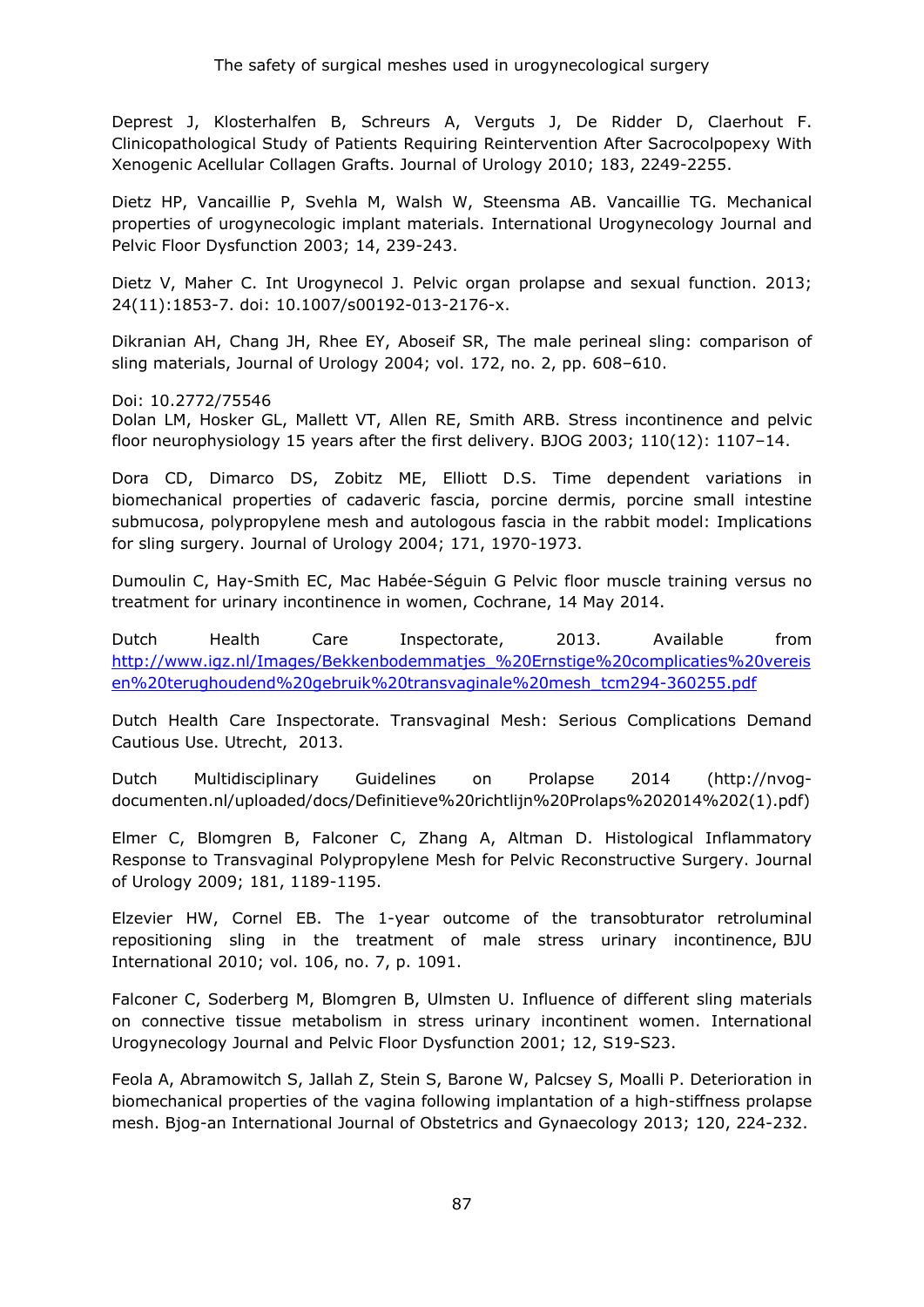Filmar GA, Fisher HW, Aranda E, Lotze PM. Laparoscopic uterosacral ligament suspension and sacral colpopexy: results and complications. Int Urogynecol J. 2014; 25(12):1645- 53. doi: 10.1007/s00192-014-2407-9.

Fitzgerald MP, Mollenhauer J, Brubaker L. The fate of rectus fascia suburethral slings. American Journal of Obstetrics and Gynecology 2000; 183, 964-966.

Fitzgerald MP, Richter HE, Bradley CS, Ye W, Visco AC, Cundiff GW, Zyczynski HM, Fine P, Weber AM; Pelvic Floor Disorders Network. Pelvic support, pelvic symptoms, and patient satisfaction after colpocleisis. Int Urogynecol J Pelvic Floor Dysfunct. 2008; 19(12):1603-9. doi: 10.1007/s00192-008-0696-6

Ford AA, Rogerson L, Cody JD, Ogah J., Mid-urethral sling operations for stress urinary incontinence in women. Cochrane Database Syst Rev. 2015; 7:CD006375. (Epub ahead of print)

Freeman RM, Pantazis K, Thomson A, Frappell J, Bombieri L, Moran P, Slack M, Scott P, Waterfield M. A randomised controlled trial of abdominal versus laparoscopic sacrocolpopexy for the treatment of post-hysterectomy vaginal vault prolapse: LAS study. Int Urogynecol J. 2013; 24(3):377-84.

Freytes DO, Tullius RS, Badylak SF. Effect of storage upon material properties of lyophilized porcine extracellular matrix derived from the urinary bladder. Journal of Biomedical Materials Research Part B-Applied Biomaterials 2006; 78B, 327-333.

Fritel X, Fauconnier A, Bader G, Cosson M, Debodinance P, Deffieux X, Deny P, Dompeyre P, Faltin D, Fatton B, Haab F, Hermieux J-F, Kerdraon J, Mares P, Mellier G, Michel-Laaengh N, Nadeau C, Robain G, De Tayrac R, Jacquetin B, Diagnosis and management of adult female stress urinary incontinence: guidelines for clinical practice from the French College of Gynaecologists and Obstetricians. European Journal of Obstetrics & Gynecology and Reproductive Biology 2010; 151(1): 14–9.

Fritel X, Ringa V, Quiboeuf E, Fauconnier A, Female urinary incontinence, from pregnancy to menopause: a review of epidemiological and pathophysiological findings. Acta Obstetricia et Gynecologica Scandinavica 2012; 91(8): 901-10.

Fritel X, Varnoux N, Zins M, Breart G, Ringa V. Symptomatic Pelvic Organ Prolapse at Midlife, Quality of Life, and Risk Factors. Obstetrics and Gynecology 2009; 113, 609-616.

Gigliobianco G, Roman S, Osman NI, Bullock AJ, Bissoli J, Chapple CR, MacNeil S. Biomaterials for Pelvic Floor Reconstructive Surgery: How Can We Do Better? BioMed Research International 2015; vol. 2015, Article ID 968087.

Gigliobianco G, Roman S, Osman NI, Bullock AJ, Bissoli J, Chapple CR, MacNeil S. Biomaterials for Pelvic Floor Reconstructive Surgery: How Can We Do Better? BioMed Research International. In press Nov 2014.

Golomb J, Groutz A, Mor Y, Leibovitch I, Ramon J. Management of urethral extrusion caused by a pubovaginal fascial sling. Urology 2001; 57, 159-60.

Gomelsky A, Dmochowski RR. Biocompatibility assessment of synthetic sling materials for female stress urinary incontinence. J Urol 2007; 178, 1171-81.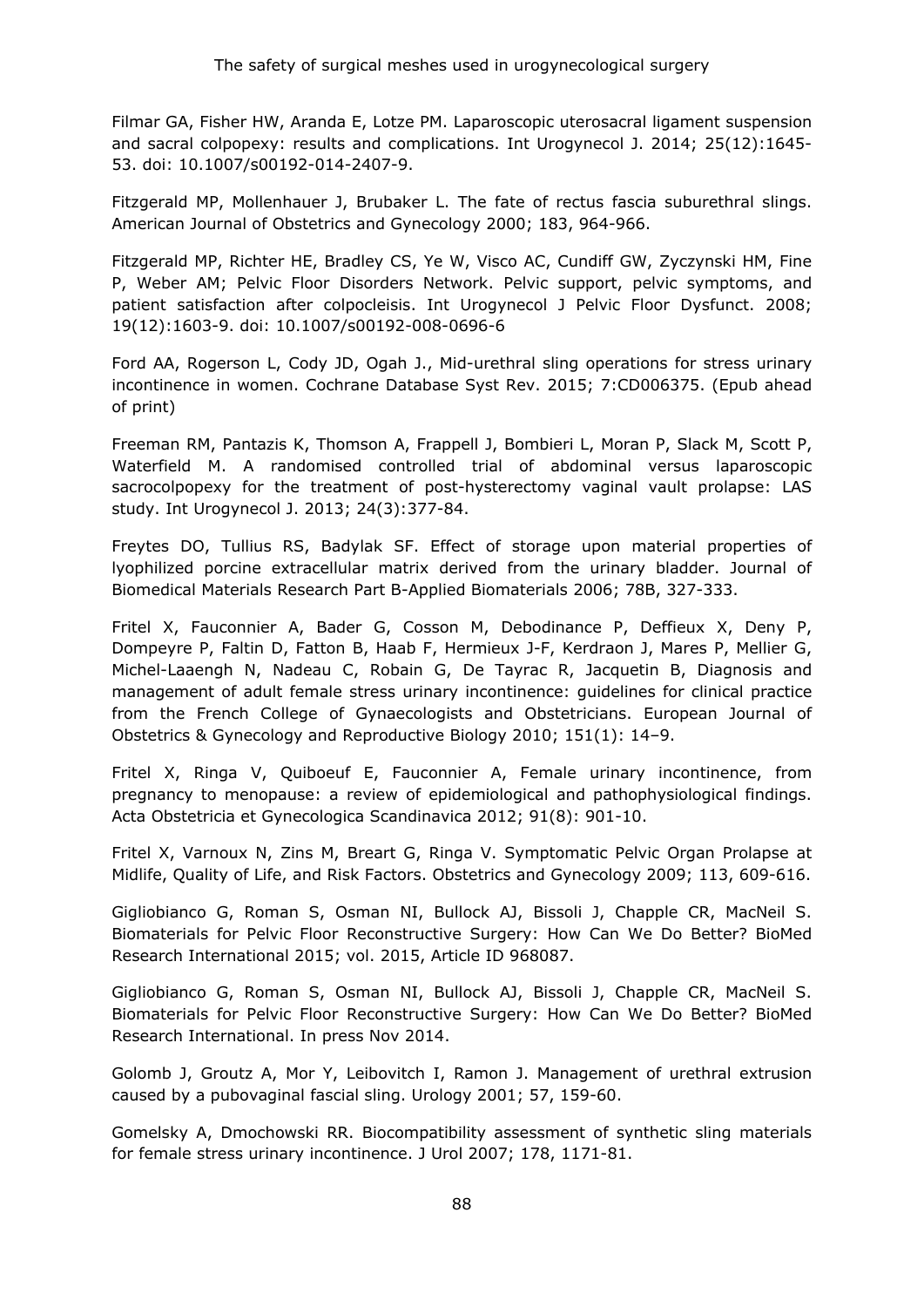Govier FE, Kobashi KC, Comiter C, Jones P, Dakil SE, James R, Kuznetsov DD. Multicenter prospective study of the long-term effectiveness of a silicone coated synthetic mesh sling. Journal of Urology 2004; 171, 92-93.

Groutz A, Cohen A, Gold R, Pauzner D, Lessing JB, Gordon D. The safety and efficacy of the "inside-out" trans-obturator TVT in elderly versus younger stress-incontinent women: A prospective study of 353 consecutive patients. Neurourology and Urodynamics 2011; 30(3): 380–3.

Groutz A, Gordon D, Wolman I, Jaffa AJ, David MP, Lessing JB. Tension-free vaginal tape for stress urinary incontinence: Is there a learning curve? Neurourol Urodyn. 2002; 21(5):470-2.

Guillibert F, Chêne G, Fanget C, Huss M, Seffert P, Chauleur C. Risk factors of mesh exposure after transvaginal repair of genital prolapse. Gynecol Obstet Fertil. 2009 Jun; 37(6):470-5.

Hagen S, Stark D, Glazener C, Dickson S, Barry S, Elders A, Frawley H, Galea MP, Logan J, McDonald A, McPherson G, Moore KH, Norrie J, Walker A, Wilson D. Individualised pelvic floor muscle training in women with pelvic organ prolapse (POPPY): a multicentrerandomised controlled trial.Lancet. 2014; 383(9919):796-806.

Hannestad YS, Rortveit G, Sandvik H, Hunskaar S; Norwegian EPINCONT study. Epidemiology of Incontinence in the County of Nord-Trøndelag. A community-based epidemiological survey of female urinary incontinence: the Norwegian EPINCONT study. Epidemiology of Incontinence in the County of Nord-Trøndelag. J Clin Epidemiol. 2000; 53(11):1150-7.

Haute Autorité de Santé (HAS) Quels implants de renfort pour traiter le prolapsus des organes pelviens de la femme? [http://www.has](http://www.has-sante.fr/portail/upload/docs/application/pdf/2010-02/fiche_de_bon_usage_implants_prolapsus_pelvien.pdf)[sante.fr/portail/upload/docs/application/pdf/2010-](http://www.has-sante.fr/portail/upload/docs/application/pdf/2010-02/fiche_de_bon_usage_implants_prolapsus_pelvien.pdf) 02/fiche de bon usage implants prolapsus pelvien.pdf. 2009.

Haylen BT, De Ridder D, Freeman RM, Swift SE, Berghmans B, Lee J, Monga A, Petri E, Rizk DE, Sand PK, Schaer GN. An International Urogynecological Association (IUGA)/International Continence Society (ICS) joint report on the terminology for female pelvic floor dysfunction. Neurourol Urodyn 2010; 29, 4-20.

Haylen BT, Freeman RM, Lee J, Swift SE, Cosson M, Depresr J, Dwyer PL, Fatton B, Kocjanovic E, Maher C, petri E, Rizk DE, Schaer GN, Webb R. An international Urogynecological Association (IUGA)/International Continence Society (ICS) joint terminology and classification of the complications related to native tissue female pelvic floor surgery. Int Urogynecol J 2012; 23:515-526.

Health Canada Health Advisory: [http://www.healthycanadians.gc.ca/recall-alert-rappel](http://www.healthycanadians.gc.ca/recall-alert-rappel-avis/hc-sc/2010/14626a-eng.php)[avis/hc-sc/2010/14626a-eng.php](http://www.healthycanadians.gc.ca/recall-alert-rappel-avis/hc-sc/2010/14626a-eng.php)

Health Canada Health Advisory: http://www.healthycanadians.gc.ca/recall-alert-rappelavis/hc-sc/2014/39475a-eng.php

Health Canada Web Statement: "Surgical Mesh – Complications Associated with Transvaginal Implantation for the Treatment of Stress Urinary Incontinence and Pelvic Organ Prolapse – Notice to Hospitals. RA-39475. May 13, 2014.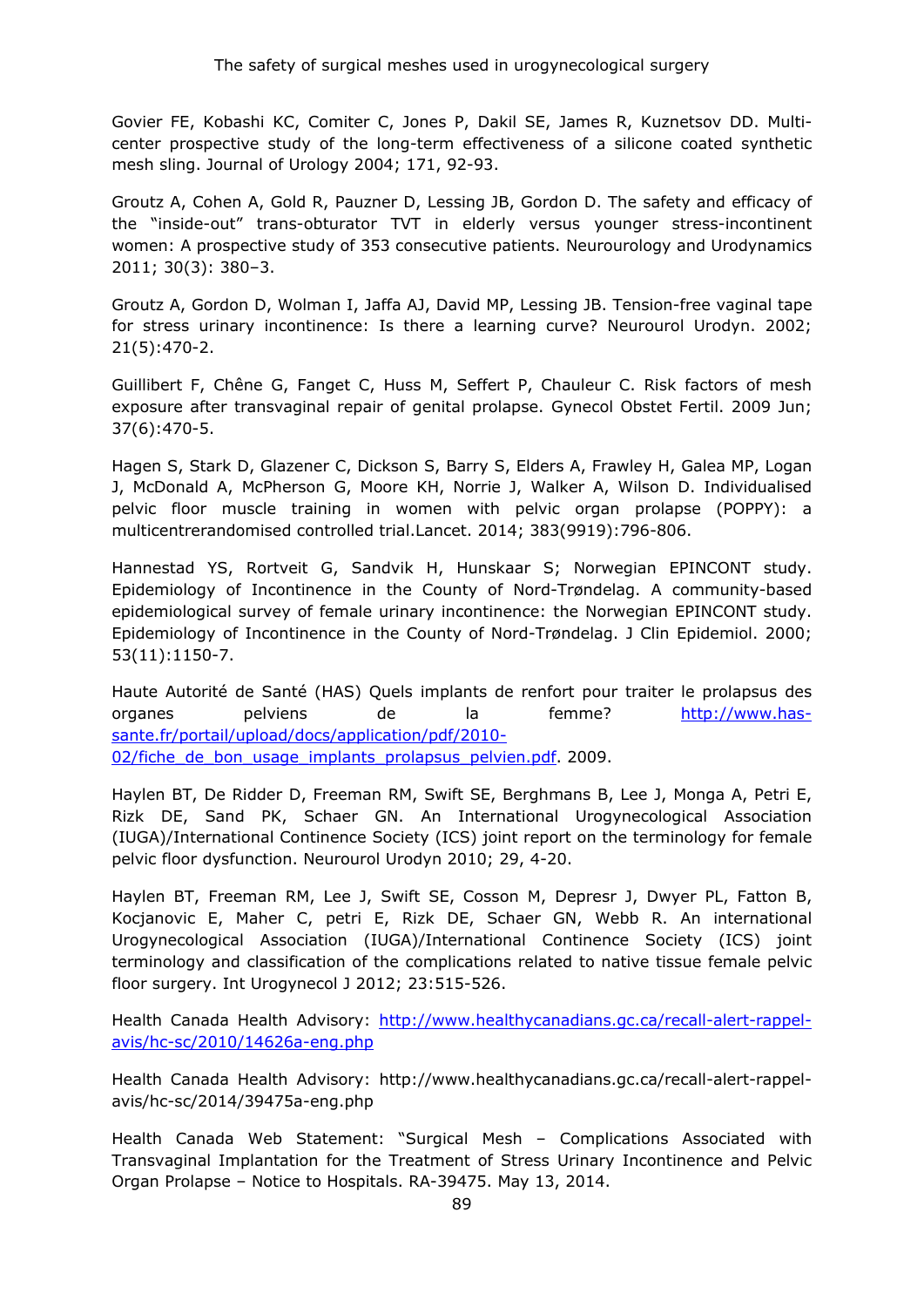Heidler S, Deveza C, Temm CH, Ponholzer A, Marszalek M, Berger I, Bluhm A, Madersbacher S. The Natural History of Lower Urinary Tract Symptoms in Females: Analysis of a Health Screening Project. European Urology 2007; 52(6): 1744–50.

Henniford BT, Park A, Ramshaw BJ, Voeller G. Laparoscopic ventral and incisional hernia repair in 407 patients. J Am Coll Surg. 2000; 190(6):645-50.

Hermieu JF, Conquy S, Leriche B, Debodinance P, Delorme E, Boccon Gibod L, Cortesse A, Vidart A, Cour F, Richard F, Cardot V, Berlizot P, Lenormand L, Ragni E, Peyrat L, Yiou R, Ballanger P. Comité d'Urologie et de Pelvipérinéologie de la Femme (Association Française d'Urologie). [Synthesis of the guidelines for the treatment of non-neurological urinary incontinence in women]. Prog Urol. 2010.

Hilger WS, Walter A, Zobitz ME, Leslie KO, Magtibay P, Cornella J. Histological and biomechanical evaluation of implanted graft materials in a rabbit vaginal and abdominal model. American Journal of Obstetrics and Gynecology 2006; 195, 1826-1831.

Holmgren C, Nilsson S, Lanner L, Hellberg D. Long-term results with tension-free vaginal tape on mixed and stress urinary incontinence. Obstet Gynecol. 2005; 106(1):38-43.

Howard BV. Effect of weight change on natural history of pelvic organ prolapse. Obstet Gynecol. 2009; 113(1):81-8.

Howden NS, Zyczynski HM, Moalli PA, Sagan ER, Meyn LA, Weber AM. Comparison of autologous rectus fascia and cadaveric fascia in pubovaginal sling continence outcomes. Am J Obstet Gynecol 2006; 194, 1444-9.

Huffaker RK, Muir TW, Rao A, Baumann SS, Kuehl TJ, Pierce L. M. Histologic response of porcine collagen-coated and uncoated polypropylene grafts in a rabbit vagina model. American Journal of Obstetrics and Gynecology 2008; 198, 7.

Hunskaar S, Arnold EP, Burgio K, Diokno AC, Herzog AR, Mallett VT. Epidemiology and natural history of urinary incontinence. Int Urogynecol J Pelvic Floor Dysfunct. 2000; 11:301.

Ismail SI, Bain C, Hagen S. Oestrogens for treatment or prevention of pelvic organ prolapse in postmenopausal women. Cochrane Database Syst Rev. 2010; (9):CD007063. doi: 10.1002/14651858.CD007063.pub2.

Ito H, Yamanaka H, Hagiwara M, Furuuchi T, Matsumoto K, Kanai K, Kodaira K, Ninomiya A, Nakamura S. Efficacy of tension-free vaginal tape compared with transobturator tape in the treatment of stress urinary incontinence in women: analysis of learning curve, perioperative changes of voiding function. BMC Urol. 2011; 11:13.

Jahanlu D, Qureshi SA, Hunskaar S. The Hordaland Women's Cohort: A prospective cohort study of incontinence, other urinary tract symptoms and related health issues in middle-aged women. BMC Public Health 2008; 8:296.

Jenkins ED, Melman L, Deeken CR, Greco SC, Frisella MM, Matthews BD. Biomechanical and Histologic Evaluation of Fenestrated and Nonfenestrated Biologic Mesh in a Porcine Model of Ventral Hernia Repair. Journal of the American College of Surgeons 2011; 212, 327-339.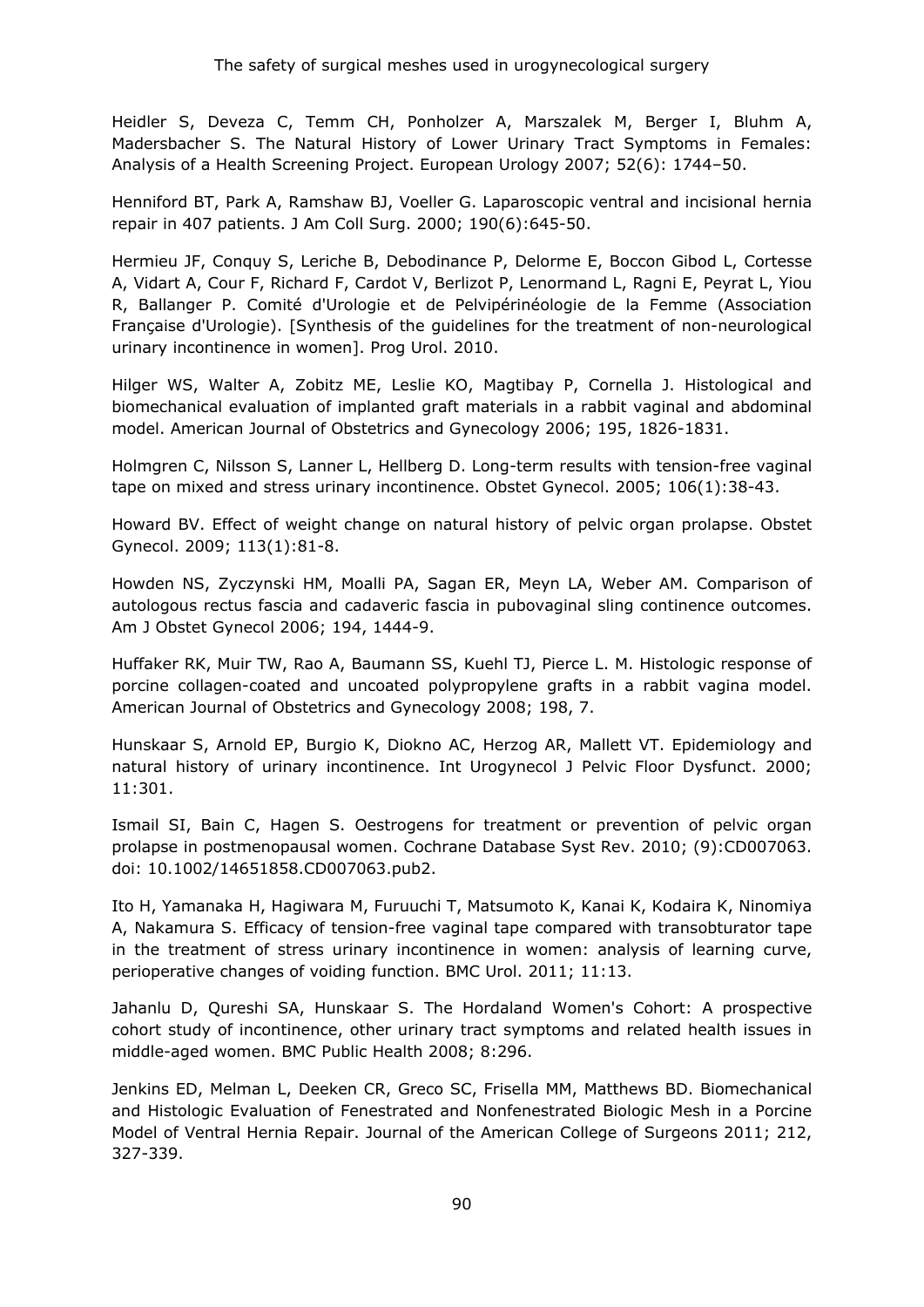Jeon MJ, Jung HJ, Choi HJ, Kim SK, Bai SW. Is hysterectomy or the use of graft necessary for the reconstructive surgery for uterine prolapse? Int Urogynecol J Pelvic Floor Dysfunct. 2008; 19(3):351-5.

Jeong S, Ma YR, Park YG. Histopathological study of frontalis suspension materials. Japanese Journal of Ophthalmology 2000; 44, 171-174.

Jones JS, Rackley RR, Berglund R, Abdelmalak JB, Deorco G, Vasavada SP. Porcine small intestinal submucosa as a percutaneous mid-urethral sling: 2-year results. BJU Int 2005; 96, 103-6.

Kantartzis K, Sutkin G, Winger D, Wang L, Shepherd J. Introduction of laparoscopic sacral colpopexy to a fellowship training program. Int Urogynecol J. 2013; 24(11):1877- 81.

Karlovsky ME, Kushner L, Badlani GH. Synthetic biomaterials for pelvic floor reconstruction. Current urology reports 2005; 6, 376-84.

Kenton K, Stoddard AM, Zyczynski H, Albo M, Rickey L, Norton P, Wai C, Kraus SR, Sirls LT, Kusek JW, Litman HJ, Chang RP, Richter HE. 5-year longitudinal follow-up after retropubic and transobturator mid urethral slings. J Urol. 2015; 193(1):203-10.

Kepenekci I, Keskinkilic B, Akinsu F, Cakir P, Elhan AH, Erkek AB, Kuzu MA. Prevalence of pelvic floor disorders in the female population and the impact of age, mode of delivery, and parity. Dis Colon Rectum. 2011; 54(1):85-94.

Khan N, Abboudi H, Khan MS, Dasgupta P, Ahmed K. Measuring the surgical 'learning curve': methods, variables and competency. BJU Int. 2014; 113(3):504-8.

Kim HL, Labarbera MC, Patel RV, Cromie WJ, Bales GT. Comparison of the durability of cadaveric and autologous fascia using an in vivo model. Urology 2001; 58, 800-804.

Kim MS, Ahn HH, Shin YN, Cho MH, Khang G, Lee HB. An in vivo study of the host tissue response to subcutaneous implantation of PLGA- and/or porcine small intestinal submucosa-based scaffolds. Biomaterials 2007; 28, 5137-5143.

Kligman A, Gollhausen R. The Angry Back - A New Concept or Old Confusion. British Journal of Dermatology 1986; 115, 93-100.

Klinge U, Klosterhalfen B, Birkenhauer V, Junge K, Conze J, Schumpelick V. Impact of polymer pore size on the interface scar formation in a rat model. Journal of Surgical Research 2002; 103, 208-214.

Klinge U, Klosterhalfen B. Modified classification of surgical meshes for hernia repair based on the analyses of 1,000 explanted meshes. Hernia. 2012; 16(3):251-258.

Klinge U, Otto J, Mühl T. High structural stability of textile implants prevents pore collapse and preserves effective porosity at strain. Biomed Res Int. 2015; doi: 10.1155/2015/953209.

Klink CD, Junge K, Binnebösel M, Alizai HP, Otto J, Neumann UP, Klinge U. Comparison of long-term biocompability of PVDF and PP meshes. Journal of Investigative Surgery, 2011; vol. 24, no. 6, pp. 292–299.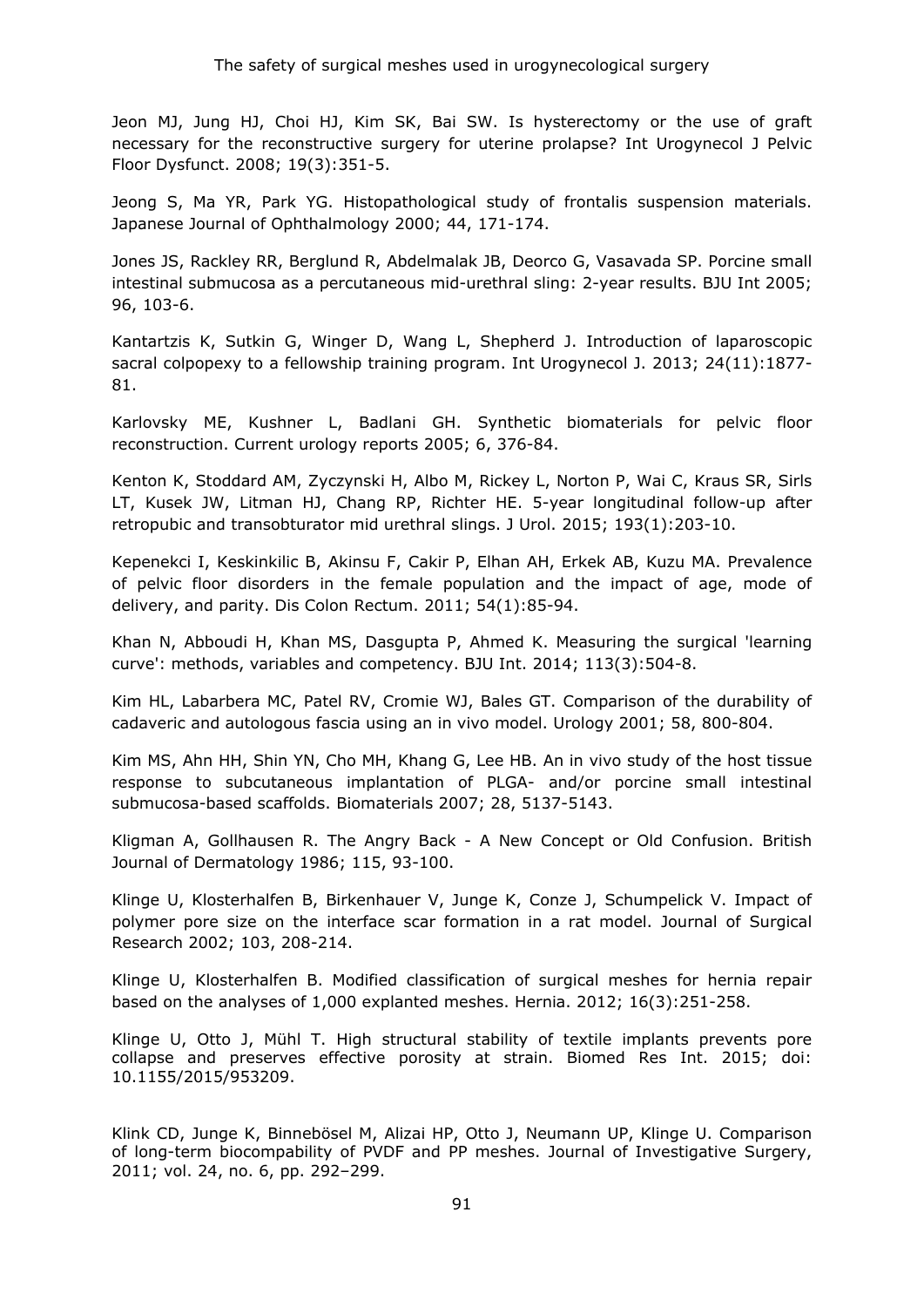Ko PC, Lo TS, Tseng LH, Lin YH, Liang CC, Lee SJ. Use of a pessary in treatment of pelvic organ prolapse: quality of life, compliance, and failure at 1-year follow-up. J Minim Invasive Gynecol. 2011; 18(1):68-74. doi:10.1016/j.jmig.2010.09.006.

Ko R, Kazacos EA, Snyder S, Ernst DMJ, Lantz GC. Tensile strength comparison of small intestinal submucosa body wall repair. Journal of Surgical Research 2006; 135, 9-17.

Kokanali MK, Doğanay M2, Aksakal O2, Cavkaytar S2, Topçu HO2, Özer İ2. Risk factors for mesh erosion after vaginal sling procedures for urinary incontinence. Eur J Obstet Gynecol Reprod Biol. 2014; 177:146-50.

Kolb CM, Pierce LM, Roofe SB. Biocompatibility comparison of novel soft tissue implants vs commonly used biomaterials in a pig model. Otolaryngology--head and neck surgery: official journal of American Academy of Otolaryngology-Head and Neck Surgery 2012; 147, 456-61.

Konstantinovic ML, Lagae P, Zheng F, Verbeken EK, De Ridder D, Deprest JA. Comparison of host response to polypropylene and non-cross-linked porcine small intestine serosal-derived collagen implants in a rat model. Bjog-an International Journal of Obstetrics and Gynaecology 2005; 112, 1554-1560.

Koops SE, Bisseling TM, van Brummen HJ, Heintz AP, Vervest HA. What determines a successful tension-free vaginal tape? A prospective multicenter cohort study: results from The Netherlands TVT database. Am J Obstet Gynecol. 2006; 194(1):65-74.

Krambeck AE, Dora CD, Sebo TJ, Rohlinger AL, Dimarco DS, Elliott DS. Time-dependent variations in inflammation and scar formation of six different pubovaginal sling materials in the rabbit model. Urology 2006; 67, 1105-1110.

Kudish BI, Iglesia CB, Sokol RJ, Cochrane B, Richter HE, Larson J, Hendrix SL, Howard BV. Effect of weight change on natural history of pelvic organ prolapse. Obstet Gynecol. 2009; 113(1):81-8. doi: 10.1097/AOG.0b013e318190a0dd.

Labrie J, Berghmans BL, Fischer K, Milani AL, van der Wijk I, Smalbraak DJ, Vollebregt A, Schellart RP, Graziosi GC, van der Ploeg JM, Brouns JF, Tiersma ES, Groenendijk AG, Scholten P, Mol BW, Blokhuis EE, Adriaanse AH, Schram A, Roovers JP, Lagro-Janssen AL, van der Vaart CH. Surgery versus physiotherapy for stress urinary incontinence. N Engl J Med. 2013; 369(12):1124-33.

Lapitan MC, Cody JD, Grant A. Open retropubic colposuspension for urinary incontinence in women. Cochrane Database Syst Rev. 2009; (2):CD002912. doi: 10.1002/14651858.CD002912.pub3.

Latini JM, Lux MM, Kreder KJ. Efficacy and morbidity of autologous fascia lata sling cystourethropexy. J Urol 2004; 171, 1180-4.

Latthe PM, Foon R, Khan K, Nonsurgical treatment of stress urinary incontinence (SUI): grading of evidence in systematic reviews. BJOG 2008; 115(4): 435–44.

Lebret T, Lugagne PM, Hervé JM, Barré P, Orsoni JL, Yonneau L, Saporta F, Botto H. Evaluation of tension-free vaginal tape procedure. Its safety and efficacy in the treatment of female stress urinary incontinence during the learning phase. Eur Urol. 2001; 40(5):543-7.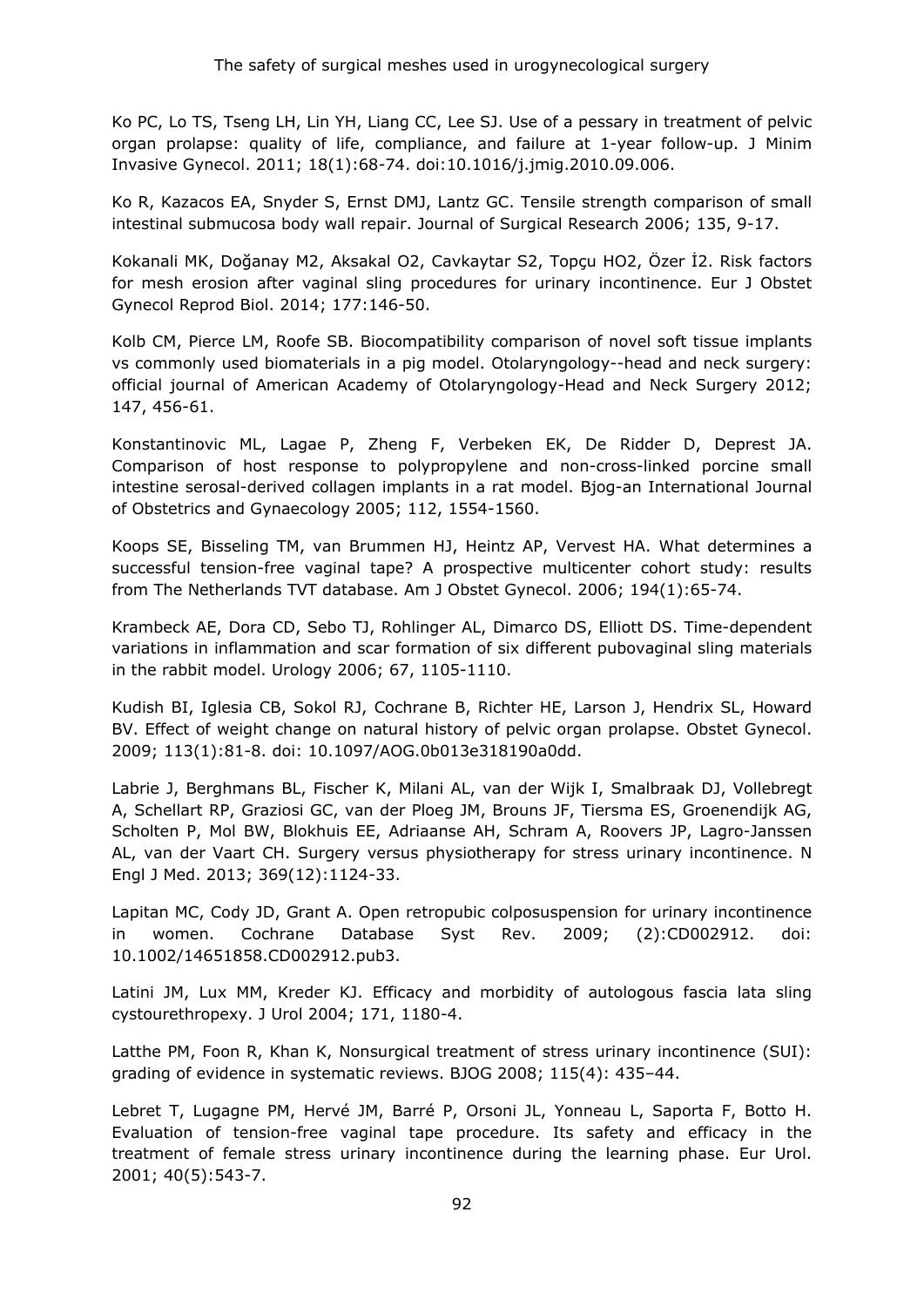Lemer ML, Chaikin DC, Blaivas JG. Tissue strength analysis of autologous and cadaveric allografts for the pubovaginal sling. Neurourol Urodyn 1999; 18, 497-503.

Li J, Yang L, Pu Ch, Tang Y, Yun H, Han P. The role of duloxetine in stress urinary incontinence: a systematic review and meta-analysis. International Urology and Nephrology 2013; 45(3): 679-86.

Lifford KL, Townsend MK, Curhan GC, Resnick NM, Grodstein F, The Epidemiology of Urinary Incontinence in Older Women: Incidence, Progression, and Remission. Journal of the American Geriatrics Society 2008; 56(7): 1191–98.

Liu Z, Tang R, Zhou Z, Song Z, Wang H, Gu Y. Comparison of two porcine-derived materials for repairing abdominal wall defects in rats. PloS one 2011; 6, e20520 e20520.

Long Ch-Y, Wu M-P, Wang C-L, Lin K-U, Liu CH-M, Wu S-H, Juan Y-S. Modified prepubic TVT-obturator tape procedure versus the conventional method: a preliminary study. European Journal of Obstetrics & Gynecology and Reproductive Biology 2013; 171(2): 376–80

Lowenstein L, Fitz A, Kenton K, FitzGerald MP, Mueller ER, Brubaker L.Transabdominal uterosacral suspension: outcomes and complications. Am J Obstet Gynecol. 2009; 200(6):656.e1-5.

Lucas M, ES, Alan W. Failure of porcine xenograft sling in a randomised controlled trial of three sling materials in surgery for stress incontience. International continence society. 2004.

Lucas MG, Bosch RJ, Burkhard FC, Cruz F, Madden TB, Nambiar AK, Neisius A, de Ridder DJ, Tubaro A, Turner WH, Pickard RS*.* EAU guidelines on surgical treatment of urinary incontinence, Actas Urol Esp, 2013; 37:459-72.

Lucas MG, Bosch RJL, Burkhard FC, Cruz F, Madden TB, Nambiar AK, Neisius A, de Ridder JMK, Tubaro A, Turner WH, Pickard RS. EAU Guidelines on Surgical Treatment of Urinary Incontinence. European Urology 2012; 62: 1118–29.

Macleod TM, Williams G, Sanders R, Green CJ. Histological evaluation of Permacol (TM) as a subcutaneous implant over a 20-week period in the rat model. British Journal of Plastic Surgery 2005; 58, 518-532.

Magera JS, Elliott DS, Artificial urinary sphincter infection: causative organisms in a contemporary series, Journal of Urology 2008; vol. 180, no. 6, pp. 2475–2478.

Maggi S, Minicuci N, Langlois J, Pavan M, Enzi G, Crepaldi G. Prevalence rate of urinary incontinence in community-dwelling elderly individuals: The Veneto study. Journals of Gerontology Series a-Biological Sciences and Medical Sciences 2001; 56, M14-M18.

Maguire T, Mayne CJ, Terry T, Tincello DG. Analysis of the surgical learning curve using the cumulative sum (CUSUM) method. Neurourol Urodyn. 2013; 32(7):964-7.

Maher C, Baessler K, Glazener CM, Adams EJ, Hagen S. Surgical management of pelvic organ prolapse in women. Cochrane Database Syst Rev. 2004 Oct 18;(4):CD004014. Review. Update in: Cochrane Database Syst Rev. 2007; (3):CD004014.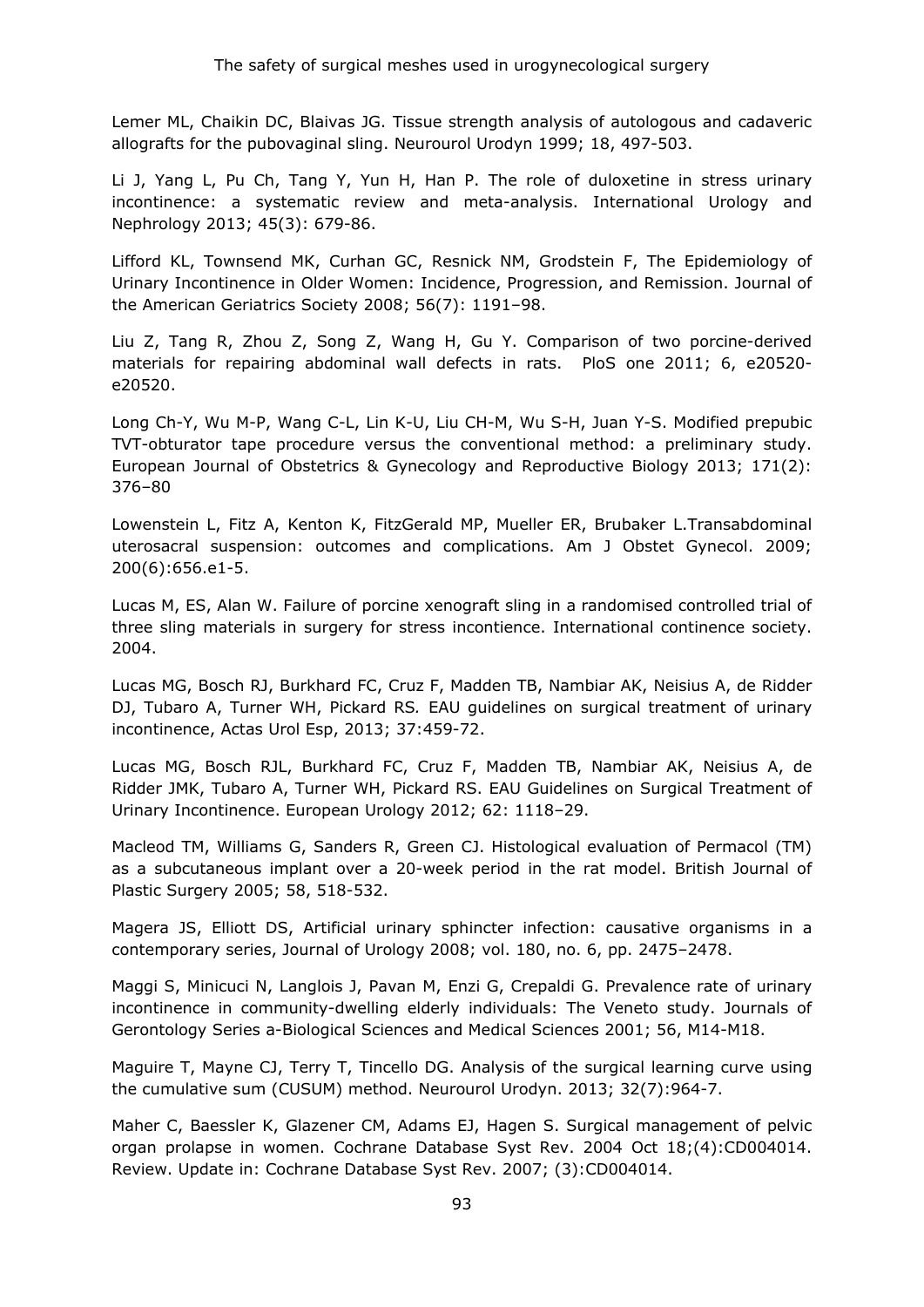Maher C, Feiner B, Baessler K, Schmid C. Surgical management of pelvic organ prolapse in women. Cochrane Database Syst Rev. 2013; 4:CD004014.

Maher C, Feiner B, Baessler K, Schmid C. Surgical management of pelvic organ prolapse in women.Cochrane Database Syst Rev. 2013; 4:CD004014.

Maher CF, Feiner B, DeCuyper EM, Nichlos CJ, Hickey KV, O'Rourke P. Laparoscopic sacral colpopexy versus total vaginal mesh for vaginal vault prolapse: a randomized trial. Am J Obstet Gynecol. 2011; 204(4):360.e1-7. doi: 10.1016/j.ajog.2010.11.016. PubMed PMID: 21306698.

Mahon J, C M, Varley D, Glanville J. Summaries of the Safety/Adverse Effects of Vaginal Tapes/Slings/Meshes for Stress Urinary Incontinence and Prolapse. Medicines And Healthcare Products Regulatory Agency. 2012.

Maia De Almeida SH, Freitas Rodrigues MA, Gregorio E, Crespigio J, Moreira HA. Influence of sling material on inflammation and collagen deposit in an animal model. International Journal of Urology 2007; 14, 1040-1043.

Manchana T. Ring pessary for all pelvic organ prolapse. Arch Gynecol Obstet. 2011; 284(2):391-5. doi: 10.1007/s00404-010-1675-y.

Mangera A, Bullock AJ, Chapple CR, Macneil S. Are biomechanical properties predictive of the success of prostheses used in stress urinary incontinence and pelvic organ prolapse? A systematic review. Neurourology and Urodynamics 2012; 31, 13-21.

Manodoro S, Endo M, Uvin P, Albersen M, Vlacil J, Engels A, Schmidt B, De Ridder D, Feola A, Deprest J. Graft-related complications and biaxial tensiometry following experimental vaginal implantation of flat mesh of variable dimensions. Bjog-an International Journal of Obstetrics and Gynaecology 2013; 120, 244-250.

Mcbride AW, Ellerkmann RM, Bent AE, Melick CF. Comparison of long-term outcomes of autologous fascia lata slings with Suspend Tutoplast fascia lata allograft slings for stress incontinence. Am J Obstet Gynecol 2005; 192, 1677-81.

Melman L, Jenkins ED, Hamilton NA, Bender LC, Brodt MD, Deeken CR, Greco SC, Frisella MM, Matthews BD., Histologic and biomechanical evaluation of a novel macroporous polytetrafluoroethylene knit mesh compared to lightweight and heavyweight polypropylene mesh in a porcine model of ventral incisional hernia repair, Hernia, vol. 15, no. 4, pp. 423–431, 2011.

Melman L, Jenkins ED, Hamilton NA, Bender LC, Brodt MD, Deeken CR, Greco SC, Frisella MM, Matthews BD. Histologic and biomechanical evaluation of a novel macroporous polytetrafluoroethylene knit mesh compared to lightweight and heavyweight polypropylene mesh in a porcine model of ventral incisional hernia repair. Hernia 2011; 15, 423-431.

Miedel A, Ek M, Tegerstedt G, Mæhle-Schmidt M, Nyrén O, Hammarström M. Short-term natural history in women with symptoms indicative of pelvic organ prolapse. Int Urogynecol J. 2011; 22(4):461-8.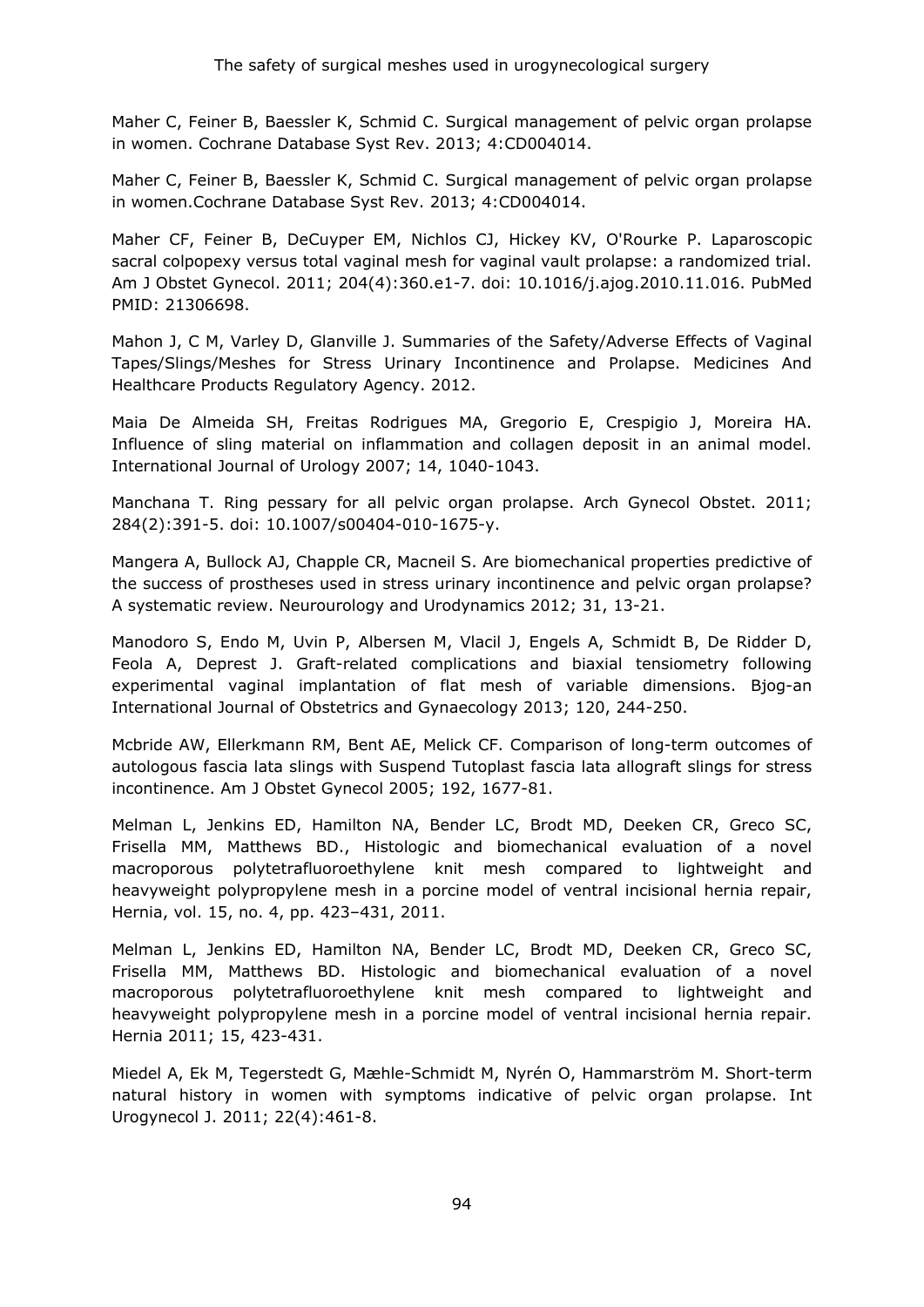Miedel A, Tegerstedt G, Maehle-Schmidt M, Nyren O, Hammarstrom M. Nonobstetric Risk Factors for Symptomatic Pelvic Organ Prolapse. Obstetrics and Gynecology 2009; 113, 1089-1097.

Milani AL, Vollebregt A, Roovers JP, Withagen M.I.J. The use of mesh in vaginal prolapse. Ned Tijdschr Geneeskd. 2013; 157(31):A6324. Review. Dutch.

Milani AL. Optimizing Outcomes of Vaginal Prolapse Surgery with and without Mesh. Doctoral Thesis 2012. ISBN: 978-94-6182-094-5.

[Milani AL1](http://www.ncbi.nlm.nih.gov/pubmed/?term=Milani%20AL%5BAuthor%5D&cauthor=true&cauthor_uid=20965491)[, Hinoul P,](http://www.ncbi.nlm.nih.gov/pubmed/?term=Hinoul%20P%5BAuthor%5D&cauthor=true&cauthor_uid=20965491) [Gauld JM,](http://www.ncbi.nlm.nih.gov/pubmed/?term=Gauld%20JM%5BAuthor%5D&cauthor=true&cauthor_uid=20965491) [Sikirica V,](http://www.ncbi.nlm.nih.gov/pubmed/?term=Sikirica%20V%5BAuthor%5D&cauthor=true&cauthor_uid=20965491) [van Drie D,](http://www.ncbi.nlm.nih.gov/pubmed/?term=van%20Drie%20D%5BAuthor%5D&cauthor=true&cauthor_uid=20965491) [Cosson M;](http://www.ncbi.nlm.nih.gov/pubmed/?term=Cosson%20M%5BAuthor%5D&cauthor=true&cauthor_uid=20965491) [Prolift+M Investigators.](http://www.ncbi.nlm.nih.gov/pubmed/?term=Prolift+M%20Investigators%5BCorporate%20Author%5D) Trocar-guided mesh repair of vaginal prolapse using partially absorbable mesh: 1 year outcomes. Am J Obstet Gynecol. 2011 Jan;204(1):74.e1-8. doi: 10.1016/j.ajog.2010.08.036. Epub 2010 Oct 20.

Miller D, Milani AL, Sutherland SE, Navin B, Rogers RG. Informed surgical consent for a mesh/graft-augmented vaginal repair of pelvic organ prolapse. Consensus of the 2nd IUGA Grafts Roundtable: optimizing safety and appropriateness of graft use in transvaginal pelvic reconstructive surgery. Int Urogynecol J. 2012; 23 Suppl 1:S33-42. doi: 10.1007/s00192-012-1680-8. Epub 2012 Mar 7.

Milsom I, Altman D, Cartwright R, Lapitan MC, Nelson R, Sillen U, Tikkinen K. Epidemiology of Urinary Incontinence (UI) and other Lower Urinary Tract Symptoms (LUTS), Pelvic Organ Prolapse (POP) and Anal Incontinence (AI). In: Abrams P, Cardozo I, Khoury S, Wein A, (ed.) Incontinence (5th International Consultation on Incontinence). 5th ed. Paris. 2013.

Moalli PA. Cadaveric fascia lata. Int Urogynecol J Pelvic Floor Dysfunct 2006; 17 Suppl 1, S48-50.

Morgan TO, Jr, Westney OL, Mcguire EJ. Pubovaginal sling: 4-YEAR outcome analysis and quality of life assessment. J Urol 2000; 163, 1845-8.

Mostafa A, Lim CP, Hopper L, Madhuvrata P, Abdel-Fattah M. Single-Incision Mini-Slings Versus Standard Midurethral Slings in Surgical Management of Female Stress Urinary Incontinence: An Updated Systematic Review and Meta-analysis of Effectiveness and Complications. Eur Urol. 2014; 65(1):402-27.

Mueller MG, Ellimootil C, Abernethy MG, Mueller ER, Hohmann S, Kenton K. Colpocleisis: A Safe Minimally Invasive Option for Pelvic Organ Prolapse. Female Pelvic Med Reconstr Surg. 2014 Sep 2. [Epub ahead of print] PubMed PMID: 25185616.

Mustafa S, Amit A, Filmar S, Deutsch M, Netzer I, Itskovitz-Eldor J, Lowenstein L. Implementation of laparoscopic sacrocolpopexy: establishment of a learning curve and short-term outcomes. Arch Gynecol Obstet. 2012; 286(4):983-8.

Nambiar A, Cody JD, Jeffery ST. Single-incision sling operations for urinary incontinence in women. Cochrane Database Syst Rev. 2014; 6:CD008709. doi: 10.1002/14651858.CD008709.pub2.

Nederlandse Vereniging voor Obstetrie en Gynaecologie, Richtlijn Prolaps, 2014.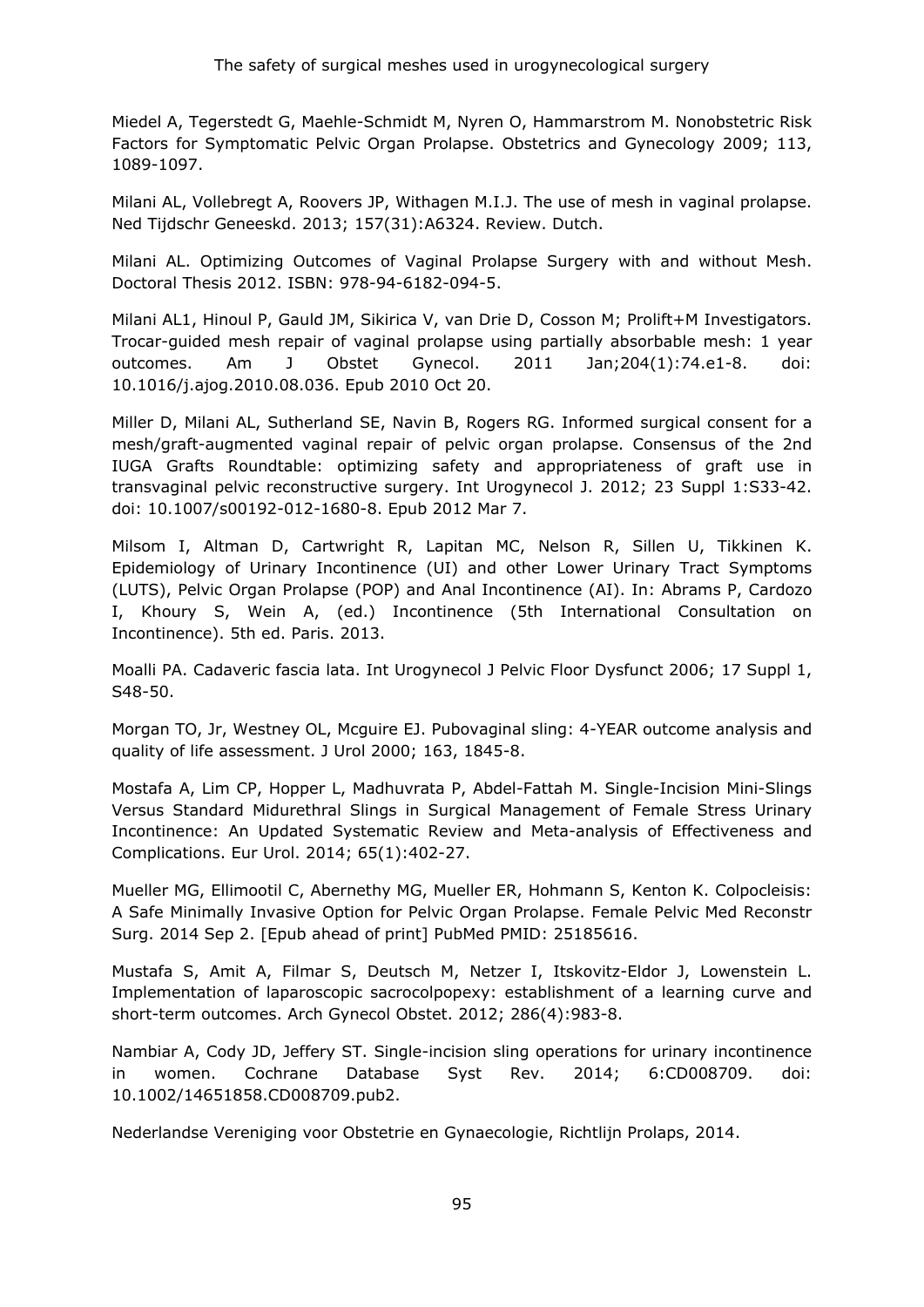NICE Guidelines Urinary Incontinence (www.guidelines.co.uk ) (Urinary incontinence: the management of urinary incontinence in women. Clinical guidelines CG171. National Institute for Health and Clinical Excellence, September 2013

Nilsson CG, Palva K, Aarnio R, Morcos E, Falconer C. Seventeen years' follow-up of the tension-free vaginal tape procedure for female stress urinary incontinence. Int Urogynecol J. 2013; 24(8):1265-9.

Noé KG, Spüntrup C, Anapolski M. Laparoscopic pectopexy: a randomised comparative clinical trial of standard laparoscopic sacral colpo-cervicopexy to the new laparoscopic pectopexy. Short-term post-operative results. Arch Gynecol Obstet. 2013; 287(2):275- 80.

Novara G, Artibani W, Barber MD, Chapple CR, Costantini E, Ficarra V, Hilton P, Nilsson CG, Waltregny D. Updated systematic review and meta-analysis of the comparative data on colposuspensions, pubovaginal slings and mid-urethral tapes in the surgical treatment of female stress urinary incontinence. Eur Urol, 2010; 58; 218-238.

Nygaard I, Brubaker L, Zyczynski HM, Cundiff G, Richter H, Gantz M, Fine P, Menefee S, Ridgeway B, Visco A, Warren LK, Zhang M, Meikle S. Long-term outcomes following abdominal sacrocolpopexy for pelvic organ prolapse. JAMA. 2013; 309(19):2016-24.

Nygaard, I., Bradley, C., Brandt, D. 2004. Pelvic organ prolapse in older women: Prevalence and risk factors. Obstetrics and Gynecology, 104, 489-497.

[Nygaard I1](http://www.ncbi.nlm.nih.gov/pubmed/?term=Nygaard%20I%5BAuthor%5D&cauthor=true&cauthor_uid=23677313), [Brubaker L,](http://www.ncbi.nlm.nih.gov/pubmed/?term=Brubaker%20L%5BAuthor%5D&cauthor=true&cauthor_uid=23677313) [Zyczynski HM,](http://www.ncbi.nlm.nih.gov/pubmed/?term=Zyczynski%20HM%5BAuthor%5D&cauthor=true&cauthor_uid=23677313) [Cundiff G,](http://www.ncbi.nlm.nih.gov/pubmed/?term=Cundiff%20G%5BAuthor%5D&cauthor=true&cauthor_uid=23677313) [Richter H,](http://www.ncbi.nlm.nih.gov/pubmed/?term=Richter%20H%5BAuthor%5D&cauthor=true&cauthor_uid=23677313) [Gantz M,](http://www.ncbi.nlm.nih.gov/pubmed/?term=Gantz%20M%5BAuthor%5D&cauthor=true&cauthor_uid=23677313) [Fine P,](http://www.ncbi.nlm.nih.gov/pubmed/?term=Fine%20P%5BAuthor%5D&cauthor=true&cauthor_uid=23677313) [Menefee S,](http://www.ncbi.nlm.nih.gov/pubmed/?term=Menefee%20S%5BAuthor%5D&cauthor=true&cauthor_uid=23677313) [Ridgeway B,](http://www.ncbi.nlm.nih.gov/pubmed/?term=Ridgeway%20B%5BAuthor%5D&cauthor=true&cauthor_uid=23677313) [Visco A,](http://www.ncbi.nlm.nih.gov/pubmed/?term=Visco%20A%5BAuthor%5D&cauthor=true&cauthor_uid=23677313) [Warren LK,](http://www.ncbi.nlm.nih.gov/pubmed/?term=Warren%20LK%5BAuthor%5D&cauthor=true&cauthor_uid=23677313) [Zhang M,](http://www.ncbi.nlm.nih.gov/pubmed/?term=Zhang%20M%5BAuthor%5D&cauthor=true&cauthor_uid=23677313) [Meikle S.](http://www.ncbi.nlm.nih.gov/pubmed/?term=Meikle%20S%5BAuthor%5D&cauthor=true&cauthor_uid=23677313) Long-term outcomes following abdominal sacrocolpopexy for pelvic organ prolapse. JAMA. 2013 May 15;309(19):2016- 24. doi: 10.1001/jama.2013.4919.

Ogah J, Cody JD, Rogerson L. Minimally invasive synthetic suburethral sling operations for stress urinary incontinence in women. Cochrane Database Syst Rev. 2009;(4):CD006375. doi: 10.1002/14651858.CD006375.pub2.

Olsen AL, Smith VJ, Bergstrom JO, Colling JC, Clark AL. Epidemiology of surgically managed pelvic organ prolapse and urinary incontinence. Obstet Gynecol. 1997; 89(4):501-6.

Ostrzenski A. Laparoscopic colposuspension for total vaginal prolapse. Int J Gynaecol Obstet. 1996; 55(2):147-52.

Pascual G, Rodriguez M, Sotomayor S, Perez-Koehler B, Bellon JM. Inflammatory reaction and neotissue maturation in the early host tissue incorporation of polypropylene prostheses 2012; Hernia, 16, 697-707.

Patel H, Ostergard DR, Sternschuss G. Polypropylene mesh and the host response. International Urogynecology Journal 2012; 23, 669-679.

Pickard R, Reaper J, Wyness L, Cody DJ, McClinton S, N'Dow J., Periurethral injection therapy for urinary incontinence in women.Cochrane Database Syst Rev. 2003; (2):CD003881.

Pierce LM, Grunlan MA, Hou Y, Baumann SS, Kuehl TJ, Muir TW. Biomechanical properties of synthetic and biologic graft materials following long-term implantation in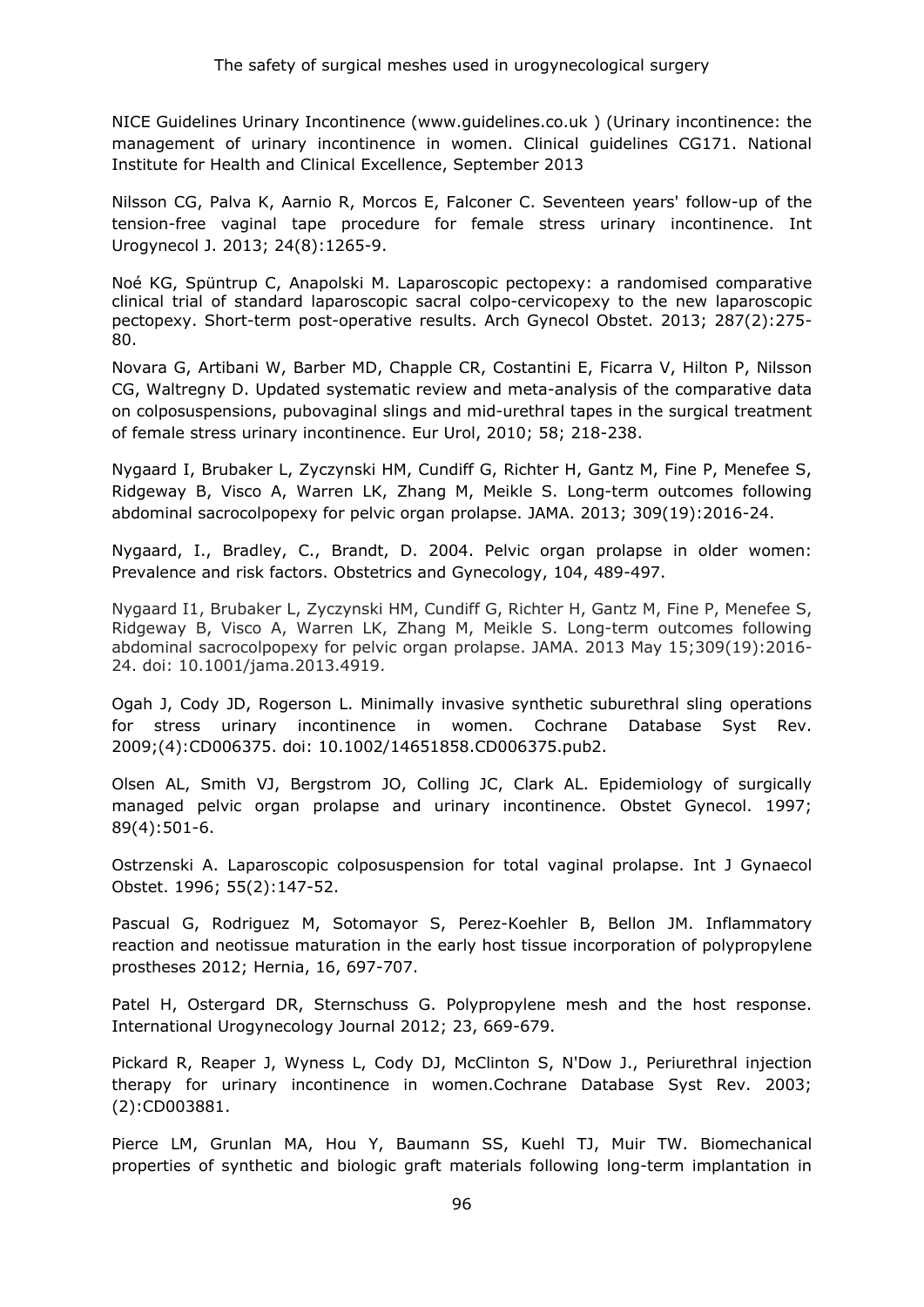the rabbit abdomen and vagina. American Journal of Obstetrics and Gynecology 2009a,; 200.

Pierce LM, Rao A, Baumann SS, Glassberg JE, Kuehl TJ, Muir TW. Long-term histologic response to synthetic and biologic graft materials implanted in the vagina and abdomen of a rabbit model. American Journal of Obstetrics and Gynecology 2009b; 200.

Pinna BDR, Stavale JN, De Lima Pontes PA, Campones Do Brasil ODO. Histological analysis of autologous fascia graft implantation into the rabbit voice muscle. Brazilian Journal of Otorhinolaryngology 2011; 77, 185-190.

Pironi D, Pontone S, Podzemny V, Panarese A, Vendettuoli M, Mascagni D, Filippini A. Combined Burch urethropexy and anterior rectopexy in pelvic organ prolapse: skip the mesh. Langenbecks Arch Surg. 2012; 397(7):1157-65. doi:10.1007/s00423-012-0985 x.

Poulhés J, Rieu JP, Becue J. Strip of skin for uterine suspension and vesical support. J Chir (Paris). 1971;101(5):563-70.

Poulose BK, Scholz S, Moore DE, Schmidt CR, Grogan EL, Lao OB, Nanney L, Davidson J, Holzman MD. Physiologic properties of small intestine submucosa. Journal of Surgical Research 2005; 123, 262-267.

Qaseem A, Dallas P, Forciea MA, Starkey M, Denberg TD, Shekelle P; Clinical Guidelines Committee of the American College of Physicians., Non surgical management of urinary incontinence in women: a clinical practice guideline from the American College of Physicians, Annals of Internal Medicine, 2014; 161(6):429-45.

Joukhadar R, Meyberg-Solomayer G, Hamza A, Radosa J, Bader W, Barski D, Ismaeel F, Schneider G, Solomayer E, Baum S. A Novel Operative Procedure for Pelvic Organ Prolapse Utilizing a MRI-Visible Mesh Implant: Safety and Outcome of Modified Laparoscopic Bilateral Sacropexy. BioMed Research International Volume 2015; Article ID 860784, 9 pages

Rabah DM, Begin LR, Zahran A, Corcos J. Tissue reactions of the rabbit urinary bladder to cadaveric human fascia lata and polypropylene surgical mesh. The Canadian journal of urology 2004; 11, 2344-9.

Rauth TP, Poulose BK, Nanney LB, Holzman MD. A comparative analysis of expanded polytetrafluoroethylene and small intestinal submucosa - Implications for patch repair in ventral herniorrhaphy. Journal of Surgical Research 2007; 143, 43-49.

Rechberger T, Futyma K, Jankiewicz K, Adamiak A, Bogusiewicz M, Skorupski P. Body mass index does not influence the outcome of anti-incontinence surgery among women whereas menopausal status and aging do: a randomised trial. International Urogynecology Journal 2010; 21(7): 801-6

Rehder P, Gozzi C. Transobturator sling suspension for male urinary incontinence including post-radical prostatectomy, European Urology 2007; vol. 52, no. 3, pp. 860– 867.

Rehder P, Mitterberger MJ, Pichler R, Kerschbaumer A, Glodny B. The 1 year outcome of the transobturator retroluminal repositioning sling in the treatment of male stress urinary incontinence, BJU International 2010; vol. 106, no. 11, pp. 1668–1672.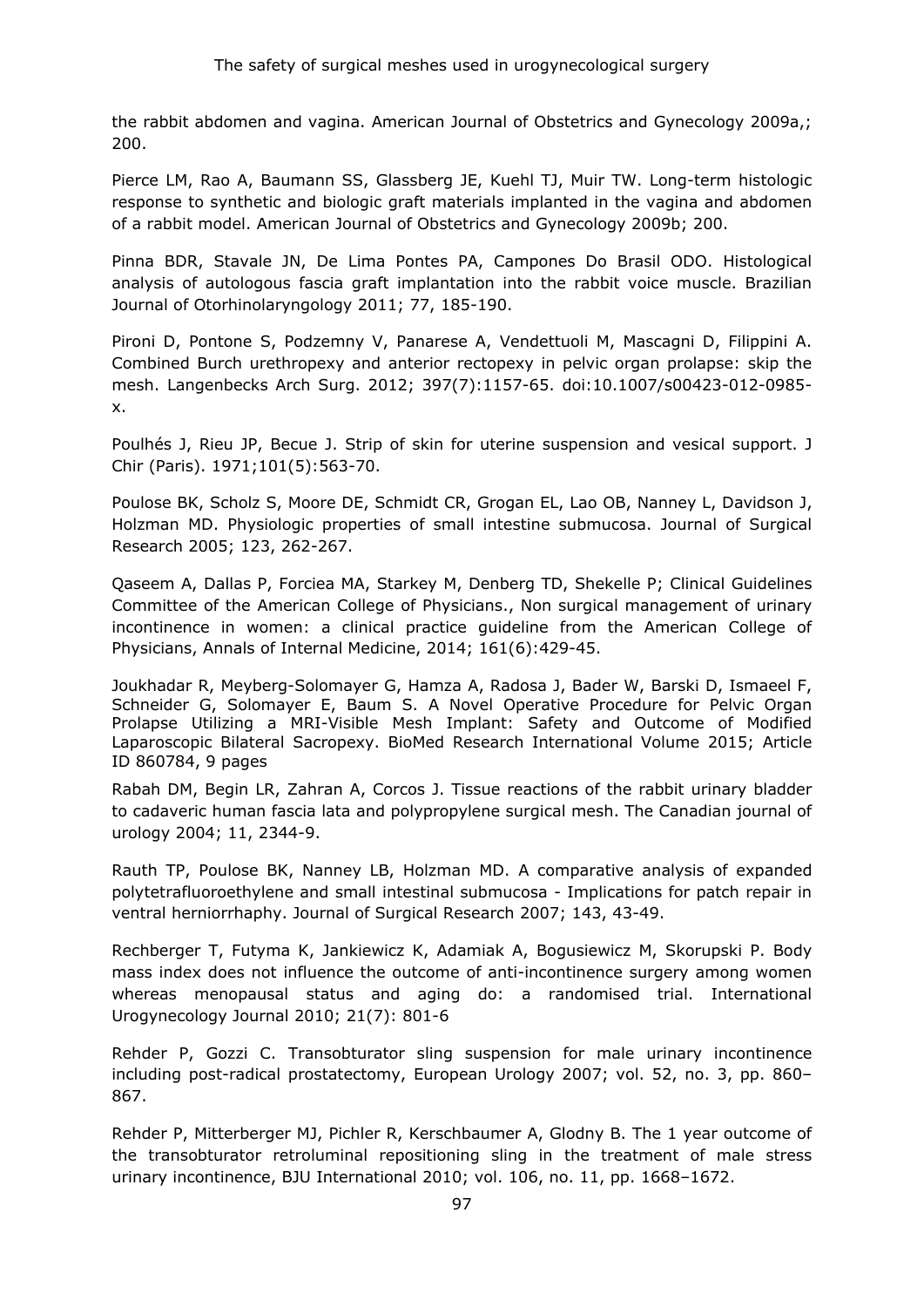Rehder P, Von Gleissenthall GF, Pichler R, Glodny B. The treatment of prostatectomy incontinence with retroluminal transobtulator repositioning sling advancer. Lessons learnt from accumulative experience. Archivos Espanoles de Urologia 2009; vol. 62, no. 10, pp. 860–870.

Rehman H, Bezerra CC, Bruschini H, Cody JD. Traditional suburethral slings operations for urinary incontinence in women, Cochrane, 2011.

Reid RI, You H, Luo K. Site-specific prolapse surgery. I. Reliability and durability of native tissue paravaginal repair. Int Urogynecol J. 2011; 22(5):591-9. doi: 10.1007/s00192-010-1347-2.

Reisenauer C, Muche-Borowski C, Anthuber C, Finas D, Fink T, Gabriel B, Hübner M, Lobodasch K, Naumann G, Peschers U, Petri E, Schwertner-Tiepelmann N, Soeder S, Steigerwald U, Strauss A, Tunn R, Viereck V, Aigmüller T, Kölle D, Kropshofer S, Tamussino K, Kuhn A, Höfner PD, Kirschner-Hermanns R, Oelke M, Schultz-Lampel D, Klingler C, Henscher U, Köwing A, Junginger B. Interdisciplinary S2e Guideline for the Diagnosis and Treatment of Stress Urinary Incontinence in Women: Short version – AWMF Registry No. 015–005, July 2013. Geburtshilfe Frauenheilkd. 2013 Sep;73(9):899- 903.

Remes A, Williams DF. Immune-Response In Biocompatibility. Biomaterials 1992; 13, 731-743.

Render GF, Von Gleissenthall R, Pichler, Glodny B. The treatment of prostatectomy incontinence with retroluminal transobtulator repositioning sling advancer. Lessons learnt from accumulative experience. Archivos Espanoles de Urologia 2009; vol. 62, no. 10, pp. 860–870.

Reynolds WS, Dmochowski RR, Penson DF Epidemiology of stress urinary incontinence in women. Curr Urol Rep. 2011; 12(5):370-6.

Rice RD, Ayubi FS, Shaub ZJ, Parker DM, Armstrong PJ, Tsai JW. Comparison of Surgisis (A (R)), AlloDerm (A (R)), and Vicryl Woven Mesh (A (R)) Grafts for Abdominal Wall Defect Repair in an Animal Model. Aesthetic Plastic Surgery 2010; 34, 290-296.

Richter HE, Albo ME, Zyczynski HM, Kenton K, Norton PA, Sirls LT, Kraus SR, Chai TC, Lemack GE, Dandreo KJ, Varner RE, Menefee S, Ghetti C, Brubaker L, Nygaard I, Khandwala S, Rozanski TA, Johnson H, Schaffer J, Stoddard AM, Holley RL, Nager CW, Moalli P, Mueller E, Arisco AM, Corton M, Tennstedt S, Chang TD, Gormley EA, Litman HJ; Urinary Incontinence Treatment Network. Retropubic versus transobturator midurethral slings for stress incontinence. N Engl J Med. 2010; 362(22):2066-76

Richter HE, Diokno A, Kenton K, Norton P., l Albo M., Kraus S., Moalli P., Chai T.C., Zimmern P., Heather Litman, Sharon Tennstedt, Urinary Incontinence Treatment Network. Predictors of Treatment Failure 24 Months after Surgery for Stress Urinary Incontinence. The Journal of Urology 2008; 179(3): 1024–30.

Richters CD, Pirayesh A, Hoeksema H, Kamperdijk EWA, Kreis RW, Dutrieux RP, Monstrey S, Hoekstra MJ. Development of a dermal matrix from glycerol preserved allogeneic skin. Cell and Tissue Banking 2008; 9, 309-315.

Ridley JH. A composite vaginal vault suspension using fascia lata. Am J Obstet Gynecol. 1976; 126(5):590-6.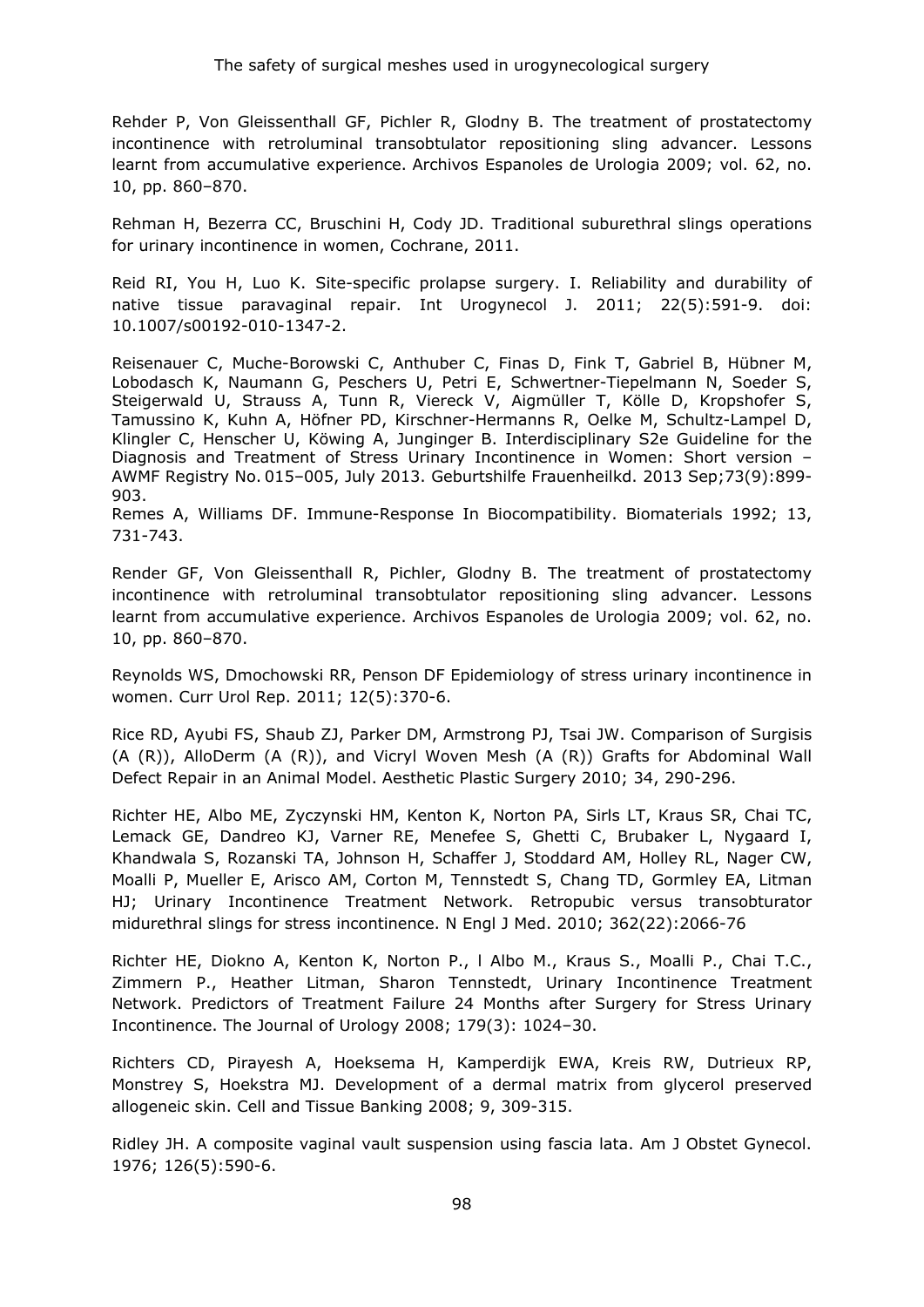Rogo-Gupta L, Rodriguez LV, Litwin MS, Herzog TJ, Neugut AI, Lu YS, Raz S, Hershman DL, Wright JD. Trends in surgical mesh use for pelvic organ prolapse from 2000 to 2010. Obstet Gynecol. 2012; 120(5):1105-15.

Roovers JP, van der Vaart CH, van der Bom JG, van Leeuwen JH, Scholten PC, Heintz AP. A randomised controlled trial comparing abdominal and vaginal prolapse surgery: effects on urogenital function. BJOG. 2004; 111(1):50-6.

Royal Australian and New Zealand College of Obstetricians and Gynaecologists. Polypropylene Vaginal Mesh Implants for Vaginal Prolapse. Produced by the Urogynaecological Society of Australasia (UGSA). College Statement C-Gyn 20. March 2013.

Royal Australian and New Zealand College of Obstetrics and Gynaecologists [http://www.ranzcog.au](http://www.ranzcog.au/) (accessed 15 May 2013) [http://www.ranzcog.edu.au/the](http://www.ranzcog.edu.au/the-ranzcog/policies-and-guidelines/college-statements.html)[ranzcog/policies-and-guidelines/college-statements.html](http://www.ranzcog.edu.au/the-ranzcog/policies-and-guidelines/college-statements.html) 

Rutner AB, Levine SR, Schmaelzle JF. Processed porcine small intestine submucosa as a graft material for pubovaginal slings: durability and results. Urology 2003; 62, 805-9.

Sandor M, Xu H, Connor J, Lombardi J, Harper JR, Silverman RP, Mcquillan DJ.. Host Response to Implanted Porcine-Derived Biologic Materials in a Primate Model of Abdominal Wall Repair. Tissue Engineering Part A 2008; 14, 2021-2031.

Sarma S, Ying T, Moore KH. Long-term vaginal ring pessary use: discontinuation rates and adverse events. BJOG. 2009; 116(13):1715-21. doi: 10.1111/j.1471- 0528.2009.02380.x. PubMed PMID: 19906018.

SCENIHR (Scientific Committee on Emerging and Newly Identified Health Risks), Safety Schellart RP, Oude Rengerink K, Van der Aa F, Lucot JP, Kimpe B, de Ridder DJ, Dijkgraaf MG, Roovers JP. A Randomized Comparison of a Single-incision Midurethral Sling and a Transobturator Midurethral Sling in Women with Stress Urinary Incontinence: Results of 12-mo Follow-up.) Eur Urol. 2014 Aug 25. pii: S0302-2838(14)00679-4. doi: 10.1016/j.eururo.2014.07.027.

Schimpf MO, Rahn DD, Wheeler TL, Patel M, White AB, Orejuela FJ, El-Nashar SA, Margulies RU, Gleason JL, Aschkenazi SO, Mamik MM, Ward RM, Balk EM, Sung VW; Society of Gynecologic Surgeons Systematic Review Group. Sling surgery for stressurinary incontinence in women: a systematic review and metaanalysis. Am J Obstet Gynecol. 2014 Jul; 211(1):71.e1-71.e27.

Schultz DG. FDA Public Health Notification: Serious Complications Associated with Transvaginal Placement of Surgical Mesh in Repair of Pelvic Organ Prolapse and Stress Urinary Incontinence [Online] 2008.

Sclafani AP, Romo T, Jacono AA, Mccormick S, Cocker R, Parker A. Evaluation of acellular dermal graft in sheet (AlloDerm) and injectable (micronized AlloDerm) forms for soft tissue augmentation. Clinical observations and histological analysis. Archives of facial plastic surgery 2000; 2, 130-6.

Serati M, Bogani G, Sorice P, Braga A, Torella M, Salvatore S, Uccella S, Cromi A, Ghezzi F. Robot-assisted Sacrocolpopexy for Pelvic Organ Prolapse: A Systematic Review and Meta-analysis of Comparative Studies. Eur Urol. 2014; 66(2):303-318.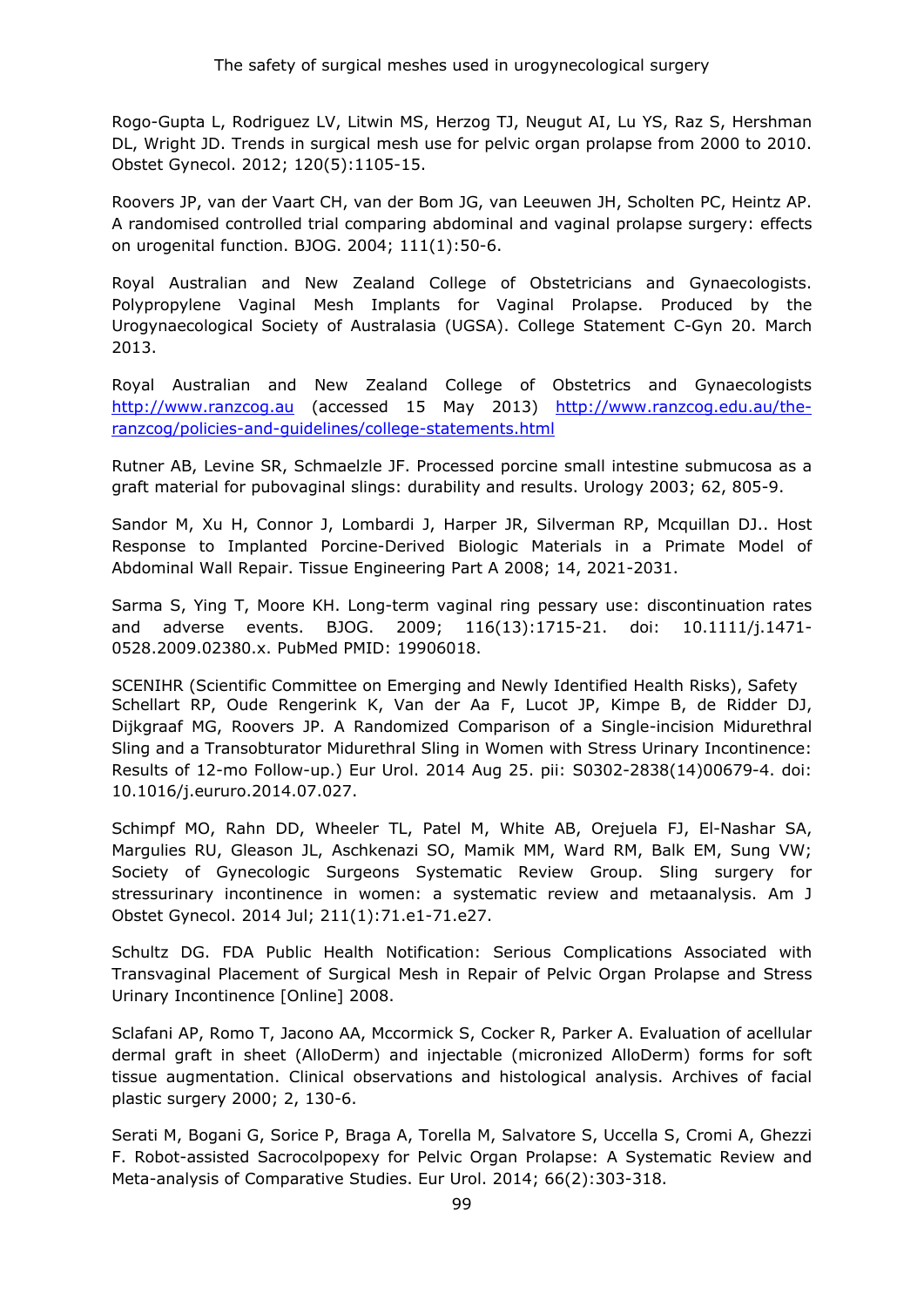Shamliyan TA, Wyman JF, Ping R, Wilt TJ, Kane RL. Male Urinary Incontinence: Prevalence, Risk Factors, and Preventive Interventions Rev Urol. 2009; 11(3): 145–165.

Sharif I Ismail, Christine Bain, Suzanne Hagen Editorial Group: Cochrane Incontinence Group (Oestrogens for treatment or prevention of pelvic organ prolapse in postmenopausal women Published Online: 8 SEP 2010 Assessed As Up-To-Date: 5 MAY 2010 DOI: 10.1002/14651858.CD007063.Pub2.

Sicari BM, Rubin JP, Dearth CL, Wolf MT, Ambrosio F, Boninger M, Turner NJ, Weber D. J, Simpson TW, Wyse A, Brown EHP, Dziki JL, Fisher LE, Brown S, Badylak SF. An Acellular Biologic Scaffold Promotes Skeletal Muscle Formation in Mice and Humans with Volumetric Muscle Loss. Science Translational Medicine 2014; 6.

Sindhwani N, Feola A, De Keyzer F, Claus F, Callewaert G, Urbankova I, Ourselin S, D'hooge J, Deprest J. Three-Dimensional Analysis of Implanted Magnetic-Resonance-Visible Meshes. J Invest Surg. 2011; 24(6):292-9

Sirls LT, McLennan GP, Killinger KA, Boura JA, Fischer M, Nagaraju P, Peters K. Exploring predictors of mesh exposure after vaginal prolapse repair. Female Pelvic Med Reconstr Surg. 2013 Jul-Aug;19(4):206-9.

Slack M, Ostergard D, Cervigni M, Deprest J. A standardized description of graftcontaining meshes and recommended steps before the introduction of medical devices for prolapse surgery. Consensus of the 2nd IUGA Grafts Roundtable: optimizing safety and appropriateness of graft use in transvaginal pelvic reconstructive surgery. Int Urogynecol J. 2012; 23 Suppl 1:S15-26. doi: 10.1007/s00192-012-1678-2. Epub 2012 Mar 7.

[Slack M,](http://www.ncbi.nlm.nih.gov/pubmed/?term=Slack%20M%5BAuthor%5D&cauthor=true&cauthor_uid=22395289) [Ostergard D,](http://www.ncbi.nlm.nih.gov/pubmed/?term=Ostergard%20D%5BAuthor%5D&cauthor=true&cauthor_uid=22395289) [Cervigni M,](http://www.ncbi.nlm.nih.gov/pubmed/?term=Cervigni%20M%5BAuthor%5D&cauthor=true&cauthor_uid=22395289) [Deprest J.](http://www.ncbi.nlm.nih.gov/pubmed/?term=Deprest%20J%5BAuthor%5D&cauthor=true&cauthor_uid=22395289) A standardized description of graftcontaining meshes and recommended steps before the introduction of medical devices for prolapse surgery. Consensus of the 2nd IUGA Grafts Roundtable: optimizing safety and appropriateness of graft use in transvaginal pelvic reconstructive surgery. Int Urogynecol J. 2012; 23 Suppl 1:S15-26. doi: 10.1007/s00192-012-1678-2. Epub 2012 Mar 7.

Slack M, Ostergard D, Cervigni M, Deprest J. A standardized description of graftcontaining meshes and recommended steps before the introduction of medical devices for prolapse surgery. Consensus of the 2nd IUGA Grafts Roundtable: optimizing safety and appropriateness of graft use in transvaginal pelvic reconstructive surgery, Int Urogynecol J. 2012; 23 Suppl 1:S15-26. doi: 10.1007/s00192-012-1678-2. Epub 2012 Mar 7.

Slack M, Sandhu JS, Staskin DR, Grant RC. In vivo comparison of suburethral sling materials. Int Urogynecol J Pelvic Floor Dysfunct 2006; 17, 106-10.

Slieker-ten Hove MC, Pool-Goudzwaard AL, Eijkemans MJ, Steegers-Theunissen RP, Burger CW, Vierhout ME. Symptomatic pelvic organ prolapse and possible risk factors in a general population. Am J Obstst Gynecol 2009; 200(2):184.e1-7.

Slieker-ten-Hove MC, Pool-Goudzwaard AL, Eijkemans MJ, Steegers-Theunissen RP, Burger CW, Vierhout ME. The prevalence of pelvic organ prolapse symptoms and signs and their relation with bladder and bowel disorders in a general female population. Int Urogynecol J Pelvic Floor Dysfunct. 2009; 20(9):1037-45.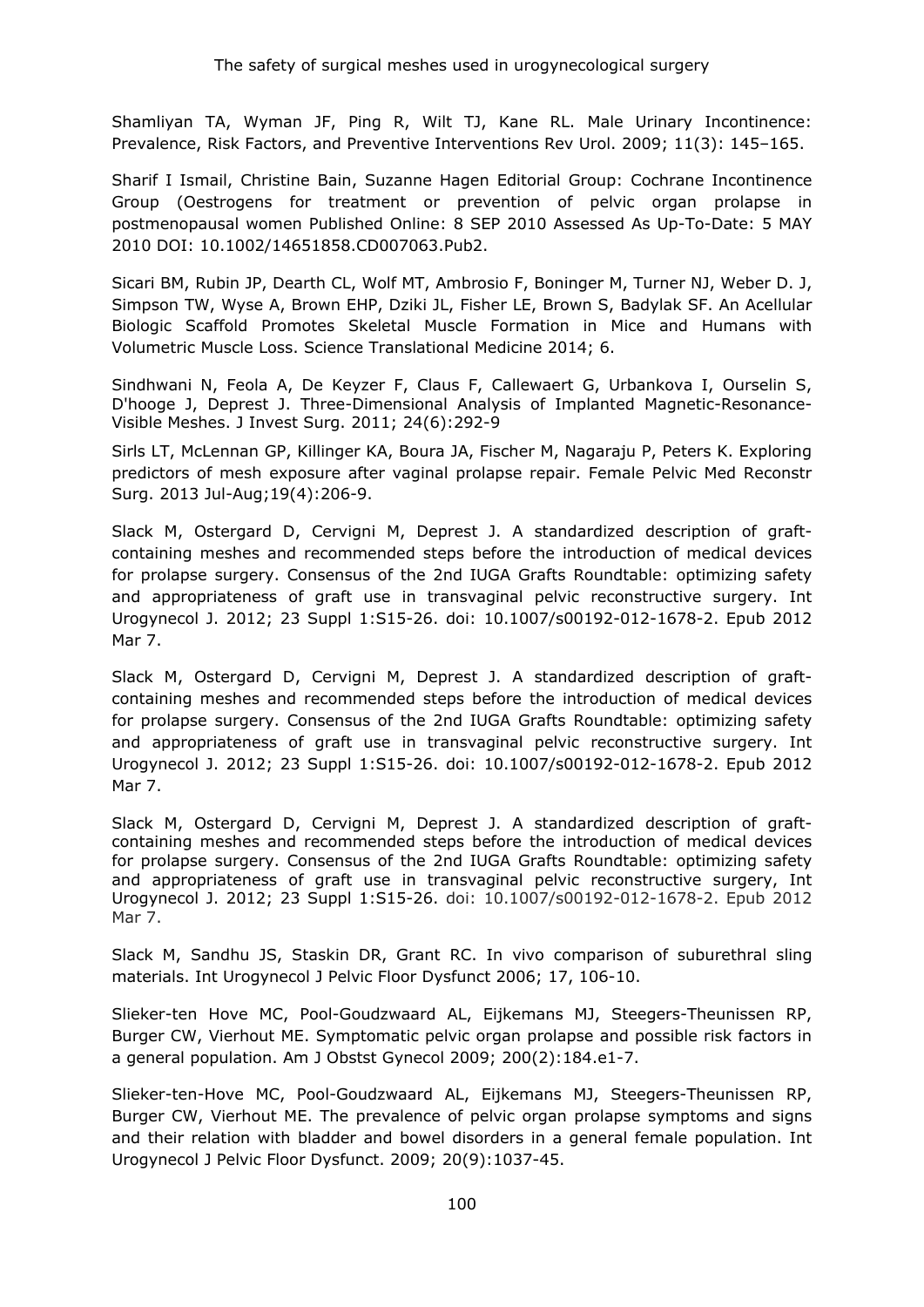Smart NJ, Pathak S, Boorman P, Daniels IR. Synthetic or biological mesh use in laparoscopic ventral mesh rectopexy—a systematic review. Colorectal Dis. 2013;15(6):650-4.

Smith A, Bevan D, Douglas HR, James D, Management of urinary incontinence in women: summary of updated NICE guidance. BMJ 2013; 347:f5170.

Smith DB, Kelsey JF, Sherman RL, Phillips WP, Ellis HG, Hyde ML. Laparoscopic uterine suspension. J Reprod Med. 1977; 18(2):98-102.

Soljanik I, Becker AJ, Stief CG, Gozzi C, Bauer RM, Repeat retrourethral transobturator sling in the management of recurrent postprostatectomy stress urinary incontinence after failed first male sling, European Urology 2010; vol. 58, no. 5, pp. 767–772.

Soljanik I, Gozzi C, Becker AJ, Stief CG, Bauer RM. Risk factors of treatment failure after retrourethral transobturator male sling, World Journal of Urology 2012; vol. 30, no. 2, pp. 201–206.

Spelzini F, Konstantinovic ML, Guelinckx I, Verbist G, Verbeken E, De Ridder D, Deprest, J. Tensile strength and host response towards silk and type I polypropylene implants used for augmentation of fascial repair in a rat model. Gynecologic and Obstetric Investigation 2007; 63, 155-162.

Spiess PE, Rabah D, Herrera C, Singh G, Moore R, Corcos J. The tensile properties of tension-free vaginal tape and cadaveric fascia lata in an in vivo ratmodel, BJU International 2004; vol. 93, no. 1, pp. 171–173.

Spiess PE, Rabah D, Herrera C, Singh G, Moore R, Corcos J. The tensile properties of tension-free vaginal tape and cadaveric fascia lata in an in vivo rat model. Bju International 2004; 93, 171-173.

Subak LL, Wing R, West DS, Franklin F, Vittinghoff E, Creasman JM, Richter HE, Myers D, Burgio KL, Gorin AA, Macer J, Kusek JW, Grady D, for the PRIDE Investigators. Weight Loss to Treat Urinary Incontinence in Overweight and Obese Women. N Engl J Med 2009; 360:481-490.

Suckow MA, Wolter WR, Fecteau, C., Labadie-Suckow, S. M., Johnson, C. Bupivacaineenhanced small intestinal submucosa biomaterial as a hernia repair device. Journal of Biomaterials Applications, 2012; 27, 231-237.

Sung VW, Weitzen S, Sokol ER, Rardin CR, Myers DL. Effect of patient age on increasing morbidity and mortality following urogynecologic surgery. Am J Obstet Gynecol. 2006; 194(5):1411-7

The Medicines and Healthcare products Regulatory Agency (MHRA) 2014. A summary of the evidence on the benefits and risks of vaginal mesh implants, avaialable from https://www.gov.uk/government/uploads/system/uploads/attachment\_data/file/402162/ Summary\_of\_the\_evidence\_on\_the\_benefits\_and\_risks\_of\_vaginal\_mesh\_implants.pdf

Therapeutic Goods Administration 2013: Results of Review into urogynaecological surgical mesh implants: [http://www.tga.gov.au/newsroom/btn-urogynaecological](http://www.tga.gov.au/newsroom/btn-urogynaecological-surgical-mesh-review-140820.htm#.VD7_w_mSx8E)surgical-mesh-review-140820.htm#.VD7\_w\_mSx8E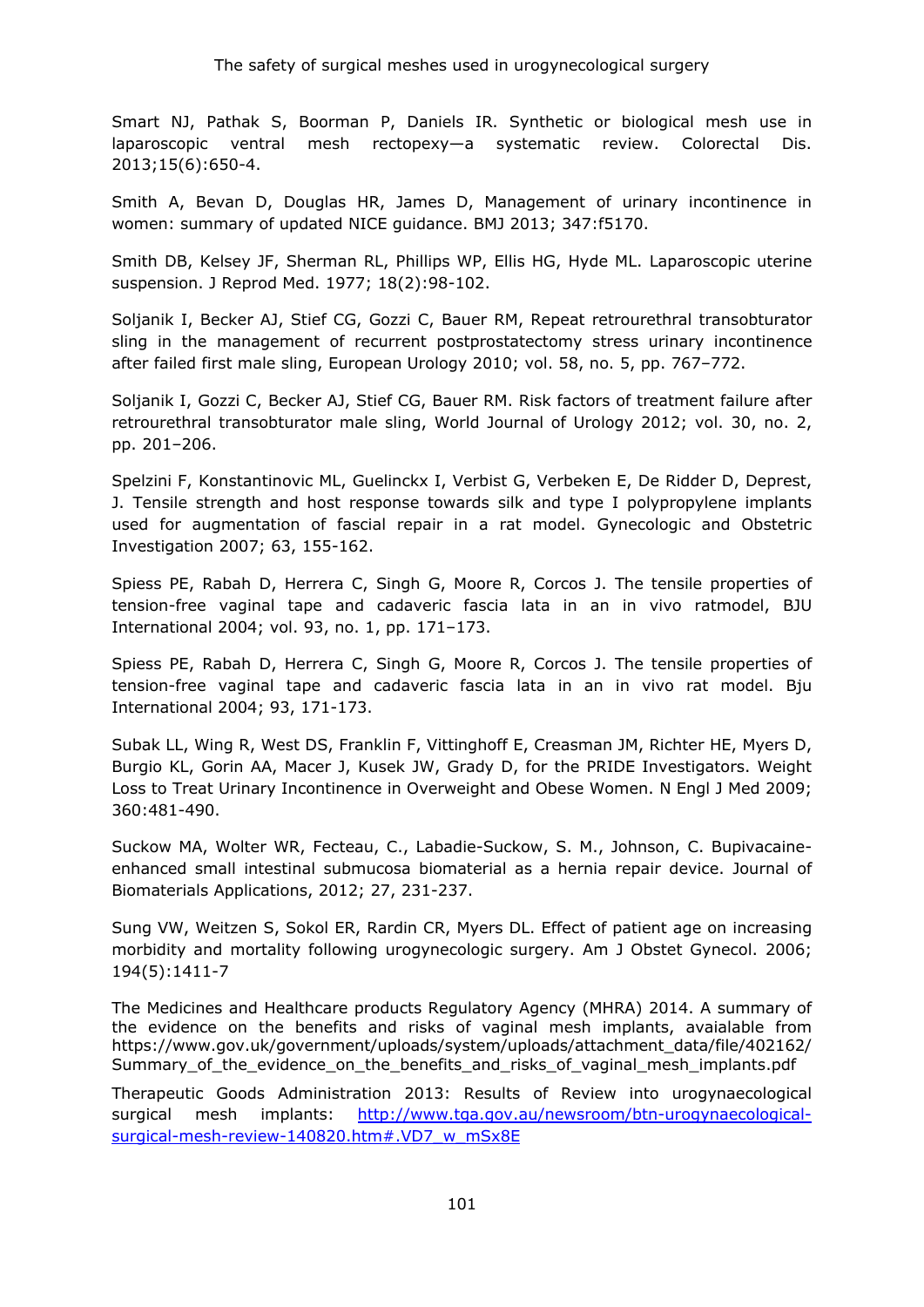Thiel M, Palma PCR, Riccetto CLZ, Dambros M, Netto NR. A stereological analysis of fibrosis and inflammatory reaction induced by four different synthetic slings. Bju International 2005; 95, 833-837.

Toozs-Hobson P, Freeman R, Barber M, Maher C, Haylen B, Athanasiou S, Swift S, Whitmore K, Ghoniem G, de Ridder D. An international Urogynecological Association (IUGA)/International Continence Society (ICS) joint report on the terminology for reporting outcomes of surgical procedures for pelvic organ prolapse. Neurourol Urodyn. 2012; 31(4):415-21

Trost L, Elliott D, Male Stress Urinary Incontinence: A Review of Surgical Treatment Options and Outcomes, Advances in Urology, Volume 2012, 2012; Article ID 287489.

Trost L, Elliott DS. Male Stress Urinary Incontinence: A Review of Surgical Treatment Options and Outcomes Advances in Urology Volume 2012 (2012), Article ID 287489, http://www.hindawi.com/journals/au/2012/287489/.

Tyson MD, Wolter CE. A comparison of 30-day surgical outcomes for minimally invasive and open sacrocolpopexy. Neurourol Urodyn. 2013 Nov 22. doi: 10.1002/nau.22522. [Epub ahead of print] PubMed PMID: 24265258

Ulmsten U, Petros P. Intravaginal slingplasty (IVS): an ambulatory surgical procedure for treatment of female urinary incontinence. Scand J Urol Nephrol 1995; 29, 75-82.

US FDA 2008. Public Health Notification: Serious Complications Associated with Transvaginal Placement of Surgical Mesh in Repair of Pelvic Organ Prolapse and Stress Urinary **Incontinence**; 20 October 2008 http://www.fda.gov/MedicalDevices/Safety/AlertsandNotices/PublicHealthNotifications/uc m061976.htm (downloaded 18 July 2013)

US FDA 2011. Urogynecologic Surgical Mesh: Update on the Safety and Effectiveness of Transvaginal Placement for Pelvic Organ Prolapse; 13 July 2011 <http://www.fda.gov/downloads/MedicalDevices/Safety/AlertsandNotices/UCM262760.pdf> (accessed November 2012; downloaded 18 July 2013)

US-FDA, U. S. F. A. D. A. Safety Communication: UPDATE on Serious Complications Associated with Transvaginal Placement of Surgical Mesh for Pelvic Organ Prolapse. J. U. S. Food and Drug Administration. FDA. 2011.

Vandevord PJ, Broadrick KM, Krishnamurthy B, Singla AK. A Comparative Study Evaluating the In Vivo Incorporation of Biological Sling Materials. Urology 2010; 75, 1228-1233.

Vangsness CT, Garcia IA, Mills CR, Kainer MA, Roberts MR, Moore TM. Allograft transplantation in the knee: Tissue regulation, procurement, processing, and sterilization. American Journal of Sports Medicine 2003; 31, 474-481.

Varma M, Rafferty K, Buie DW. Practice Parameters for the Management of Rectal Prolapse. Dis Colon Rectum 2011; 54(11): 1339-46.

Vij M, Bombieri L, Dua A, Freeman R. Long-term follow-up after colpocleisis:regret, bowel, and bladder function. Int Urogynecol J. 2014; 25(6):811-5. doi:10.1007/s00192- 013-2296-3. Epub 2014 Jan 22. PubMed PMID: 24448725.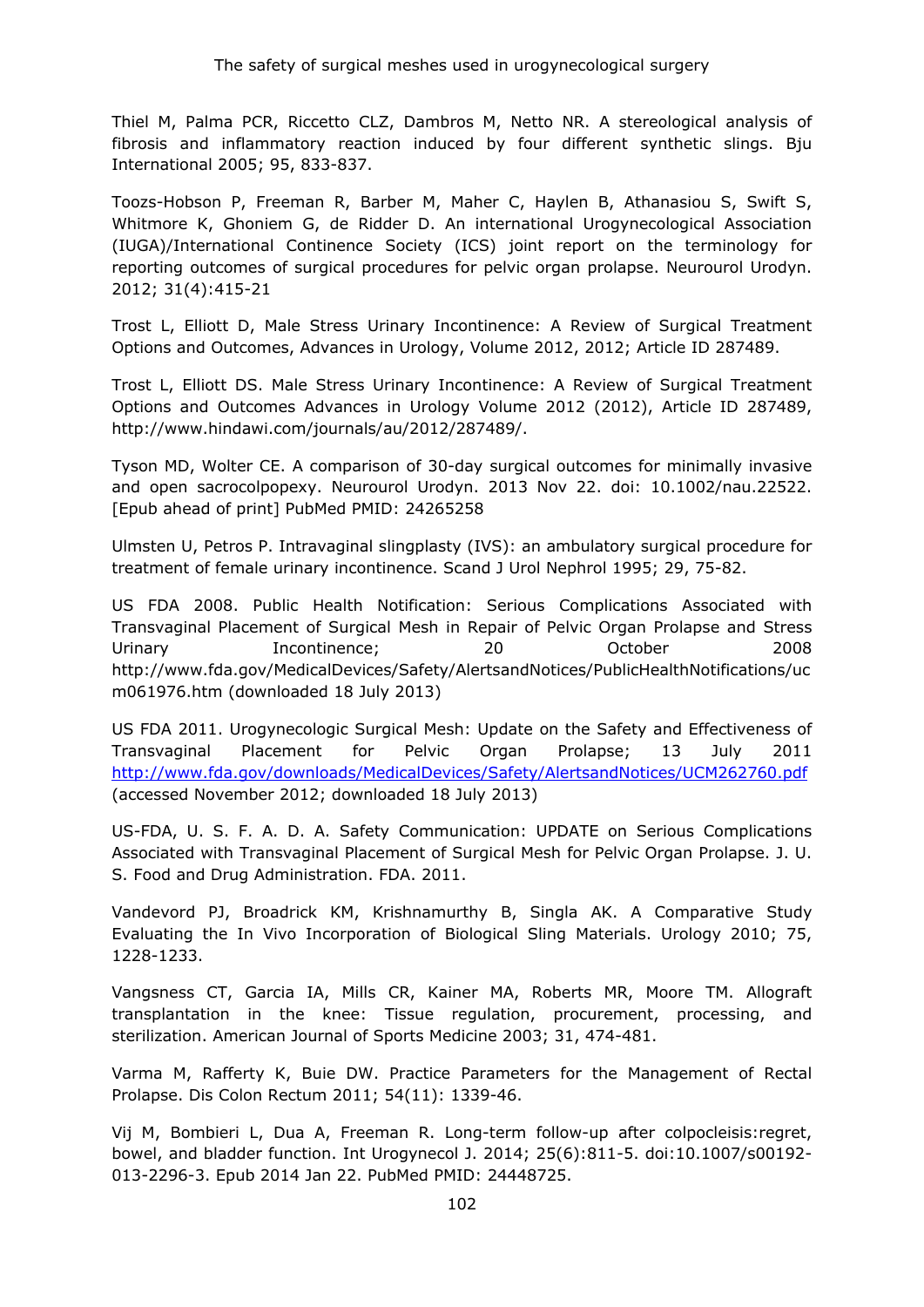Walter AJ, Morse AN, Leslie KO, Zobitz ME, Hentz JG, Cornella JL. Changes in tensile strength of cadaveric human fascia lata after implantation in a rabbit vagina model. Journal of Urology 2003; 169, 1907-1910.

Waltregny D, De Leval J. New surgical technique for treatment of stress urinary incontinence TVT-ABBREVO from development to clinical experience. Surgical Technology International 2012; 22: 149-57.

Wang AC, Lee LY, Lin CT, Chen JR. A histologic and immunohistochemical analysis of defective vaginal heating after continence taping procedures: A prospective casecontrolled pilot study. American Journal of Obstetrics and Gynecology 2004; 191, 1868- 1874.

Ward K, Hilton P. United Kingdom Ireland Tension F. Prospective multicentre randomised trial of tension-free vaginal tape and colposuspension as primary treatment for stress incontinence. British Medical Journal 2002; 325, 67-70.

Weber AM, Walters MD, Piedmonte MR, Ballard LA. Anterior colporrhaphy: a randomized trial of three surgical techniques. Am J Obstet Gynecol. 2001; 185(6):1299-304.

Weinberger MW, Ostergard DR. Post-operative catheterization, urinary retention, and permanent voiding dysfunction after polytetrafluroethylene suburethral sling placement. Obstet Gynecol 1996; 87, 50-4.

Wiedemann A, Otto M. Small intestinal submucosa for pubourethral sling suspension for the treatment of stress incontinence: First histopathological results in humans. Journal of Urology 2004; 172, 215-218.

Wing RR, West DS, Grady D, Creasman JM, Richter HE, Myers D, Burgio KL, Franklin F, Gorin AA, Vittinghoff E, Macer J, Kusek JW, Subak LL. Program to Reduce Incontinence by Diet and Exercise. Effect of Weight Loss on Urinary Incontinence in Overweight and Obese Women: Results at 12 and 18 Months. The Journal of Urology 2010; 184(3): 1005–10.

Winters JC, Fitzgerald MP. Barber MD. The use of synthetic mesh in female pelvic reconstructive surgery. BJU Int 2006; 98 Suppl 1, 70-6; discussion 77.

Winters JC, Jacquetin B, Castro R. Credentialing for transvaginal mesh placement--a case for "added qualification" in competency. Consensus of the 2nd IUGA Grafts Roundtable: optimizing safety and appropriateness of graft use in transvaginal pelvic reconstructive surgery. Int Urogynecol J. 2012; 23 Suppl 1:S27-31. doi: 10.1007/s00192-012-1679-1.

Winters JC. InteXen tissue processing and laboratory study. Int Urogynecol J Pelvic Floor Dysfunct 2006; 17 Suppl 1, S34-8.

Withagen MI, Vierhout ME, Hendriks JC, Kluivers KB, Milani AL. Risk factors for exposure, pain, and dyspareunia after tension-free vaginal mesh procedure. Obstet Gynecol. 2011; 118(3):629-36.

[Withagen MI,](http://www.ncbi.nlm.nih.gov/pubmed/?term=Withagen%20MI%5BAuthor%5D&cauthor=true&cauthor_uid=22239416) [Milani AL,](http://www.ncbi.nlm.nih.gov/pubmed/?term=Milani%20AL%5BAuthor%5D&cauthor=true&cauthor_uid=22239416) [de Leeuw JW,](http://www.ncbi.nlm.nih.gov/pubmed/?term=de%20Leeuw%20JW%5BAuthor%5D&cauthor=true&cauthor_uid=22239416) [Vierhout ME.](http://www.ncbi.nlm.nih.gov/pubmed/?term=Vierhout%20ME%5BAuthor%5D&cauthor=true&cauthor_uid=22239416) Development of de novo prolapse in untreated vaginal compartments after prolapse repair with and without mesh: a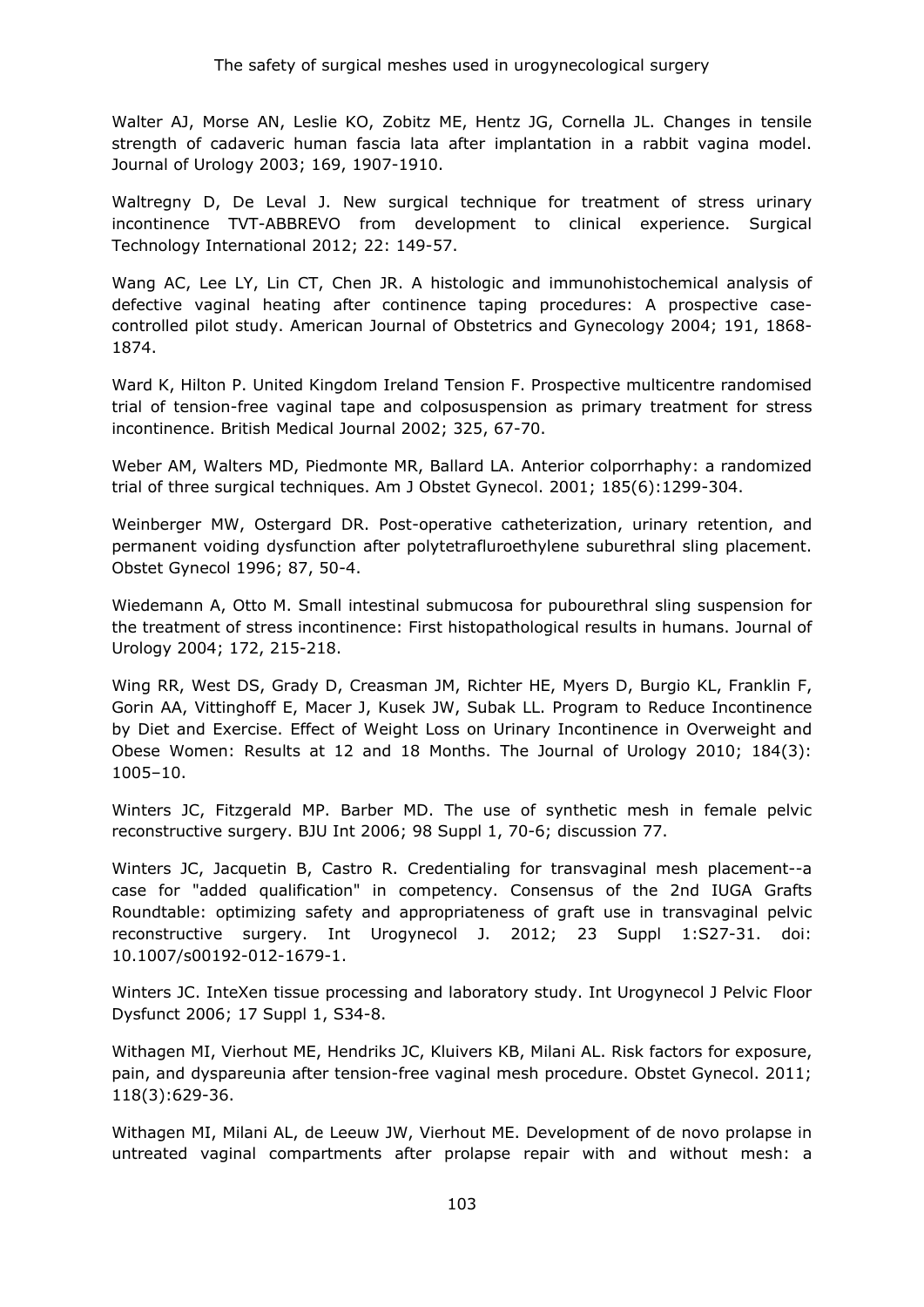secondary analysis of a randomised controlled trial. BJOG. 2012 Feb;119(3):354-60. doi: 10.1111/j.1471-0528.2011.03231.x.

Wolf MT, Dearth CL, Ranallo CA, Lopresti ST, Carey LE, Daly KA, Brown BN, Badylak SF. Macrophage polarization in response to ECM coated polypropylene mesh. Biomaterials 2014; 35, 6838-49.

Woodruff AJ, Cole EE, Dmochowski RR, Scarpero HM, Beckman EN, Winters JC. Histologic comparison of pubovaginal sling graft materials: A comparative study. Urology 2008; 72, 85-89.

Wu JM, Matthews CA, Conover MM, Pate V, Jonsson Funk M. Lifetime risk of stress urinary incontinence or pelvic organ prolapse surgery. Obstet Gynecol 2014;123(6):1201-6.

Yildirim A, Basok EK, Gulpinar T, Gurbuz C, Zemheri E, Tokuc R. Tissue reactions of 5 sling materials and tissue material detachment strength of 4 synthetic mesh materials in a rabbit model. Journal of Urology 2005; 174, 2037-2040.

York Health Economics Consortium. Medicines and Healthcare Products Regulatory Agency: Summaries of the Safety/Adverse Effects of Vaginal Tapes/Slings/Meshes for Stress Urinary Incontinence and Prolapse. November 2012 [http://www.mhra.gov.uk/home/groups/comms](http://www.mhra.gov.uk/home/groups/comms-ic/documents/websiteresources/con205383.pdf)[ic/documents/websiteresources/con205383.pdf](http://www.mhra.gov.uk/home/groups/comms-ic/documents/websiteresources/con205383.pdf)

Young SB, Howard AE, Baker SP. Mersilene mesh sling: short- and long-term clinical and urodynamic outcomes. Am J Obstet Gynecol 2001; 185, 32-40.

Zebede S, Smith AL, Plowright LN, Hegde A, Aguilar VC, Davila GW. Obliterative LeFort colpocleisis in a large group of elderly women. Obstet Gynecol. 2013; 121(2 Pt 1):279- 84. doi: http://10.1097/AOG.0b013e31827d8fdb. PubMed PMID: 23344277.

Zhang F, Zhang J, Lin SY, Oswald T, Sones W, Cai Z. W, Dorsett-Martin W. Lineaweaver WC. Small intestinal submucosa in abdominal wall repair after TRAM flap harvesting in a rat model. Plastic and Reconstructive Surgery 2003; 112, 565-570.

Zheng F, Lin Y, Verbeken E, Claerhout F, Fastrez M, De Ridder D, Deprest J. Host response after reconstruction of abdominal wall defects with porcine dermal collagen in a rat model. American Journal of Obstetrics and Gynecology 2004; 191, 1961-1970.

Zheng MH, Chen J, Kirilak Y, Willers C, Xu J, Wood D. Porcine small intestine submucosa (SIS) is not an acellular collagenous matrix and contains porcine DNA: possible implications in human implantation. J Biomed Mater Res B Appl Biomater 2005; 73, 61- 7.

Ziv E, Stanton SL, Abarbanel J, Efficacy and safety of a novel disposable intravaginal device for treating stress urinary incontinence. American Journal of Obstetrics & Gynecology 2008; 198(5): 594.e1–7.